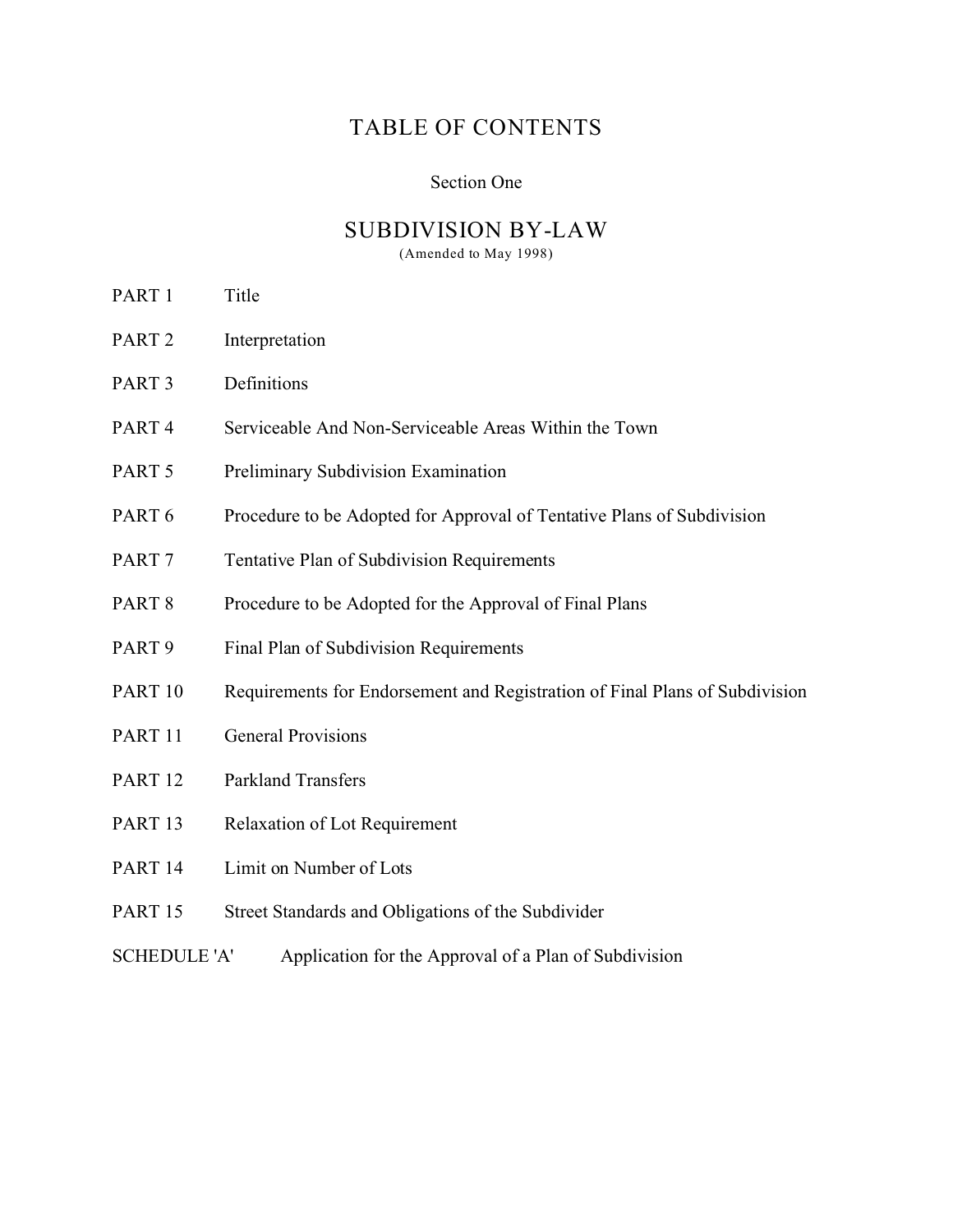# Section Two

# APPENDICES

| <b>APPENDIX 'A'</b> | Extract from the Nova Scotia Planning Act                                                                                          |
|---------------------|------------------------------------------------------------------------------------------------------------------------------------|
| <b>APPENDIX 'B'</b> | Municipal Services Standards and Specifications                                                                                    |
| <b>APPENDIX 'C'</b> | <b>Street Naming Policy</b>                                                                                                        |
| <b>APPENDIX 'D'</b> | Agreement; Where Services to be Constructed by the Developer Prior to<br><b>Final Subdivision Approval</b>                         |
| <b>APPENDIX 'E'</b> | Agreement; Where Services to be Bonded by the Developer and Constructed<br><b>Following Final Subdivision Approval</b>             |
| <b>APPENDIX 'F'</b> | Agreement; Where Services are to be Contracted to the Town of Truro and<br><b>Constructed Following Final Subdivision Approval</b> |
| <b>APPENDIX 'G'</b> | Parkland - Redication Policy                                                                                                       |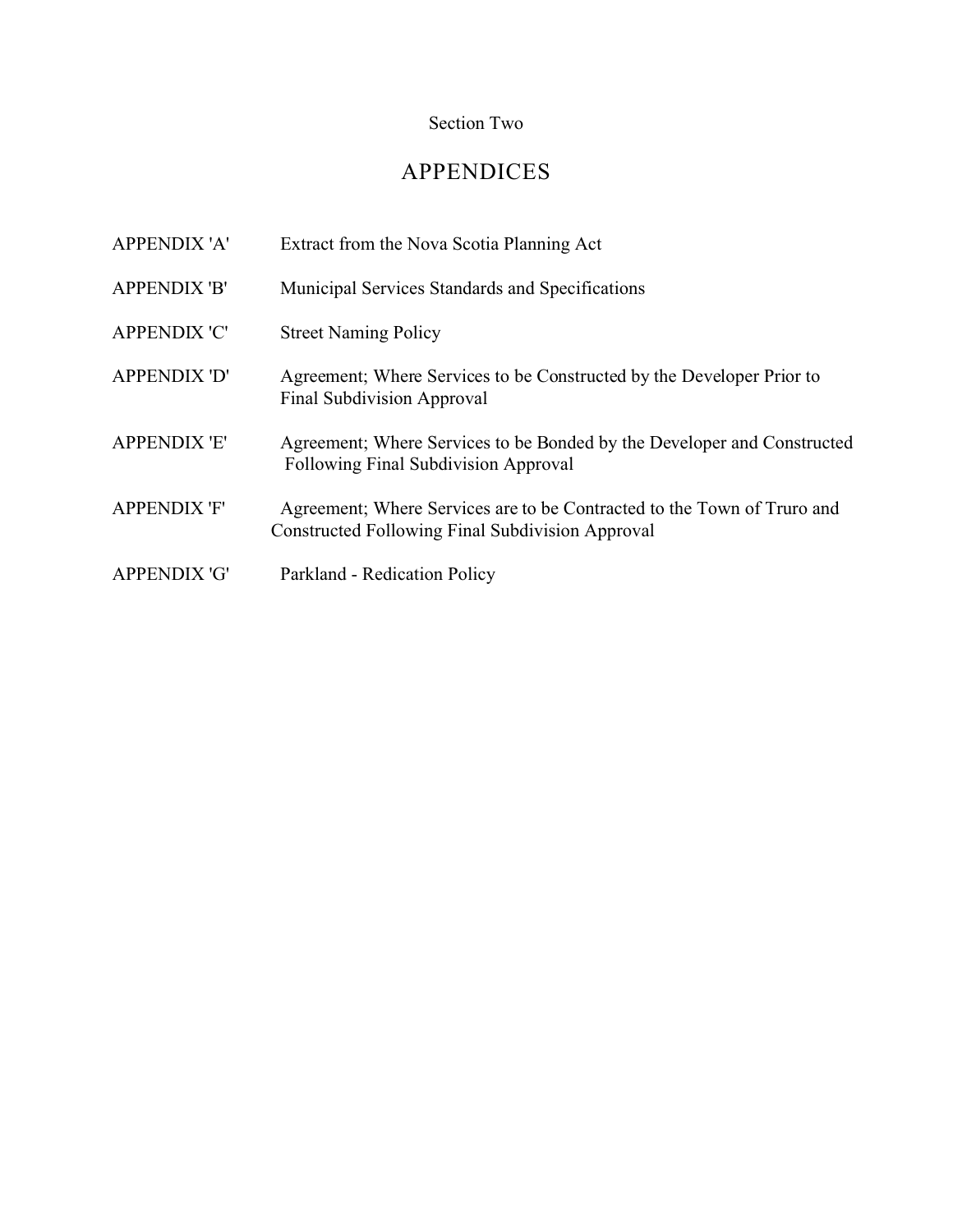# Subdivision By-law

# For

# The Municipality of the Town of Truro

## **PART 1: TITLE**

This By-law may be cited as the "Subdivision By-law" of the Town of Truro.

# **PART 2: INTERPRETATION**

In this By-law the word "shall" is mandatory and not permissive. Words used in the present tense shall include the future. Words used in the singular number shall include the plural and words used in the plural number shall include the singular unless otherwise indicated. All other words shall carry their customary meaning except those defined hereinafter.

All measurements are given in metric with the imperial conversion shown to the nearest appropriate figure.

#### **PART 3: DEFINITIONS**

- 3.1 **Agreement** means a written contract between the subdivider and the Town which describes the responsibilities of each party with respect to the subdivision and servicing of land as outlined in this Subdivision By-law.
- 3.2 **Area of Land** means any lot or parcel described by its boundaries.
- 3.3 **Council** means the Council of the Town of Truro.
- 3.4 **Department of the Environment** means the Nova Scotia Department of the Environment.
- 3.5 **Department of Health** means the Nova Scotia Department of Health and Fitness.
- 3.6 **Development Officer** means the Development Officer appointed by Council to administer the provisions of this By-law.
- 3.7 **Director** means the Provincial Director of Planning appointed under the Planning Act.
- 3.8 **Director of Planning and Development** means the Director of Planning and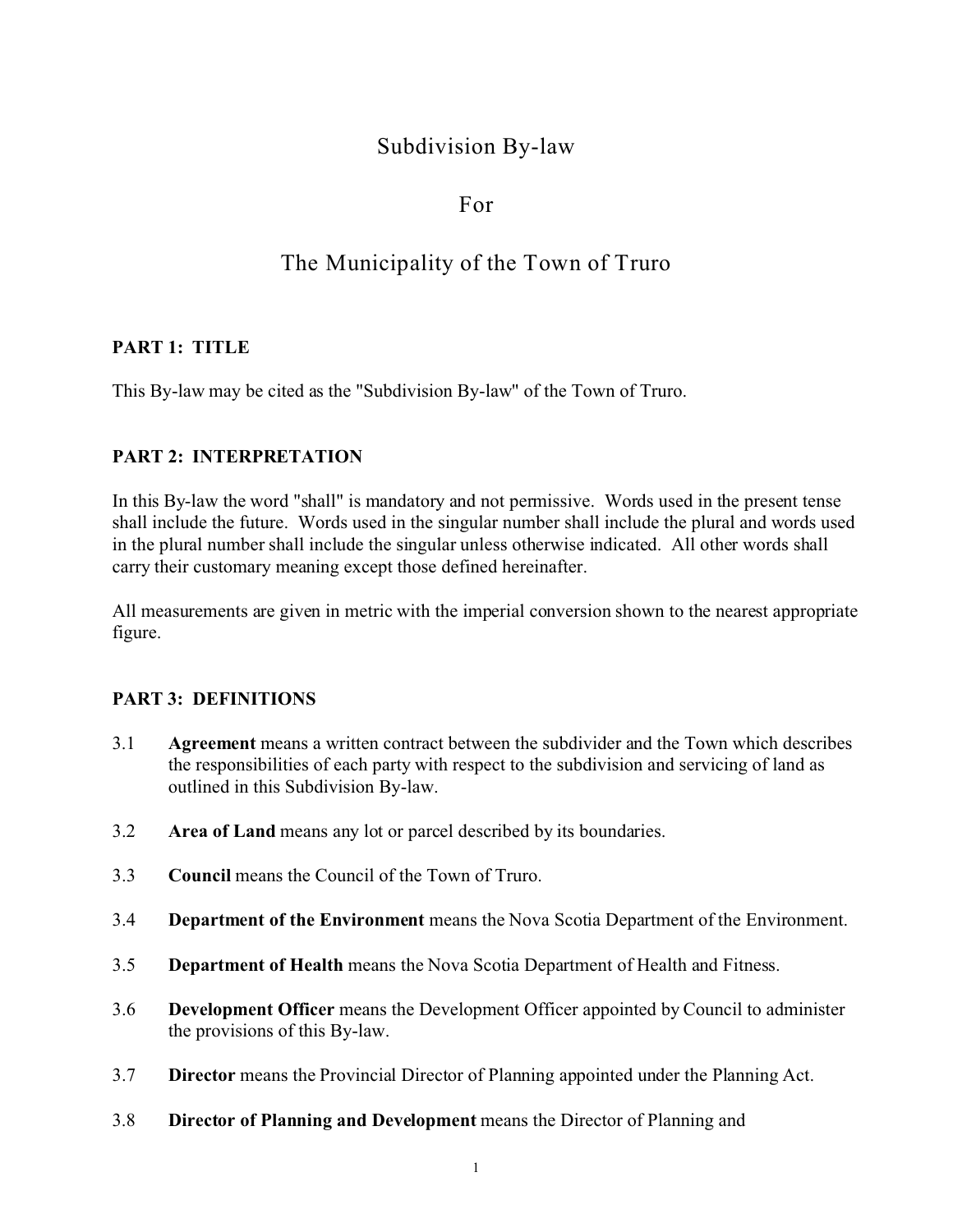Development for the Town of Truro.

- 3.9 **Engineer** means a registered member of the Association of Professional Engineers of Nova Scotia.
- 3.10 **Engineering Design Plans** means plans stamped and signed by a professional engineer showing layout and design of primary and secondary services.
- 3.11 **Frontage** means lot frontage as defined in the Land Use By-law.
- 3.12 **Primary Service** includes sanitary sewer, storm sewer, water system, hydrants and lateral pipe from primary to the street lines at each lot, and the street constructed to and including a maintained sub-base of gravel, base gravel, finish gravels, concrete curb and gutter, asphalt pavement and, where secondary services are not provided, soil and sodding and also includes arrangements for electrical power and telephone services.
- 3.13 **Private On Site Sewage Disposal System** means all types of sewage disposal systems not directly connected to a municipal or approved central sewage system, including a privy and a septic tank with a disposal field and which is not owned nor maintained by the Town.
- 3.14 **Future Residential Areas** means the boundary as determined in the Municipal Planning Strategy which among other things differentiates the serviceable and non serviceable areas with the Town (see Chapter 11, Section 2.3 of the Municipal Planning Strategy and the Future Land Use Map).
- 3.15 **Sanitary Sewer System** means a system which is owned and maintained by the Town and which consists of pipes or conduit receiving and carrying water borne wastes and includes any trunk sewers, pumping stations and treatment plants.
- 3.16 **Secondary Service** includes concrete sidewalks, sodding, graded area between curb and sidewalk, street lights, sign standards with street name signs and walkways and may also include secondary power and telephone services to lots.
- 3.17 **Storm Sewer System** means a system which is owned and maintained by the Town receiving, carrying and controlling storm water and surface runoff and which may include pipes, conduit, catch basins, culverts, ditches, watercourses, roadways and retention ponds.
- 3.18 **Street** means a street owned and maintained by the Town and includes the land area and improvements contained within the right-of-way boundaries of that street.
- 3.19 **Subdivider** means the owner or owners of the area of land proposed to be subdivided and includes anyone acting with his written consent.
- 3.20 **Subdivision** means as defined with the provisions of the Nova Scotia Planning Act.
- 3.21 **Surveyor** means a registered member of the Association of Nova Scotia Land Surveyors.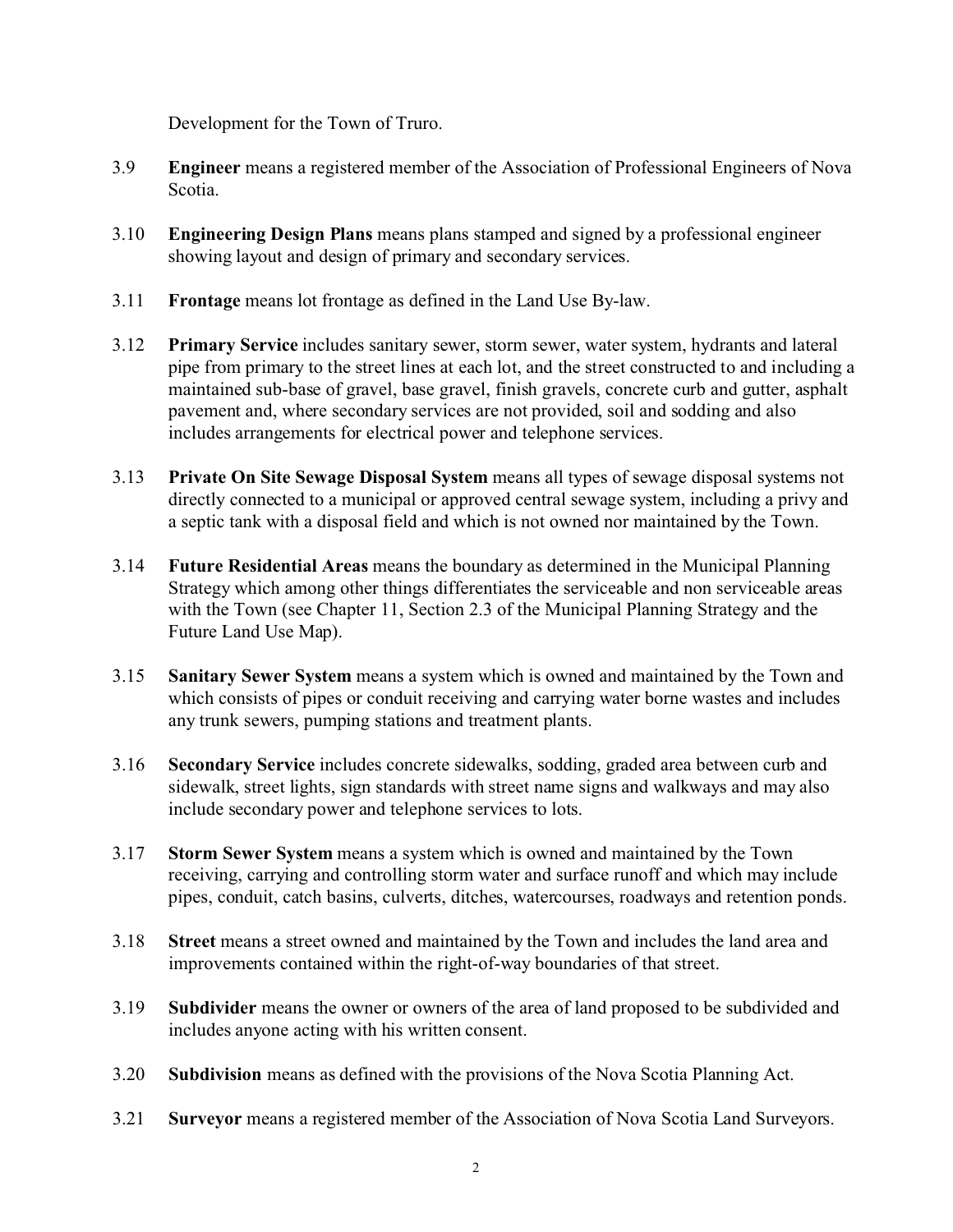- 3.22 **Town** means the Town of Truro.
- 3.23 **Town Engineer** means the Engineer appointed by Town Council.
- 3.24 **Walkway** means land, other than land forming part of a street, to be conveyed to the Town to be used for public pedestrian traffic.
- 3.25 **Watercourse** includes every watercourse and the bed thereof, and every source of water supply, whether the same usually contains water or not, and every stream, river, lake, pond, creek, spring, swamp, marsh, ravine and gulch. The limits of any watercourse is deemed to the mean high water line.
- 3.26 **Water System** means an assembly of pipes, fittings, control valves and appurtenances, which conveys water to water service pipes and hydrants owned and maintained by the Town as a Public Water Utility.

## **PART 4: SERVICEABLE AND NON-SERVICEABLE AREAS WITHIN THE TOWN**

- 4.1 The Municipal Planning Strategy for the Town establishes primary and secondary development areas. These areas are separated by the Residential Development Boundary. Development is encouraged and directed to the extension of the primary area where such development is only permitted on municipal water and sewer systems.
- 4.2 Within the Secondary Development Areas development is regulated through the requirements of large lots and infill lots in Rural Residential (R-5 and R-6) zones. On-site water and sewer facilities are permitted subject to the recommendation of the Department of Health.
- 4.3 The location of the Residential Areas are determined in the Municipal Planning Strategy and on the Future Land Use Map.

#### **PART 5: PRELIMINARY SUBDIVISION EXAMINATION (OPTIONAL FIRST STEP)**

- 5.1 A subdivider shall submit to the Development Officer a completed application form (Schedule A) and five (5) copies of a PRELIMINARY subdivision plan or sketch showing or together with the following information and documentation:
	- 5.1.1 The name and address of the subdivider.
	- 5.1.2 The name of each abutting landowner and subdivision name.
	- 5.1.3 A plan or sketch of the land proposed to be subdivided prepared to scale or scales sufficient for clarity of all particulars on the plan showing:
		- 5.1.3.1 the dimensions and area of the "area of land" to be subdivided;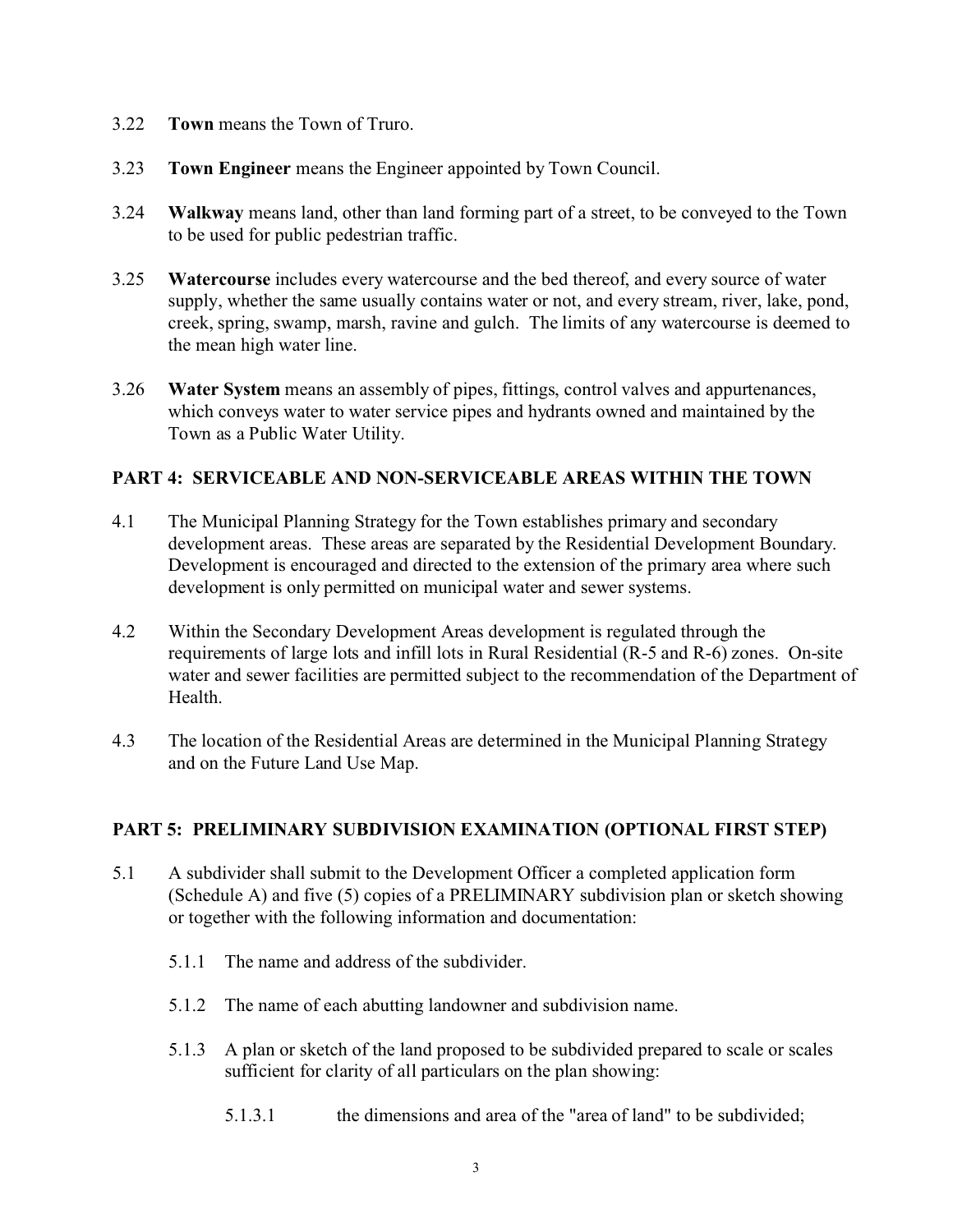- 5.1.3.2 the proposed land use and the lots therein;
- 5.1.3.3 the approximate location of watercourses or other natural features on the land proposed to be subdivided; and
- 5.1.3.4 a key plan at a scale not smaller than 1:50,000 showing the general location of the area of land and indicating the north point.
- 5.2 The Development Officer shall, if applicable, forward a copy of all material received pursuant to subsection 5.1 to all those listed in Section 6.3 below.
- 5.3 Any individual, department or agency notified under Section 5.2 shall forward written report of their findings to the Development Officer who will then forward all comments to the subdivider.

# **PART 6: PROCEDURE TO BE ADOPTED FOR APPROVAL OF TENTATIVE PLANS OF SUBDIVISION**

- 6.1 The subdivider shall submit to the Development Officer a completed application form (Schedule "A" of this By-law) requesting Tentative Approval and eight (8) copies of tentative plans of the proposed subdivision.
- 6.2 When the Subdivider requests, the Development Officer may waive the requirements that tentative application and plan of subdivision be submitted, where:
	- 6.2.1 The lots abut an existing street; and
	- 6.2.2 No primary services are to be installed provided that, if required, a preliminary assessment of the lots has been completed pursuant to the Regulations Respecting Subdivision of Land to be Serviced by On-Site Disposal Systems by the Department of Health and the Development Officer is advised in writing by the Department of Health of the classification of such lots pursuant to the Regulations; or
	- 6.2.3 Where the Development Officer is satisfied that the plans submitted contain the information required by PART NINE.
- 6.3 When the Development Officer is satisfied that the tentative plan contains the information required by PART SEVEN the plan shall be forwarded to the following for comments and recommendations:
	- 6.3.1 Town Engineer;
	- 6.3.2 Director of Planning and Development for the Town;
	- 6.3.3 Chief Building Inspector for the Town;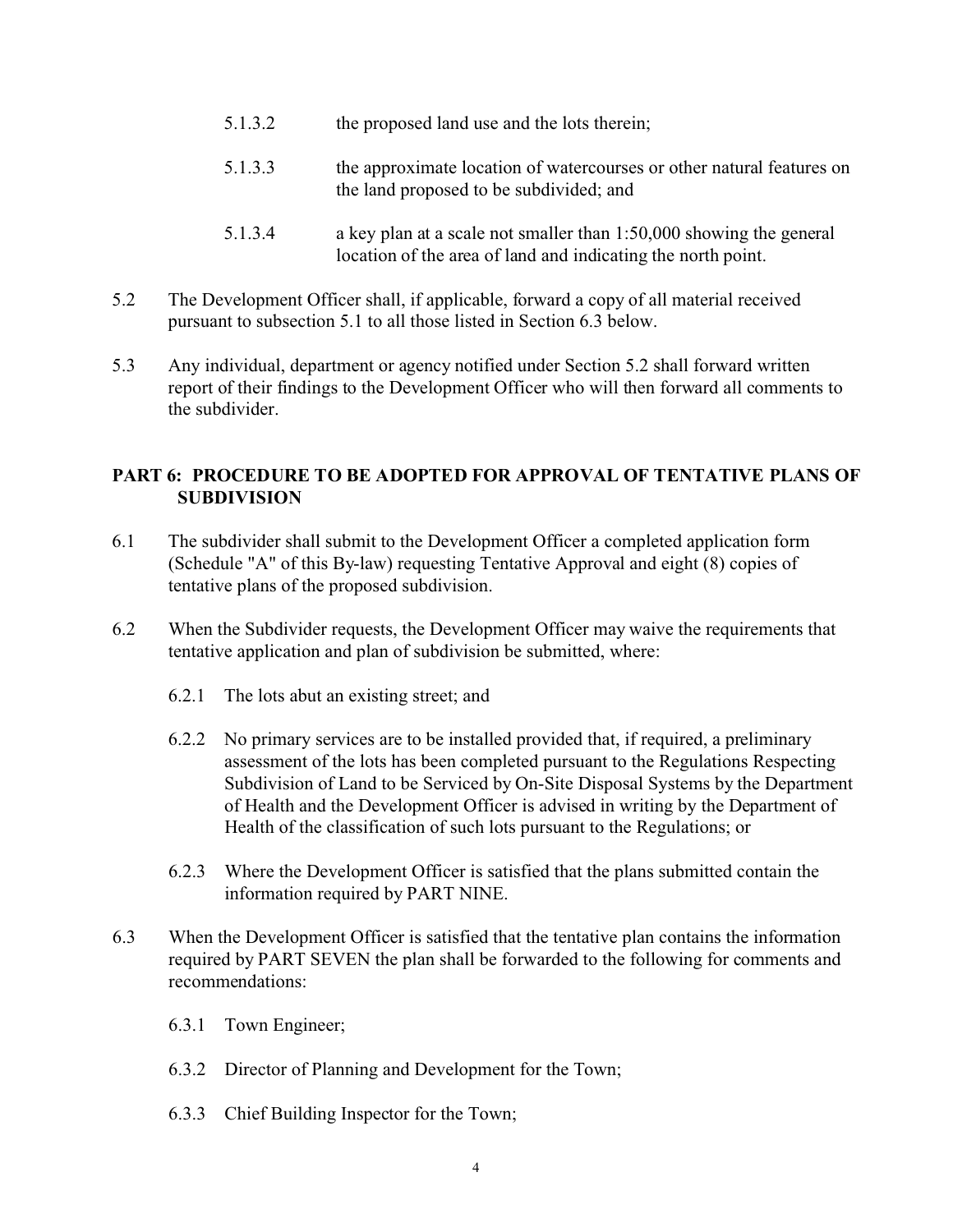- 6.3.4 Water Utility serving the Town;
- 6.3.5 Department of the Environment, whenever a watercourse is affected or involved;
- 6.3.6 The Traffic Authority for the Town;
- 6.3.7 Truro Parks and Recreation Commission whenever parkland dedication is involved;
- 6.3.8 Department of Health, with respect to assessment for the installation of any on-site sewage disposal systems; and
- 6.3.9 Any other Provincial or Town Agency the Development Officer deems necessary.
- 6.4 Approval of a tentative plan of subdivision may not be refused or withheld, as a result of comments or recommendations made under Section 6.3 unless the plan is clearly contrary to a law or regulation of the Province of Nova Scotia, or By-law of the Town made pursuant to a law of the Province, including any applicable dimensions for lot area and lot frontage contained in the Land Use By-law of the Town.
- 6.5 The acceptance of street names shall be as established in the Street Naming Policy as approved by the Council, and attached as Appendix "C".
- 6.6 The following information shall be stamped or written on any tentative plan of subdivision which is approved along with any other information necessary for the tentative plan to proceed to the final plan stage:
	- 6.6.1 "This tentative plan of subdivision is approved for lots ..... . Such approval lapses if the lots are not shown on a final plan of subdivision approved within two years of the date of the approval of the tentative plan";
	- 6.6.2 The date of the approval of the tentative plan;
	- 6.6.3 This tentative plan of subdivision shall not be filed in the Registry of Deeds as no subdivision takes effect until a final plan of subdivision has been endorsed by the Development Officer and has been filed by him in the Registry of Deeds.
- 6.7 The Development Officer shall comply with the notification and approval provisions of Section 105(2) and (3) of the Planning Act hereto attached as Appendix "A".
- 6.8 The Development Officer within 5 days of approving a tentative plan shall forward a copy of the approved tentative plan of subdivision to the subdivider and notify in writing the Town Engineer, Director of Planning and Development, Chief Building Inspector and the Department of Health, if applicable, of his decision to approve the tentative plan.
- 6.9 Where a Development Officer refuses to approve a tentative plan of subdivision, he shall notify the subdivider in writing pursuant to Section 105(3)(c) of The Planning Act, hereto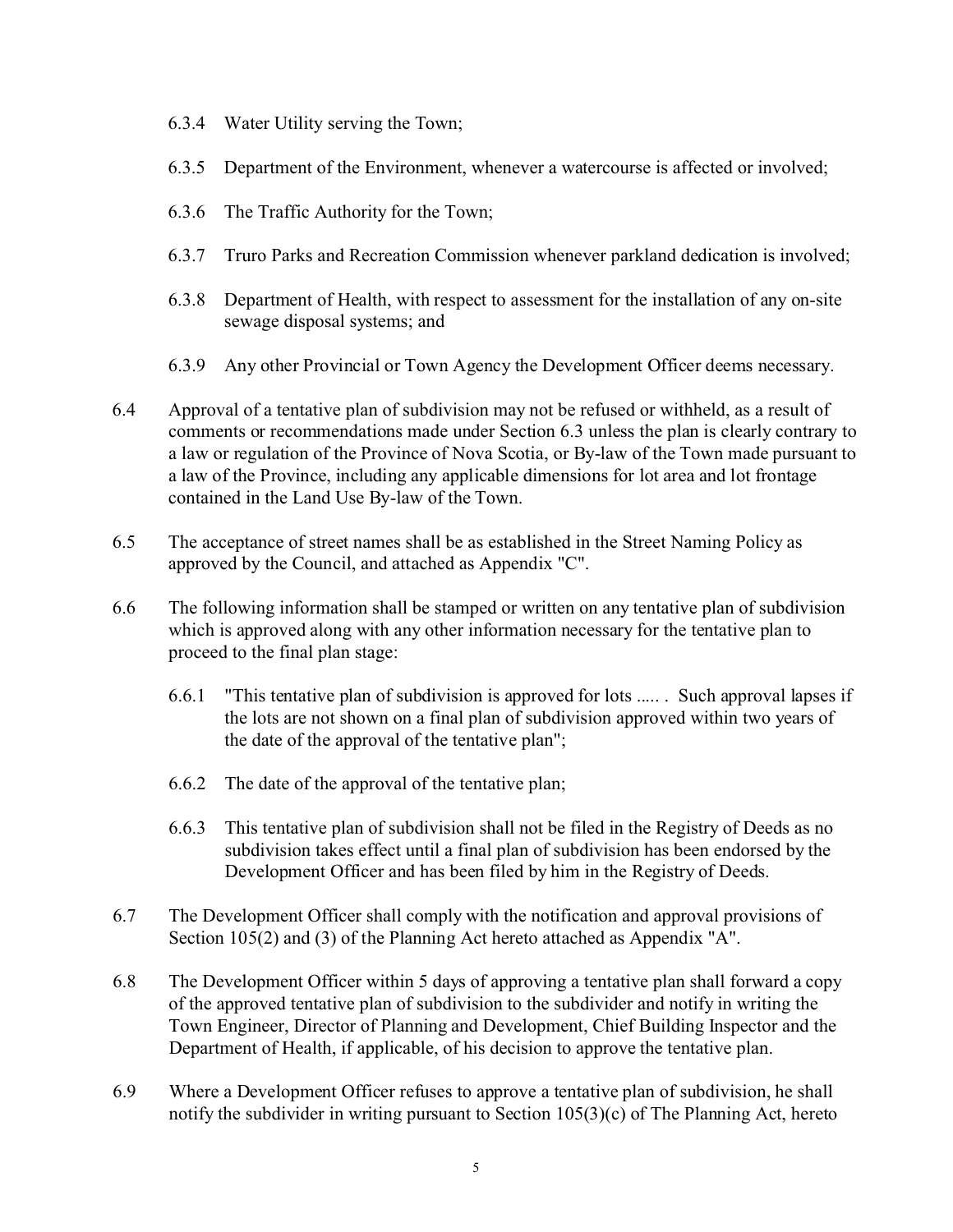attached as Appendix "A", advising the applicant of the appeal provisions of Section 115 of The Planning Act hereto attached as Appendix "A".

# **PART 7: TENTATIVE PLAN OF SUBDIVISION REQUIREMENTS**

- 7.1 A tentative plan of subdivision submitted to the Development Officer shall be:
	- 7.1.1 Drawn to a scale of not smaller than one to one thousand (1:1000);
	- 7.1.2 Based on a description of the property to be subdivided, preferably but not necessarily as surveyed;
	- 7.1.3 Folded to approximately 22x30cm (8.5"x11") with the face of the folded print being the title block which is located in the lower right hand corner of the tentative plan of subdivision;
- 7.2 A tentative plan of subdivision shall include the following:
	- 7.2.1 Name for the subdivision, if any, and the name of the owner of the property;
	- 7.2.2 Names of owners or lot identifiers of all abutting properties;
	- 7.2.3 The words "TENTATIVE PLAN" located above the title block;
	- 7.2.4 A clear space for stamping measuring at least 15 centimeters (6 in.) wide by 15 centimeters (6 in.) high;
	- 7.2.5 Have a clear space of binding margin of at least two point five (2.5) centimeters in width;
	- 7.2.6 A location map, drawn to a scale not smaller than 1:10,000 with the same orientation as the parcel, located at the top right hand corner of the Tentative Plan of Subdivision;
	- 7.2.7 A boundary survey of the area to be subdivided with accurate distances and bearings as determined by survey in the field;
	- 7.2.8 Proposed number, size, shape and area of lots and blocks, and area of remaining lot;
	- 7.2.9 Proposed use of each block and lot and the estimated gross density of the subdivision;
	- 7.2.10 Each proposed lot individually identified without duplication of lot identifiers, and where a parcel is being added to or subtracted from an existing lot or where a lot shown on a plan of subdivision is being divided, the proposed lot or lots shall be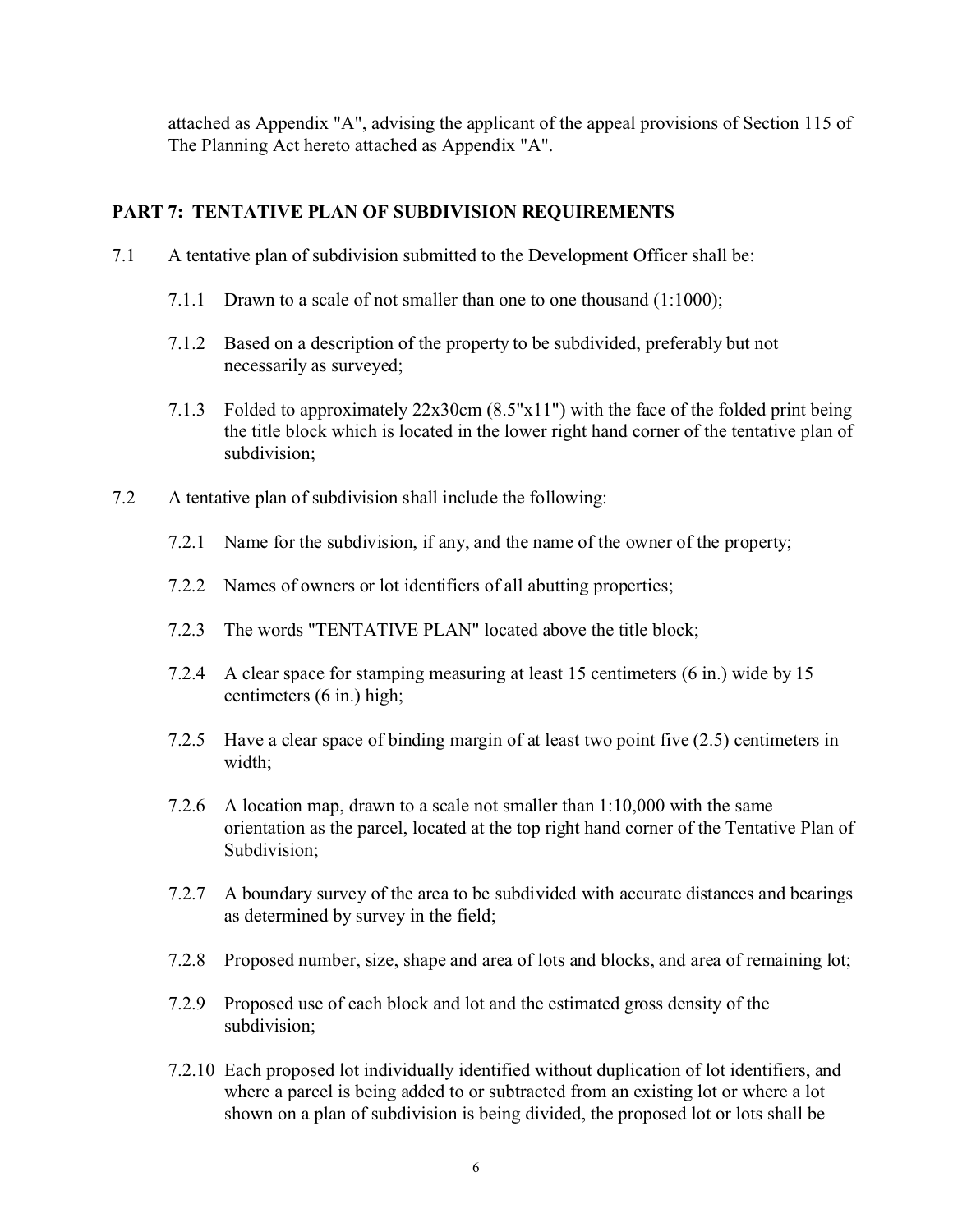identified by the existing lot identifier and a letter;

- 7.2.11 Accurate location of one or more permanent Nova Scotia control monuments;
- 7.2.12 The width and location of proposed public streets, walkways and the width and location of proposed intersections and turning circles;
- 7.2.13 The width and location of existing streets, walkways, railroads and utility lines;
- 7.2.14 The location of any watercourse, prominent rock formation, area subject to flooding and any other prominent natural features which might affect the layout or provision of public streets and services to the area where the subdivision is to be located;
- 7.2.15 The location, dimensions and area of any land to be reserved and conveyed to the Town for park, playground or public purpose;
- 7.2.16 Proposed street names in accordance with the Town's "Street Naming Policy";
- 7.2.17 The boundaries of proposed lots shown by solid lines, and the vanishing boundaries of existing lots being re-subdivided, consolidated or both, shown as broken lines;
- 7.2.18 If available, the date of approval of any lots shown on an endorsed plan of subdivision;
- 7.2.19 North Point (Grid), scale and date;
- 7.2.20 The width, location and nature of any easements or rights-of-way affecting the area of land proposed to be subdivided;
- 7.2.21 The location of existing buildings on the area of land to be subdivided with the graphic location for all buildings within 3m (10') either side of the boundaries of the proposed lot;
- 7.2.22 Any other information which the Development Officer deems necessary to determine whether tentative plan of subdivision conforms to this Subdivision Bylaw.
- 7.3 In addition to meeting the requirements of Section 7.1 and 7.2, a tentative plan of subdivision submitted for approval to the Development Officer showing lots fronting on a proposed street shall:
	- 7.3.1 Show a boundary survey of the area of land to be subdivided certified by a Nova Scotia Land Surveyor in the manner required by the Nova Scotia Land Surveyors Act and the Regulations made thereunder;
	- 7.3.2 Be accompanied by three copies of a plan showing: 1. contours a minimum of 1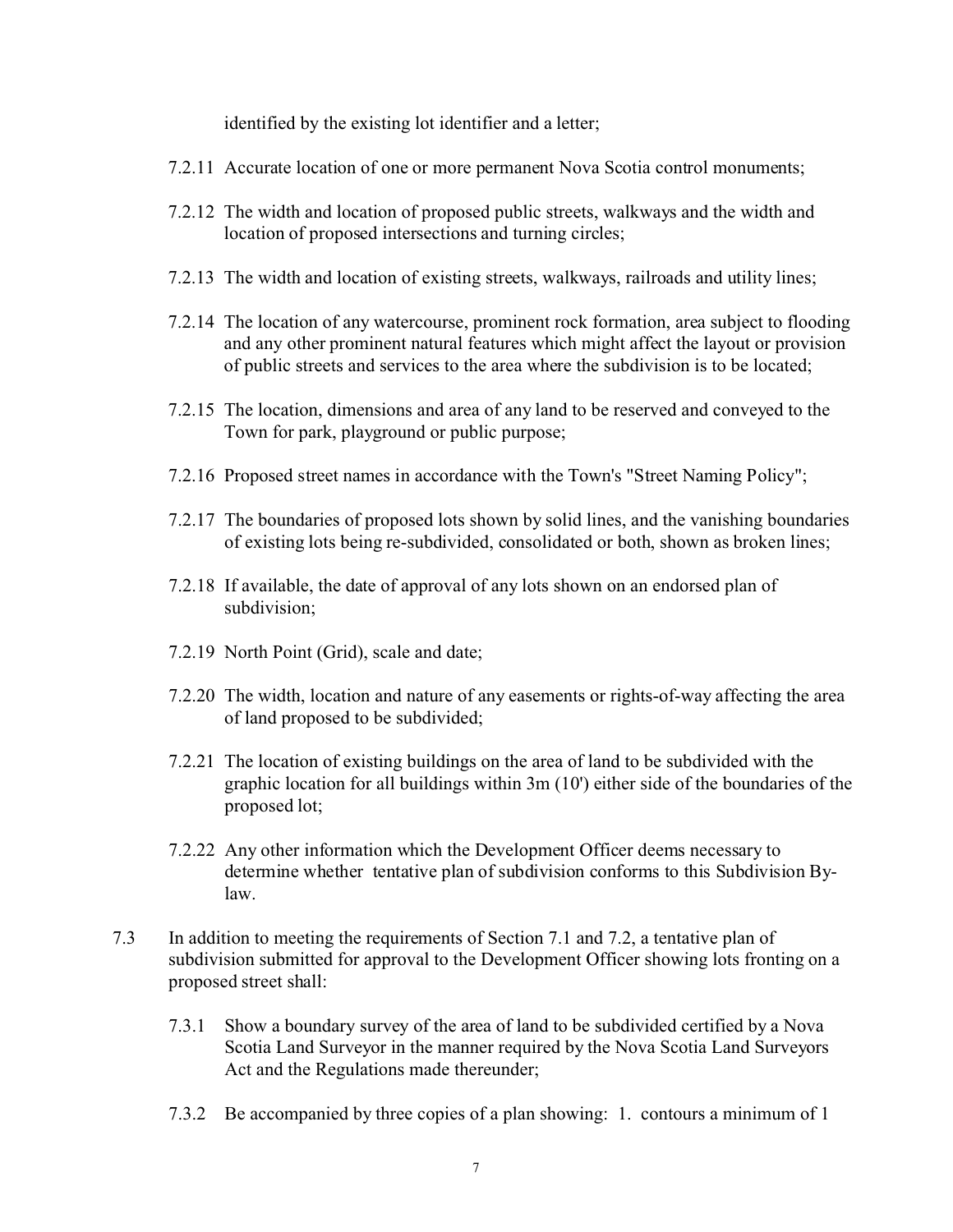metre (3.2 foot) intervals; 2. final grade drainage patterns; 3. existing and proposed primary services within the area of land and in the area immediately adjacent thereto and including all proposed methods of controlling the flow of storm water within the subdivision;

- 7.3.3 Be accompanied by existing and proposed center line plan and profiles of all proposed streets;
- 7.3.4 Be accompanied by any other information which the Development Officer deems necessary to determine whether the application is complete and conforms to this Bylaw.

## **PART 8: PROCEDURE TO BE ADOPTED FOR THE APPROVAL OF FINAL PLANS**

- 8.1 The subdivider shall submit to the Development Officer:
	- 8.1.1 A completed application form (Schedule A of this By-law) requesting Final Approval;
	- 8.1.2 Eight (8) sets of the final plan of subdivision.
- 8.2 At the time of application, the subdivider shall pay a non-refundable fee of thirty (\$30.00) dollars per acre or fraction thereof lands being subdivided excluding any residual land owned by the subdivider.
- 8.3 The Development Officer shall comply with the notification and approval provisions of Section 105(2) and (3) of The Planning Act, hereto attached as Appendix "A" of this Bylaw.
- 8.4 When the Development Officer is satisfied that an application and final plan of subdivision are complete he shall forward a copy of the application and final plan of subdivision for comment and recommendation to the Town Engineer, Director of Planning & Development, Chief Building Inspector, the Water Utility serving the Town and, where applicable, the Department of Health, Department of Environment and the Truro Recreation Commission.
- 8.5 Approval of a final plan of subdivision may not be refused or withheld as a result of the assessment or recommendations made under Section 8.4 unless the final plan of subdivision is clearly contrary to a law of the Province or By-law of the Town made pursuant to a law of the Province including any applicable dimensions for lot area and lot frontage contained in a Land Use By-law of the Town.
- 8.6 Upon approval by the Development Officer of the final plan of subdivision, the Development Officer shall notify in writing, the subdivider and those notified under Section 8.4 of this By-law.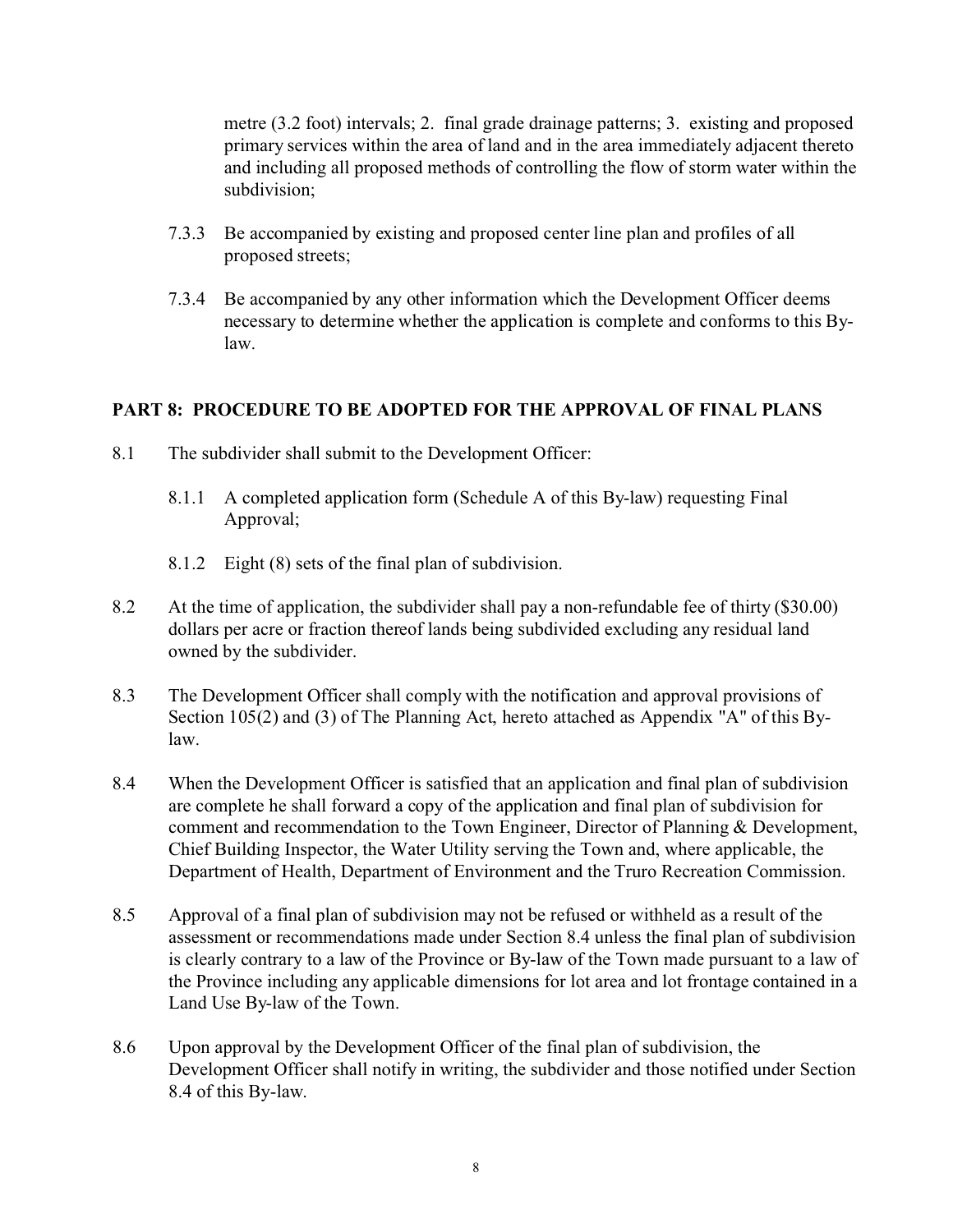8.7 Where a Development Officer refuses to approve a final plan of Subdivision, he shall notify the subdivider in writing pursuant to Section 105(3)(c) of The Planning Act, hereto attached as Appendix "A" of this By-law; and advise the applicant of the appeal provisions of Section 115, of The Planning Act, hereto attached as Appendix "A: of this By-law.

#### **PART 9: FINAL PLAN OF SUBDIVISION REQUIREMENTS**

- 9.1 A Final Plan of subdivision submitted to the Development Officer shall:
	- 9.1.1 Be certified and stamped by a Nova Scotia Land Surveyor that the lots for which approval has been requested have been surveyed in the manner required by the Nova Scotia Land Surveyors Act and regulations made thereunder and drawn to a scale of not less than one to one thousand (1:1000);
	- 9.1.2 Be folded to approximately 22x30cm (8.5"x11") with the face of the folded print being the title block which is located in the lower right hand corner of the final plan of subdivision;
	- 9.1.3 Have a clear space for stamping measuring at least 15cm (6.0") wide by 15cm (6.0") high;
	- 9.1.4 Have a clear space of binding margin of at least 2.5cm (1.0) in width;
- 9.2 A Final Plan of Subdivision shall include the following:
	- 9.2.1 Name and Address of subdivider;
	- 9.2.2 Name of the subdivision, if any, and the name of the owner of the property;
	- 9.2.3 Names of all owners or lot identifiers of all property abutting the proposed subdivision;
	- 9.2.4 A location map, drawn to a scale not smaller than 1:10,000 with the same orientation as the parcel, located at the top right-hand corner of the final plan of subdivision;
	- 9.2.5 Description of the purpose and uses of the plan shown on the plan of subdivision;
	- 9.2.6 The length and bearings of the boundary lines of all proposed lots, streets, walkways, rights-of-way and easements including the length of arc, points of curvature and radius in the case of curved lines;
	- 9.2.7 The dimensions and total area of the area of land proposed to be subdivided;
	- 9.2.8 The shape, dimensions and areas of lots blocks and the remainder lot if any;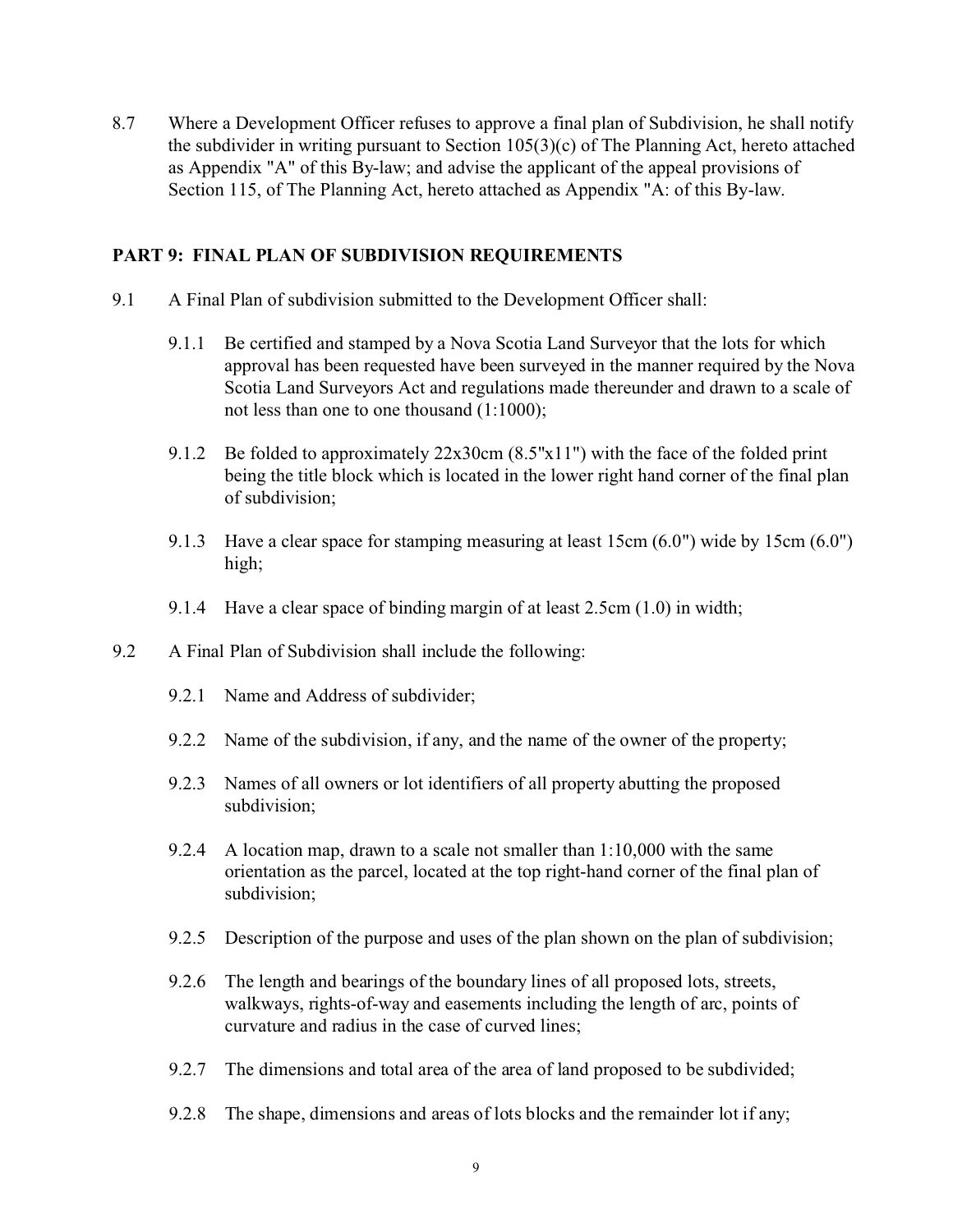- 9.2.9 The location, dimensions and area of lands to be reserved and conveyed to the Town for park, playground or public purposes;
- 9.2.10 The width and location of all streets and rights of way;
- 9.2.11 Proposed street names as per the Town of Truro Street Naming Policy;
- 9.2.12 Each lot shown shall be individually identified by letter or number or both with no duplication and new lots shall be identified by larger and darker characters; existing remaining lots shown in smaller lighter characters and lots or parcels which are being consolidated into a new lot may be shown for record as lighter broken character.
- 9.2.13 North point (Grid), scale and date;
- 9.2.14 Accurate location of one or more permanent Nova Scotia control monuments;
- 9.2.15 The location of existing buildings on the area of land proposed to be subdivided with the graphic and mathematical locations for all buildings within 3m (10') of the boundaries of the property;
- 9.2.16 The boundaries of new lots shall be shown by a solid darker line; boundaries of existing lots by a solid lighter line; and boundaries of lots or parcels being consolidated by a lighter broken line;
- 9.2.17 The width, location and nature of any easements or rights-of-way affecting the area of land proposed to be subdivided;
- 9.2.19 The date on which the final plan of subdivision was drawn and the date of any revisions;
- 9.2.20 If available the date of approval of any previously approved lots shown on an endorsed plan of subdivision;
- 9.2.21 Any other information which the Development Officer deems necessary to determine whether a final plan of subdivision conforms to this Subdivision By-law.
- 9.3 9.3.1 Final plans of subdivision shall be accompanied by design plans, details and specifications prepared in accordance with the specifications contained in Appendix "B". These plans shall show the location and dimensions of existing water and sewer systems on or adjacent to the lands being subdivided as well as all proposed primary services including laterals, such drawings shall be stamped by a professional engineer licensed to practice in the Province of Nova Scotia.
	- 9.3.2 Final plans of subdivision shall be accompanied by proof of a joint certificate of approval for the water and sewer systems from the Departments of Health and the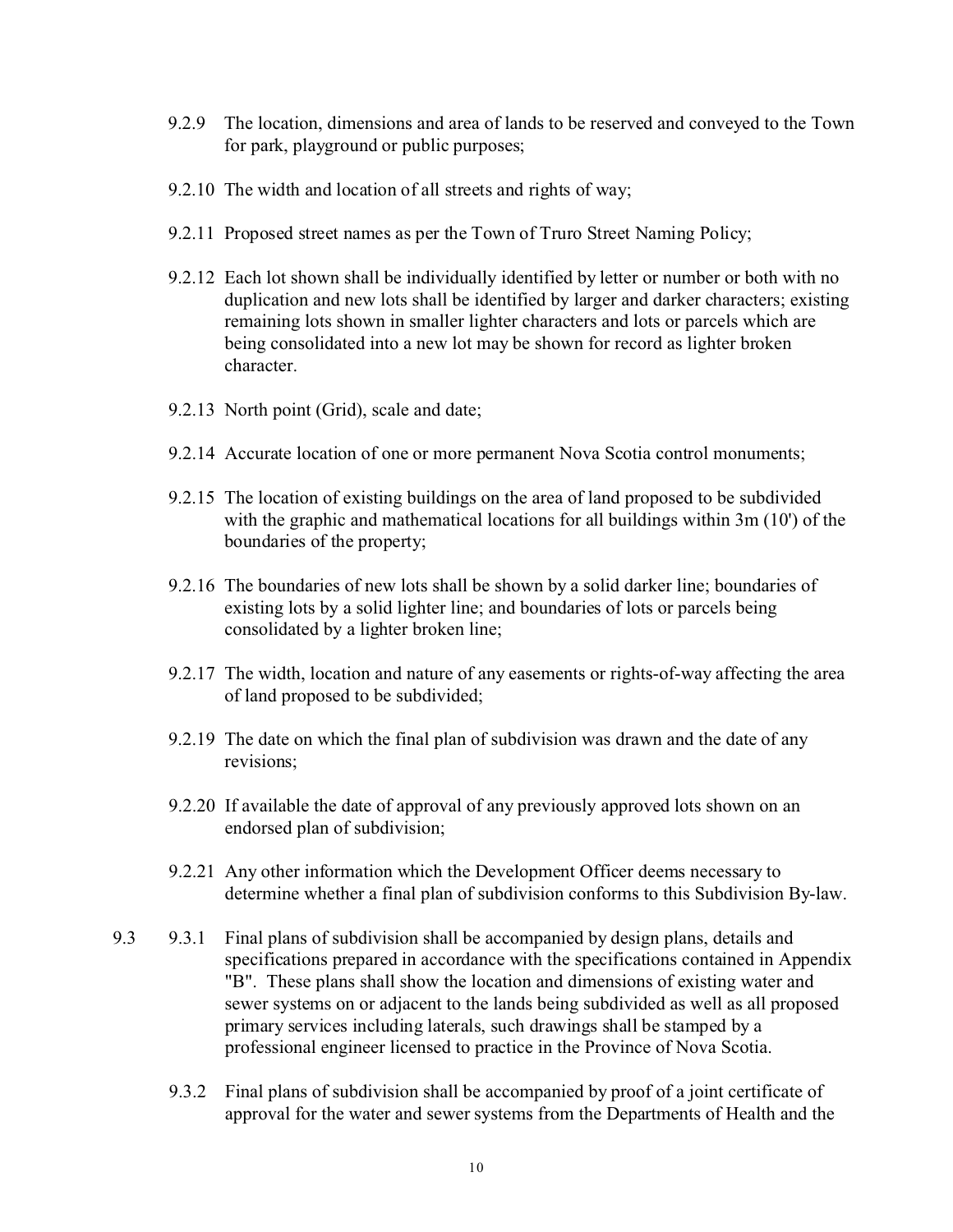Environment.

# **PART 10: REQUIREMENTS FOR ENDORSEMENT AND REGISTRATION OF FINAL PLANS OF SUBDIVISION**

- 10.1 Where primary services are to be installed in accordance with this By-law by the subdivider, the Development Officer shall endorse the final plan of subdivision only when the following has taken place:
	- 10.1.1 The subdivider has designed and constructed all primary services as shown on the final plan of subdivision, according to the Servicing Specifications of the Town of Truro being Appendix "B" of this By-law;
	- 10.1.2 The Town has accepted in writing the ownership of all primary services, other than natural watercourses;
	- 10.1.3 The subdivider has deposited with the Town duly executed Warranty Deed(s), acceptable to the Town, conveying title to all streets, walkways, easements and dedicated parkland at the time the final plan of subdivision is endorsed by the Development Officer;
	- 10.1.4 The subdivider has provided: (a) a street lighting deposit in accordance with the Local Improvement By-law of the Town of Truro; or (b) street lighting fixtures approved of by the Town.
- 10.2 The Subdivider shall provide as a prerequisite for acceptance by the Town of primary services the following:
	- 10.2.1 A Maintenance Bond for 10% of actual costs for installation of primary services for one year from date of substantial completion of primary services;
	- 10.2.2 "As Built" reproducible drawings of primary services as per Town of Truro's Municipal Services Specifications attached as Appendix "B" of this By-law, each drawing stamped by a professional engineer licensed to practice in the Province of Nova Scotia;
	- 10.2.3 Copies of all inspection reports done in accordance with Appendix 'B' on primary services;
	- 10.2.4 Service lateral information including invert elevations at property line, service lengths, distance of lateral connections from the nearest manhole, and sufficient tie information for the ends of storm, sanitary and water systems at the property line;
	- 10.2.5 Copies of all test reports to confirm that the specified standards of material were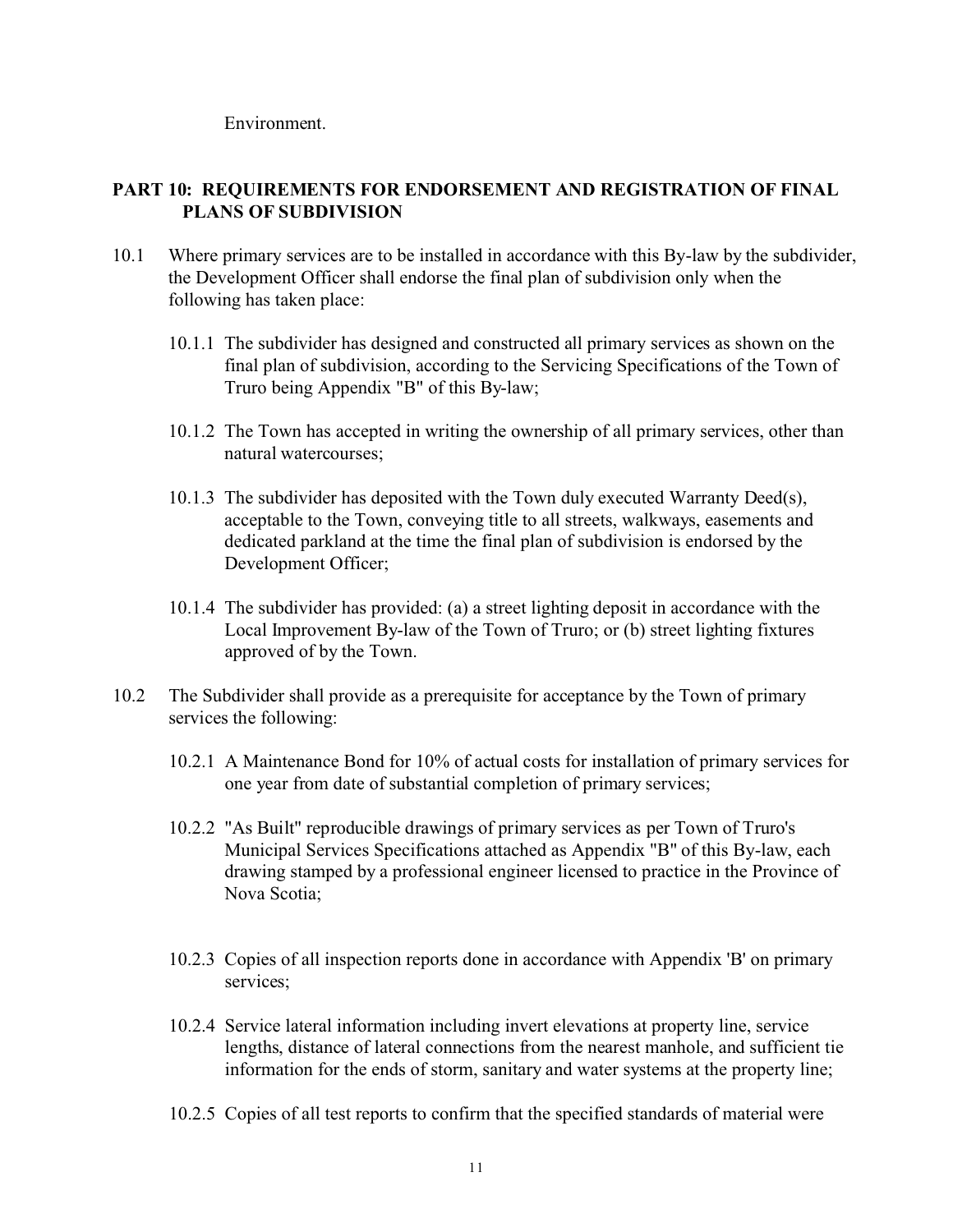achieved in accordance with Appendix "B";

- 10.2.6 A Surveyor's Certificate stating that all primary services are within the proposed street rights-of-way, easement(s), and walkway(s);
- 10.2.7 A report by the Town Engineer or his designate stating that he has completed a visual inspection of the primary services and that any deficiencies have been rectified;
- 10.2.8 A certificate stamped and signed by a Professional Engineer licensed to practice in the Province of Nova Scotia stating that all primary services are constructed to the Town of Truro's Municipal Services Standards and Specifications, as attached as Appendix "B" of this By-law.

#### **'WHERE'**

- 10.3 Secondary services are to be installed by the subdivider the Development Officer shall endorse the final plan of subdivision only when the following has taken place:
	- 10.3.1 The subdivider has installed and the Town has accepted in writing all primary services in accordance with Section 10.1 and 10.2 of this by-law;
	- 10.3.2 The subdivider has entered into an agreement with the Town stating that the subdivider shall construct all secondary services as shown on the final plan of subdivision;
- 10.4 An agreement entered into between the Town and the subdivider pursuant to Section 10.3.2 shall be executed in duplicate, signed by the Mayor and the Clerk on behalf of the Town and by the subdivider prior to endorsement of approval by the Development Officer and shall contain terms with respect to:
	- 10.4.1 Commencement and completion dates for construction and installation of secondary services;
	- 10.4.2 The terms and conditions of any security posted in connection with this agreement;
	- 10.4.3 The terms and conditions of any cost sharing arrangements similar to the Local Improvement By-law;
	- 10.4.4 Any other matter required by the provisions of this By-law.
- 10.5 Upon completion of the secondary services, as per 10.4.1 the subdivider shall provide the following as a prerequisite for acceptance of these services.
	- 10.5.1 Maintenance Bond for 10% of the actual cost for installation of the secondary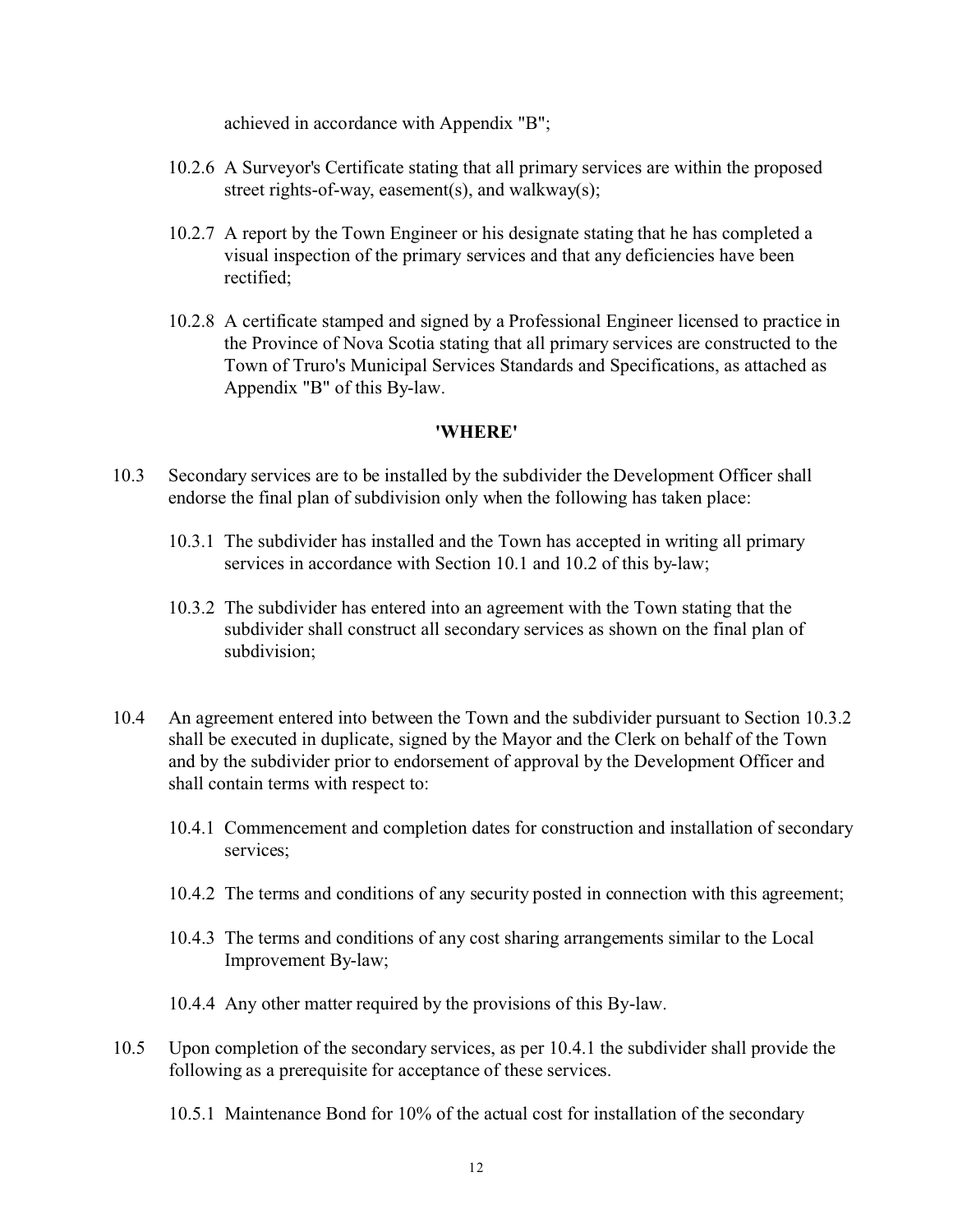services from date of substantial completion of secondary services;

- 10.5.2 "As Built" reproducible drawings of secondary services (Accomplished by revision of the primary "As Built" drawings);
- 10.5.3 Test and inspection reports to confirm that the specified standards of material were achieved in accordance with Appendix "B";
- 10.5.4 Surveyor's Certificate stating that all secondary services are within the proposed rights-of-way, easement(s), and walkway(s);
- 10.5.5 A certificate, stamped and signed by a Professional Engineer licensed to practice in the Province of Nova Scotia stating that all secondary services are constructed to the Town of Truro's Municipal Services Specifications attached as Appendix "B" of this By-law;
- 10.5.6 A report by the Town Engineer or his designate stating that he has completed a visual inspection of the secondary services and that any deficiencies as indicated have been rectified.

 $-$  OR  $-$ 

- 10.6 As an alternative to 10.1 and 10.2, where primary services are to be bonded by the subdivider the Development Officer shall endorse the final plan of subdivision only when the following has taken place:
	- 10.6.1 The subdivider has cleared and rough graded the right-of-way in accordance with Appendix "B" and the Town has accepted in writing the state of such work;
	- 10.6.2 The subdivider has entered into an agreement with the Town stating that the subdivider shall construct primary secondary services as shown on the final plan of subdivision in accordance with Appendix "B";
	- 10.6.3 The subdivider has deposited with the Town duly executed warranty deed(s), acceptable to the Town, conveying title to all streets, walkways, easements and dedicated parkland at the time the final plan of subdivision is endorsed by the Development Officer; and
	- 10.6.4 The subdivider has provided a Performance Bond for 110% of the estimated cost of the primary services as determined by the Town in consultation with the subdivider.
- 10.7 An agreement entered into between the Town and the subdivider pursuant to Section 10.6.2 shall be executed in duplicate, signed by the Mayor and the Clerk on behalf of the Town and by the subdivider prior to endorsement of approval by the Development Officer and shall contain terms with respect to: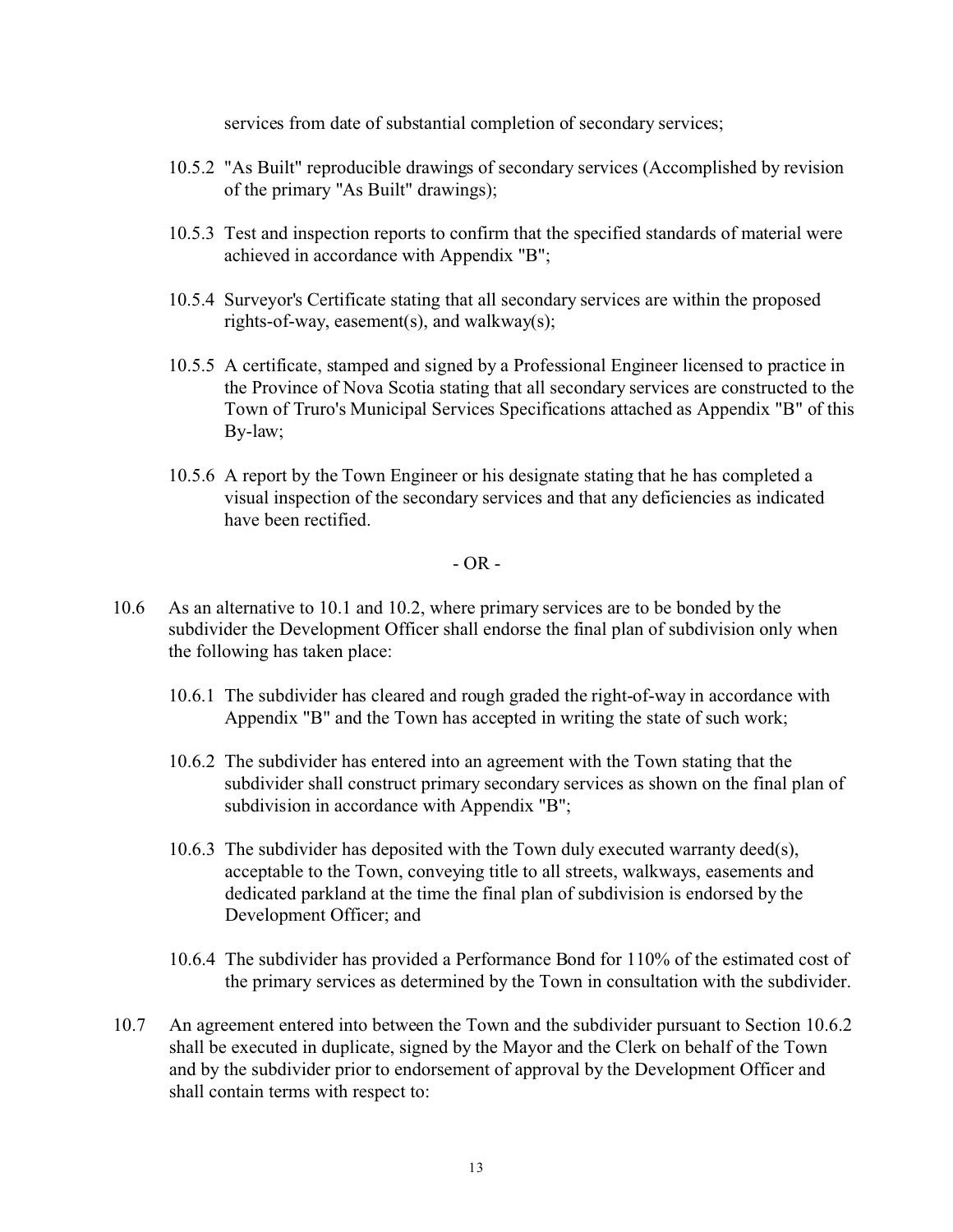- 10.7.1 Commencement and completion dates for construction and installation of primary services;
- 10.7.2 The terms and conditions of any security posted in connection with this agreement; and
- 10.7.3 The terms and conditions of any cost sharing arrangements similar to the Local Improvement By-law.
- 10.8 Upon completion of the primary services, as per 10.4.1 the subdivider shall provide all the material required by 10.1 and 10.2 of this by-law as a prerequisite for acceptance of these services and release of any bond and the Development Officer shall confirm in writing to the Clerk-Treasurer that all the conditions of 10.1 and 10.2 of this by-law have been met.

#### $-OR-$

- 10.9. As an alternative to 10.1 and 10.2, and 10.6, 10.7 and 10.8 where installation of primary services are to be contracted to the Town of Truro the Development Office shall endorse the final plan of subdivision only when the following has taken place:
	- 10.9.1 The subdivider has cleared and rough graded the right-of-way in accordance with Appendix "B" and the Town has accepted in writing the state of such work;
	- 10.9.2 The Town has entered into an agreement with the subdivider to provide all primary services in accordance with Municipal Services Standards and Specifications attached as Schedule 'B' of this by-law;
	- 10.9.3 The subdivider has deposited with the Town duly executed warranty deed(s), acceptable to the Town, conveying title to all streets, walkways, easements and dedicated parkland at the time the final plan of subdivision is endorsed by the Development Officer; and
	- 10.9.4 The subdivider has provided a certified check in the amount stipulated by agreement (Section 10.9.2) for the design and installation of primary services to be provided by the Town.
- 10.10 A contract entered into between the Town and the subdivider pursuant to Section 10.9.2 shall be executed in duplicate, signed by the Mayor and the Clerk on behalf of the Town and by the subdivider prior to endorsement of approval by the Development Officer and shall contain terms with respect to:
	- 10.10.1 Commencement and completion dates for the design, construction and installation of primary services;
	- 10.10.2 The terms and conditions of any security posted in connection with this contract;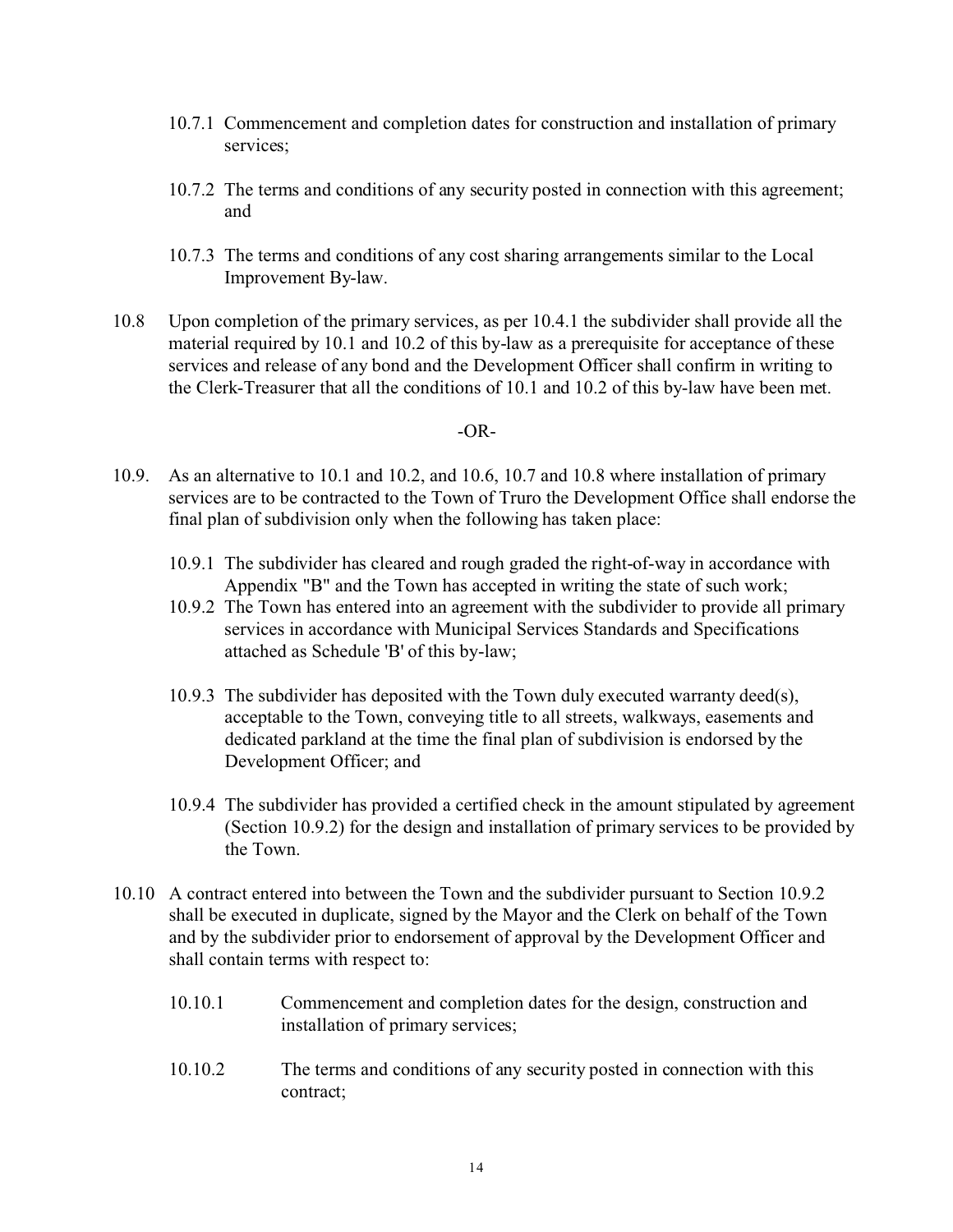- 10.10.3 The Town Engineer's responsibilities as contract engineer to be provided to the subdivider; and
- 10.10.4 Any other matter required by the provisions of this by-law.
- 10.11 Upon completion of the primary services, as per 10.10.1 the Town Engineer shall provide all material required by 10.1 and 10.2 of this by-law as a prerequisite for the Town's acceptance of these services and the Development Officer shall confirm in writing to Town Council that all the conditions of 10.1 and 10.2 of this by-law have been met.

# - ON SITE SERVICES -

- 10.12 When the requirements of the Planning Act, this Subdivision By-law and the Regulations Respecting the Subdivision of Land to be Serviced by On-site Sewage Disposal Systems pursuant to the Health Act have been met and the final plan of subdivision has been approved by the Development Officer, approval shall be endorsed on the final plan of subdivision by the Development Officer.
- 10.13 The following information shall be written or stamped on any final plan of subdivision which is endorsed:
	- 10.13.1 "This final plan of subdivision is approved for lots ..... ."
	- 10.13.2 The classification of each lot within one of the classes A, B, C or D, specified in "Schedule A" of the Regulations Respecting subdivision of Land to be Serviced by On-site Sewage Disposal Systems where applicable; or
	- 10.13.3 "This lot is not served by municipal sewer and water".
- 10.14 Pursuant to Section 110(2 and 4) of The Planning Act, hereto attached as Appendix "A", the Development Officer shall forward by certified mail or hand deliver one endorsed copy of the final plan of subdivision to the office of the Registry of Deeds for the registration district in which the land is located.
- 10.15 Pursuant to and in addition to Section 110(8) of The Planning Act, hereto attached as Appendix "A:, the Development Officer shall give notice of the endorsement of approval on the final plan of subdivision to:
	- 10.15.1 Town Council;
	- 10.15.2 The Director;
	- 10.15.3 Any other department and/or Committee, Board or Commission of the Town of Truro who has been requested to review the plan of subdivision;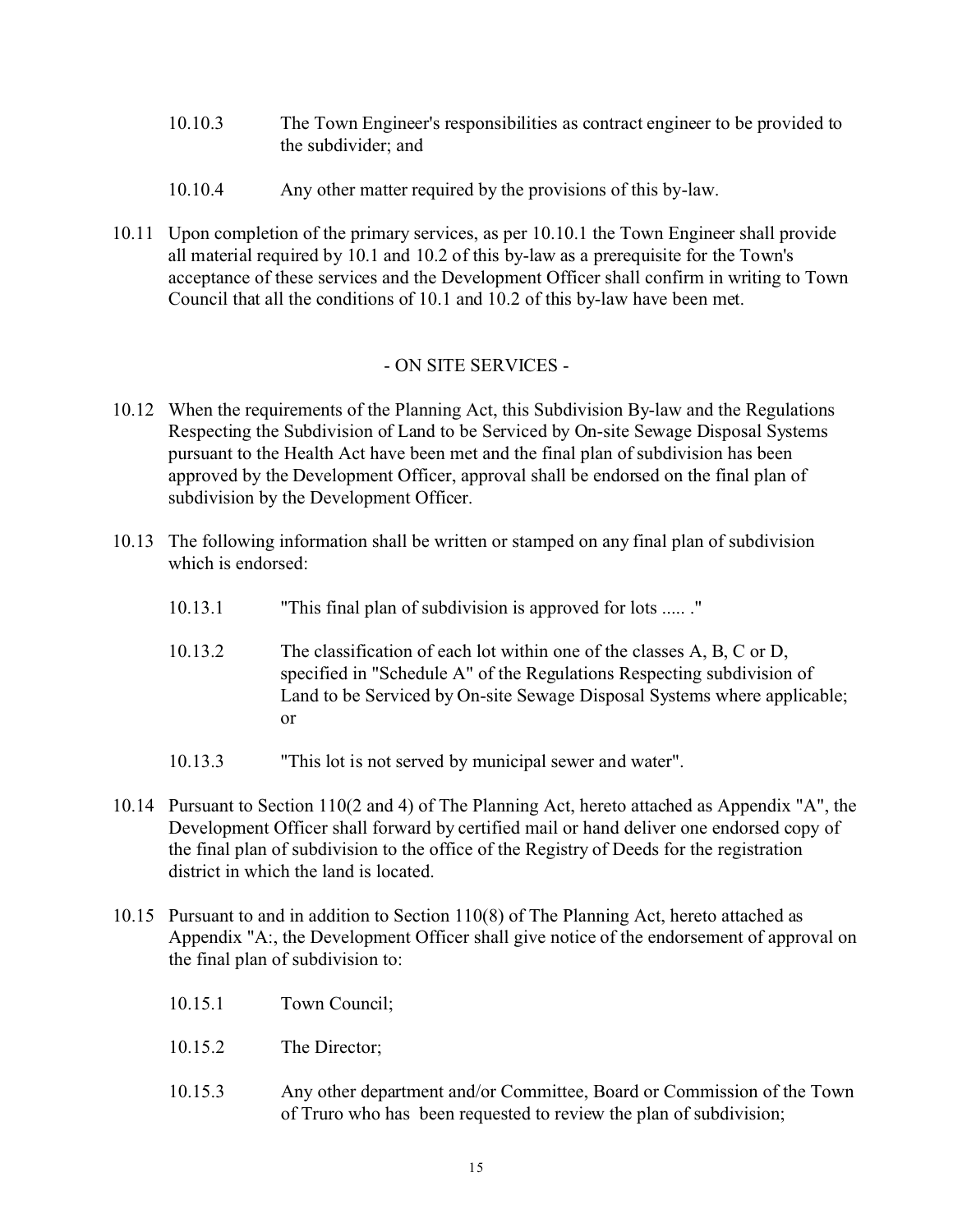- 10.15.4 The Subdivider;
- 10.15.5 The Surveyor.
- 10.16 The Development Officer shall forward a copy of the endorsed final plan of subdivision to the subdivider.
- 10.17 Fees and Disbursements
	- 10.17.1 In accordance with Section 99(4) of the Planning Act the Town of Truro will levy a fee not inconsistent with the cost of registering a notice of subdivision approval and filing a plan of subdivision charged by the Registry of Deeds at the time of approval in accordance with Section 110(2 and 4) of the Planning Act.
	- 10.11.2 All fees and disbursements cheques required for approval shall be made out to the Town of Truro.

## **PART 11: GENERAL PROVISIONS**

- 11.1 11.1.1 All lots to be approved on a tentative or final plan of subdivision shall abut a local, collector or existing arterial street as described in the Municipal Planning Strategy for the Town of Truro.
- 11.2 11.2.1 All lots to be approved on a final plan of subdivision shall meet the requirements for minimum lot area and lot frontage contained in the Land Use By-law for the Town;
	- 11.2.2 Any remainder lot, for which no approval is requested shall meet the requirements for minimum lot area and frontage contained in the Land Use By-law;
- 11.3 11.3.1 A street, unbroken by an intersection, shall not exceed 365m (1,200') in length unless a minimum of one walkway is constructed, in which case the block shall not exceed 500m (1,700') in length;
	- 11.3.2 Where there a walkway it shall be located in close proximity to the centre of the block and provide a pedestrian linkage to a neighbouring street or public facility;
	- 11.3.3 The minimum width of a walkway right-of-way shall be 4.5m (15') excepting that where municipal sewer and water systems are to be constructed within the area designated for a walkway, then the minimum width of the walkway right-of-way shall be 6m (20').
- 11.4 There shall be a maximum of four street approaches in an intersection.
- 11.5 Where a proposed street intersects a street, the minimum sight distance along the street shall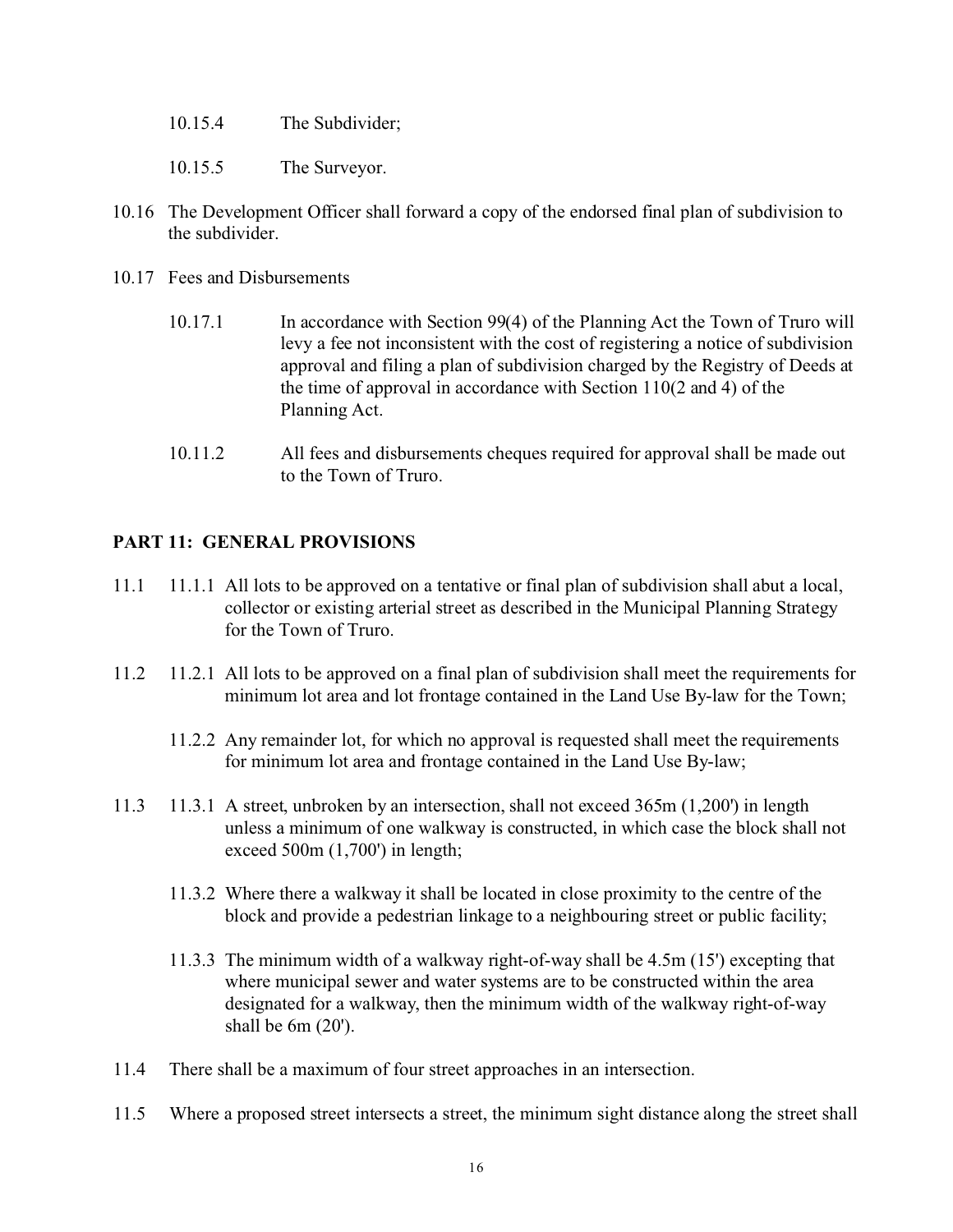be 65m (215').

- 11.6 The distance between intersections shall not be less than 61m (200').
- 11.7 Streets shall intersect at right angles or as nearly as possible to right angles.
- 11.8.1 The length of a cul-de-sac shall not exceed 152m (500') from an intersection to the turning circle, unless there exists and emergency exit of 4.5m (15') wide to a street, in which case the length of the cul-de-sac shall not exceed 228m (750').
- 11.8.2 A cul-de-sac which predates the adoption of this by-law which does not have an emergency exit as described in 11.8.1 (above), should not exceed 288 meters (750 feet) without making provisions for such an exit.
- 11.9 Cul-de-sacs or other dead end streets shall have a turn-a-round with a minimum radius of 13.7m (45') from the centre of the cul-de-sac or dead end street.
- 11.10 Where a street in an adjoining subdivision abuts the boundaries for a proposed subdivision, the street in the proposed subdivision shall, if reasonably feasible, be laid out in prolongation of the existing street, unless it would be in violation of this By-law.
- 11.11 11.11.1 An application to amend or repeal an endorsed plan of subdivision or a plan of subdivision filed in the Registry prior to the effective date of subdivision regulations for the Town shall be in accordance with Section 113 of The Planning Act, hereto attached as Appendix "A" and shall satisfy the requirements of this By-law concerning approvals of final plans of subdivision;
	- 11.11.2 The application to amend shall refer to the plan of subdivision as originally endorsed and such reference shall include the file number of the earlier subdivision plan filed at the Registry of Deeds.

# **PART 12: PARKLAND TRANSFERS**

- 12.1 12.1.1 At the time of endorsement of approval on the final plan of subdivision by the Development Officer, the subdivider shall reserve and convey to the Town free of encumbrances, for park, playground or similar public purposes, an area of usable and acceptable land to the Town equal to 5% of the area of land shown on the final plan of subdivision, exclusive of streets, walkways and any remainder lot;
	- 12.1.2 The subdivider may reserve and convey to the Town, under clause 12.1.1 above, more than the required five percent, which land may be accepted by the Town depending on the current policy of Council in that regard;
	- 12.1.3 As an alternative to the requirements of Section 12.1.1 and pursuant to the Parkland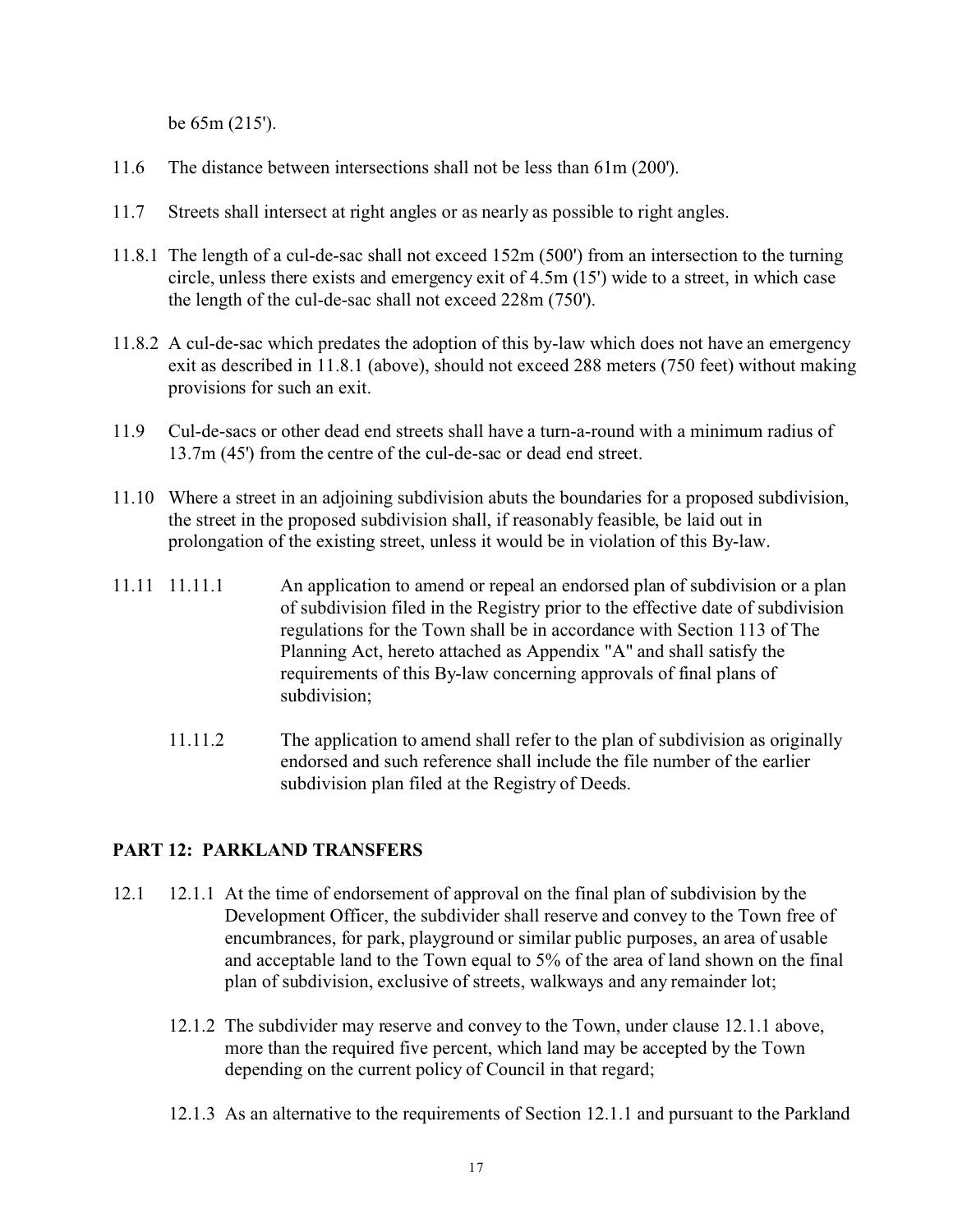Dedication Policy attached as Appendix "G", the Town Treasurer may accept for park, playground or similar public purpose, a sum of money equal to 5% of the assessed value of the new lots created, exclusive of streets, walkways and any remainder lot.

- 12.2 As a further alternative to Section 12.1.1, before endorsement of the final plan of subdivision a subdivider may offer to Council, and at Council's option the Council may accept an amount of usable land of equivalent value to that required under Section 12.1 outside the area of land to be subdivided and within the boundaries of the Town.
- 12.3 At the option of Council a combination of Section 12.1.1 and Section 12.2 may be accepted by the Town providing that it is equivalent in value to that required under Section 12.1.1.
- 12.4 Notwithstanding Section 12.1 through to Section 12.3, the Development Officer may approve a plan of subdivision where no parkland transfers are considered where:
	- 12.4.1 Lot boundaries are changed but no additional lots are created;
	- 12.4.2 Lots or parcels are consolidated but no additional lots are created; and
	- 12.4.3 The subdivider is the Town, agency or commission of the Town.

# **PART 13: RELAXATION OF LOT REQUIREMENT**

- 13.1 As provided for in Policy IM-30 of the Municipal Planning Strategy and where reasonable alternatives do not exist as an option to the subdivider the Development Officer may approve a plan of subdivision which shows not more than two lots which do not meet the requirements of the Land Use By-law regarding required frontage or area provided that the lot area and dimensions are no less than ninety per cent (90%) of the required minimum for the lot required by the Land Use By-law and in accordance with Section 107 of the Planning Act.
- 13.2 Notwithstanding anything in this by-law the Development Officer may approve a plan of subdivision which is intended to carry out a Comprehensive Development District agreement entered into by Town Council in keeping with such policy of Town of Truro Municipal Planning Strategy and in accordance with Section 106 of the Planning Act.

# **PART 14: LIMIT ON NUMBER OF LOTS**

14. In accordance with Policy W-11 of the Town of Truro Municipal Planning Strategy the Development Officer may approve only two (2) new lots within a property in any one calendar year from lands located in the Watershed future land use designation on the Future Land Use Map.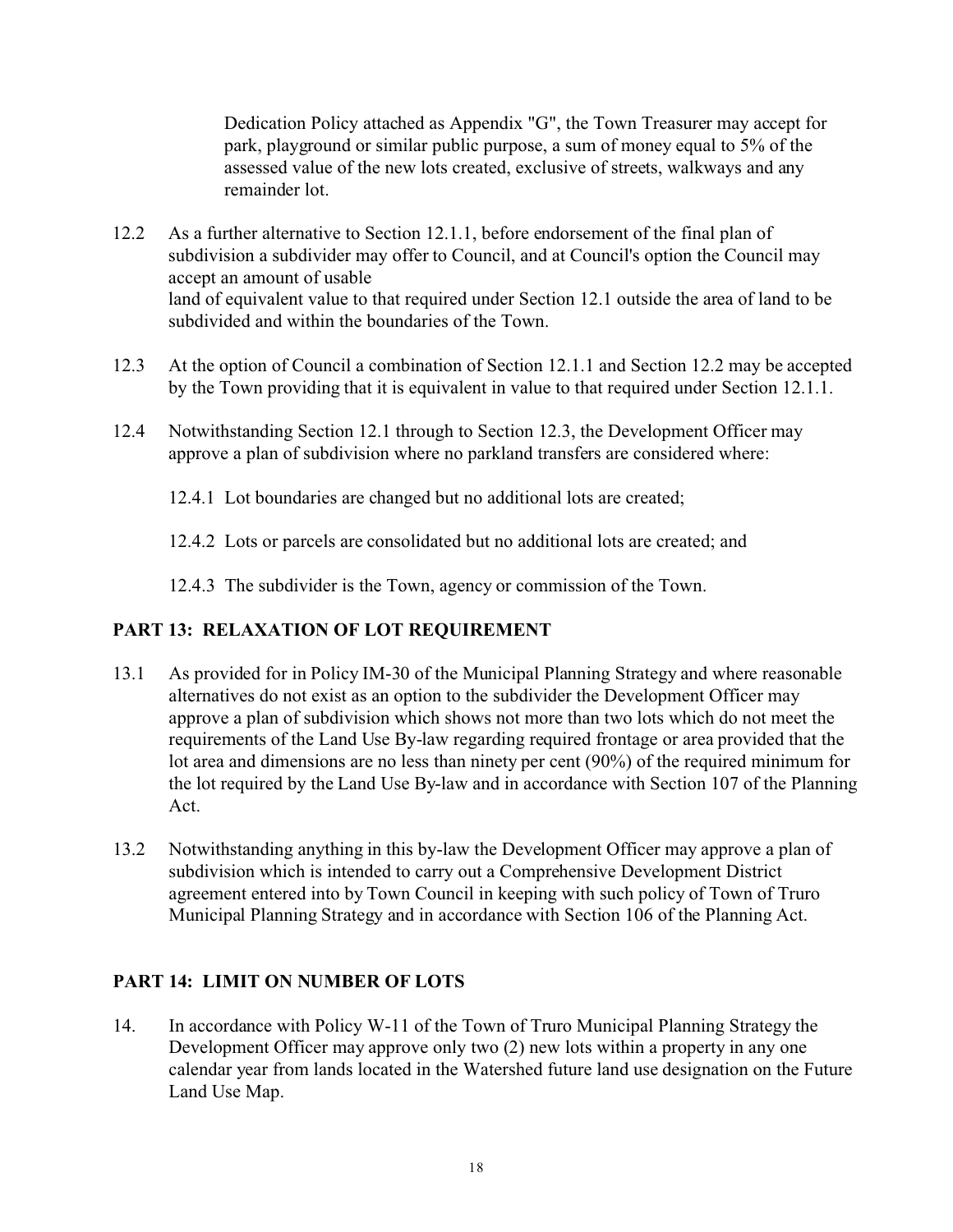# **PART 15: STREET STANDARDS AND OBLIGATIONS OF THE TOWN AND SUBDIVIDER**

- 15.1 Lands conveyed for streets under this by-law shall:
	- 15.1.1 For designated proposed arterial streets as indicated on the Transportation Map of the Municipal Planning Strategy be a minimum of 30.5m (100') wide;
	- 15.1.2 For designated proposed collector streets as indicated on the Transportation Map of the Municipal Planning Strategy be a minimum of 18.3m (60') wide; and
	- 15.1.3 All other streets be, except as provided for under Section 13.2 shall be a minimum of 15m (50') wide.
- 15.2 The developer will be responsible for the primary services in the following way:
	- 15.2.1 For arterial streets the developer is not responsible for any services as they will be trunk services and only major servicing connections may be made for streets or as otherwise approved by Council from time to time;
	- 15.2.2 For collector streets the developer is responsible for one hundred per cent (100%) of costs but may by prior agreement with Council (Appendix F) be cost shared up to fifteen per cent (15%) of the actual cost for gravel and related fill to compensate for the extra required width, such refunds may be delayed by Council up to twelve (12) months of the cost being incurred;
	- 15.2.3 For all other streets the developer is responsible for one hundred per cent (100%) of the cost with no cost sharing considered; and
	- 15.2.4 For oversized services which by design may be required the developer is responsible for costs which meet the specification for local services as specified in Appendix 'B', all other costs beyond shall be the responsibility of the Town.
- 15.3 15.3.1 Where a developer conveys lands for streets, the street shall be constructed at the developers cost with all required primary services and, for greater certainty, the developer shall at its cost do:
	- $-$  all necessary grubbing and grading;
	- all infrastructure for sanitary, storm and water lines (including laterals);
	- all gravel required;
	- $-$  all asphalt required;
	- all curb and gutter required;
	- all utilities required (power and telephone); and
	- all soil and sodding of that portion of the right-of-way where secondary services are not provided.
	- 15.3.2 The developer may also provide secondary services (including sidewalks) subject to the terms and conditions of the Local Improvements By-law and costs may be actual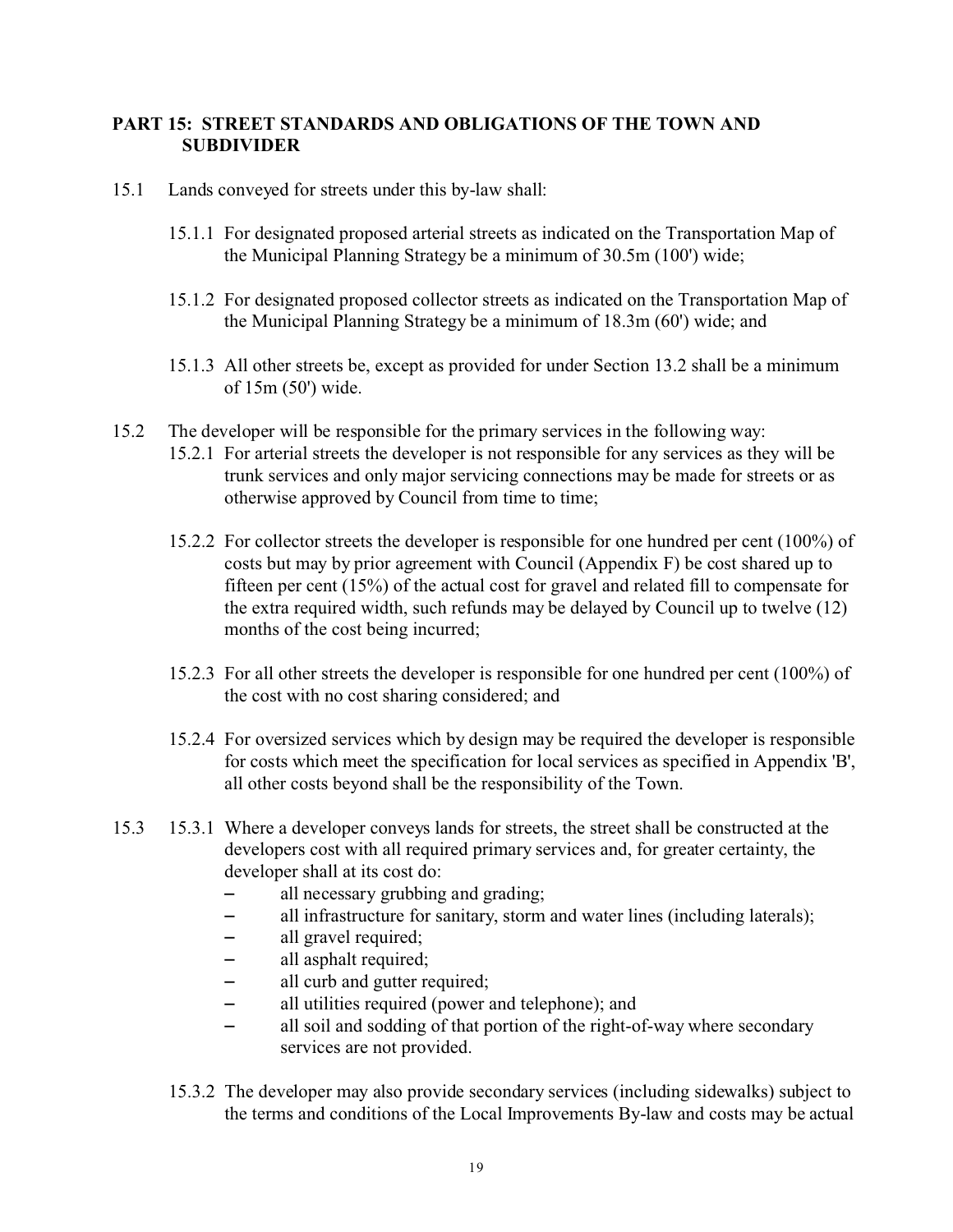or according to the By-law, whichever is less.

15.3.3 Where a developer chooses to provide secondary services, they shall be provided subject to the Local Improvements By-law.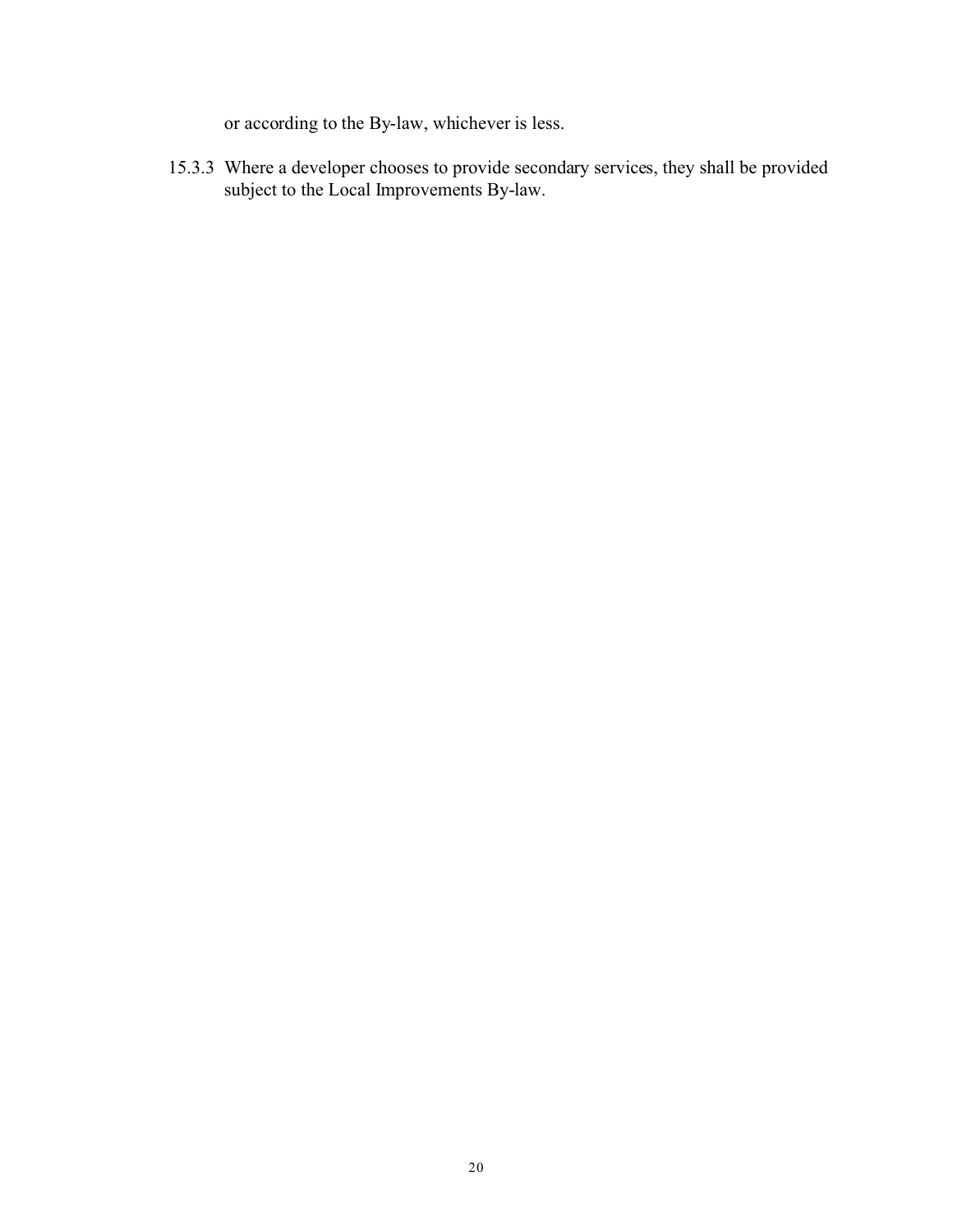# NOTE

An application for subdivision approval shall contain:

- 1. Schedule 'A';
- 2. A copy of the legal description of the lands to be subdivided;
- 3. Subdivision plan;
- 4. Street and infrastructure design drawings and specifications;
- 5. Construction cost estimates; and
- 6. Construction schedule and completion dates.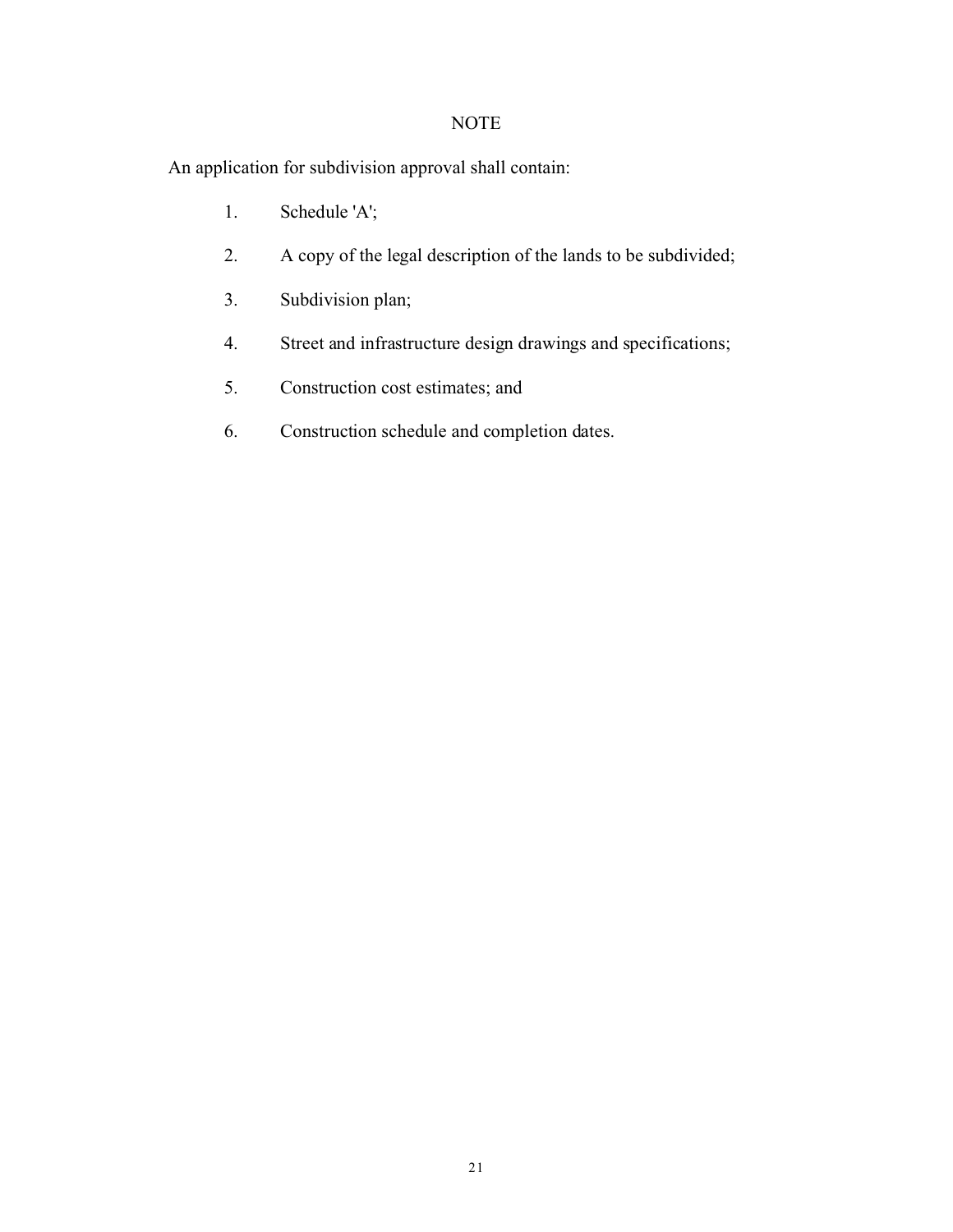Subdivision By-law Schedule 'A'

# **APPLICATION FOR APPROVAL OF A TENTATIVE OR FINAL PLAN OF SUBDIVISION TOWN OF TRURO**

Please Complete and Return to Development Officer

| as (owner/agent/solicitor) I request subdivision approval of the attached tentative or final pl<br><b>APPLICANT:</b><br>of subdivision. |  |  |  |  |
|-----------------------------------------------------------------------------------------------------------------------------------------|--|--|--|--|
| <b>NAME</b>                                                                                                                             |  |  |  |  |
| ADDRESS                                                                                                                                 |  |  |  |  |
| PHONE NUMBER                                                                                                                            |  |  |  |  |
| REGISTERED OWNER (if not<br>applicant)                                                                                                  |  |  |  |  |
| AGENT/SOLICITOR<br>ADDRESS                                                                                                              |  |  |  |  |
| <b>PHONE NUMBER</b>                                                                                                                     |  |  |  |  |

| <b>LOCATION AND GENERAL DESCRIPTION OF LAND TO BE SUBDIVIDED:</b> |  |  |  |
|-------------------------------------------------------------------|--|--|--|
| Civic Street:                                                     |  |  |  |
| For Lots:                                                         |  |  |  |

| <b>LAND USE:</b>                     |  |  |
|--------------------------------------|--|--|
| Number of Lots Proposed:             |  |  |
| Describe Present Use of Site:        |  |  |
| Describe Proposed Use of Site:       |  |  |
| Number of Existing Buildings:        |  |  |
| Describe Type of Existing Buildings: |  |  |

| SIGNATURE OF APPLICANT: |  |
|-------------------------|--|
| $\ $ DATE:              |  |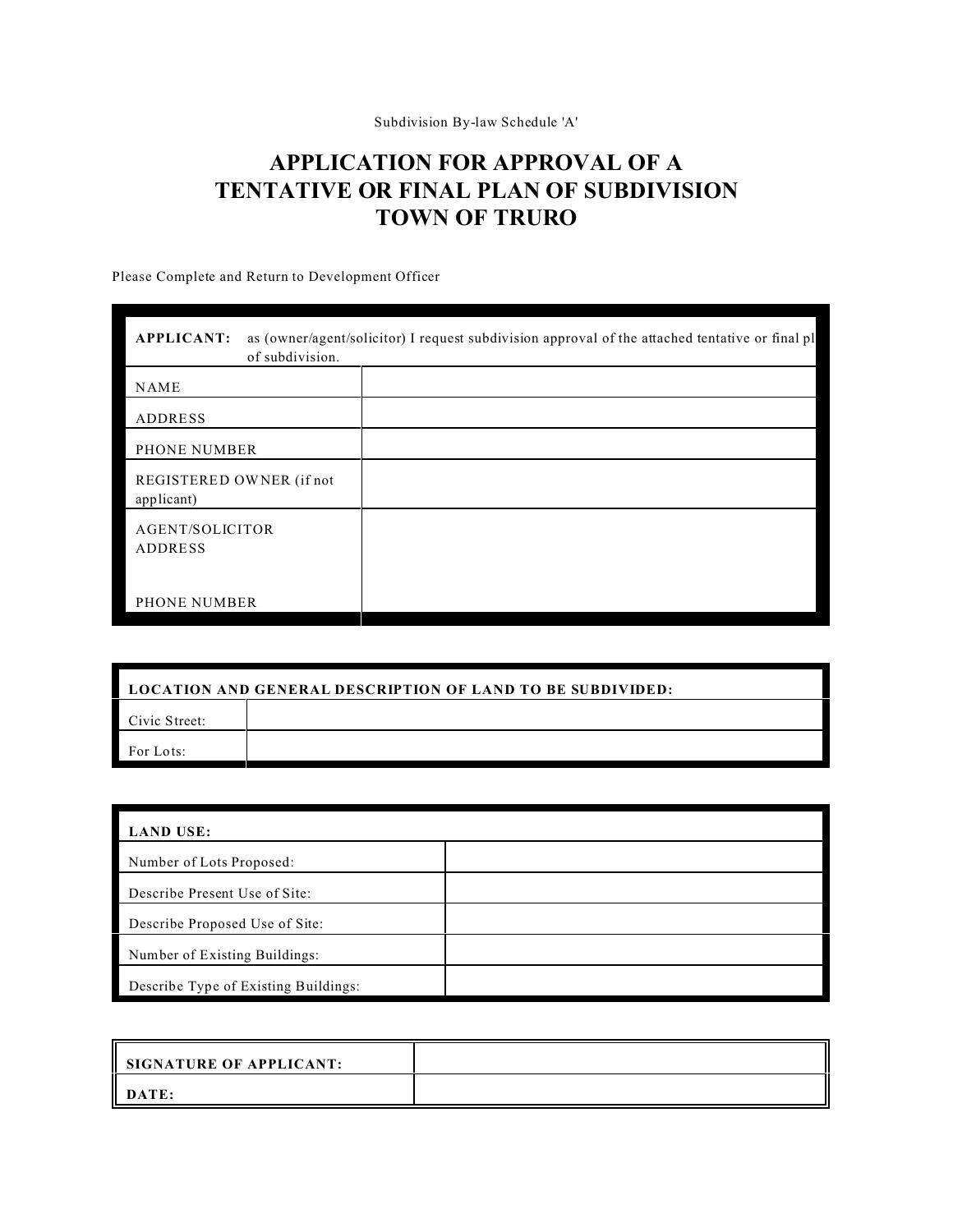# APPENDIX 'A'

Extract from the Nova Scotia Planning Act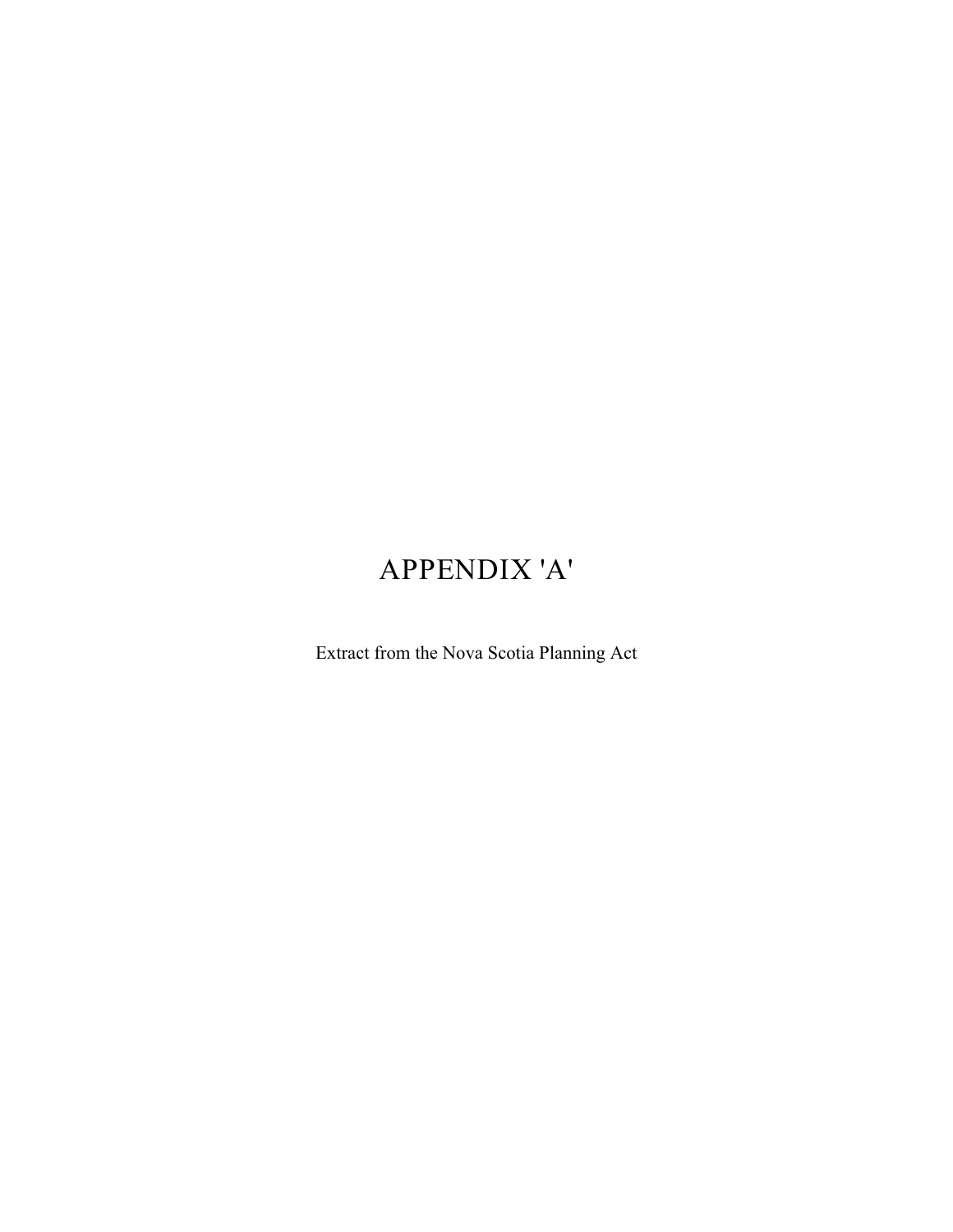# **APPENDIX 'A'**

#### **Application for subdivision approval**

105 (1) An application for approval of a plan or instrument of subdivision shall be made to the development officer.

#### **Completeness of application**

(2) Within fifteen days of receiving an application pursuant to subsection (1), the development officer shall inform the applicant whether his application is complete.

## **Duty of development officer**

- (3) Within thirty days of receiving a completed application the development officer shall
	- (a) approve the plan or instrument if it
		- (i) conforms to the subdivision regulations or by-law and
		- (ii) has received all approvals, if any, of departments or agencies of the Province or of the municipality or an agency thereof in addition to those set out in the regulation or by-law, as the case may be;
	- (b) notify the applicant in writing of all approvals received and, where necessary, departments or agencies of the Province which have not approved the plan or instrument as submitted, where such approval is required; or
	- (c) notify the applicant in writing of his decision refusing to approve the plan or instrument as submitted, which decision shall contain the reasons for the refusal.

# **Appeal**

115 (1) Where a development officer refuses to approve a plan or an instrument of subdivision, the applicant therefore may appeal the decision of the Board.

#### **Limitation Period**

(2) An appeal pursuant to subsection (1) shall be filed with the Board within fifteen days after the written decision of the development officer is served on the applicant.

#### **Determination by Board**

(3) In considering an appeal pursuant to this Section, the Board shall determine whether the proposed plan or instrument of subdivision complies with the subdivision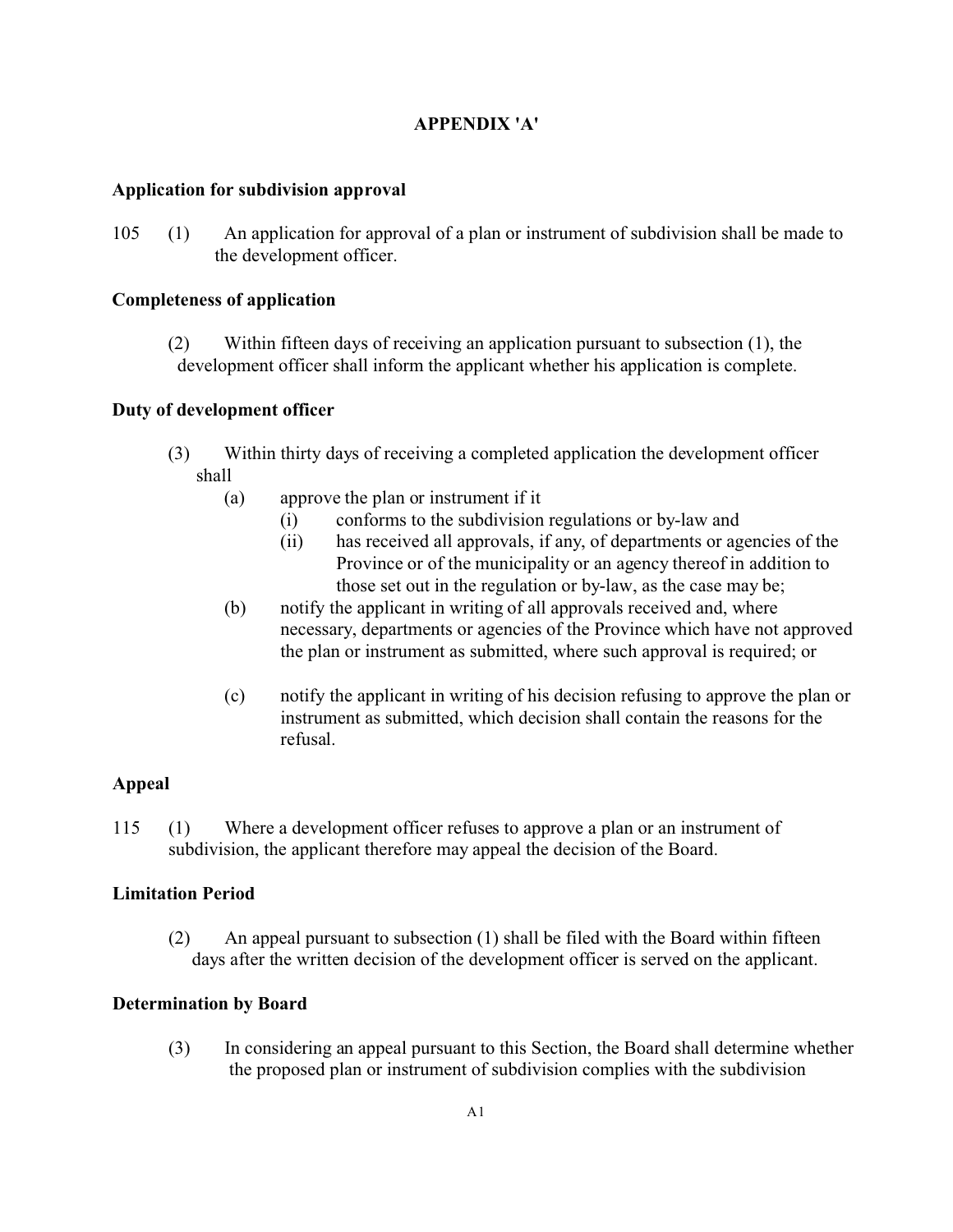regulations or subdivision by-law, as the case may be.

#### **Decision by Board**

- (4) The Board shall
	- (a) confirm the decision of the development officer; or
	- (b) allow the appeal by directing the development officer to approve the plan or instrument of subdivision.

#### **Restriction on decision**

(5) Where and only where the plan or instrument of subdivision is in accordance with the subdivision is in accordance with the subdivision regulations or the subdivision by-law, whichever is applicable, the Board shall allow the appeal. 1983, c.9, s.103; 1987, c.51, s.37.

#### **Endorsement and filing**

(2) A development officer shall endorse his approval on a final plan of subdivision and file the final plan of subdivision in the office of the registrar of deeds for the registration district in which the land is located, within thirty days after having been endorsed with his approval, unless the applicant has failed to comply with the subdivision regulations or subdivision by-law.

#### **Registration of notice**

(4) At the same time as the development officer files an approved final plan of subdivision at the registry of deeds in accordance with subsection (2), the development officer shall register a notice in the registry of deeds which indicates approval of the final plan of subdivision.

#### **Notice of approval**

(8) A provincial development officer shall give notice of the endorsement of approval on a final plan of subdivision or an instrument of subdivision to the council of the municipality in which the land which is the subject of the been executed in the same order as they were actually executed. 1983, c.9, s.101; 1987, c.51, s.33.

#### **Amendment of plan of subdivision**

113 (1) Where a final plan of subdivision or instrument of subdivision has had approval endorsed thereon in accordance with this Act, the former Planning Acto or a former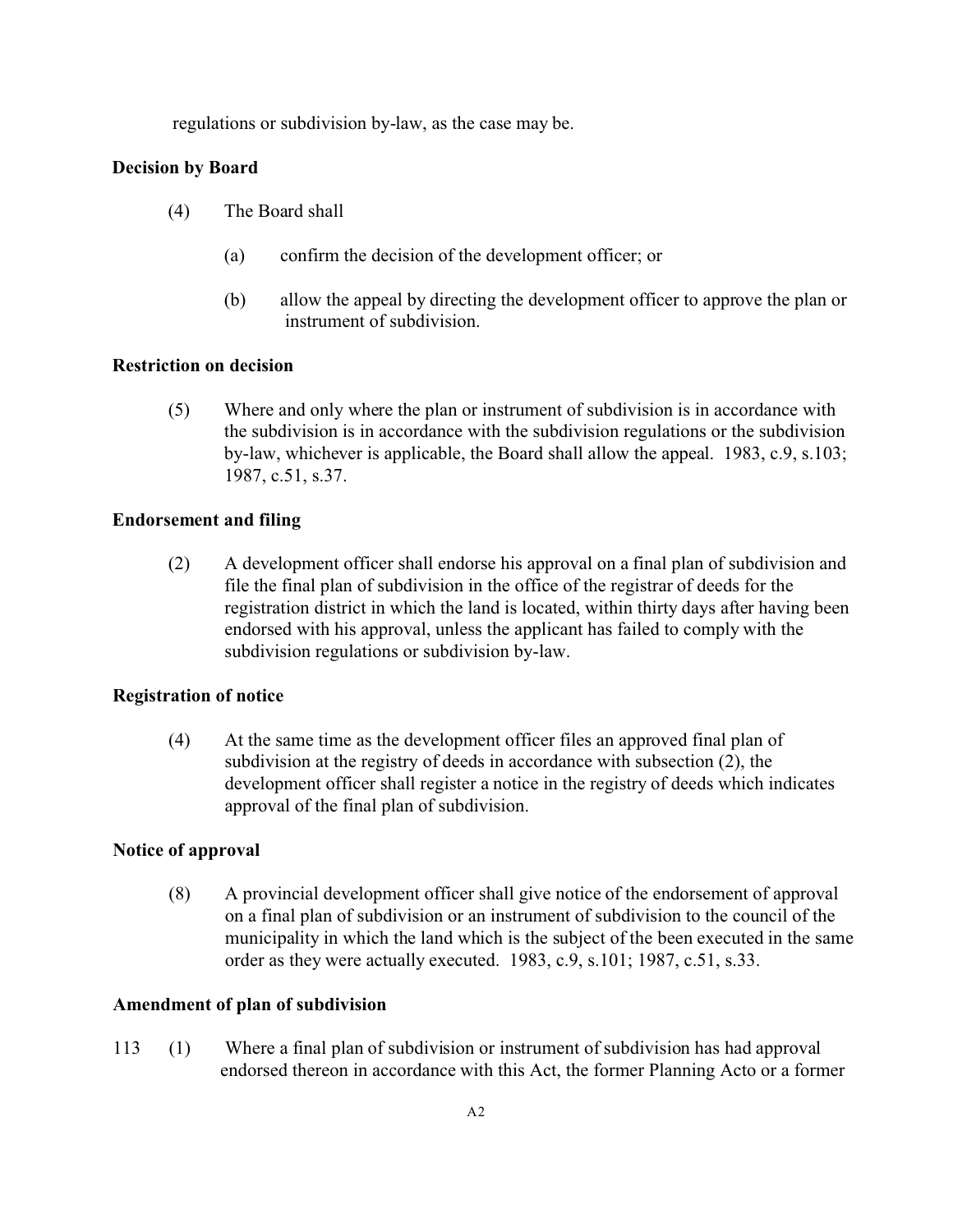Town Planning Act, it may be amended or repealed upon the application of the owner or the initiative of the council where the council has a subdivision by-law in effect.

## **Act applies to amendment**

(2) The provisions of this Act with respect to the approval of a plan or instrument of subdivision apply to its amendment or repeal.

## **Initiation by council**

(3) Notwithstanding subsection (2), where the amendment or repeal or a plan or instrument of subdivision is being initiated by the council, the council shall cause

- (a) thirty days notice to be given to the owner either by personal service or registered mail;
- (b) a notice to be published in a newspaper published or circulating in the area affected at least once a week for two successive weeks, the first of such notices to be published at least three clear weeks before the date fixed for the hearing, at the time and place at which interested persons will be heard.

#### **Consent of owner**

(4) Except as provided in subsection (3), no amendment of a plan or instrument of subdivision may be made without the consent in writing of the owner of the land.

# **Effect on ownership**

(5) An amendment of a plan or instrument of subdivision does not affect the ownership of the land.

# **Registry of deeds**

(6) An amendment to a plan or instrument of subdivision shall be approved and filed in the office of the registrar of deeds in the same manner as required for an original plan or instrument of subdivision, notwithstanding that the original plan or instrument was not approved and filed under this Act, and any original plan or instrument which is subject to amendment by this Section shall also be filed.

#### **Instrument ineffective**

(7) No deed, mortgage, lease or other instrument which would result in the subdivision of land in accordance with an amending plan or instrument of subdivision has effect until subsection (6) is complied with.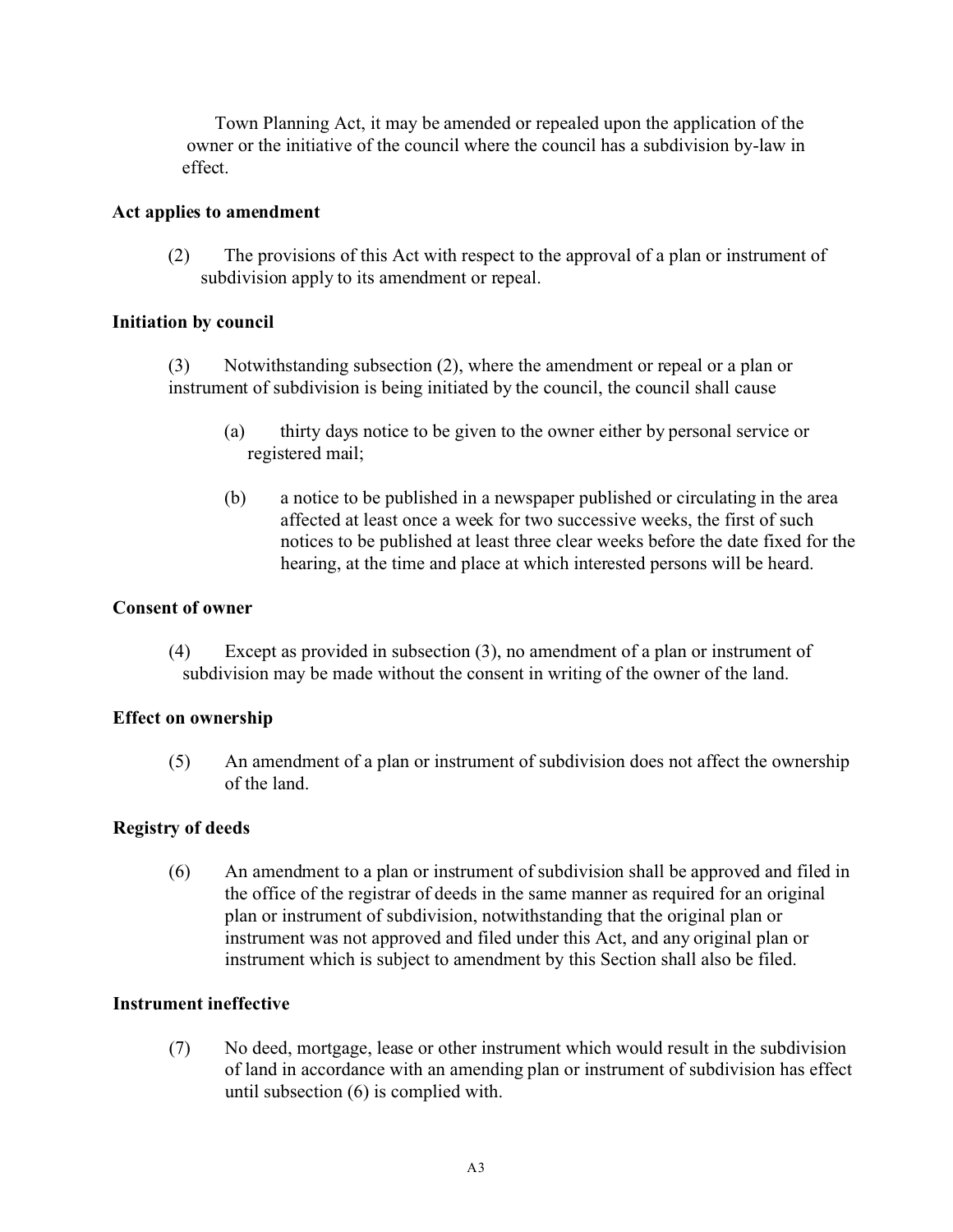#### **Instrument executed before approval**

- (8) A deed, mortgage, lease or other instrument which purports to make a subdivision and is executed before the approval and the filing or registration, as the case may be, of an amending plan or instrument of subdivision in the registry of deeds pursuant to this Section is deemed
	- (a) to have been executed immediately after the filing or registration of the amending plan or instrument of subdivision; and
	- (b) where the deed, mortgage, lease or other instrument has been registered in the registry of deeds, to have been duly registered at the time of the actual registration.

#### **Two or more instruments**

(9) Where two or more deeds, mortgages, leases or other instruments are deemed by subsection (8) to have been executed at the same time, they are deemed to have been executed in the same order as they were actually executed.

#### **Instruments not restricted**

(10) Where a deed, mortgage, lease or other instrument has been made which results in the subdivision of land in accordance with a plan or instrument of subdivision duly approved and filed in the office of the registrar of deeds, the amendment of that plan or instrument shall not restrict the right to the owner, mortgagee, lessee or other holder to execute other deeds, mortgages, leases or instruments in which property is described as in the deed, mortgage, lease or other instrument first herein mentioned. 1983, c.9, s.102; 1987, c.51, s.35.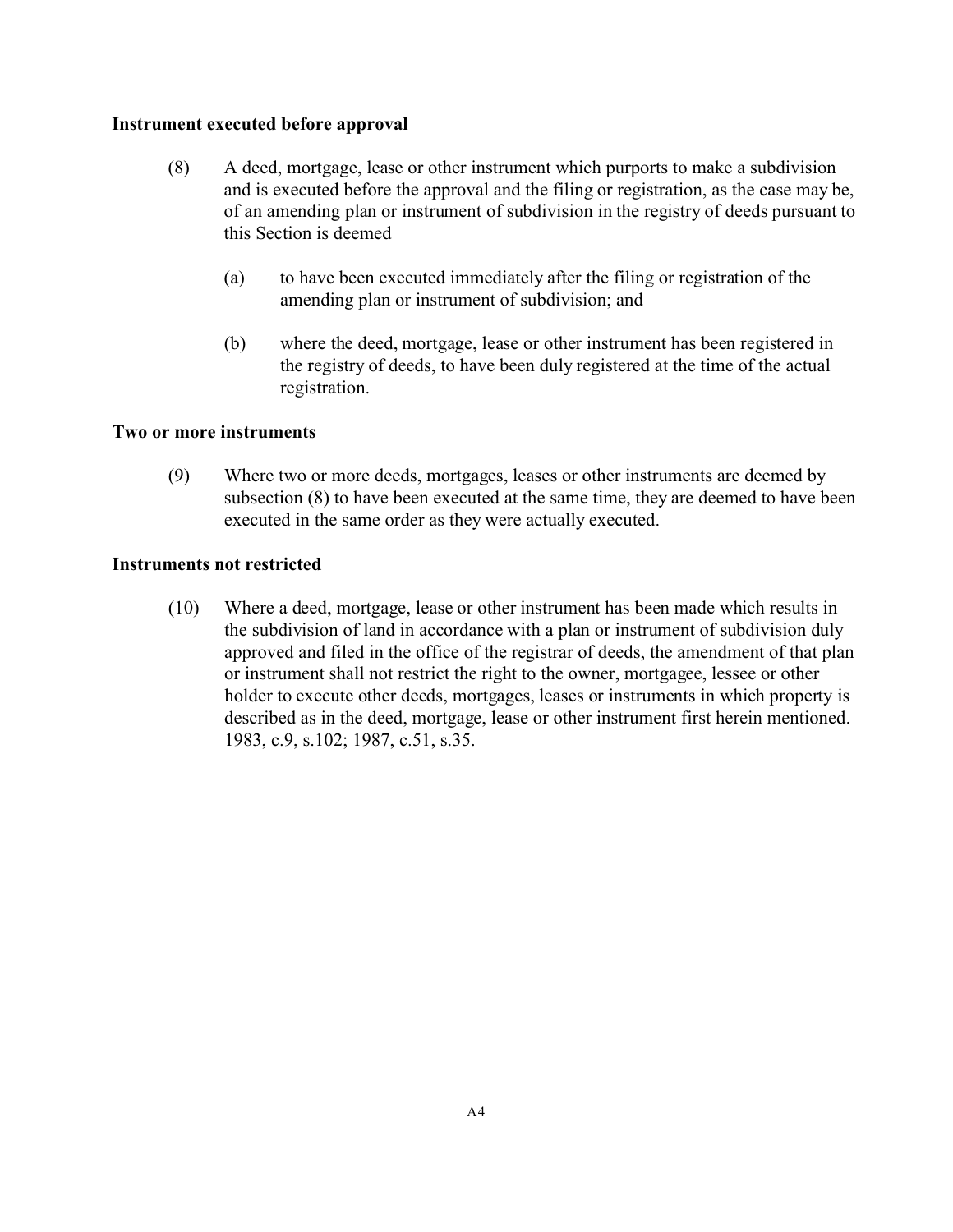# APPENDIX 'B'

Municipal Services Standards and Specifications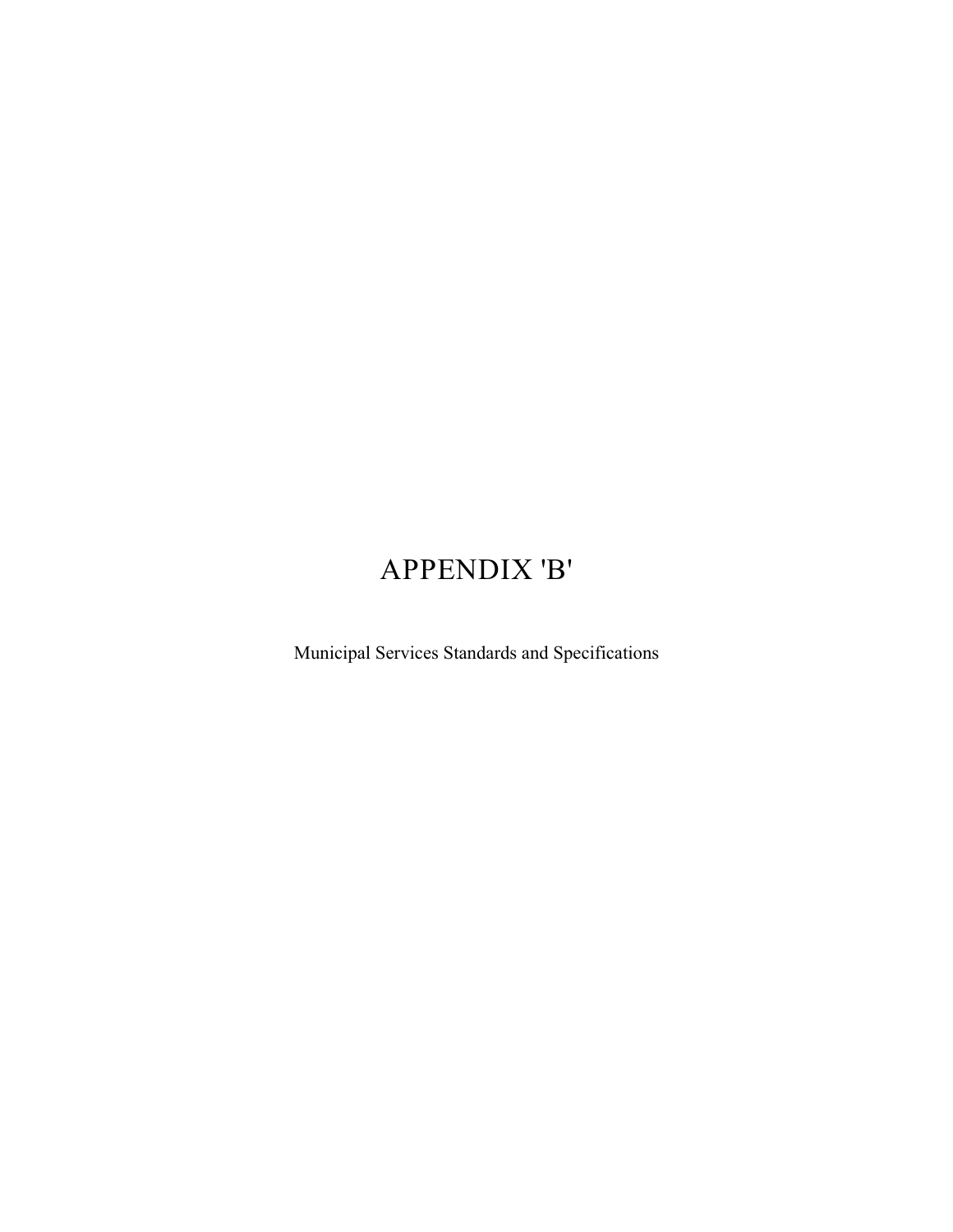# **INTRODUCTION**

The standards and specifications presented here are the requirements of the Town of Truro to be incorporated in any design for the provision of municipal servicing in the Town of Truro.

In all cases the Nova Scotia Road Builders Association, **Standard Specification for Municipal Services,** Latest Revision, (Standard Specification) shall be the minimum standard for the supply, installation, inspection and testing of all materials incorporated in the design unless otherwise specified herein, or on written approval of the Town Engineer.

All design work for the provision of these services shall be stamped and signed by a Registered Professional Engineer in the Province of Nova Scotia.

All survey plans in conjunction with the provision of these services shall be stamped and signed by a Registered Land Surveyor in the Province of Nova Scotia.

All design work for the provision of servicing requires Joint Certificate of Approval from the Nova Scotia Department of the Environment and the Nova Scotia Department of Health prior to construction.

All construction shall conform to the requirements of the Nova Scotia Department of the Environment's, Erosion and Sedimentation Control Handbook for Construction Sites and Environmental Construction Practice Specifications.

The design and construction of the required municipal services shall be at the approval of the Town, under the terms of this by-law, but does not relieve the owner and/or his agent from his responsibility to comply with any Federal or Provincial legislation that may pertain to the provision of these services.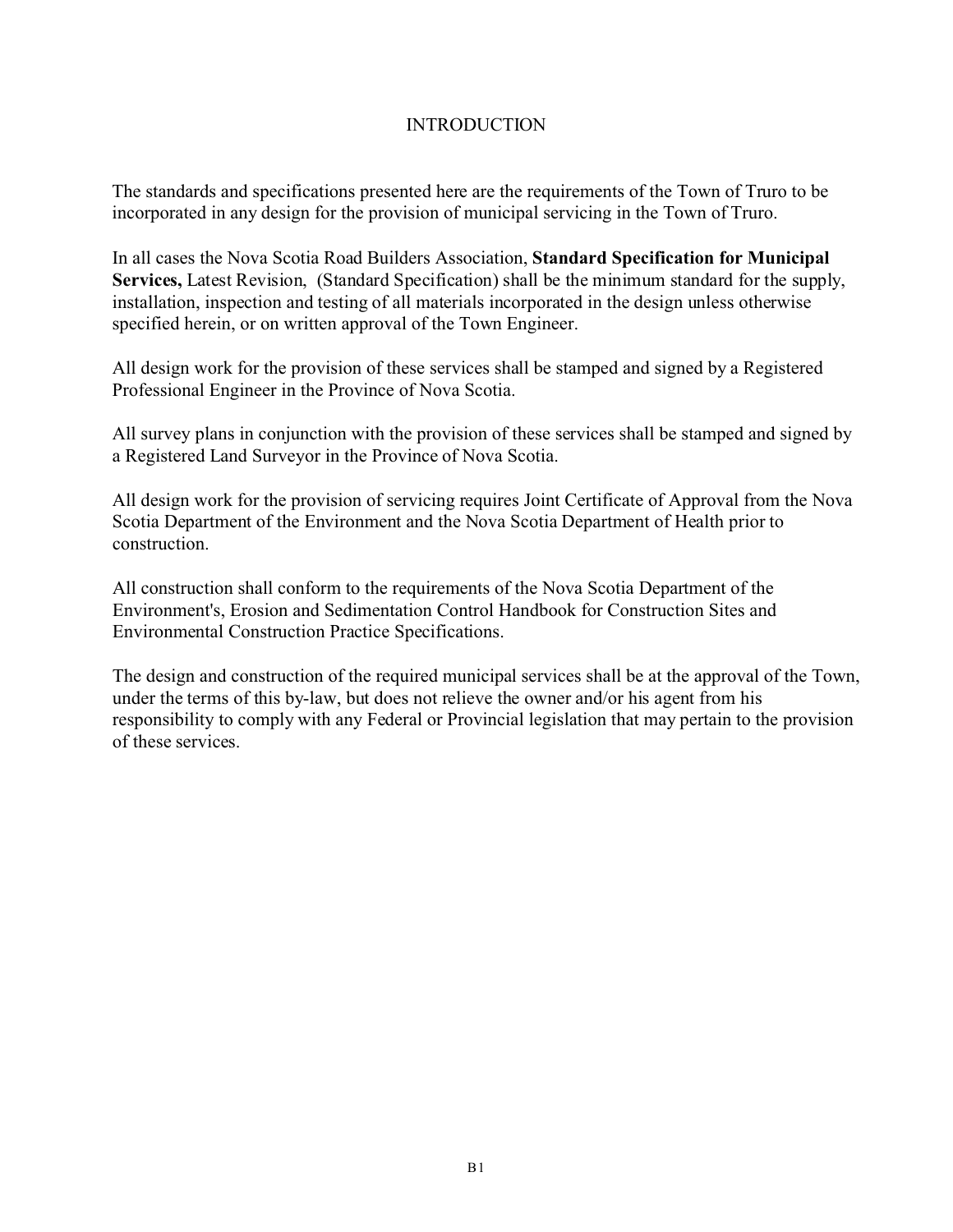- PART 1 DESIGN DRAWINGS
- PART 2 STREET SPECIFICATIONS
- PART 3 SANITARY SEWER SYSTEM SPECIFICATIONS
- PART 4 WATER SYSTEM SPECIFICATIONS
- PART 5 STORM SEWER SYSTEM SPECIFICATIONS
- PART 6 SIDEWALK, CURB, GUTTER, RAMP AND BOULEVARDS
- PART 7 UTILITIES
- PART 8 STANDARD DETAILS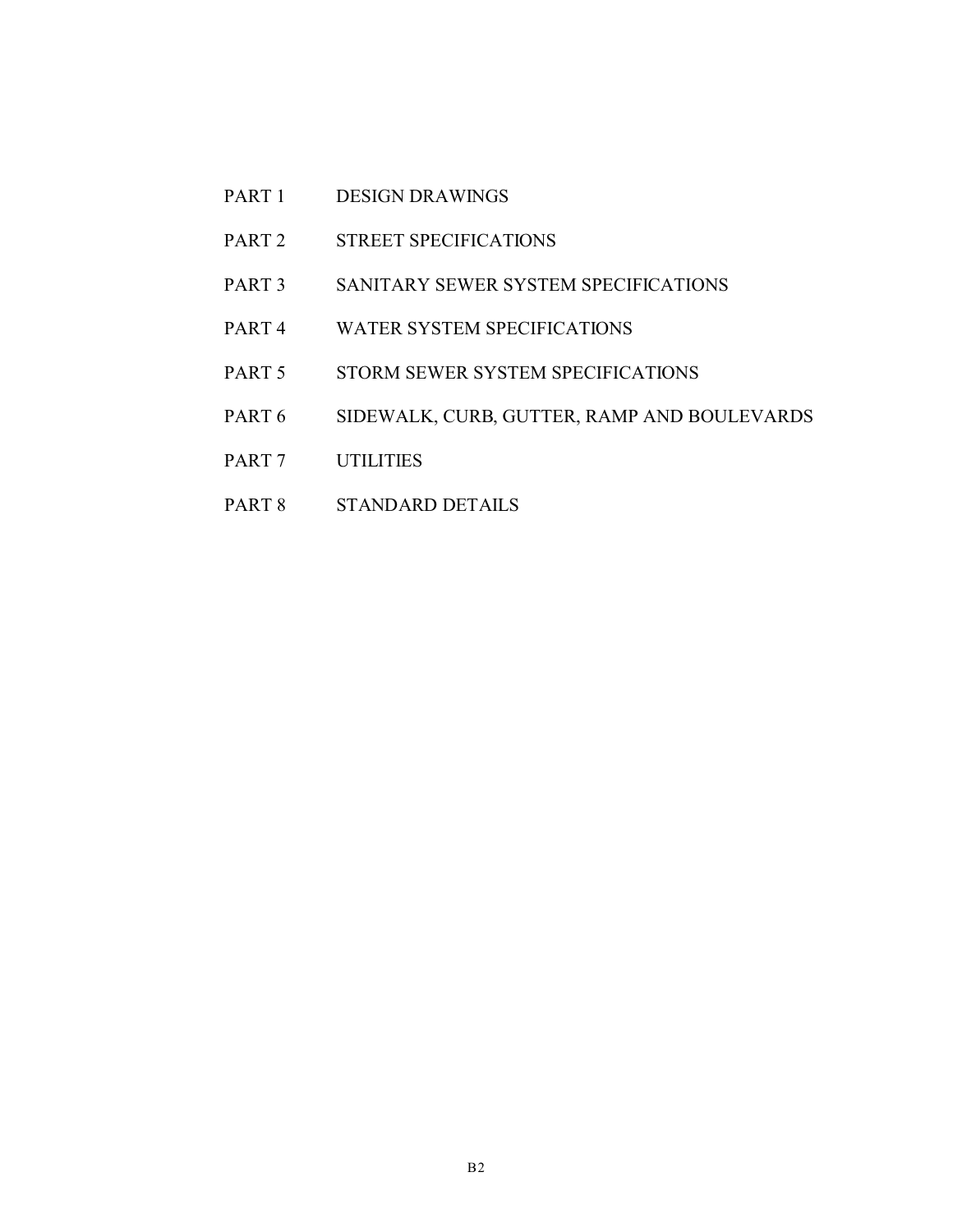#### **SPECIFICATIONS**

#### **PART 1: DESIGN DRAWINGS**

#### 1.1 General:

All design drawings submitted shall be on proper drafting paper in the following form:

- 1.1.1 Plan Size: 560mm x 1040mm (22"x40")
- 1.1.2 Plan View Scale: 1:500 (1"=40')
- 1.1.3 Profile View Scale: 1:50 (1"=4')
- 1.2 All design drawings submitted shall contain the following:
	- 1.2.1 Key Plan
	- 1.2.2 Legend of Symbols
	- 1.2.3 A Grid North Arrow
	- 1.2.4 Title Block containing:
		- a) Drawing Title
		- b) Drawing Number
		- c) Street Name
		- d) Date
		- e) Scale
		- f) Engineer
		- g) Revisions
	- 1.2.5 Engineer's Stamp
	- 1.2.6 Certification that Design Drawings are based on a final Plan of Subdivision.
	- 1.2.7 Street Right of way boundary survey showing all lot boundaries abutting the street.
	- 1.2.8 All survey markers fronting on street to be numbered sequentially around the street boundary.
	- 1.2.9 Two pointsof known chainage (stations) on the centerline of the street tied to the Nova Scotia Co-ordinate System.
	- 1.2.10 At least one point of known chainage (station) aligned vertically in plan & profile.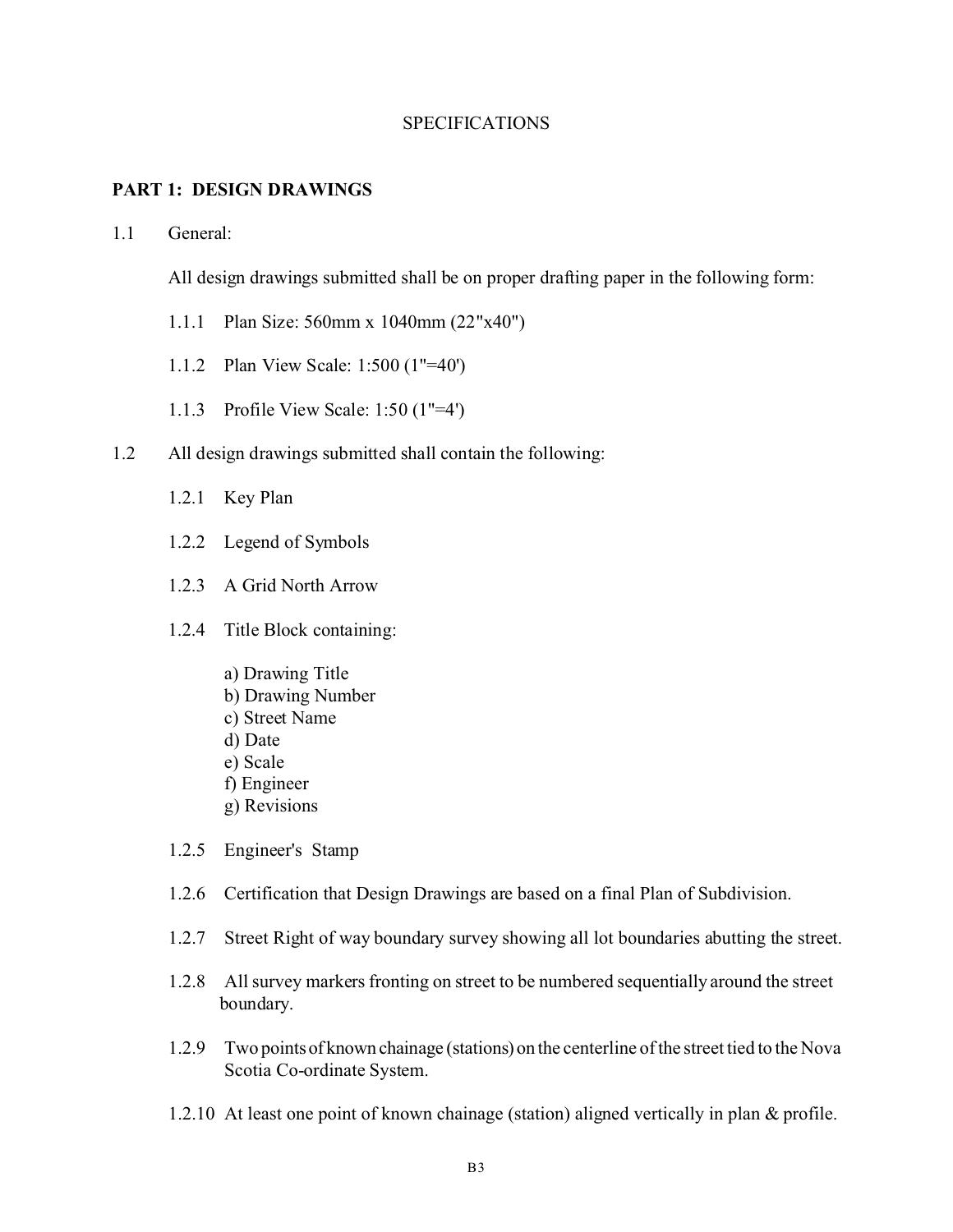- 1.2.11 All elevations referred to a geodetic datum with monument number noted and datum specified.
- 1.2.12 All elevations labelled along the left margin at 3M (10') intervals.
- 1.2.13 All station numbers labelled along lower margin at 30M (100') intervals.
- 1.3 Preliminary Design Information:
	- 1.3.1 Centerline plan  $&$  profile drawings for all proposed streets shall be submitted and shall include:
		- a) Ground profile of existing topography along the centerline of any proposed street with elevations taken at 15M (50') station intervals.
		- b) Spot elevations on any watercourse, prominent rock formation, areas subject to flooding and other prominent natural features within or immediately adjacent to a proposed street right-of-way.
		- c) Ground profile along centerline of any existing street proposed to be extended for a minimum of 60M (200') from the point of extension.
		- d) The location and description of all existingmunicipal services to be connected to including invert and street surface elevations at the point of connection.
		- e) A proposed final centerline grade of any proposed street.
- 1.4 Street Design:

Design drawings shall be submitted showing all details of the proposed street, including connection to existing streets.

1.5 Sanitary Sewer System:

Design drawings shall be submitted showing all details of the proposed sanitary sewer system, including the connections to the Town sanitary sewer system and lot laterals.

1.6 Water System:

Design drawings shall be submitted showing all details of the water system, including the connections to the Town water distribution system and lot laterals.

1.7 Storm Sewer System:

Design drawings shall be submitted showing all details of the proposed storm sewer system, including connections to the Town storm sewer system or new outfall, and lot laterals.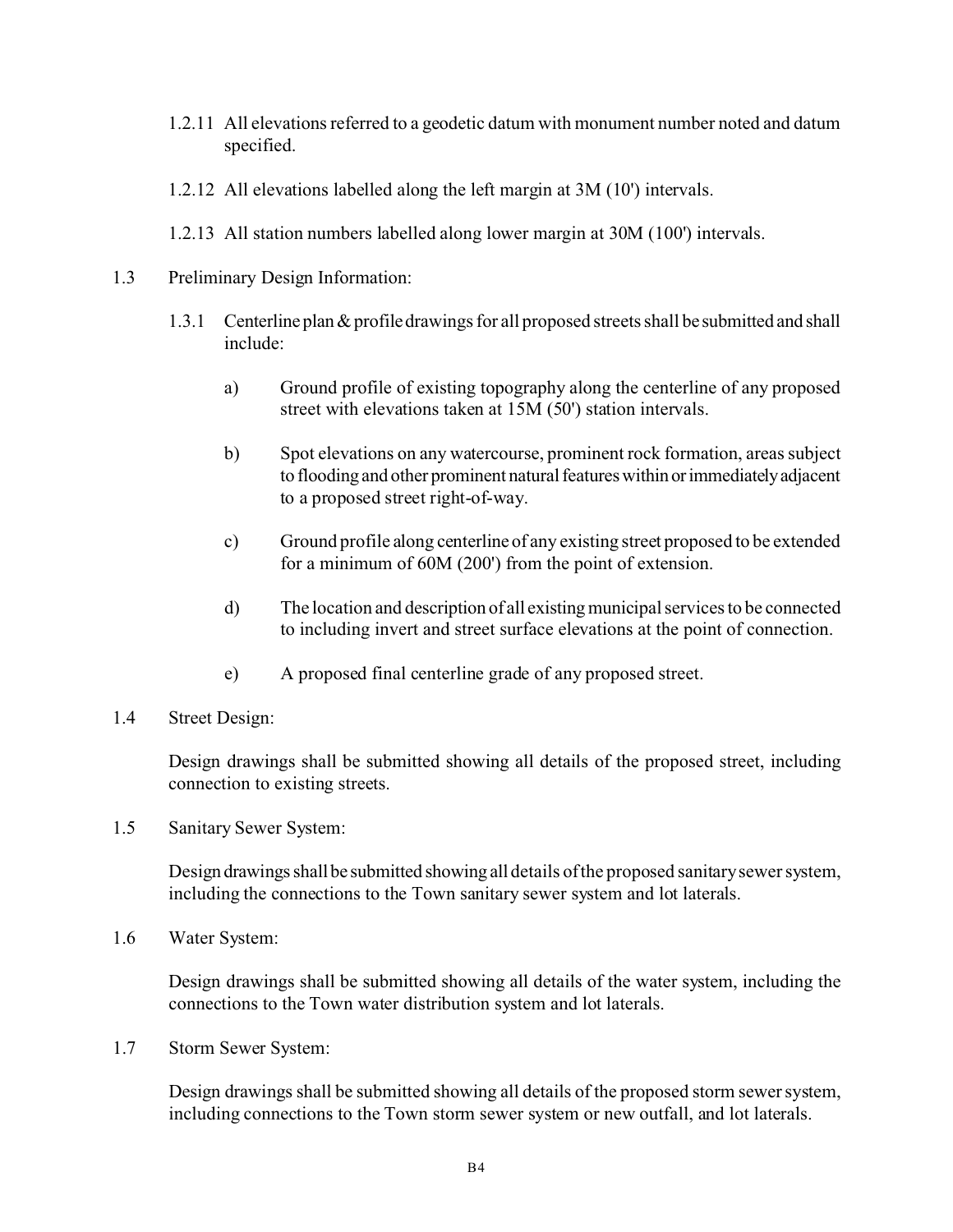1.8 Sidewalk, Curb, Gutter, Ramp & Boulevard:

Design drawings shall be submitted showing all details of the proposed system of Sidewalk, Curb, Gutter, Ramps and Boulevards including finished landscaping.

1.9 Utilities:

Design drawings shall be submitted showing all details for the provision of primary and secondary utilities including street lighting.

- 1.10 As Built Record Drawings:
	- 1.10.1 As Built record drawings shall be submitted, detailing all of the services as constructed, in the following form:
		- a) Reproducible Dilar Film, minimum thickness 0.13mm (.005")
		- b) Scales as prescribed in Section 1.1
		- c) Plan layout as per items prescribed in Section 1.2
	- 1.10.2 As Built drawings require as constructed service details of point components of services to locate the service within the street.
	- 1.10.3 a) All servicing details are to be plotted accurately showing direct tie measurements to at least two survey markers.

b) Servicing details are required on the following point components:

Sanitary Sewer System - Manholes, lateral ties and/or connection fitting.

Water System - Valves, hydrants, fittings, main stops and curb stops.

Storm System - Manholes, catch basins, lateral tees and/or connections.

Sidewalk, curb, gutter, boulevard, driveway ramp, wheel chair ramp and any fixture placed in boulevard area, or between the sidewalk and the street boundary.

Utilities - Utilitypoles, light standards, manholes, pad mount transformers, fittings and lateral connections.

1.10.4 All lot service lateral shall be plotted in plan view with a table of tie in measurements. The tie in measurements shall consist of:

a) Double direct ties from the lot's numbered survey markers to the end of the lateral.

b) Single tie from a lot's numbered survey marker along the arc or frontage, to the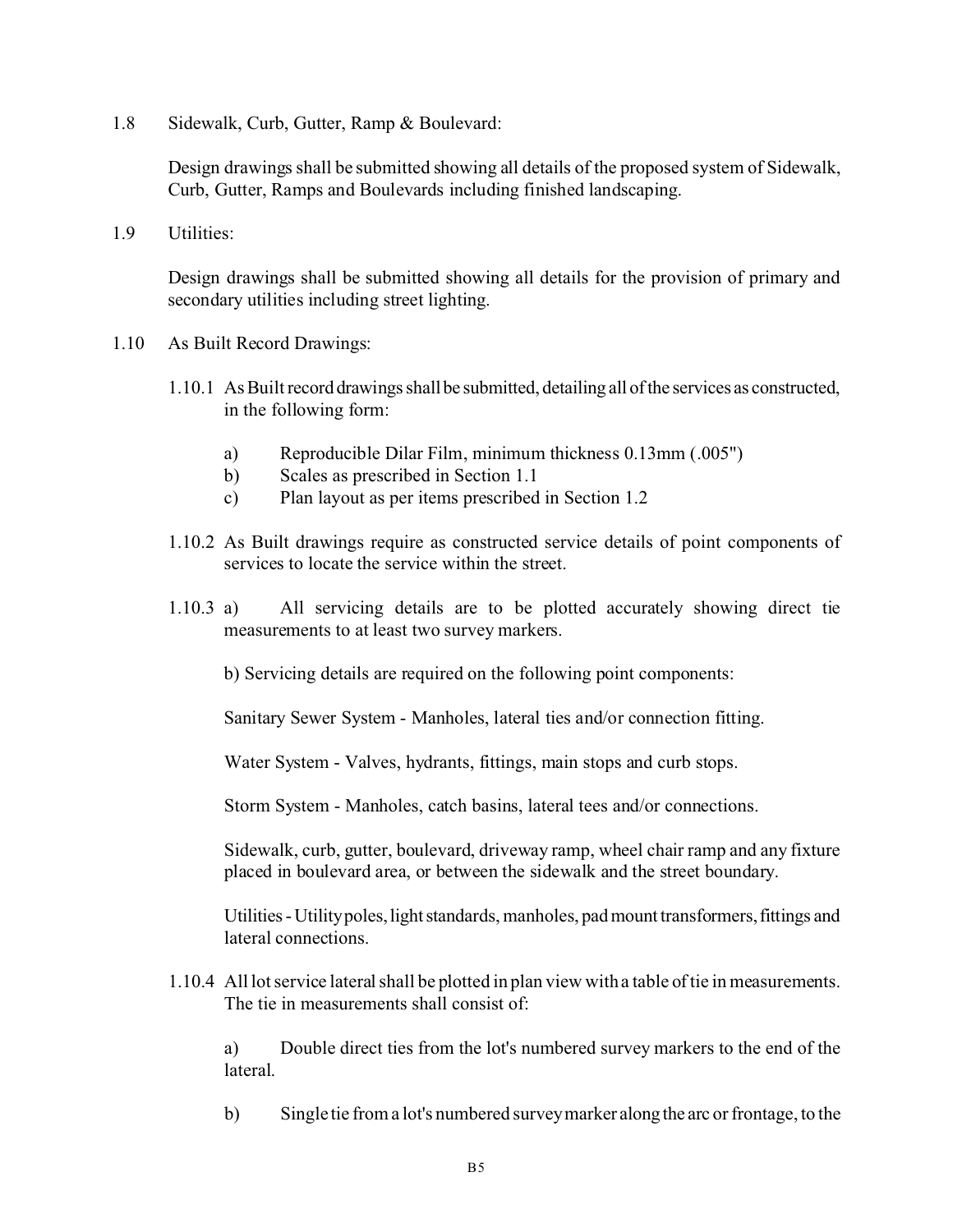point of the lateral crossing the frontage.

c) Invert elevations of all lateral connections for the connecting point.

# **PART 2: STREET SPECIFICATIONS**

#### 2.1 General:

- 2.1.1 In all respects, the criteria set out by the Roads and Transportation Association of Canada, Manual of Geometric Design Standards for Canadian Roads, shall serve as the basic guidelines for street design in the Town of Truro.
- 2.1.2 The Street Design shall conform to the R.T.A.C. geometric guidelines, the Standard Specification and incorporate the following criteria.
- 2.2 Street Classification:

The Town of Truro street classifications are as follows:

| Designation | Minimum R-O-W  | Minimum     |
|-------------|----------------|-------------|
|             | Width          | Pavement    |
|             |                | Width       |
| Arterial    | 30M(100')      | 15M(50)     |
| Collector   | 18M(60)        | 12M(40')    |
| Local       | 15M(50')       | 9M(30')     |
| Cul-de-Sac  | Minimum radius | Minimum     |
|             | of $13.7M(45)$ | radius of   |
|             | from center of | 10.5M(35)   |
|             | bulb to edge   | from center |
|             | of R-O-W       | of bulb     |
|             |                |             |

#### 2.3 Street Standards:

- 2.3.1 The minimum width of a street right-of-way shall be fifteen (15) meters (50) feet.
- 2.3.2 Streets shall have a minimum grade of 0.5% and a maximum grade of 8%. Where topographic conditions warrant, and upon written recommendation of the Town Engineer, maximum street grade may exceed 8%, but in no case shall it exceed 15%
- 2.3.3 Where the two streets intersect, the maximum grade shall be 2% from at least 15 meters from the intersection.
- 2.4 Clearing and Grubbing: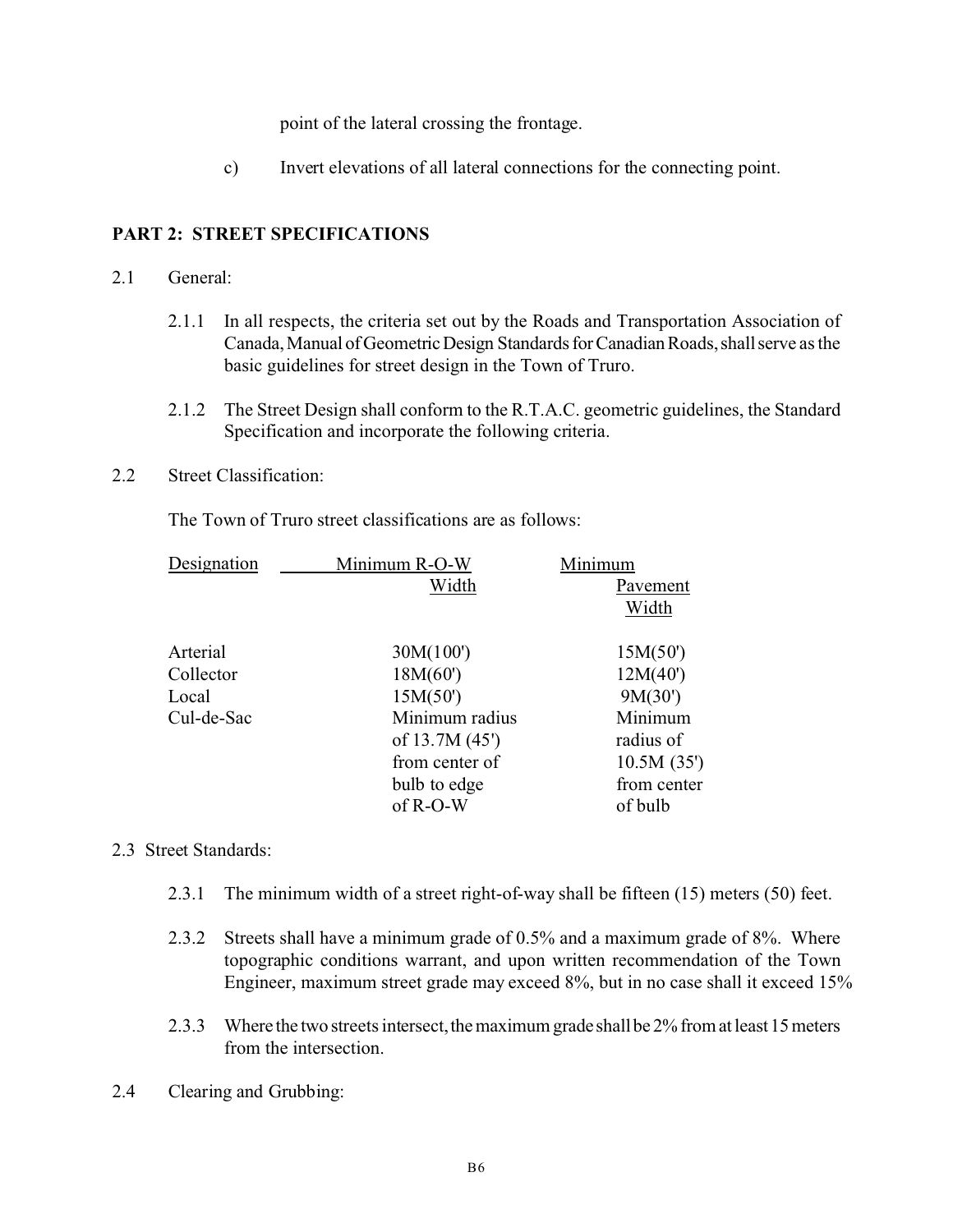- 2.4.1 The entire width of the right-of-way will be cleared of trees, stumps, roots and other vegetative matter and removed entirely from the right-of-way.
- 2.5 Sub-grade: See Detail (S D-1)
	- 2.5.1 The entire right-of-way shall be cleared oftopsoil and unsuitable material, and graded at an elevation of 675mm (27") below the finished grade of the street with common material as per Standard Specification.
	- 2.5.2 The entire R-O-W shall be graded and compacted with a 2.5% crown along the centerline to the gutter line, a 6% grade from gutter line to R-O-W.
	- 2.5.3 Where rock exists to the subgrade it shall be removed to 300mm (12") below the subgrade.
	- 2.5.4 Side slopes in cut and fill situations shall be sloped at one vertical to four horizontal (1:4) slope, and the slopes shall be stabilized.
	- 2.5.5 Written certification by theEngineerincluding applicable tests and inspection reports that the sub-grade installation complies with the design is required.
- 2.6 Street Gravels: See Detail (S D-2)
	- 2.6.1 All streets shall be graveled above the sub-grade and all gravel supplied and installed shall conform to the Standard Specification.
	- 2.6.2 All street gravels shall be graded with a 2.5% crown along the centerline to the gutter and a 6% slope from the gutter to the street line.
	- 2.6.3 Written certification by the Engineer including applicable test and inspection reports, that street gravels supplied and installed comply with the design is required.
- 2.7 Sub Base Gravel:
	- 2.7.1 The entire right-of-way shall be graveled, graded, compacted to a depth of 150mm with Class "E" gravel.
- 2.8 Base Gravel:
	- 2.8.1 The entire right-of-way shall be graveled, graded, compacted to a depth of 300mm with Class "E" gravel.
- 2.9 Finish Gravels:
	- 2.9.1 The entire right-of-wayshallbe graveled, graded, compacted to a depth of 75mm with Class "C" gravel.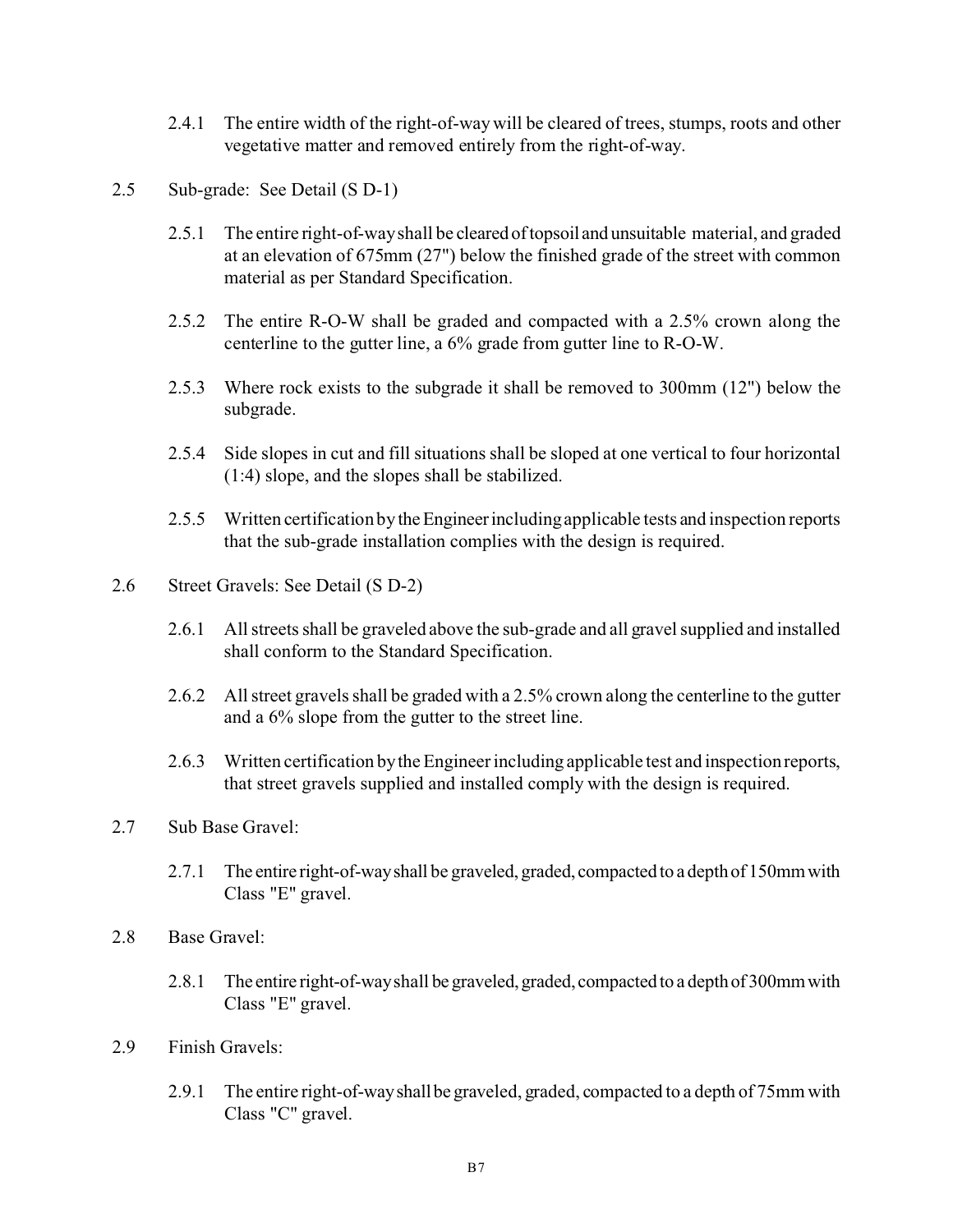- 2.9.2 The entire right-of-way shall be graveled, graded, compacted to a depth of 75mm with Class "A" gravel.
- 2.10 Street Asphalt: See Details
	- 2.10.1 All streets shall be surfaced with asphaltic concrete paving and the asphaltic concrete supplied and installed shall conform to the Standard Specification.
	- 2.10.2 Written certification by the Engineer, including applicable testing  $\&$  inspection reports that the asphaltic concrete supplied and installed conformswith the design isrequired.
	- 2.10.3 Asphaltic Concrete installed on gravel grade shall be Type B Asphalt at a minimum thickness of 0.77mm (3").
	- 2.10.4 Asphaltic Concrete installed as resurfacing shall be Type D Asphalt at a minimum thickness of 0.25mm (1").
	- 2.10.5 All manholes, catch basins, frames and valve boxes shall be adjusted to match the finished surface of the asphalt.
	- 2.10.6 Where existing asphalt concrete streets require resurfacing, reconstruction or grade adjustments mechanical cold planing shall be employed to remove existing asphalt, which becomes property of the Town of Truro.
- 2.11 Gravel Sidewalks: See Detail
	- 2.11.1 Where Sidewalk, Curb & Gutter are not installed, Class A Gravel will be installed to a depth of 77mm (3"), graded and compacted with a 6% slope from the edge of the asphalt to the edge of the R-O-W on both sides.
- 2.12 Concrete Sidewalk, Curb & Gutter
	- 2.12.1 Where Sidewalk, Curb & Gutter are to be constructed, See Part 6

## **PART 3: SANITARY SEWER SYSTEM - SEE DETAILS**

- 3.1 General:
	- 3.1.1 The sanitary sewer system shall be designed as per the Standard Specification for Sanitary Sewer incorporatingthe following criteria and all materials specified shall be C.S.A. approved.
- 3.2 Sanitary Sewer Main: See Details (S D-5 and S A)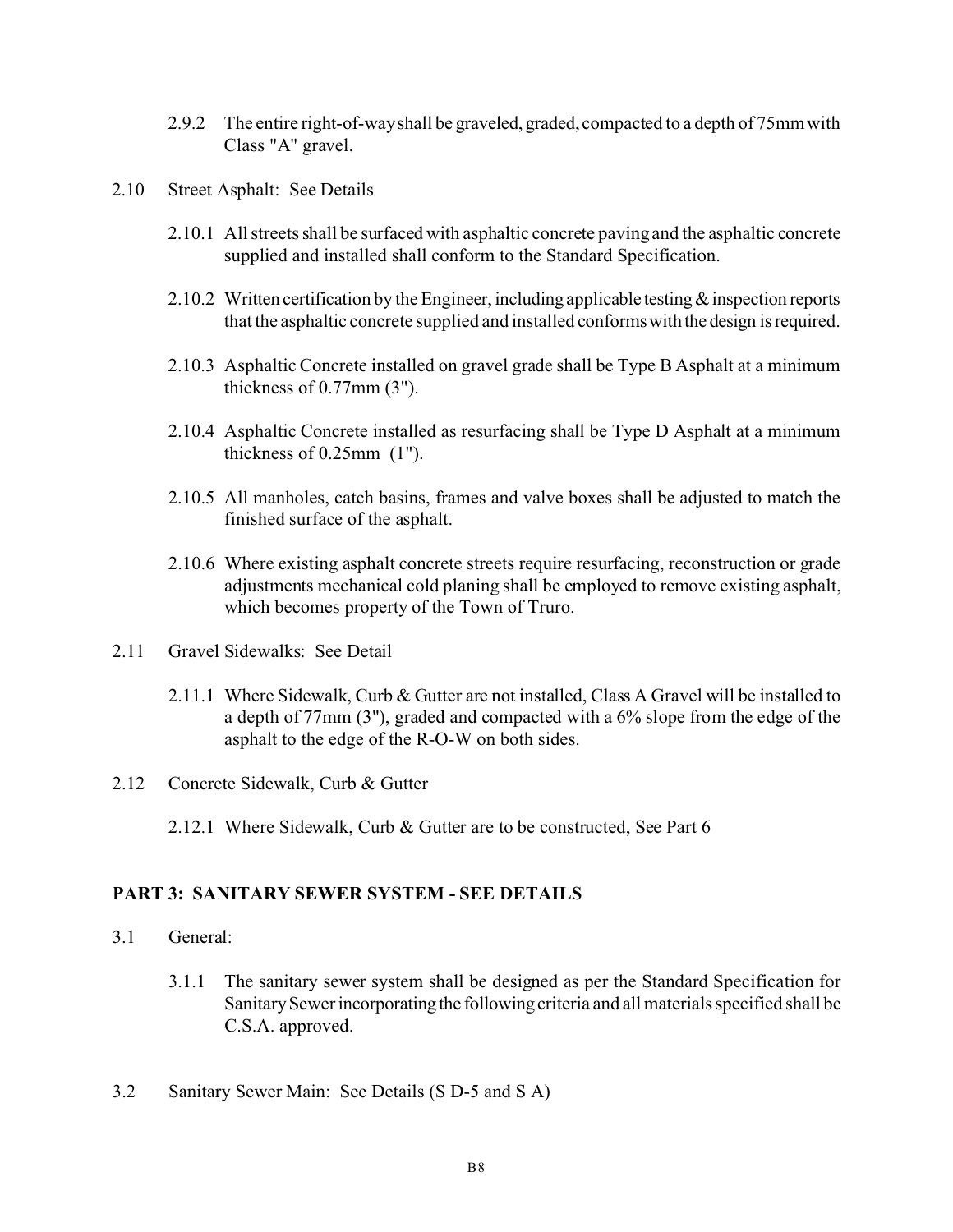- 3.2.1 The Sanitary Sewer main and fittings shall be Polyvinyl Chloride Pipe (PVC).
- 3.2.2 The minimum diameter of a Sanitary Sewer main shall be 200mm(8").
- 3.2.3 The SanitarySewermainshallbe installed in a separate trench following the centerline of the street.
- 3.2.4 The minimum depth of a Sanitary Sewer main shall be 2.3M(7.5')
- 3.2.5 All Sanitary Sewer mains shall be installed at uniform grades to the outlet and the minimum grade on a Sanitary Sewer main shall be 0.4%.
- 3.2.6 All Sanitary Sewer mains shall be installed and bedded as per the Standard Specification.
- 3.2.7 All Sanitary Sewer main trenches shall be back filled with suitable common material to the top of the sub-grade, as per the Standard Specification.
- 3.3 Sanitary Sewer Manholes: See Detail (S D-6)
	- 3.3.1 Manholes shall be installed at all changes in grade or direction, at all intersections and at intervals not greater than 100M(328').
	- 3.3.2 Manholes shall be 105cm(42") diameter gasketed pre-cast concrete rings.
	- 3.3.3 The manhole base shall be pre-cast concrete, c/w gasketed PVC connections and invert.
	- 3.3.4 Manhole Grade Rings shall be 67cm(26") diameter concrete grade rings.
	- 3.3.6 Manhole covers shall be 60cm(24") square Silent Knight frame & cover.
	- 3.3.7 All non-gasketed joints and openings shall be grouted to prevent infiltration.
	- 3.3.8 All Sanitary Sewer Manholes shall be installed and bedded as per the Standard Specification.
	- 3.3.9 All Sanitary Sewer Manholes shall be back filled with suitable common material to the top of the sub-grade, as per the Standard Specification.
- 3.4 Sanitary Sewer Laterals: See Detail (S D-7)
	- 3.4.1 Sanitary Sewer laterals and fittings shall be Polyvinyl Chloride Pipe (PVC).
	- 3.4.2 The minimum diameter of a Sanitary Sewer lateral shall be 100mm(4").
	- 3.4.3 The Sanitary Sewer lateral shall be installed in a separate trench from the Sanitary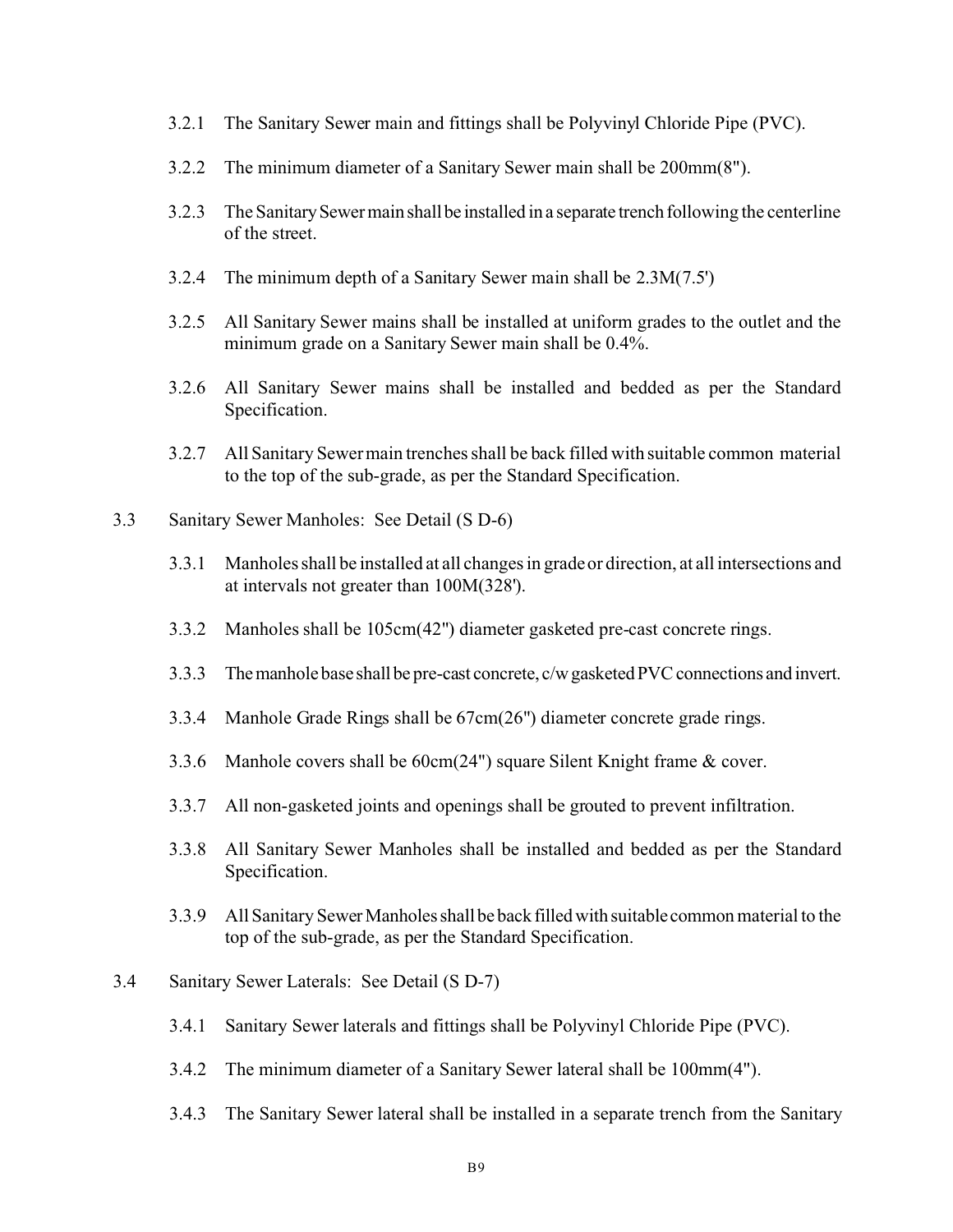Sewer main to the street boundary line.

- 3.4.4 The Sanitary Sewer lateral shall be connected to the Sanitary Sewermain at 90° or less to the direction of flow with a manufactured PVC fitting.
- 3.4.5 Theminimumdepthof aSanitarySewerlateral atthe street boundaryshallbe 1.8M(6').
- 3.4.6 The Sanitary Sewer lateral shall be installed at a uniform grade to the outlet and the minimum grade shall be 1%.
- 3.4.7 All Sanitary Sewer Laterals shall incorporate long radius fittings where elbows are required.
- 3.4.8 All Sanitary Sewer laterals shall be installed and bedded according to the Standard Specification.
- 3.4.9 All Sanitary Sewer laterals shall be backfilled and compacted with suitable common materials to the top of the sub-grade as per the Standard Specification.
- 3.4.10 All Sanitary Sewer laterals will be plugged with watertight end caps at the Street boundary and the end located with a 100mm(4") square post painted red.
- 3.5 Sanitary Sewer System Testing:
	- 3.5.1 Testing shall be carried out as per the Standard Specification to demonstrate that the Sanitary Sewer System (is properly installed) and is shown to be watertight in the presence of the Town Engineer or his designate.
	- 3.5.2 The Engineer shall provide written inspection, including all applicable test and inspection reports, that the Sanitary Sewer system is installed as designed, and is complete and operational.
- 3.6 Extraordinary Items: Pumping Stations, Trunk Sewers, Pressure Sewers, Large Diameter Laterals:
	- 3.6.1 Extraordinary items requiring unique or individual designs shall be carried out as required and at the written approval of the Town Engineer.

# **PART 4: WATER SYSTEM SPECIFICATIONS - SEE DETAILS**

- 4.1 General:
	- 4.1.1 The water system shall be designed as per the Standard Specification incorporating the following criteria and all materials specified shall be CSA approved.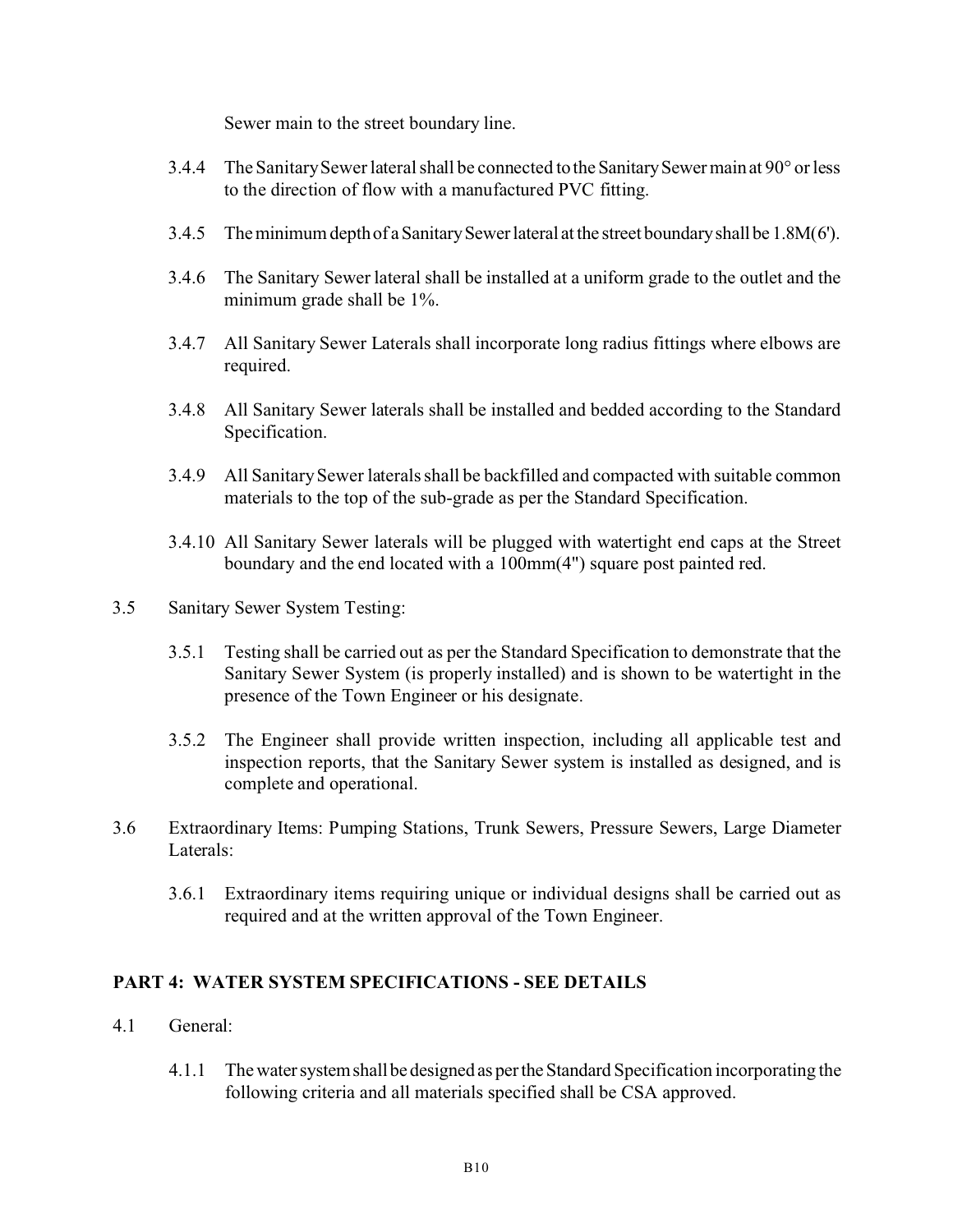- 4.1.2 The water system shall be designed so as to not create dead-end water mains.
- 4.2 Water Main: See Details (S D-5 and S A)
	- 4.2.1 The water main and fittings shall be cement lined Ductile Iron Pipe.
	- 4.2.2 The minimum diameter of a water main shall be 150cm(6").
	- 4.2.3 The water main shall be installed in a separate trench parallel to the centerline of the street offset by 3M(10').
	- 4.2.4 The minimum cover on a water main shall be 1.8(6').
	- 4.2.5 All water mains shall be installed and bedded as per Standard Specification.
	- 4.2.6 All water mains shall be backfilled to the top of the sub-grade with suitable common materials as per Standard Specification.
- 4.3 Valves:
	- 4.3.1 All water main valves shall be resilient seat valves, c/w valve boxes to finish grade.
	- 4.3.2 Valves are required on all sides of intersections and at 300M(1000') intervals of continuous water main.
- 4.4 Fire Hydrants: See Detail (S D-8)
	- 4.4.1 Fire hydrants shall be McAvity M-67, 1.8M(6') bury.
	- 4.4.2 Fire Hydrants shall be installed at 150M(500') intervals.
	- 4.4.3 Fire Hydrant Barrels shall be plugged in poorly drained areas.
- 4.5 Watermain Fittings:
	- 4.5.1 All watermain fittings shall be cement lined ductile iron.
	- 4.5.2 Fittings are required at all changes of vertical or horizontal direction greater than the manufactures tolerance for pipe deflection in joints.
- 4.6 Service Laterals: See Detail (S D-9)
	- 4.6.1 The lateral shall be installed in a separate trench from the main to the street line.
	- 4.6.2 The lateral shall be connected at 90° to the main at the centerline of the lot.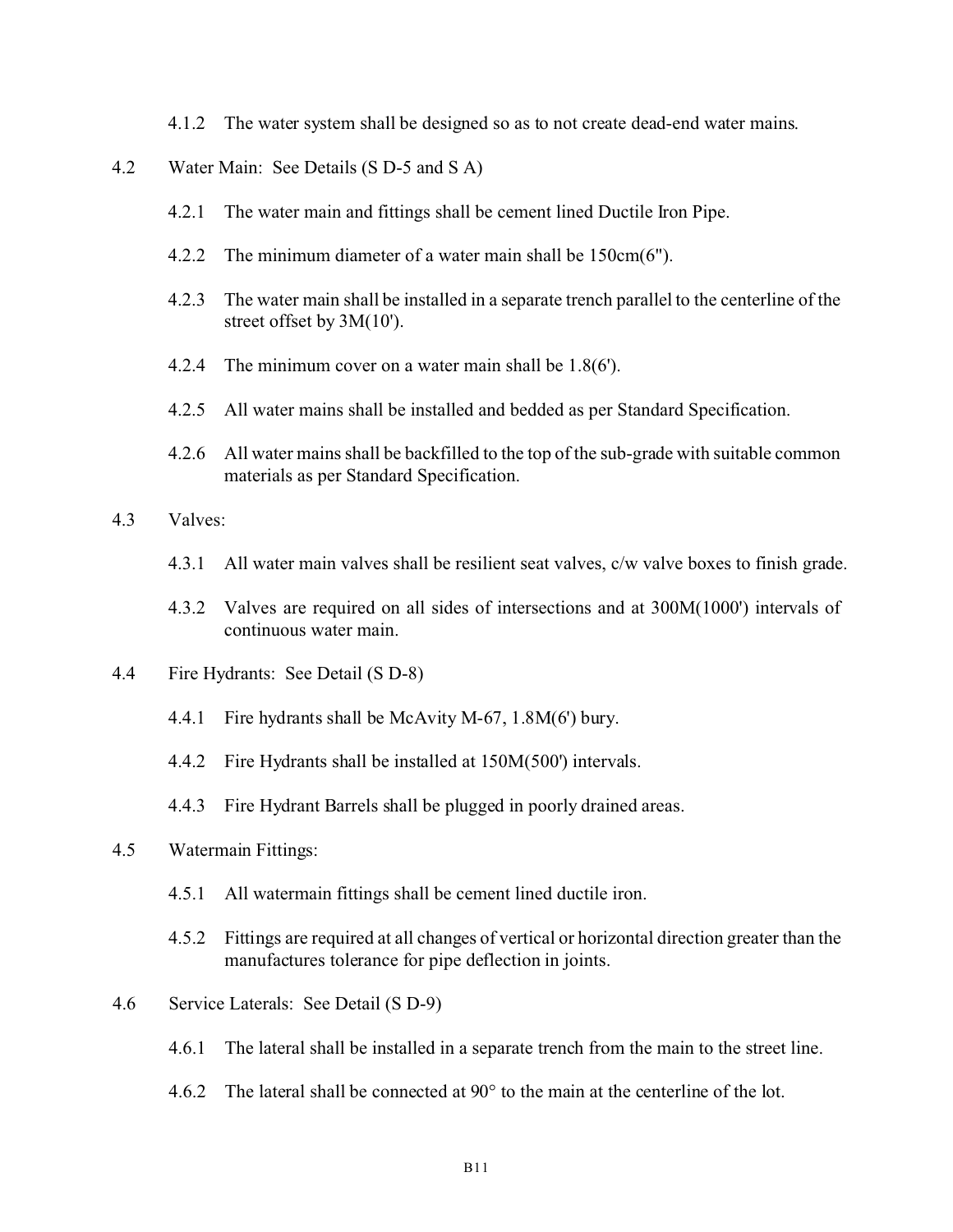- 4.6.3 The connection to the main shall be by brass corporation stop.
- 4.6.4 The lateral shall be Type K copper and the minimum diameter shall be 19mm(3/4").
- 4.6.5 The minimum cover over a lateral shall be 1.8M(6').
- 4.6.6. The lateral shall have a brass curb stop, complete with rod and standpipe to finish grade, installed at 2M(7') from the street line.
- 4.6.7 All laterals shall be installed and bedded as per Standard Specification.
- 4.6.8 All laterals shall be backfilled with suitable common material to the top of the subgrade as per Standard Specification.
- 4.6.9 Alllateralswill be located at the street line with a 100mm(4") square post painted blue.
- 4.7 Testing & Disinfection:
	- 4.7.1 Testing of the water system shall be carried out to ensure that the system is properly installed and watertight. The testing shall conform to the Standard Specification for testing and shall be carried out in the presence of the Town Engineer or his designate.
	- 4.7.2 Disinfection of thewatersystemshall be carried out as per the Standard Specification.
	- 4.7.3 The Engineer shall provide written certification, including all appropriate test and inspection reports, that the system is installed as designed and is complete and operational.
- 4.8 ExtraordinaryItems,PumpingStations,TrenchLines,SprinklerLines,ValveChambers,Large Diameter Laterals:
	- 4.8.1 Extraordinary items requiring unique or individual designs shall be carried out as required at the written approval of the Town Engineer.

## **PART 5: STORM SEWER SYSTEM - SEE DETAILS**

- 5.1 General:
	- 5.1.1 The storm sewer system shall be designed in accordance with the Standard Specification incorporating the following criteria and all materials specified shall be CSA approved.
- 5.2 Storm Sewer Main: See Details (S D-5 and S H)
	- 5.2.1 The storm sewer main shall be non-gasketed concrete pipe.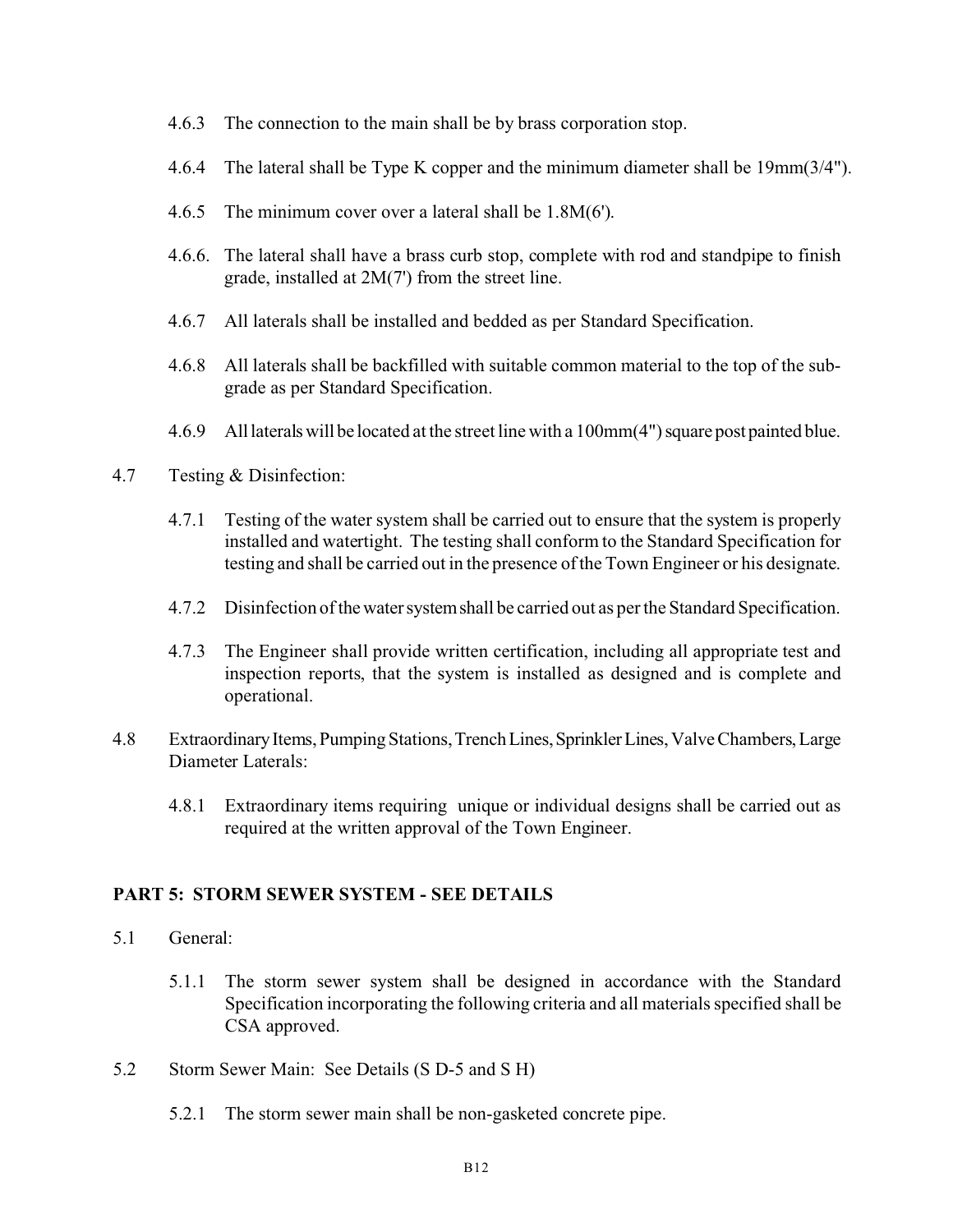- 5.2.2 The minimum diameter of a storm sewer main shall be 300mm(12").
- 5.2.3 The storm sewer main shall be installed parallel to the centerline, offset by 3M(10').
- 5.2.4 The minimum depth of a storm sewer main shall be 2.7M(9').
- 5.2.5 All storm sewer mains shall be installed at a uniform grade to the outlet and the minimum grade shall be 0.4%.
- 5.2.6 All storm sewer mains shall be installed and bedded as per the Standard Specification.
- 5.2.7 All storm sewer mains shall be backfilled to the top of the sub-grade with Class "E" Gravel as per Standard Specification.
- 5.3 Storm Sewer Manholes:
	- 5.3.1 Manholes shall be installed at all changes in grade or direction, at all intersections and at intervals not greater than 100M(328').
	- 5.3.2 Manholes shall be 105cm(42") diameter non-gasketed precast concrete ring.
	- 5.3.3 Manholes bases shall be precast concrete c/winvert and concrete connection or poured in place.
	- 5.3.4 Manholes tops shall be 105cm(42") precast capping ring.
	- 5.3.5 Manhole grade rings shall be 67cm(26") diameter concrete grade rings.
	- 5.3.6 Manhole covers shall be 60cm(24") square Silent Knight frame & cover.
	- 5.3.7 All storm sewer manholes shall be installed and bedded as per the Standard Specification.
	- 5.3.8 Allstormsewermanholesshallbe backfilled to the top ofthe sub-grade with Class "E" Gravel as per Standard Specification.
- 5.4 Catch Basins: See Detail (S D-11)
	- 5.4.1 Catch Basins shall be installed at each corner of an intersection, on both sides of the entrance to a cul-de-sac and at intervals not exceeding 100M(328').
	- 5.4.2 Catch Basins shall be two piece, 60cm(24:) square, pre-cast concrete.
	- 5.4.3 Catch Basin frames and covers shall be 60cm(24") square grates.
	- 5.4.4 Catch Basins shall be located in the gutter line and the back of the cover set at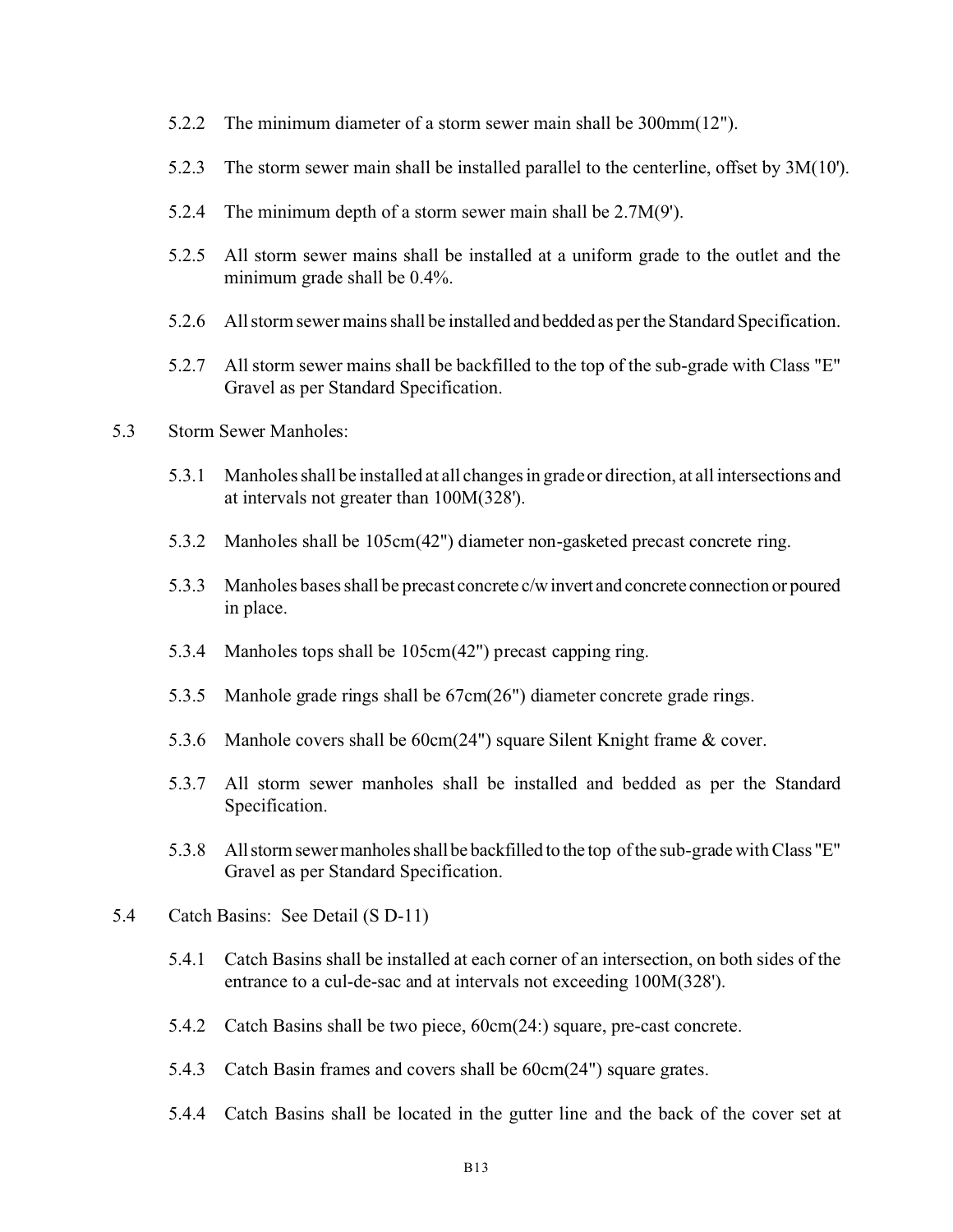2.75M(9') from the street line.

- 5.4.5 Catch Basins shall be connected to the main with non gasketed concrete lead pipe.
- 5.4.6 The minimum diameter of a lead pipe shall be 200mm(8").
- 5.4.7 The lead connection to the storm sewer main shall be made with a manhole.
- 5.4.8 All catch basins shall be installed and bedded as per Standard Specification.
- 5.4.9 All catch basins and lead pipes shall be backfilled to the top ofthe sub-gradewithClass "E" gravel as per Standard Specification.
- 5.5 Storm Sewer Laterals: See Detail (S D-12)
	- 5.5.1 Storm Sewer laterals shall be Poly Vinyl Chloride Pipe.
	- 5.5.2 The minimum diameter of a lateral shall be 100mm(4").
	- 5.5.3 The lateral shall be installed in a separate trench from the main to the street line.
	- 5.5.4 The lateral shall be connected to the main at 90° or less to the direction of flow and connected by saddle or a grouted break in connection.
	- 5.5.5 The minimum depth of a Storm Sewer lateral shall be 2.4M(8') at the street line.
	- 5.5.6 The lateral shall be installed at a uniform grade to outlet and theminimumgradeon the lateral shall be 1%.
	- 5.5.7 All laterals shall incorporate long radius fittings where elbows are required.
	- 5.5.8 The lateral shall be installed and bedded as per Standard Specification.
	- 5.5.9 The lateral shall be backfilled with Class "E" gravel as per Standard Specification.
	- 5.5.10 The lateral will be capped at the street line and located with a 100mm(4") square post painted green.
- 5.6 Testing & Inspection:
	- 5.6.1 Testing shall be carried out as per Standard Specification to ensure that the system is properly installed.
	- 5.6.2 The Engineer shall provide written certification, including applicable test  $\&$  inspection reports that the system is installed as designed and is complete and operational.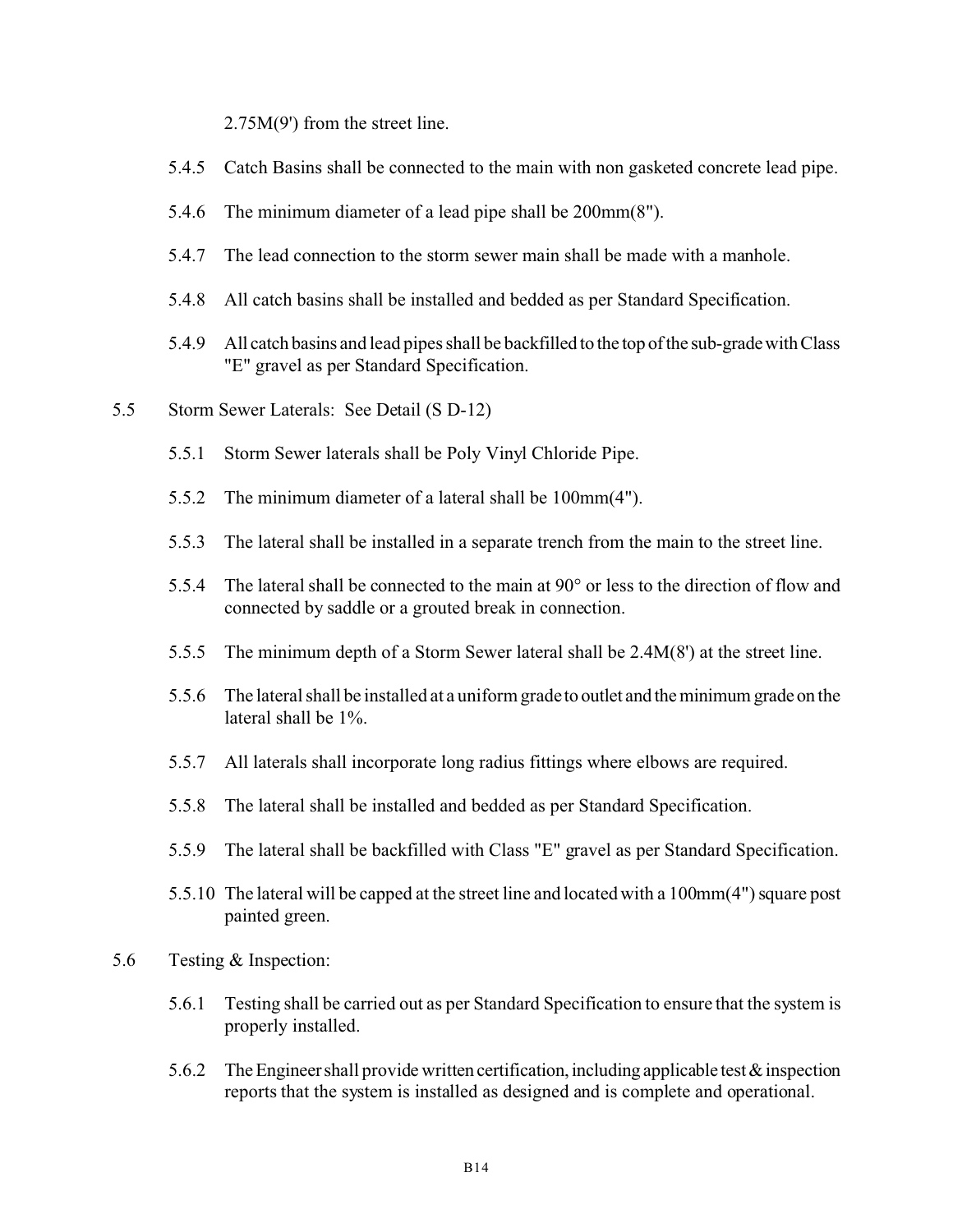- 5.7 Extraordinary Plans Trench Lines, Storm Water Management Devices etc.
	- 5.7.1 Extraordinary Items such as trench line storm sewers, and storm water management devices requiring unique or individual designs shall be carried out as required and a written approval of the Town Engineer.

## **PART 6: SIDEWALK, CURB, GUTTER, RAMP AND BOULEVARDS**

- 6.1 General:
	- 6.1.1 AllSidewalks,Curb,Gutter&Ramps shall be designed and constructed of concrete as per Standard Specification incorporating the following criteria.
- 6.2 Sidewalks: See Details
	- 6.2.1 Sidewalks shall be installed following the grade of the centerline of the street.
	- 6.2.2 The minimum width of a sidewalk shall be 1.5M (5').
	- 6.2.3 Control joints shall be placed at 1.5M(5') intervals.
	- 6.2.4 Outside edges and control joints are to be edged.
	- 6.2.5 The minimum thickness of a pedestrian traffic sidewalk shall be 100mm(4").
	- 6.2.6 The minimum thickness of a vehicular traffic sidewalk shall be 150mm(6").
	- 6.2.7 The minimum grade across a sidewalk shall be 1.5%.
	- 6.2.8 The minimum set back of a sidewalk from the street line shall be 150mm(6").
- 6.3 Curb & Gutter: See Details
	- 6.3.1 Curb & Gutter shall be poured as an integral unit following the grade of the centerline of the street.
	- 6.3.2 Control joints shall be placed at 1.5M(5') intervals.
	- 6.3.3 Outside edges and control joints are to be edged.
	- 6.3.4 The maximum depth for a curb cut for ramps shall be 13cm(5") tapered to full height and at minimum length of 30cm(12") of curb.
	- 6.3.5 At intersections the curb & gutter shall arc around the corner on a minimum radius of 2.6M(8.5') from the street R-O-W to the back of the curb.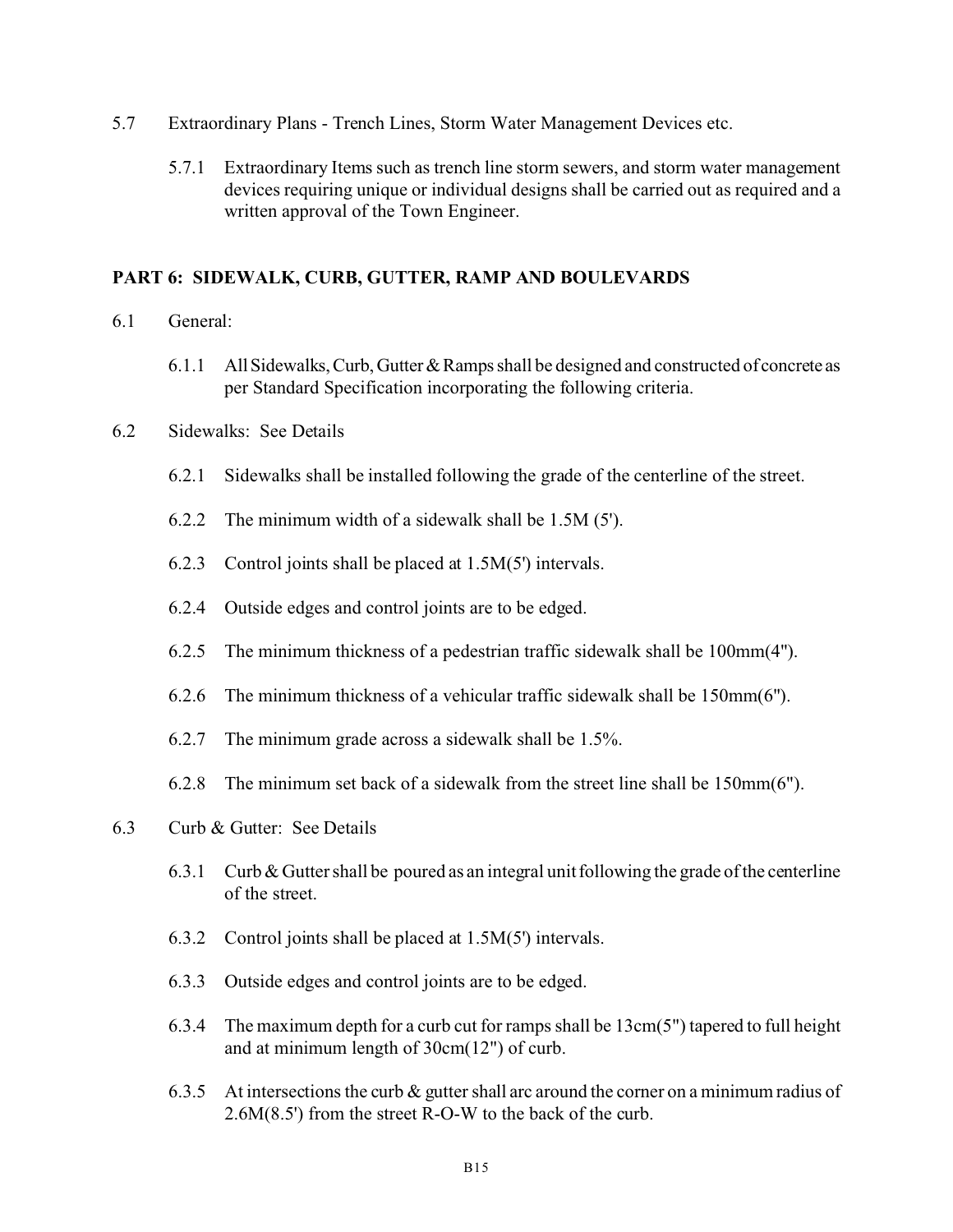- 6.3.6 Catch Basins are to be installed as an integral part of the gutter.
- 6.4 Ramps:
	- 6.4.1 Ramps shall be installed at all transition points for traffic from the street to the sidewalk and beyond.
	- 6.4.2 The minimum width of a ramp shall be 1M(3').
	- 6.4.3 Pedestrian traffic, wheel chair accessible ramps, shall be provided at each street intersection in all directions and at all designated crosswalks.
	- 6.4.4 The minimum thickness of a pedestrian ramp shall be 100mm(4").
	- 6.4.5 The minimum length of a pedestrian sidewalk shall be 1.2M(4') at the curb and 1.8M(6') at the sidewalk.
	- 6.4.6 A vehicular traffic ramp shall be provided to each lot.
	- 6.4.7 The minimum thickness of a vehicular traffic ramp shall be 150mm(6").
	- 6.4.8 The minimum length of a vehicular access ramp shall be 4.5M(15').
	- 6.4.9 Control joints shall be at 1.5M(5') intervals.
	- 6.3.10 Control joints and outer edges of ramps are to be edged.
- 6.4 Testing & Inspections:
	- 6.4.1 The Engineer shall provide written certification including all applicable test and inspection reports that the Sidewalk, Curb  $&$  Gutter and Ramp system is installed as per the design and is complete and operational.
- 6.5 Boulevards & Landscaping:
	- 6.5.1 Boulevards are the areas between the sidewalk and the curb  $\&$  gutter reserved for Utility  $&$  Municipal infrastructure and the areas not occupied by infrastructure and shall be landscaped.
	- 6.5.2 The minimum width of a boulevard shall be 1M(3').
	- 6.5.3 The minimum landscaping requirement for boulevards is top soil and sodding as per the Standard Specification.
	- 6.5.4 The construction set back from the street line to the back of the sidewalk shall also be landscaped with top soil and sod as per the Standard Specification.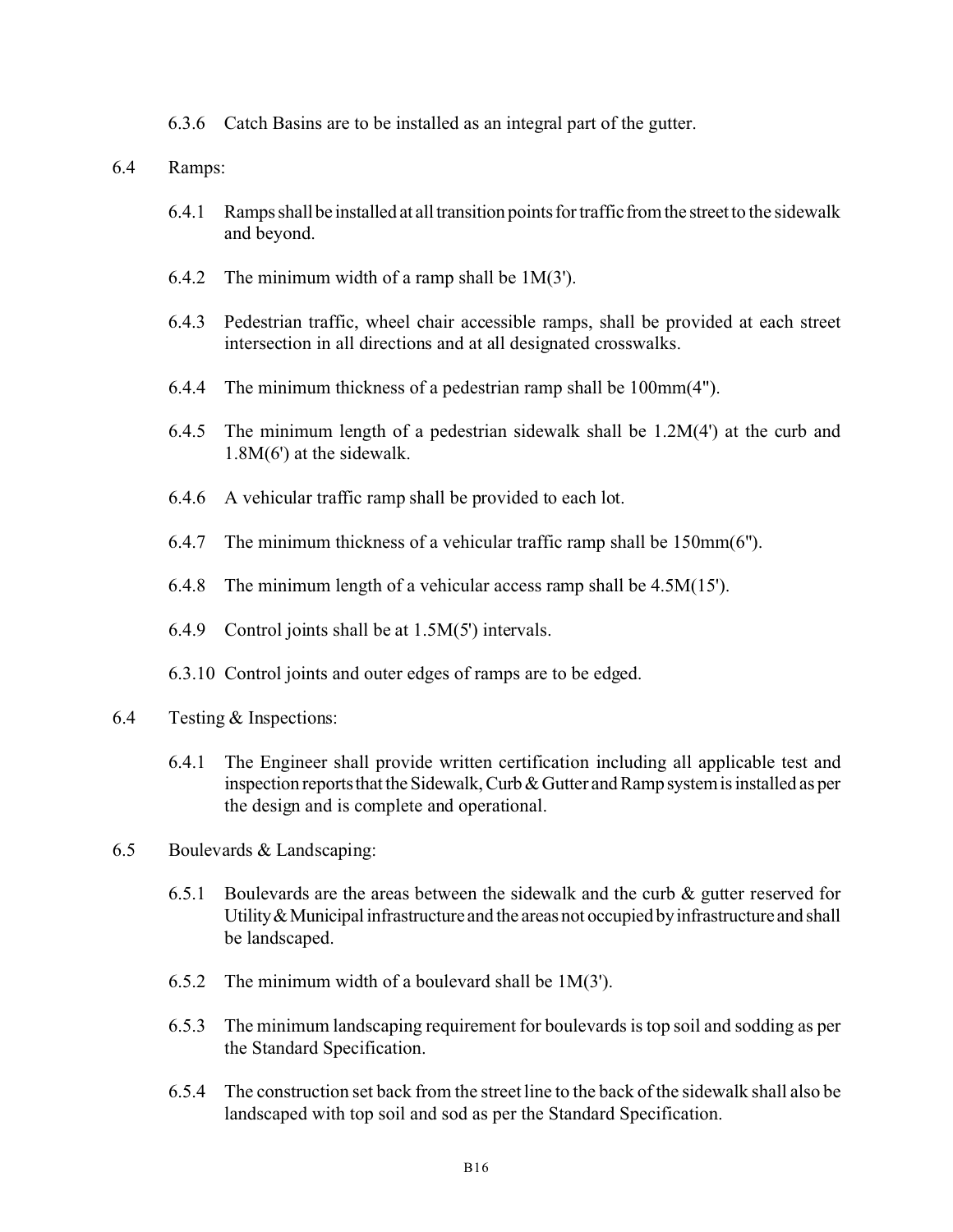6.5.5 The Engineer shall provide written certification including applicable test and inspection reports that the landscaping is installed as designed and is complete and operational.

# **PART 7: UTILITIES**

- 7.1 General:
	- 7.1.1 The design for any Utility service to be placed in the street R.O.W. shall incorporate the requirements of the individual Utility and the following criteria and all material specified shall be C.S.A. approved.

## 7.2 Utility Poles:

- 7.2.1 Utility poles shall be centered in the standard minimum boulevard.
- 7.2.2 Guy wires forUtilitypoles shall be placed within the boulevard or the construction set back between the sidewalk and the street R-O-W with sidewalk brace.
- 7.2.3 Where applicable all poles shall be set at lot property lines.
- 7.3 Overhead Service Wires:
	- 7.3.1 All overhead service wires shall have a minimum clearance over the street R.O.W of 5.5M(18').
- 7.4 Underground Services:
	- 7.4.1 All primary underground services for a street shall be located under the boulevard, principally; sidewalk areas and when crossing a street in the crosswalk area.
	- 7.4.2 All primary underground services shall be in conduit encased in concrete, and marked with warning tape.
	- 7.4.3 All secondary underground services shall be in conduit, bedded in sand and marked with warning tape.
	- 7.4.4 All secondary underground services, conduits crossing a street shall in addition to sand bedding, be protected above and below by treated timber.
	- 7.4.5 All fixtures at grade associated with underground servicing shall identify the Utility owner.
- 7.5 Testing and Inspection:
	- 7.5.1 All Utility installations are to be inspected by the individual Utility and written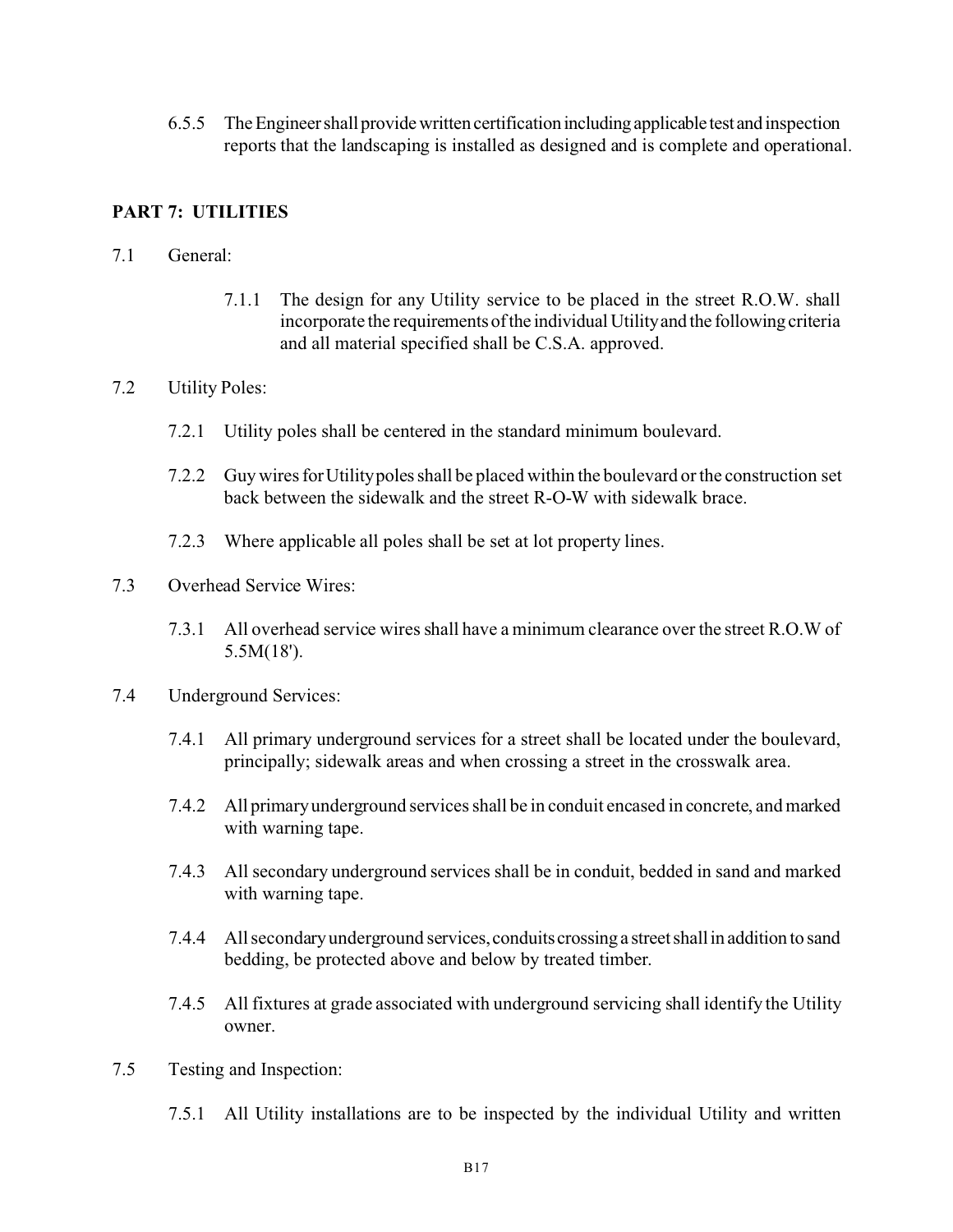certification from the Utility that the installations are approved shall be provided.

7.5.2 The Engineer shall provide written certification that the Utility system is installed as designed and that the system is complete and operational.

## 7.6 Street Lighting:

- 7.6.1 Street lighting is provided by the Town of Truro in residential areas through a rental agreement with the Electrical Utility.
- 7.6.2 The standard street light is 70 WATT high pressure sodium fixture.
- 7.6.3 Street lights are placed on every second utility pole, or a standard spacing of 100M(300').
- 7.6.4 All alternate street lighting designs shall incorporate the above minimum requirements for acceptance by the Town of Truro.
- 7.6.5 The Engineer shall provide written certification that any street lighting installation conforms to the design and is complete and operational.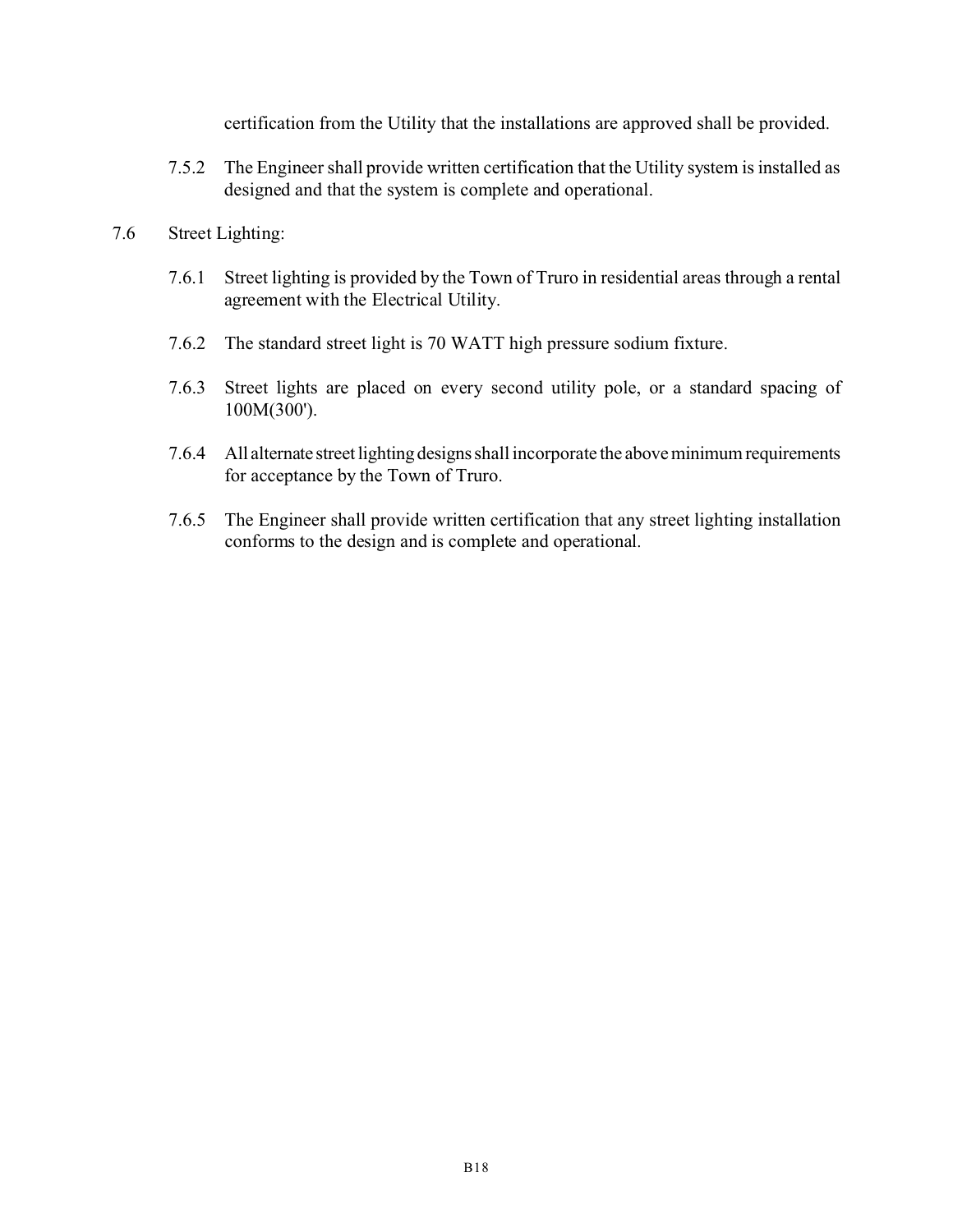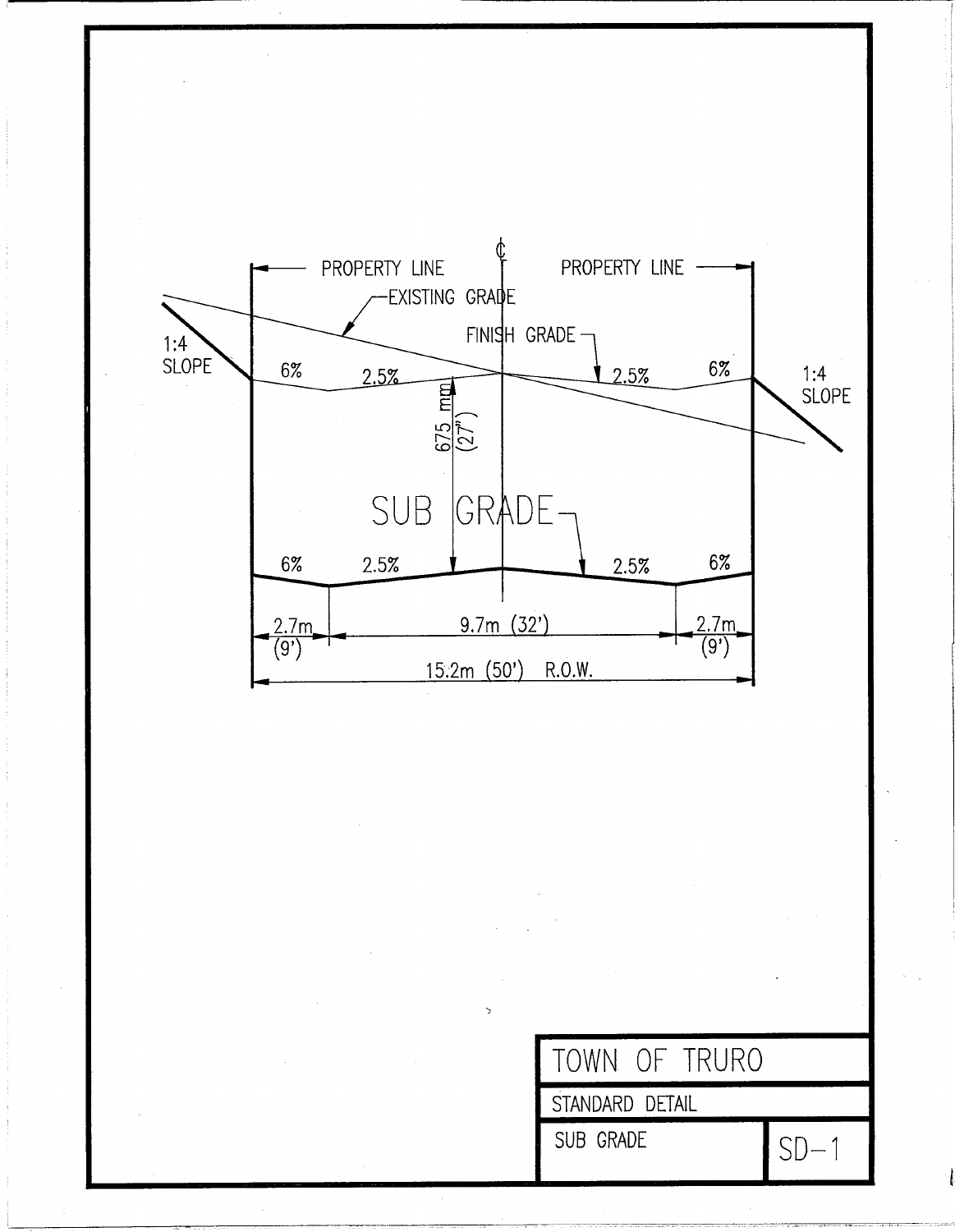SUB BASE GRAVEL CLASS "E" PROPERTY LINE PROPERTY LINE **CL**  $(9')$  $2.74m$  (9') 2.5% 2.5% 6%  $6%$  $\overline{O}_{\Omega}$ ▽  $\vec{O}$  $\overline{O}$   $\overline{O}$   $\overline{O}$  $\overline{O}$   $\overline{O}$   $\overline{O}$  $\overline{\circ}$  $\circ$ O 150mm (6")  $\circ$  $\bigcap$ 15.24m (50')

**BASE GRAVEL** CLASS "E" PROPERTY LINE PROPERTY LINE - $CL$  $2.74m$  (9')  $(2.74m)(9')$ 2.5% 2.5% 6% 6%  $\sqrt{300}$ OOC  $00000$  $\circ$ O O O 00000  $\circlearrowright$  $\bigcirc \bigcirc$  $\begin{array}{c}\n0 \\
0 \\
0\n\end{array}$  $\overline{O}$  $\bigcirc$  $300mm$  (12")  $\circ$ Ō  $\circ$  $\overline{\bigcirc}$ O  $15.24m(50')$ 

> TOWN OF TRURO STANDARD DETAIL SUB BASE GRAVEL  $SD-2A$ **BASE GRAVEL**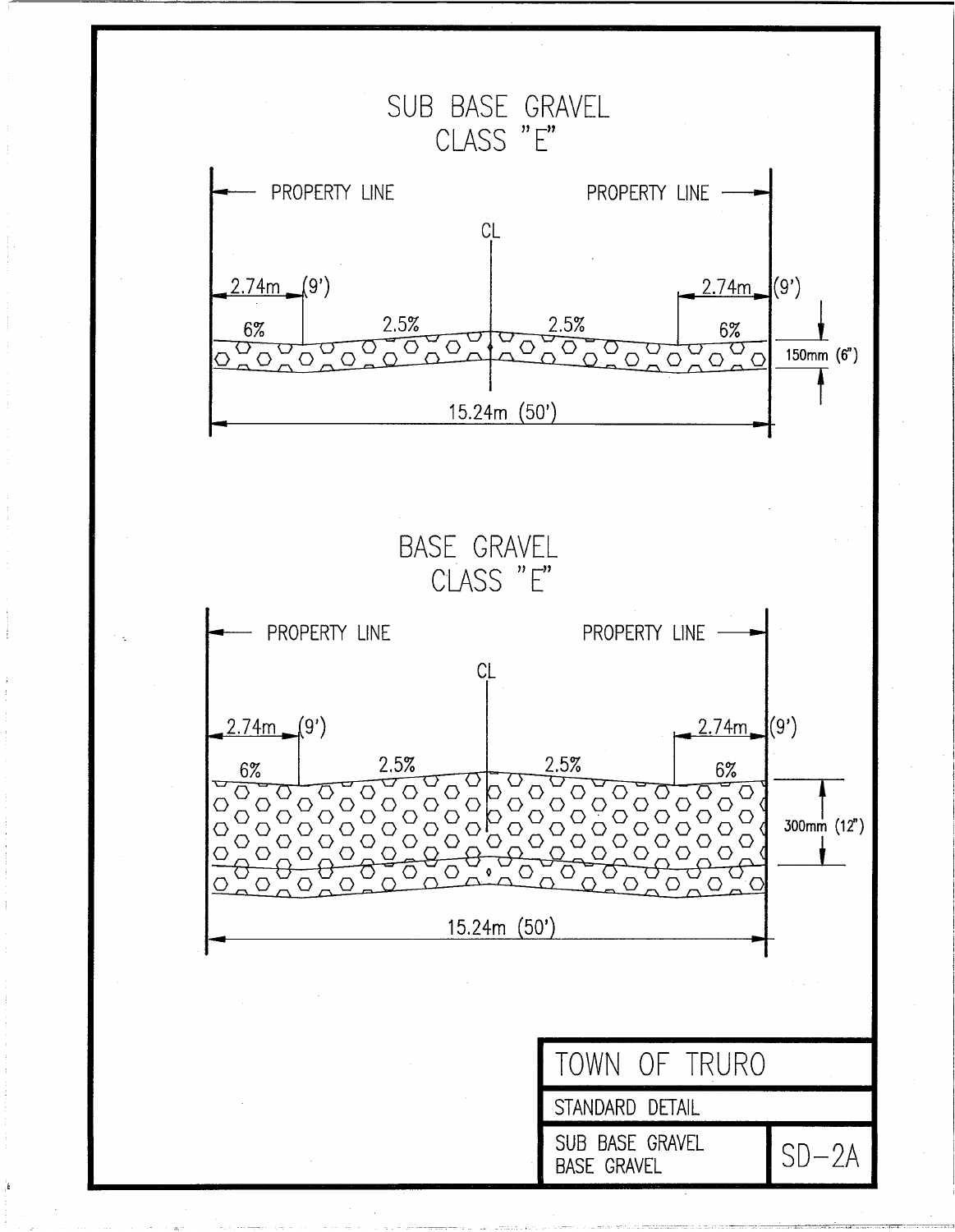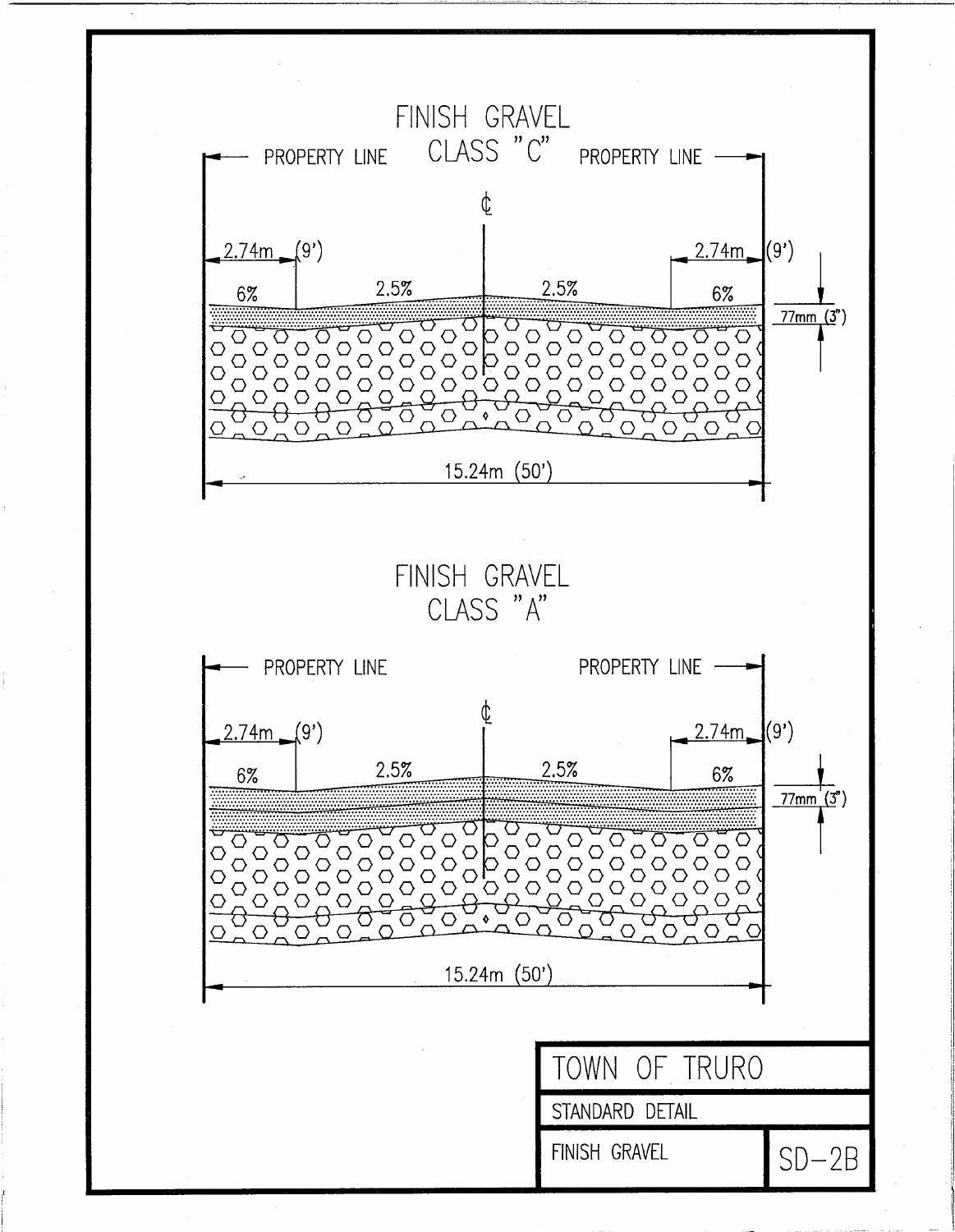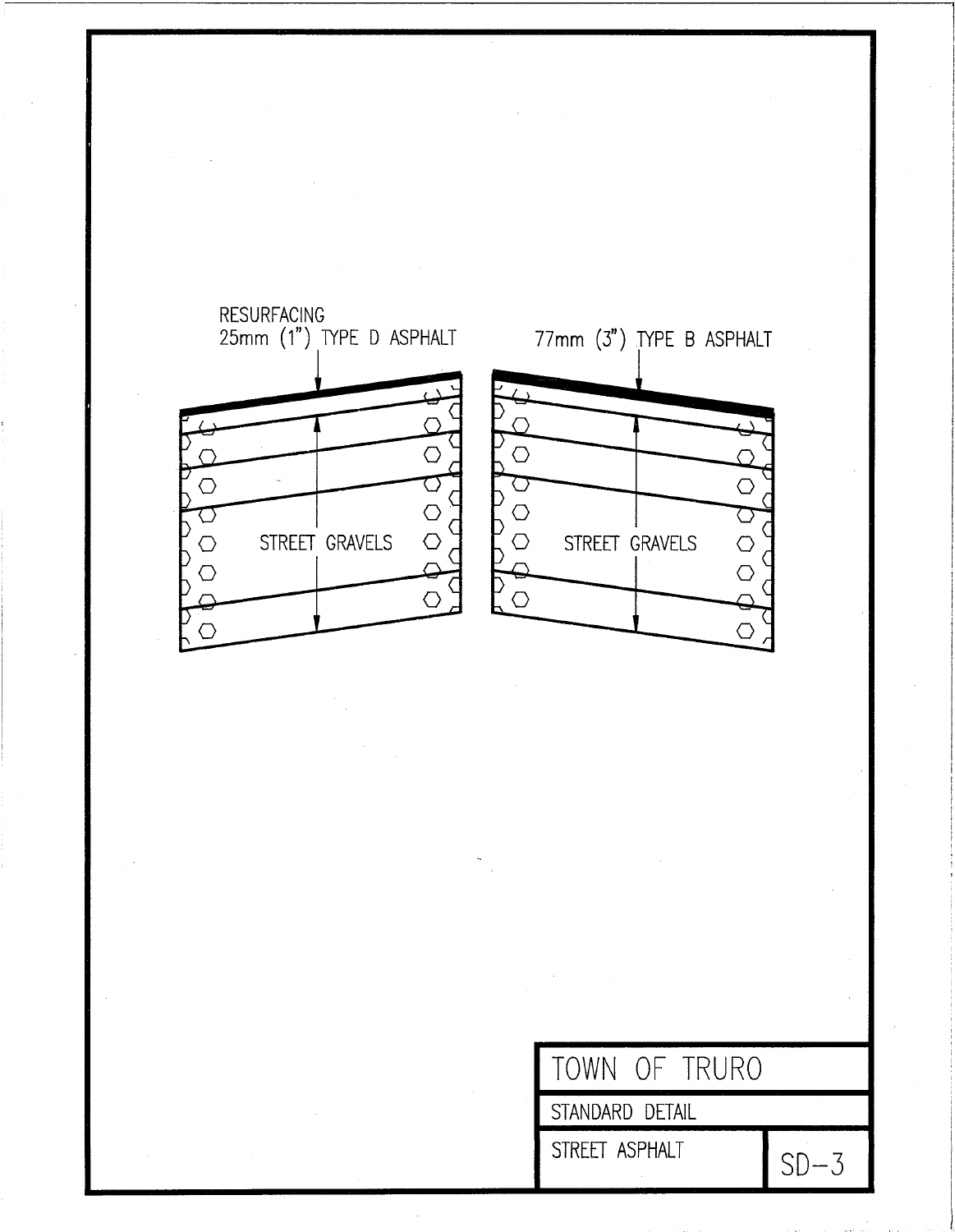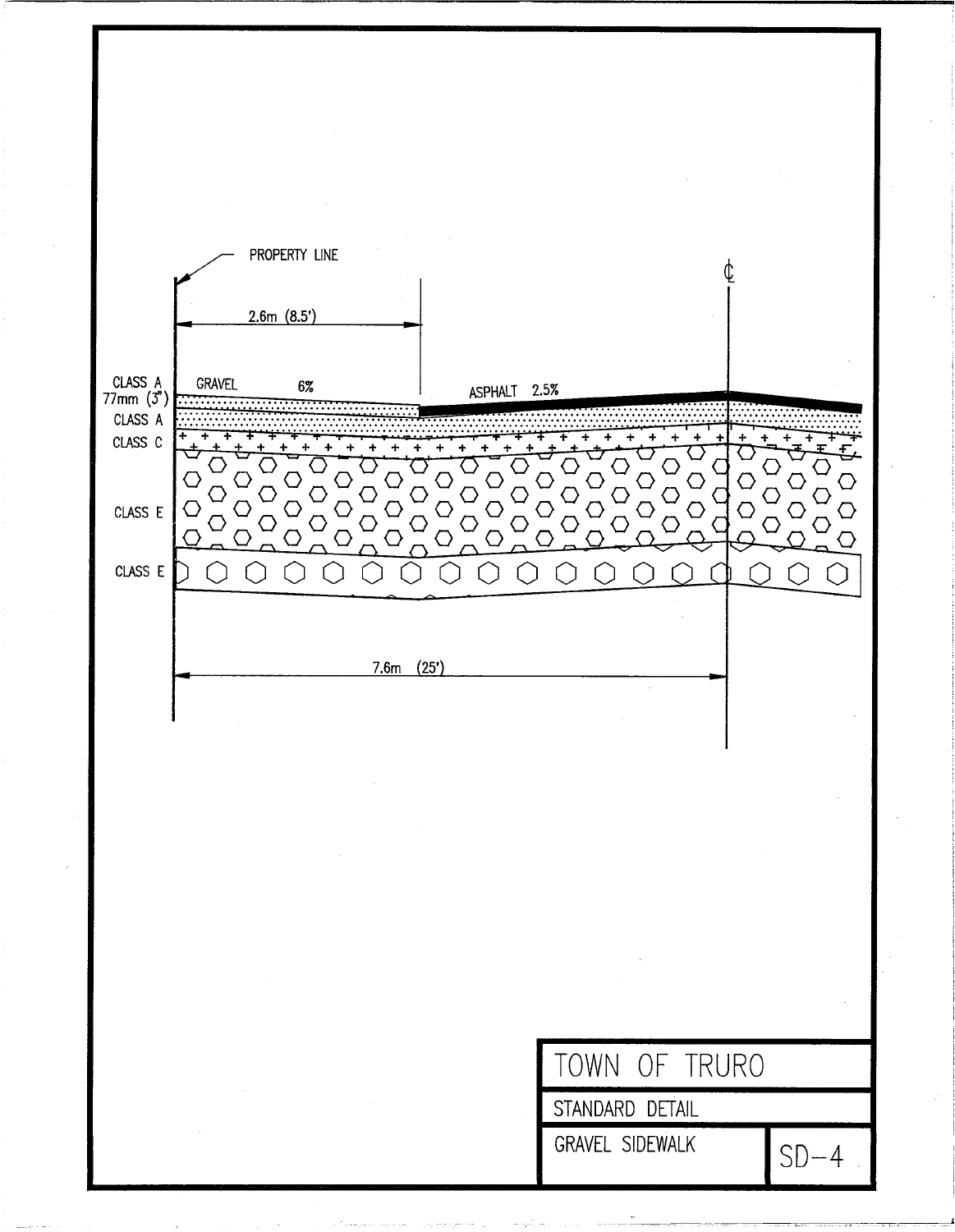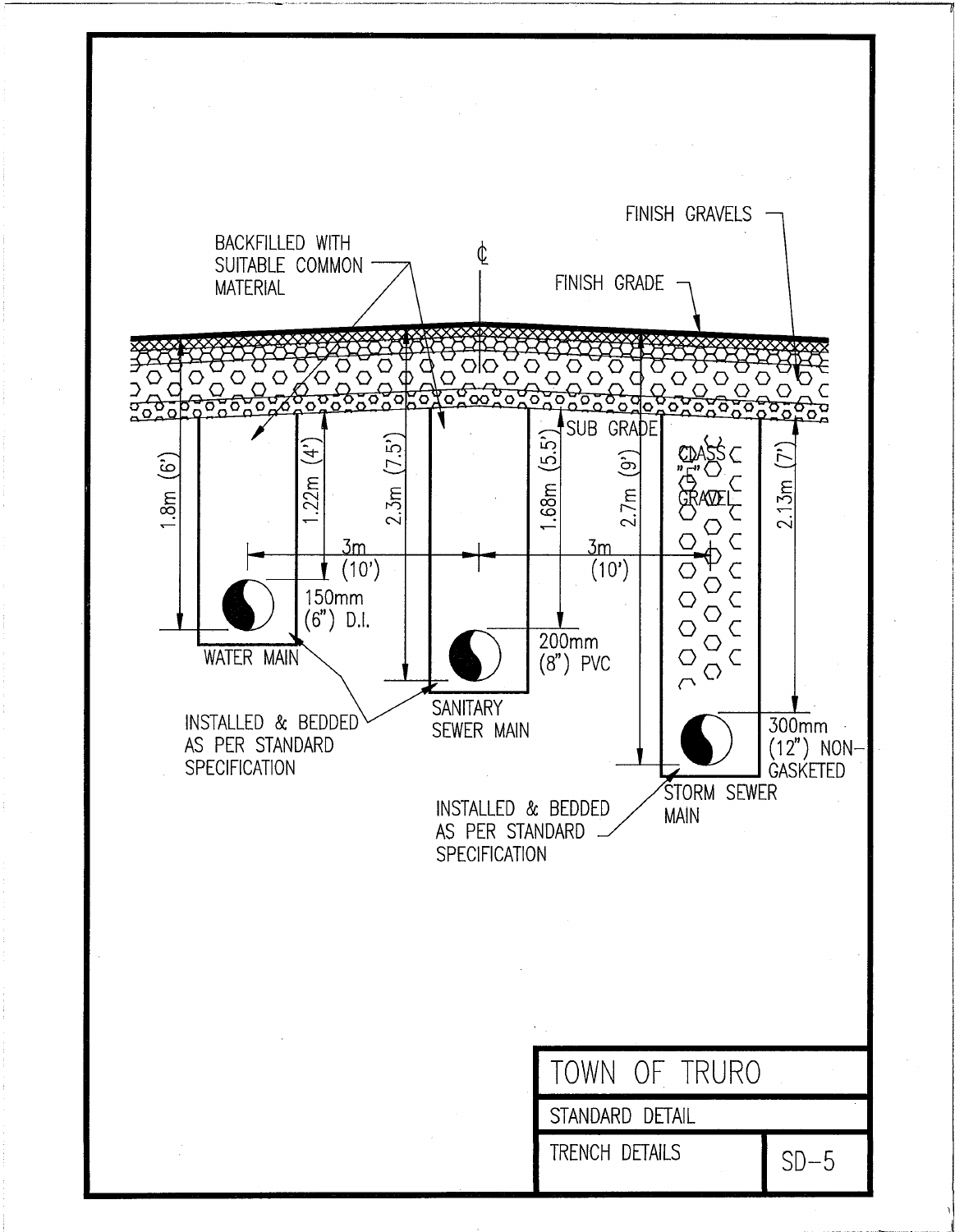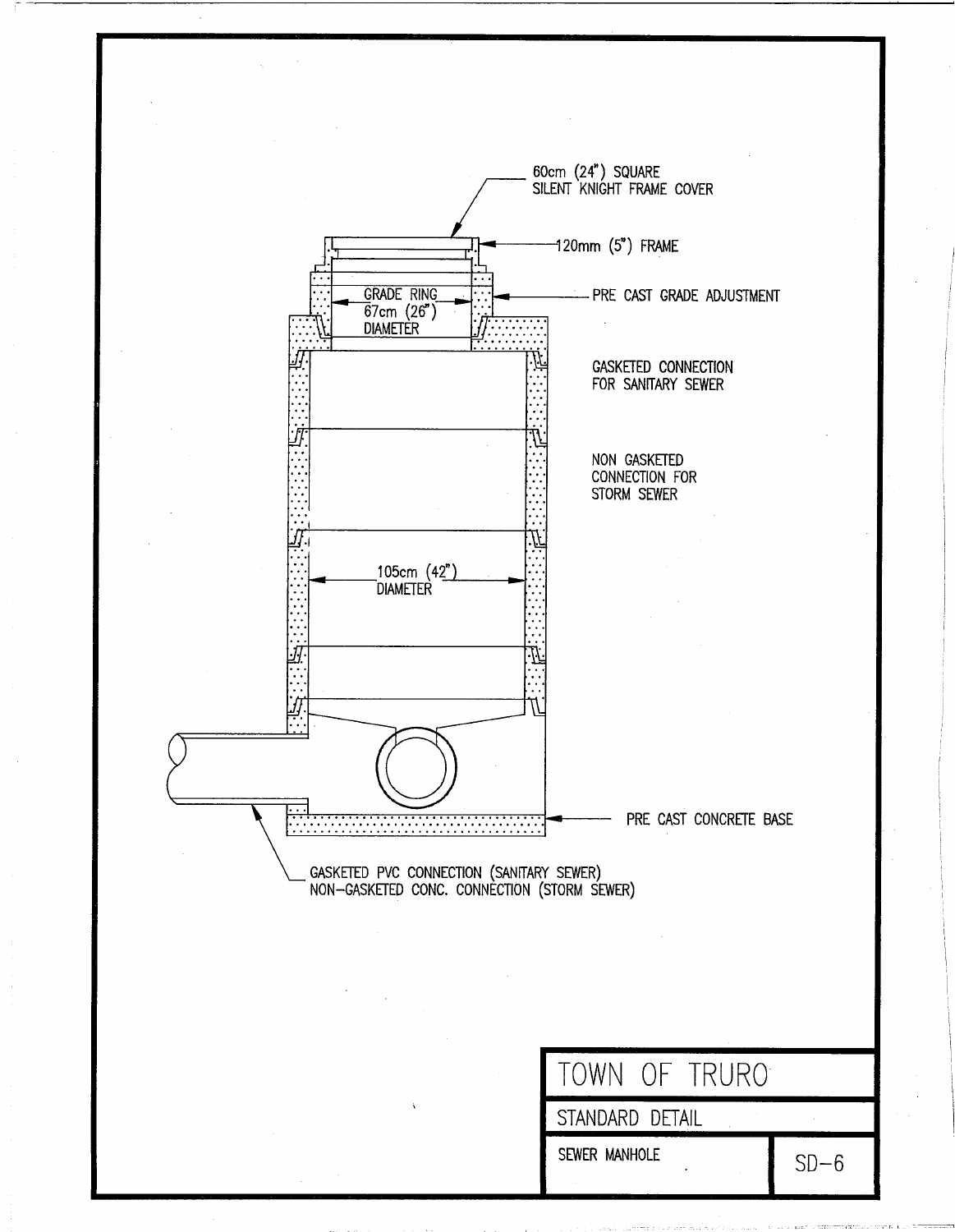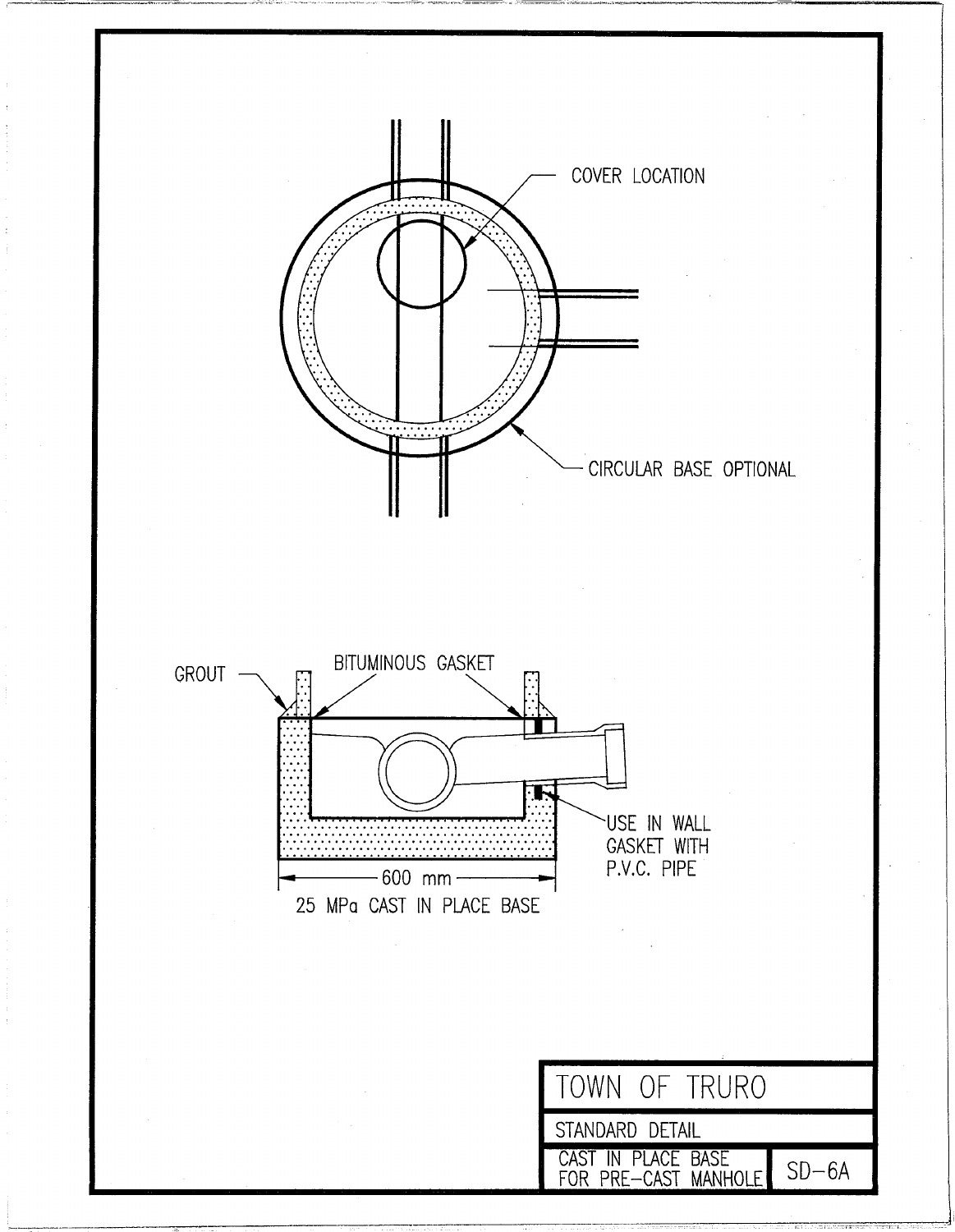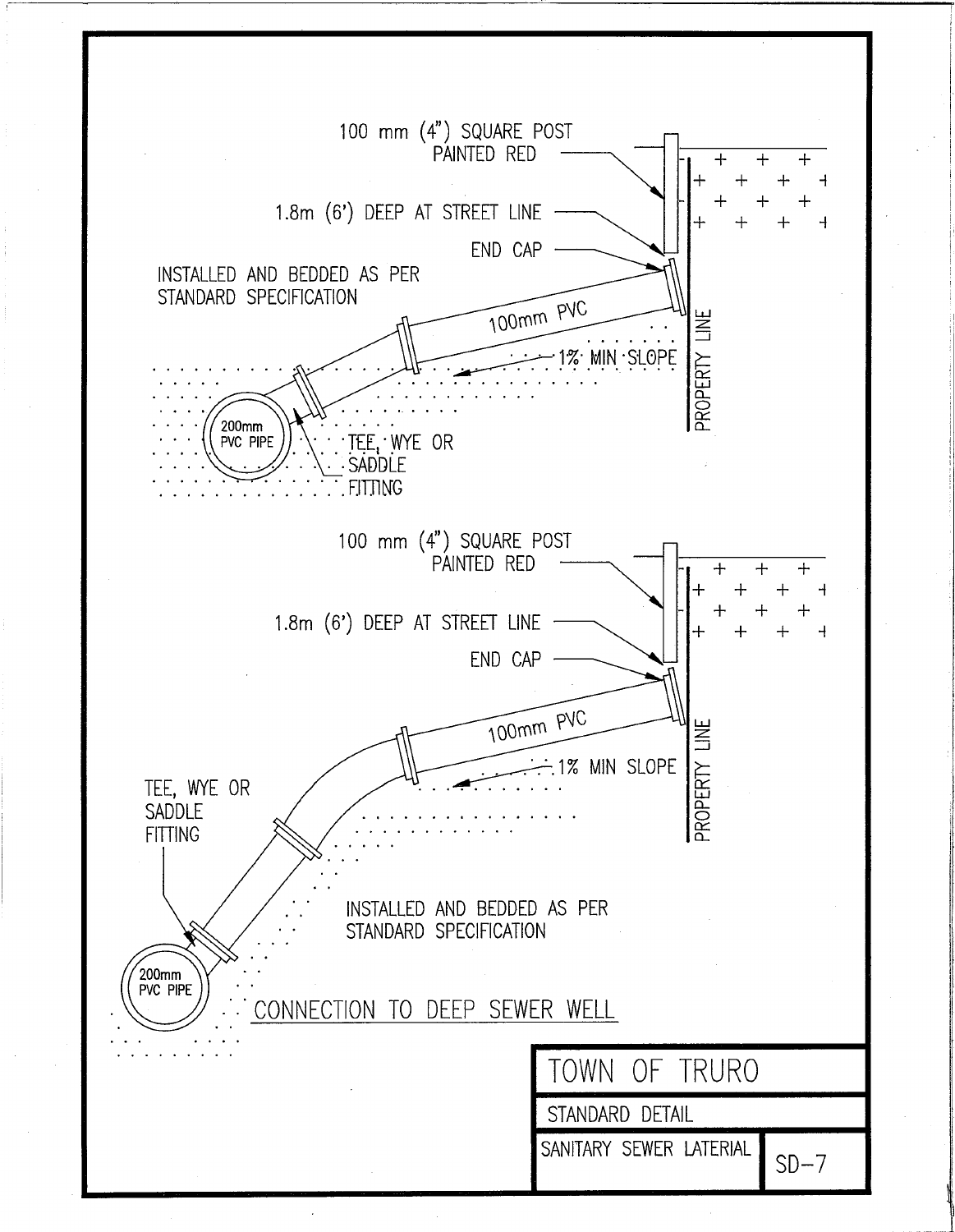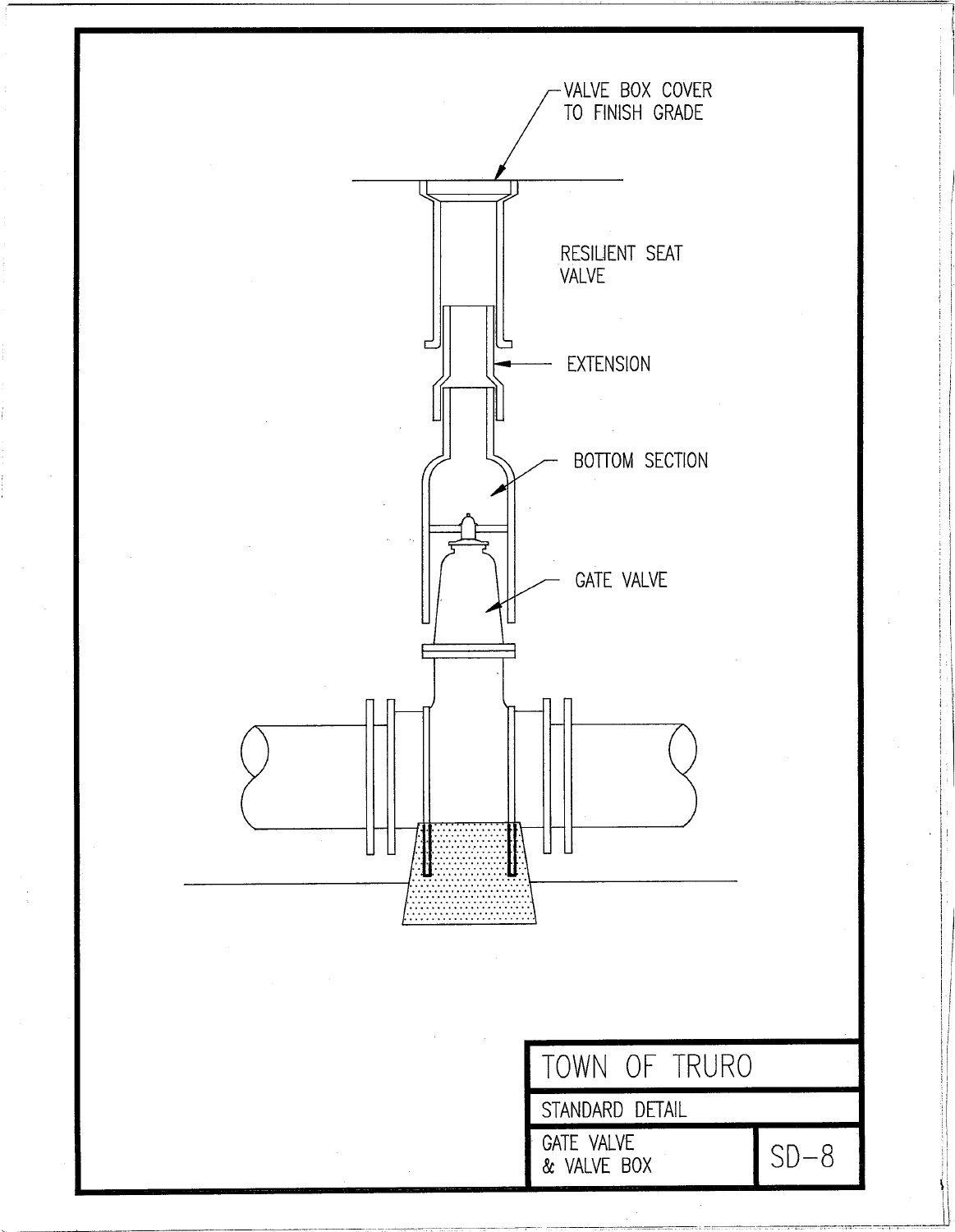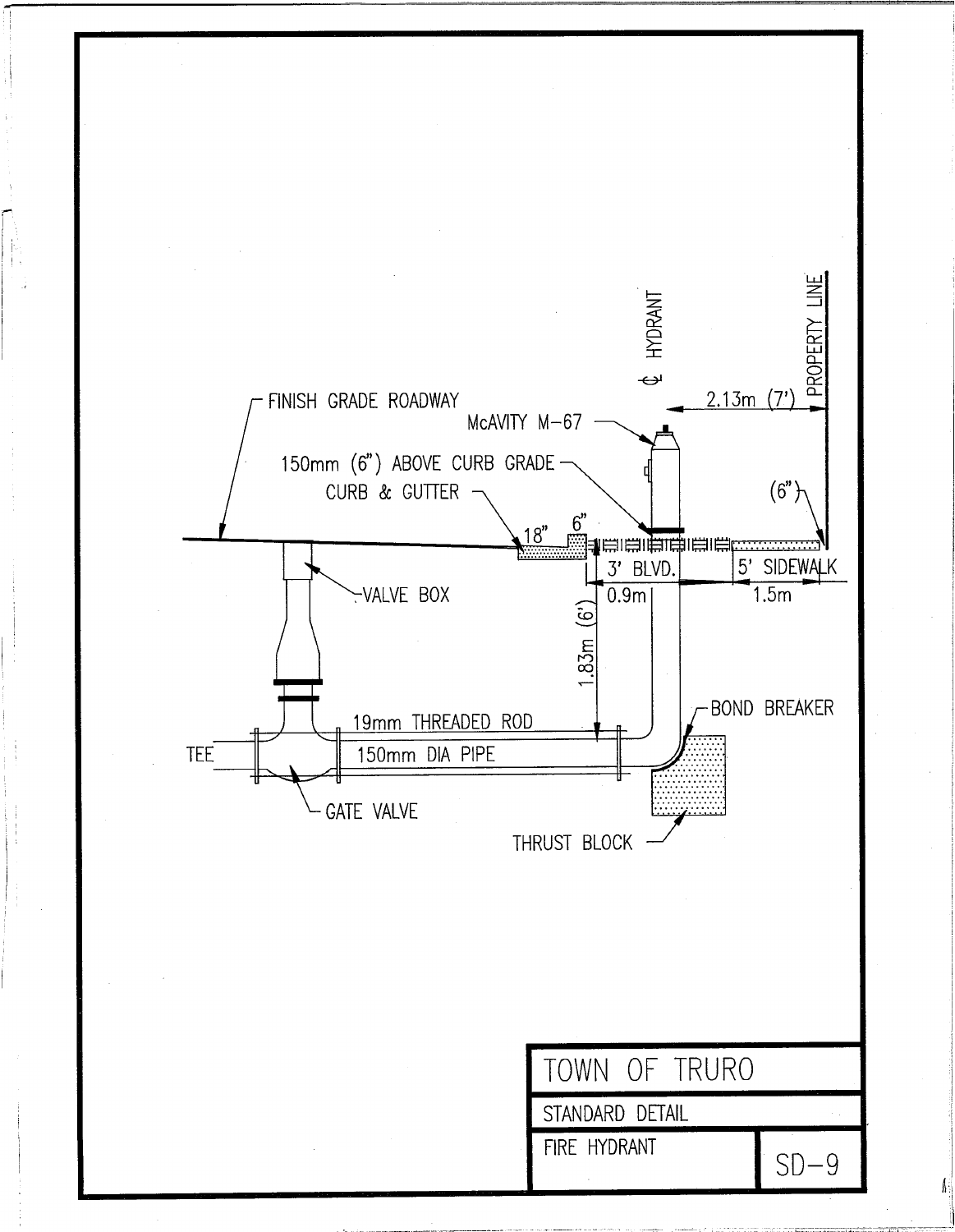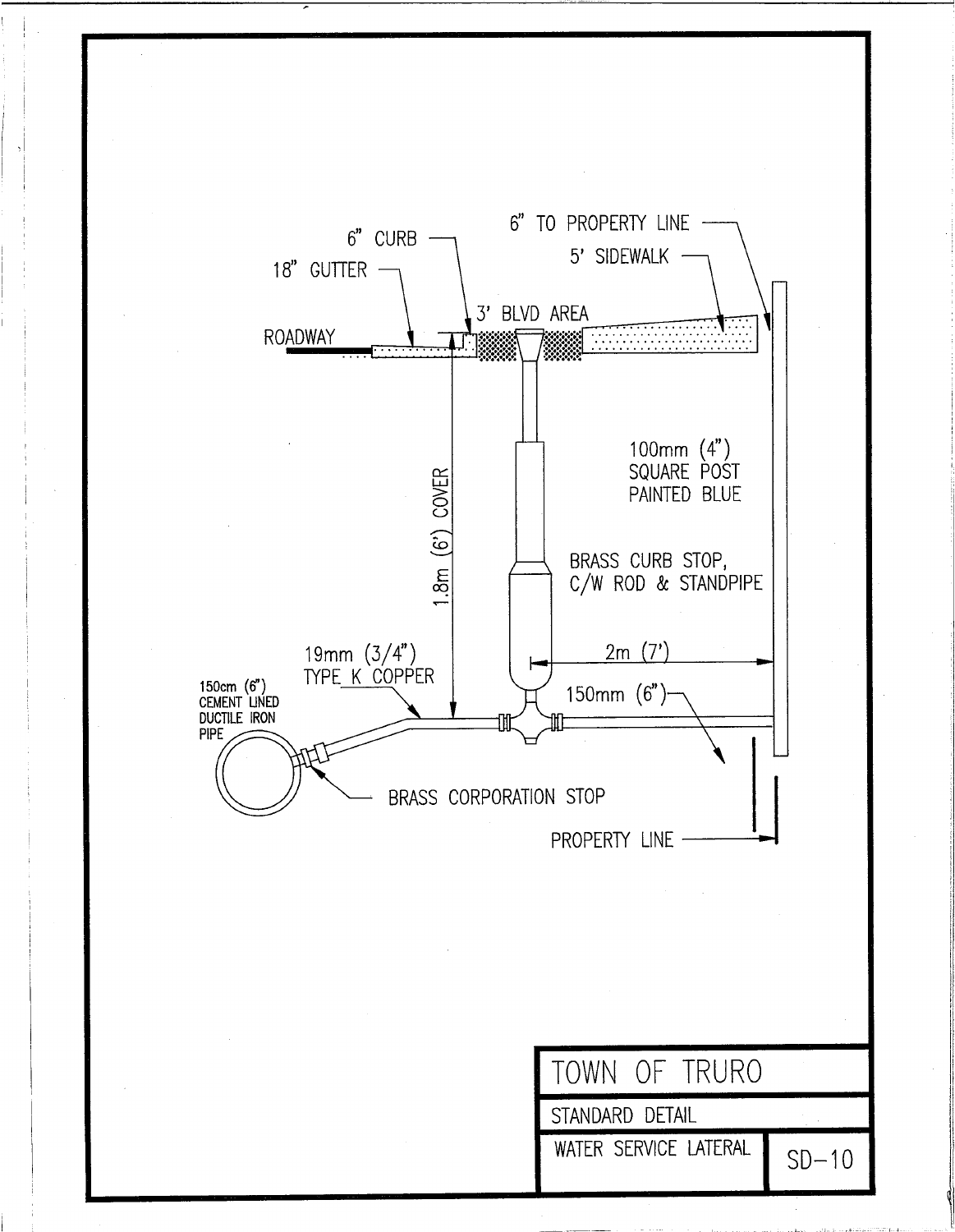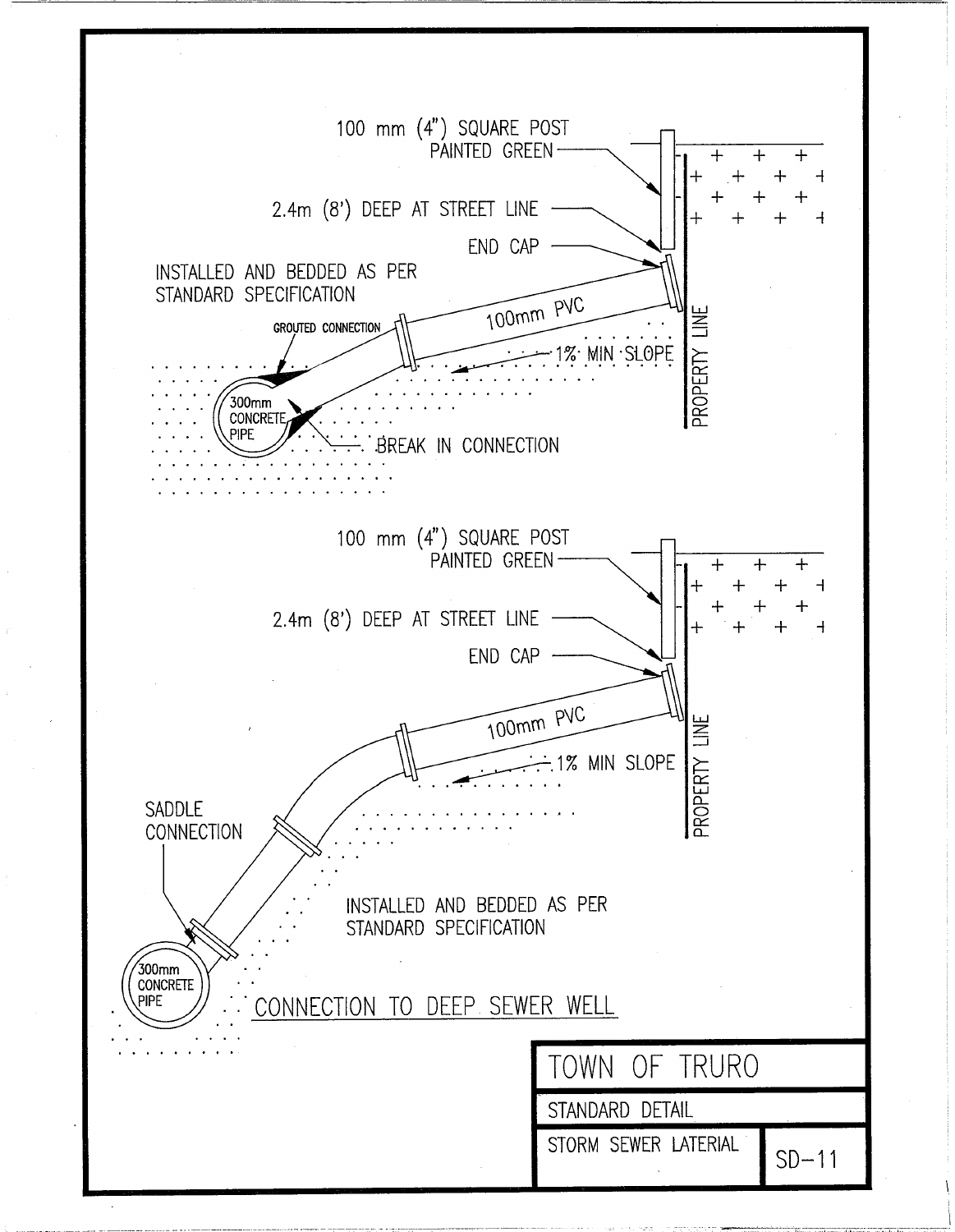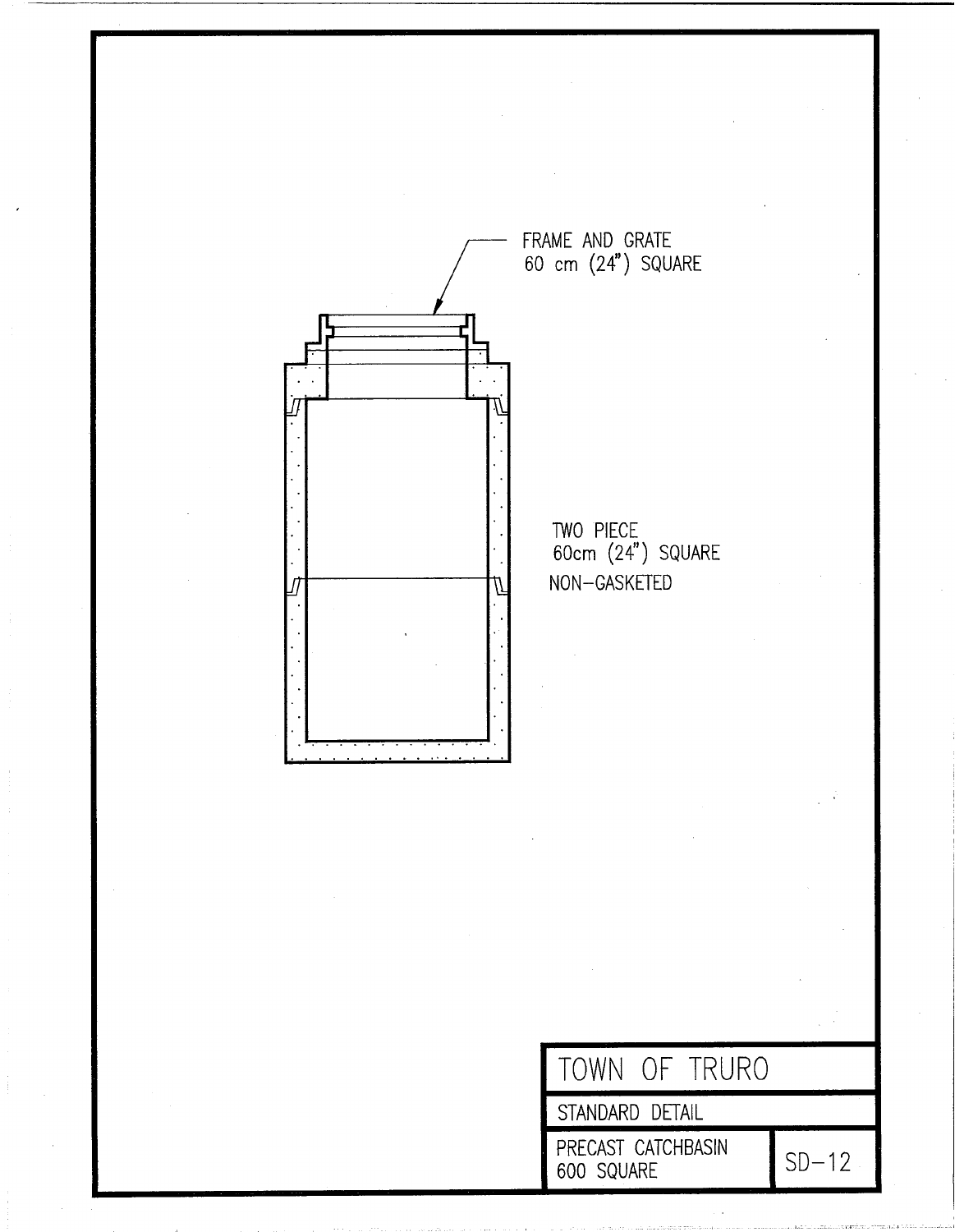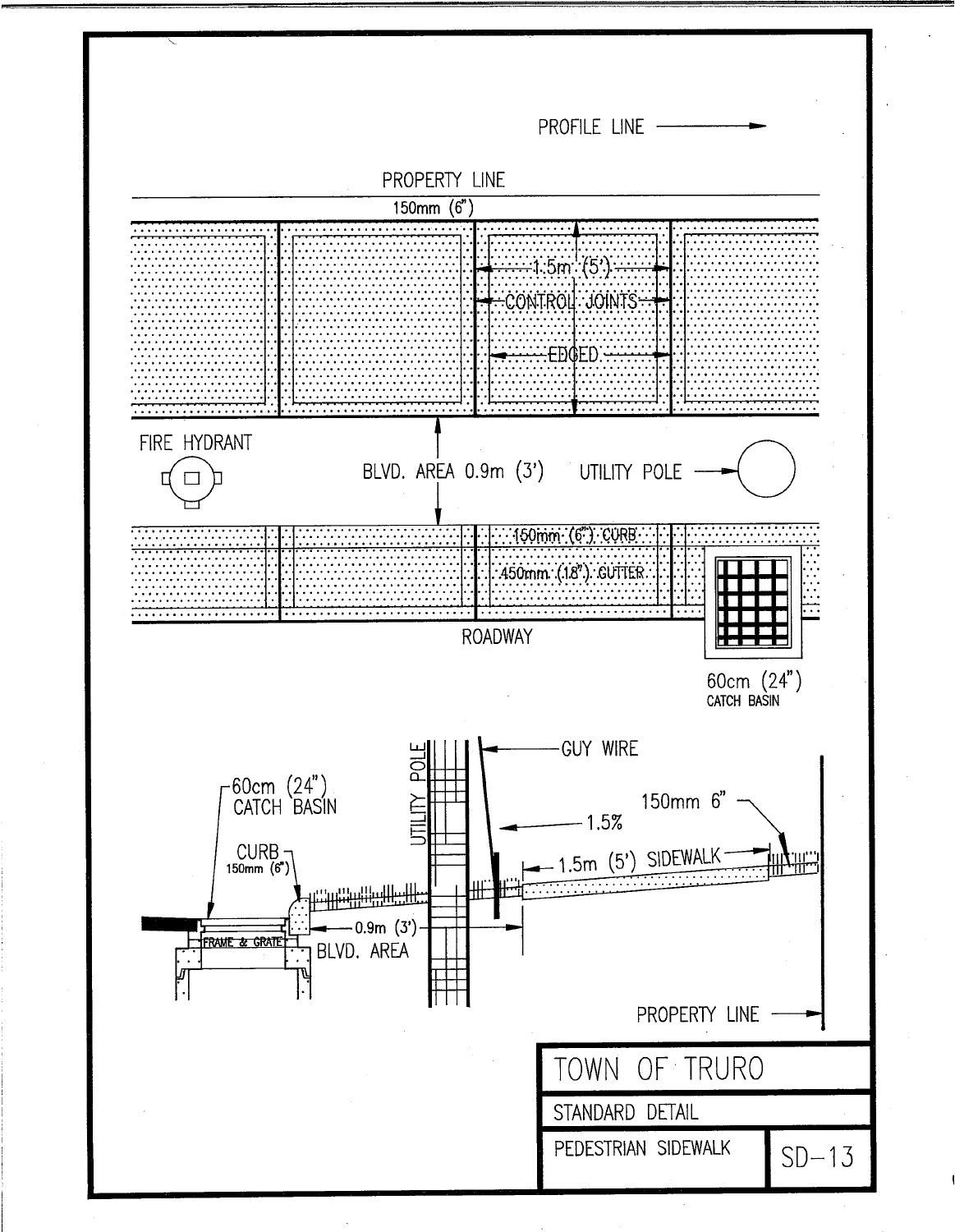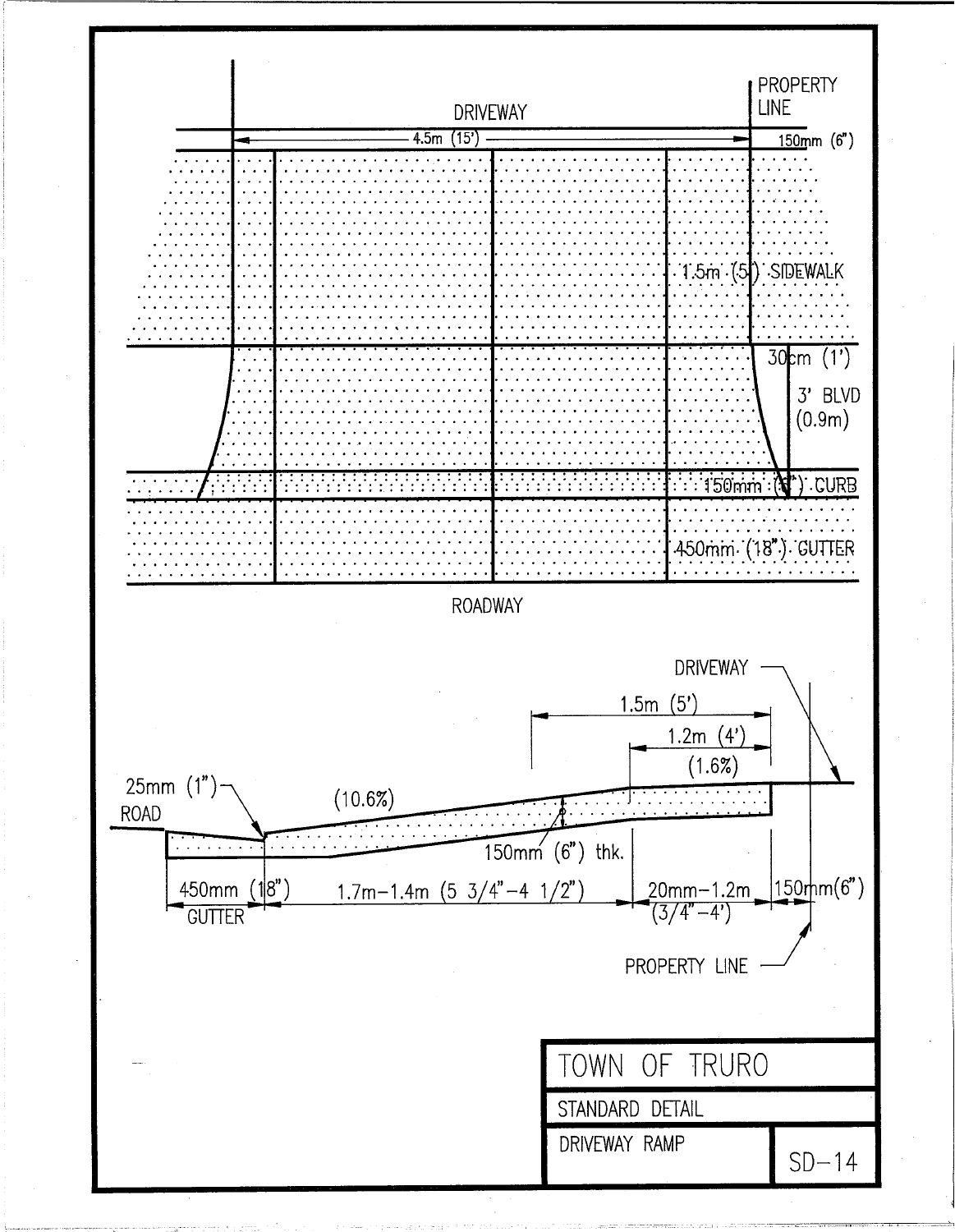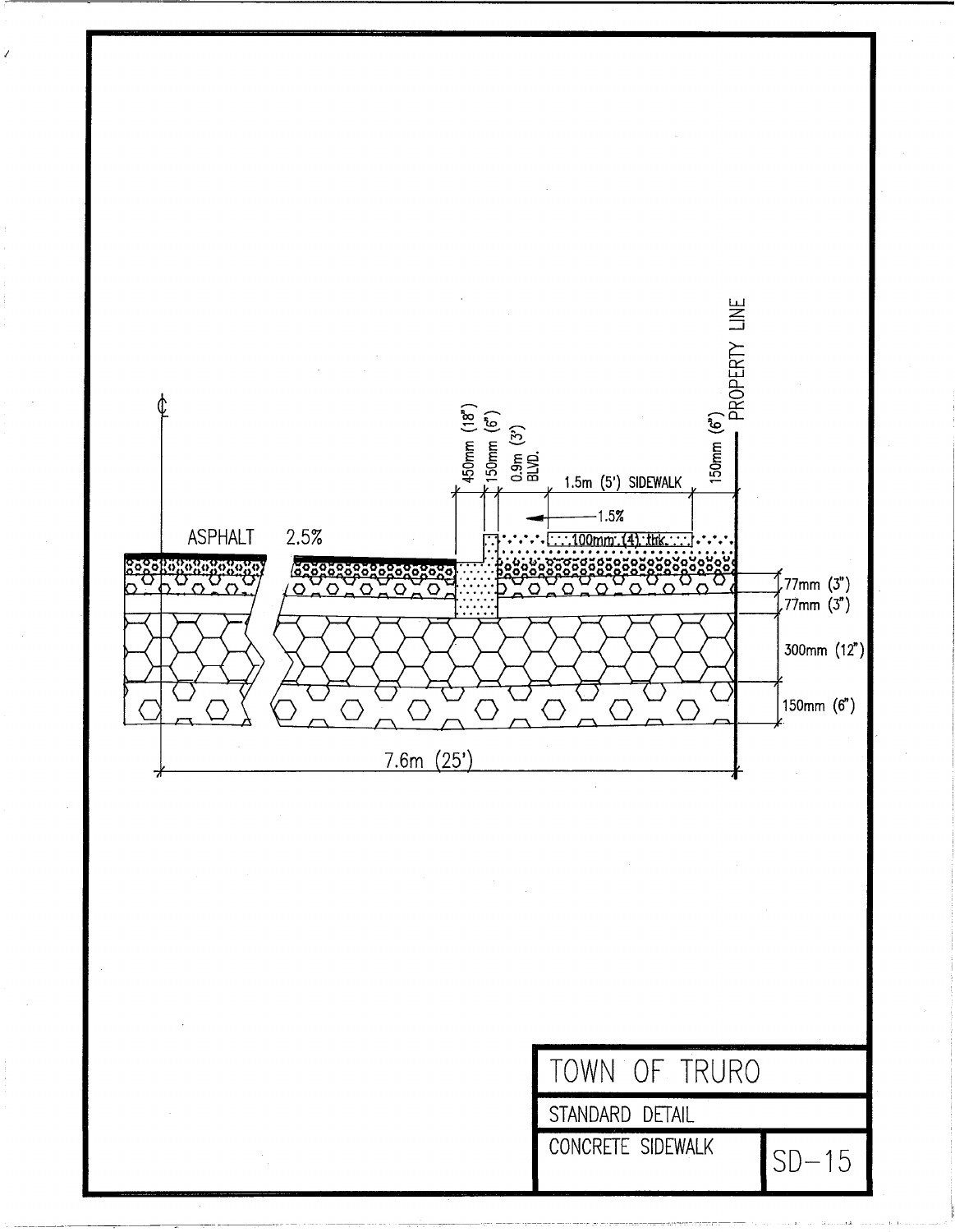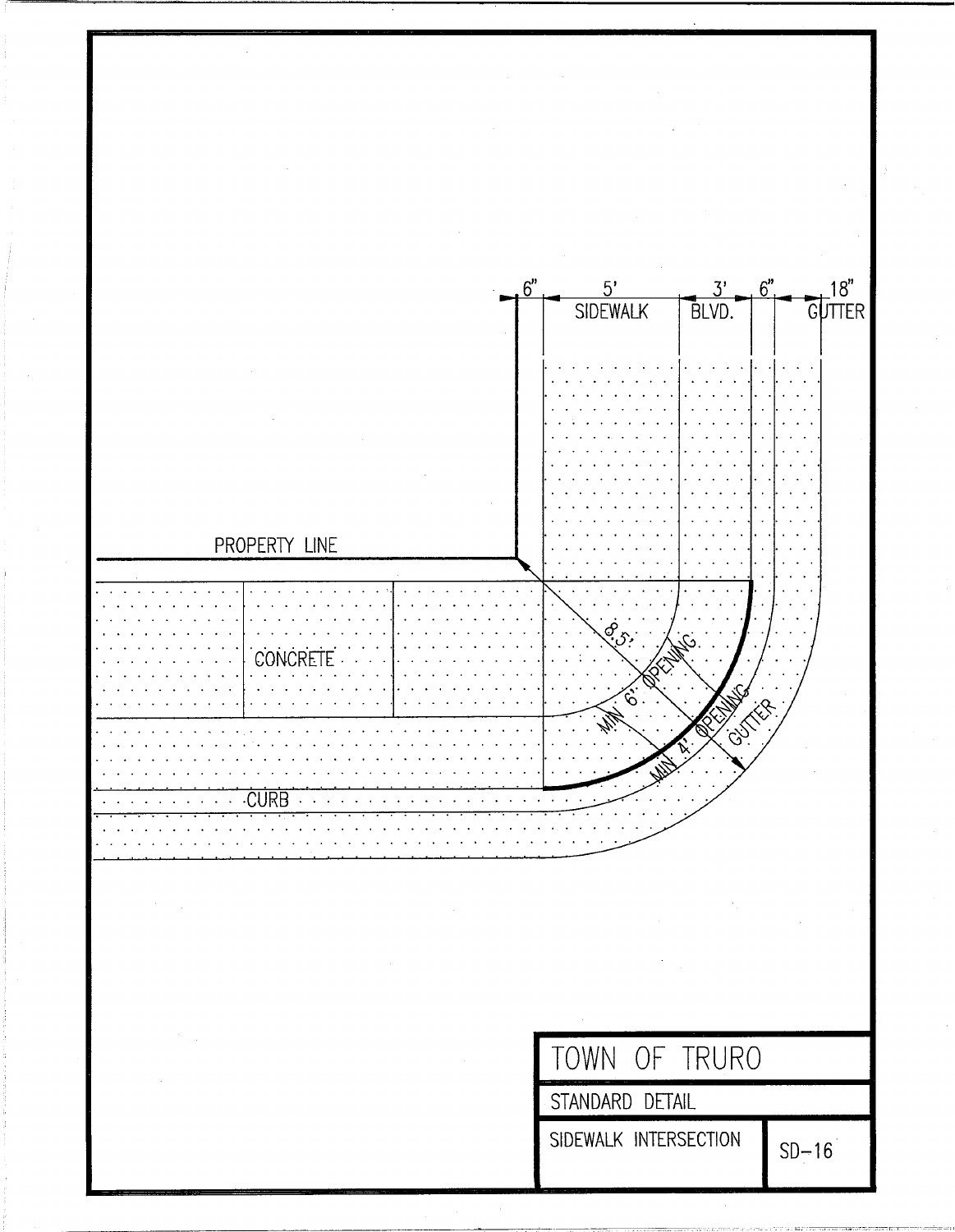# APPENDIX 'C'

Street Naming Policy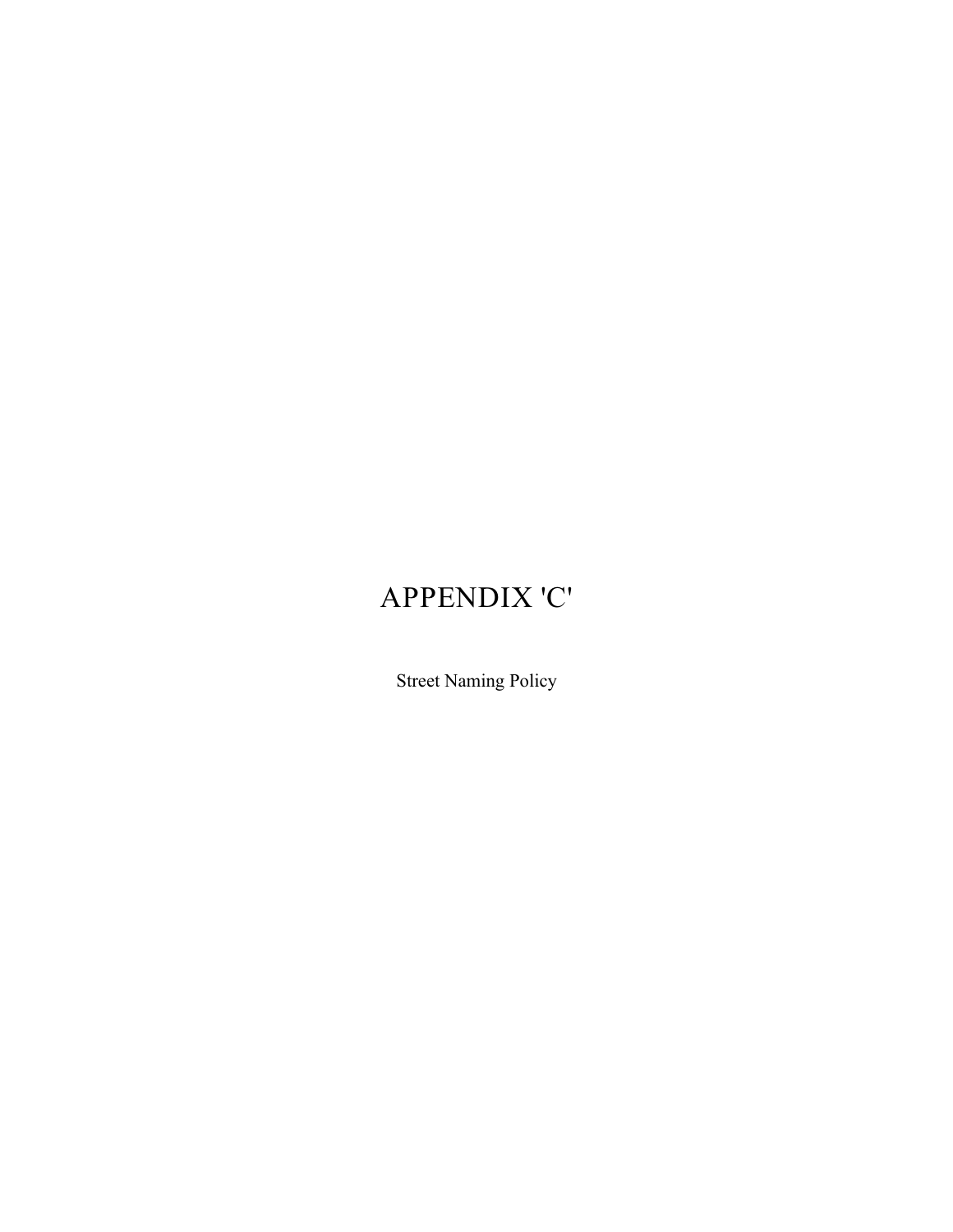# APPENDIX 'C' Subdivision By-law Town of Truro

## Street Naming Policy

## Purpose

The purpose in having a street naming policy are:

- 1. to reduce difficulties and delays in access by emergency vehicles;
- 2. to reduce inefficiencies in deliveries, mail packages, groceries, etc.;
- 3. to reduce difficulties in orientation for those that frequently use the system;
- 4. to encourage a sense of location and neighbourhood as apposed to estrangement;
- 5. to improve "public relations" by reducing inconvenience to visitors;
- 6. to establishsecurityin the long term permanence of civic address and numbering by providing an expandable planned system; and
- 7. to provide efficiencyto the deliveryofservice to area residents byutility,municipal and private services.

# **Objective**

The street naming system shall be designed to:

- 1. avoid duplication;
- 2. avoid confusion; and
- 3. establish continuity.

All streets in the Town of Truro shall have street names approved by the Town provided they are greater than 60 m in length.

## **Naming System**

The street naming system shall be based on a 'neighbourhood system'.

## **Content of Application**

Any person wishing to establish a street name shall submit proposed street names to the Development Officer for the Town of Truro. Submission shall include:

- a written explanation on why the names were selected by the applicant, this may include a history, theme or other methods or rational for selection;
- a plan showing the extent of such street or streets and the connectionwith existing or proposed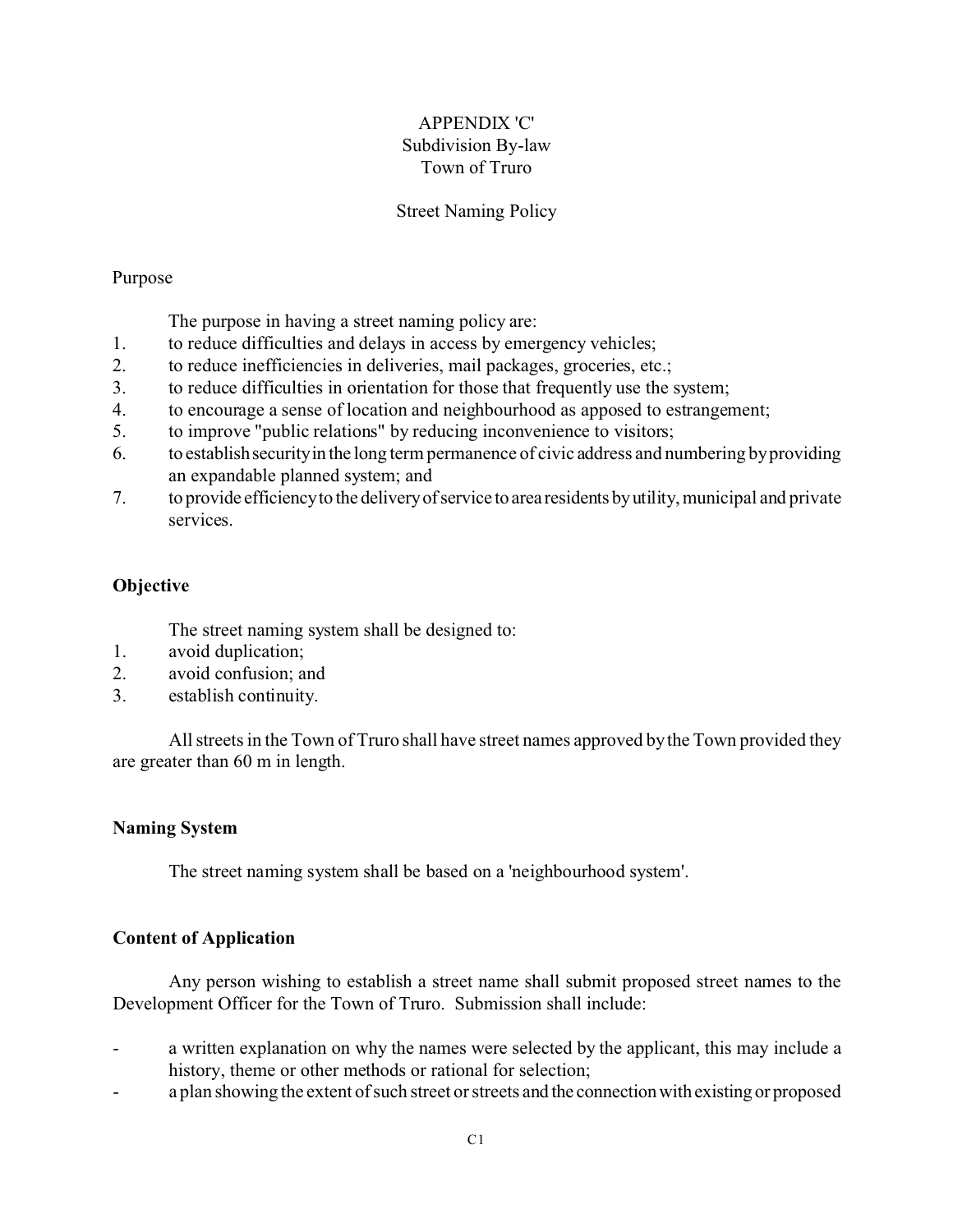streets, where a tentative plan of subdivision is not involved;

- include the names of streets on all plans of subdivision, such proposed street names may be considered for change up until the street is given final approval and deeds have been received by Council provided such streets are more than 60 m in length;
- existing street names may be considered for change where an application is made to the Development Officer who shall forward the request to Town Council with a written recommendation for Council's consideration and decision; and
- an alternate name for each street name proposed.

# **Application Response**

Upon receiving a request to name a street or streets the Development Officer shall either:

- notify the applicant of the completeness of the application within 15 days;

notify the applicant of the decision in accordance with the subdivision approval process or

within 30 days where such consideration is not part of a subdivision;

After consideration:

- provide the applicant with a written reason for refusing to approve the name applied for; and
- provide the appropriate street suffix in accordance with the attached reference.

# **Approval Consideration**

The Development Officer shall:

- consider the regional context when evaluating names for approval within Truro taking into consideration the suggested quadrant system;
- encourage the use of themes or historical names within a neighbourhood;
- discourage unwarranted discontinuance of a theme or historical names when they are within the same neighbourhood, usually defined by street configuration, subdivision design and/or natural features which define such continuity; and
- consult with other organizations which may have an interest in street names, such as without limitation, Canada Post; Emergency Measures, etc.

# **When Refusing**

The Development Officer may refuse a street name where:

- the name is in conflict with the stated purpose, objective and consideration for approval above;
- the application is incomplete; and/or
- the name or the relationship between names is in any way publicly offensive.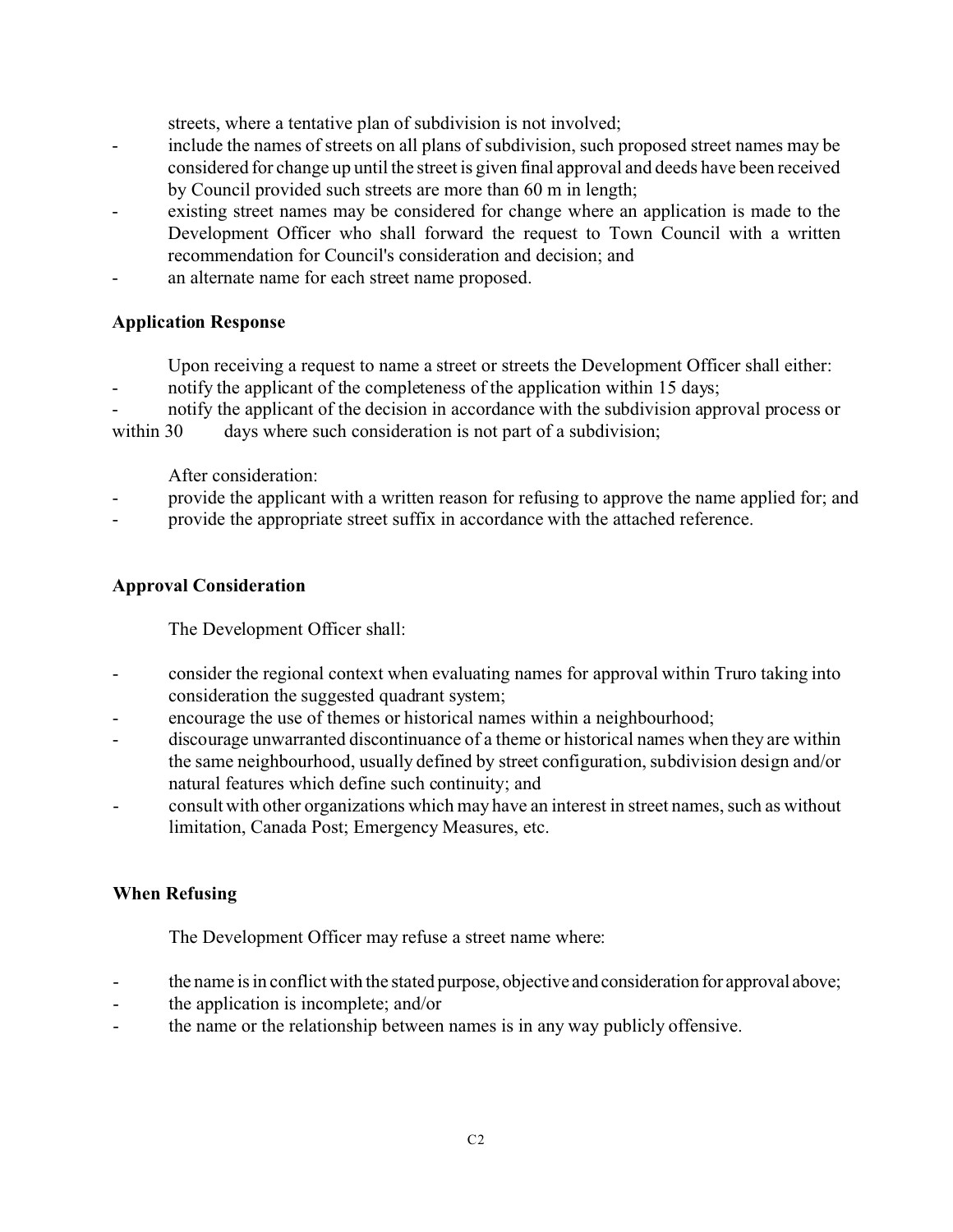## **Use of Historic Names**

The Town of Truro will supply a list of historic names which may be used by the applicant, such list may be amended from time to time by the Heritage Committee of the Town. Where historic names are used they are considered a theme and shall extend throughout the defined neighbourhood.

## **Council Reserves**

Council reserves the right to:

- act as arbitrator in the event of dispute;
- name all collector or arterial streets as identified in the Municipal Planning Strategy; and
- by resolution amend this policy from time to time

## **Definitions of Thoroughfare Designations Used by Various Jurisdictions**

## **Boulevard**

A street with a median reflecting the boulevard character implied in the name. (Same Definition applies to parkways.) A major thoroughfare running in a diagonal direction, rather than east-west or north-south. It must connect at least two sections and act as a collector. Unusually wide thoroughfares in residential sections with shade trees or shrubbery in the center plat, and the name can even be used with numbered thoroughfares. (Same definition for parkways.) A street divided by a landscaped center island and generally designated by a name, not a number used as a name.

#### **Courts**

Permanently closed streets

such as cul-de-sacs. Dead end rights-of-way under 1,000 feet in length which run east and west. A minor street less than 500 feet in length, ending in a turnaround. Horseshoe-shaped streets generally designated by one name throughout their entire length. Places or courts are all cul-desacs or permanent dean-end roads. East-west streets less than 1,000 feet in length. All dead-end streets.

### **Drives**

Winding thoroughfares. Curving streets longer than 1,000 feet. Diagonal, curvilinear, or other types of roads not previously mentioned. Roads that meander about and continue through to other rights-of-way. Secondary facilities that connect with each other.

A curvilinear street of more than 1,000 feet in length, generally designated by a name.

## **Lanes**

Indicate the direction and to some extent the location of minor dead-end streets lying between numbered thoroughfares. Reduced rights-of-way branching from courts, places, or ways. Curving streets of less than 1,000 feet. An uninterrupted street ending in a cul-de-sac and generally designated by a name. Secondary roads connecting

with each other.

## **Loops and Circles**

Circles could be short streets that return to themselves. Loops could be short drives that begin and end in the same street (as shown in Figure 3). Circular or semicircular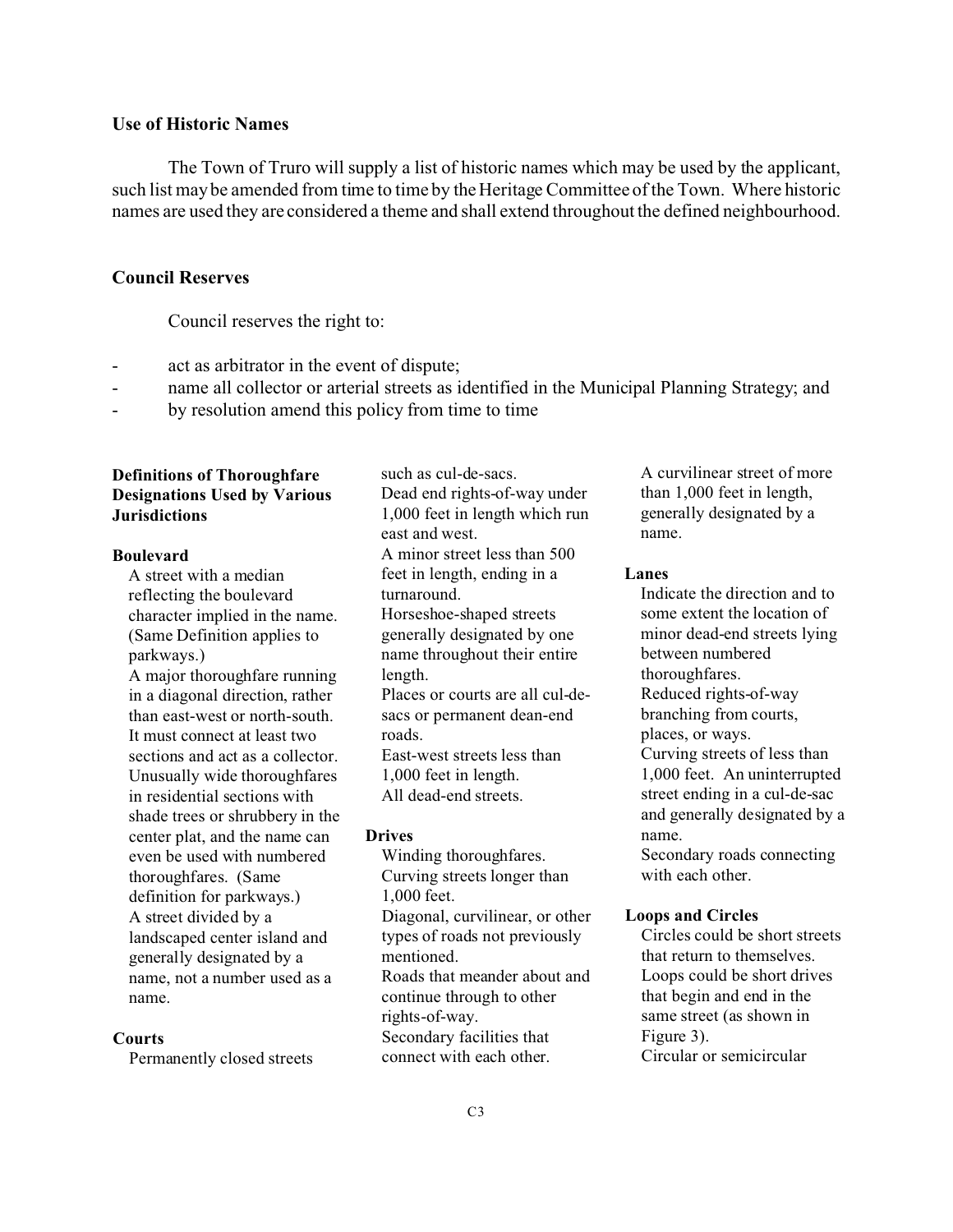roads.

A circle is a secondary road that begins and circles back to terminate on the same road. Circles--loop streets. A street forming a closed loop, generally designated by a name.

**Parkway** (See also boulevard) A special scenic route or park drive, generally designated by a name.

## **Paths**

A minor local street running a diagonal direction, usually between a northsouth"avenue" and an eastwest street; a path may also be a diagonal connector between offset portions of a northsouth or east-west collector thoroughfare.

### **Pike**

State primary-numbered roads.

## **Place**

A cul-de-sac or permanent dead-end road. Dead-end rights-of-way under 1,000 feet in length, running north and south. North-south streets less than 1,000 feet in length. Permanently closed dead-end streets. Short streets parallel to the grid pattern or in between the regular grid streets. A short curvilinear or diagonal street generally designated by a name. Indicates the direction and to some extent the location of minor or dead-end streets

lying between numbered thoroughfares.

#### **Roads**

Limited thoroughfares that are frequently used, have heavy traffic volume, and run in any direction. Thoroughfares running at oblique angles to the grid pattern. Secondary facilities connecting with a provincial highway. Diagonals longer than 1,000 feet and designated by a name.

Diagonal streets.

#### **Streets and Avenues**<sup>7</sup>

Streets run north and south and avenues run east and west, but this may be reversed. Streets are roads that generally run in an east-west direction, avenues are roads that basically have a north-south orientation. Avenue - a thoroughfare running principally in a northsouth direction and usually terminating at an east-west street. Street - a thoroughfare running principally in an eastwest direction and usually terminating at a north-south avenue.

Avenues run east and west; roads run north and south. Street and avenue designations are reversed for use in incorporated places with a grid pattern. Streets are north-south roads longer than 1,000 feet; avenues are east-west road longer than

**Trails**

1,000 feet.

A diagonal local street serving

as a collector for one or more local thoroughfares. All curvilinear streets.

### **Ways**

Dead-end rights-of-ways under 1,000 feet running at oblique angles to the four points of the compass. A minor street that changes direction or begins and ends on the same thoroughfare. Diagonal streets less than 1,000 feet in length.

7. According to " The Science of Street Names" (editorial, *American City,* November 1960, p. 7.), the unwritten rule when using the grid system was that streets ran east and west, avenues north and south. A basic principle is that streets and avenues run in different directions.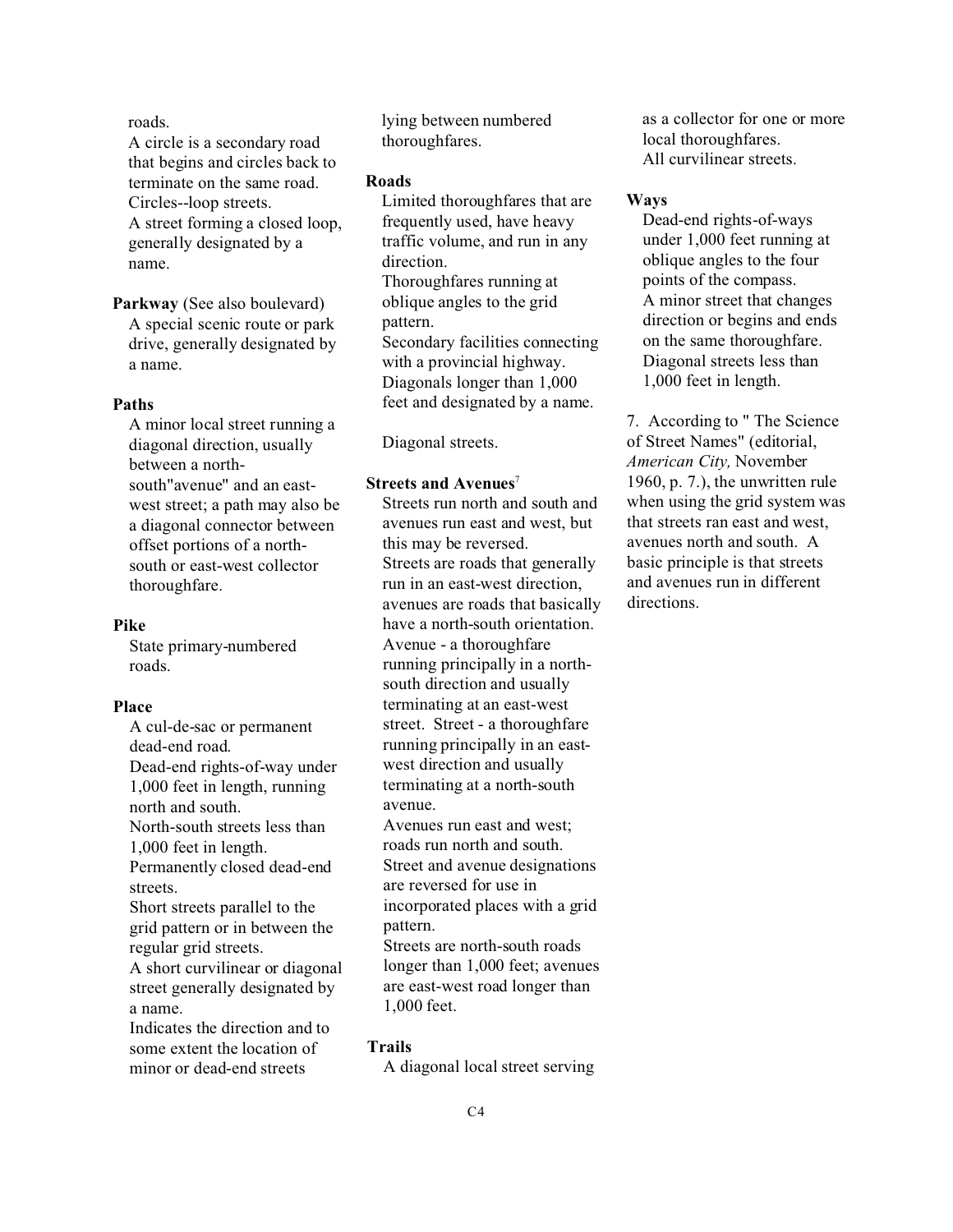# APPENDIX 'D'

Where Services are to be Constructed by the Developer

Prior to Final Subdivision Approval

This Agreement is for sample purposes only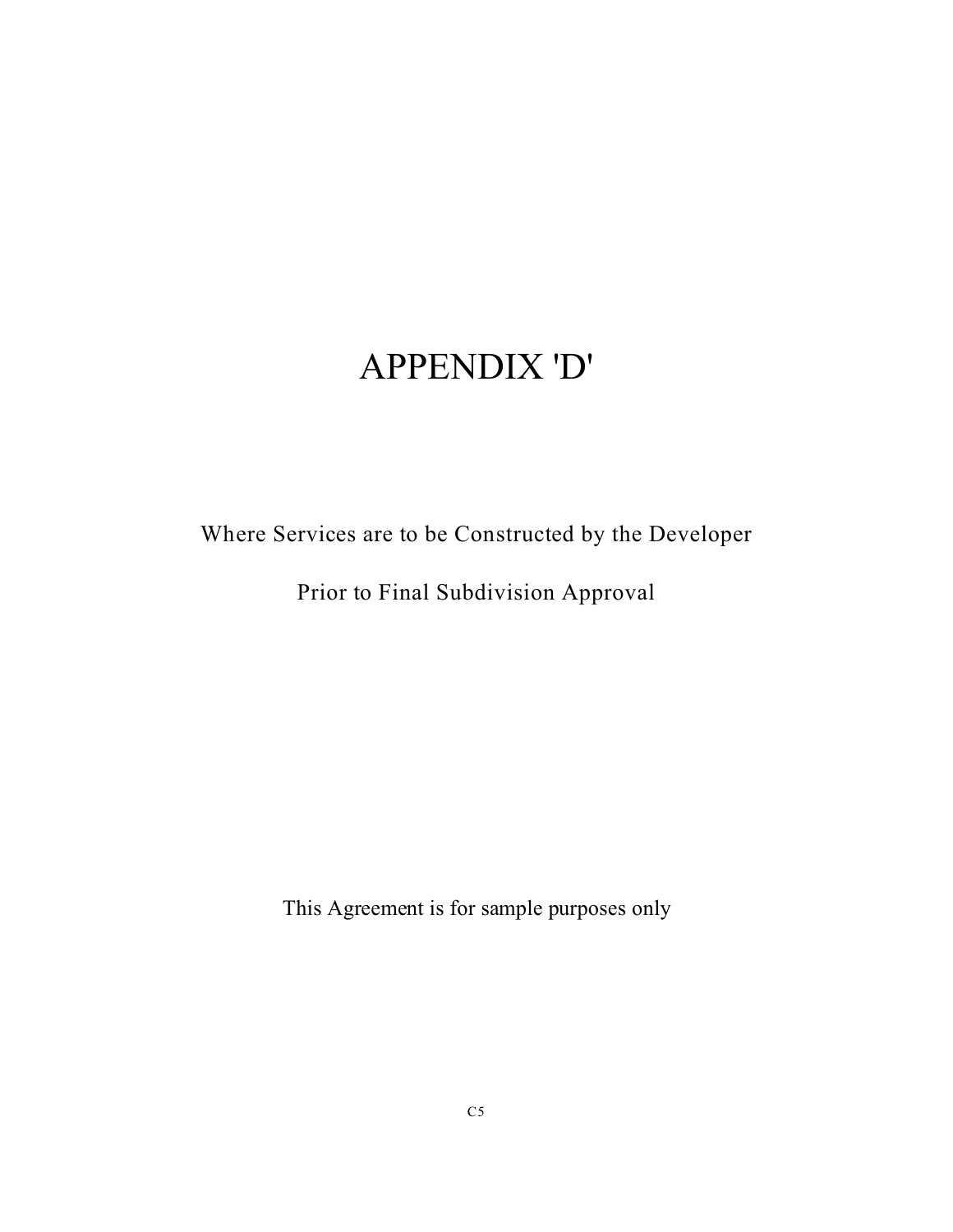# **APPENDIX 'D'**

#### **AGREEMENT NUMBER ONE**

# **WHERE SERVICES ARE TO BE CONSTRUCTED BY THE DEVELOPER PRIOR TO FINAL SUBDIVISION APPROVAL**

**THIS AGREEMENT** made this day of 19

## BETWEEN:

a body corporate, in the County of Colchester, province of Nova Scotia;

(hereinafter called the "Applicant")

OF THE FIRST PART

-and-

Town of Truro, a municipal body corporate;

(hereinafter called the "Town")

#### OF THE SECOND PART

|                              | <b>WHEREAS</b> the Applicant is the owner of the lands shown on Certified Plan of |    |                                                       |
|------------------------------|-----------------------------------------------------------------------------------|----|-------------------------------------------------------|
|                              |                                                                                   |    | Subdivision signed by                                 |
|                              | N.S.L.S. dated                                                                    | 19 | , and more particularly                               |
| being Town of Truro Plan No. |                                                                                   |    | , filed in the Town of Truro Planning and Development |
| Department.                  |                                                                                   |    |                                                       |

**AND WHEREAS** the Applicant intends to install certain municipal services, pursuant to the Town's Subdivision By-law, more particularly described herein to serve the subdivision, or part of the subdivision, and to agree to the other provisions herein;

**AND WHEREAS** the Applicant has applied to the Development Officer oftheTown of Truro for subdivision of the lands owned by , for the granting of final approval of .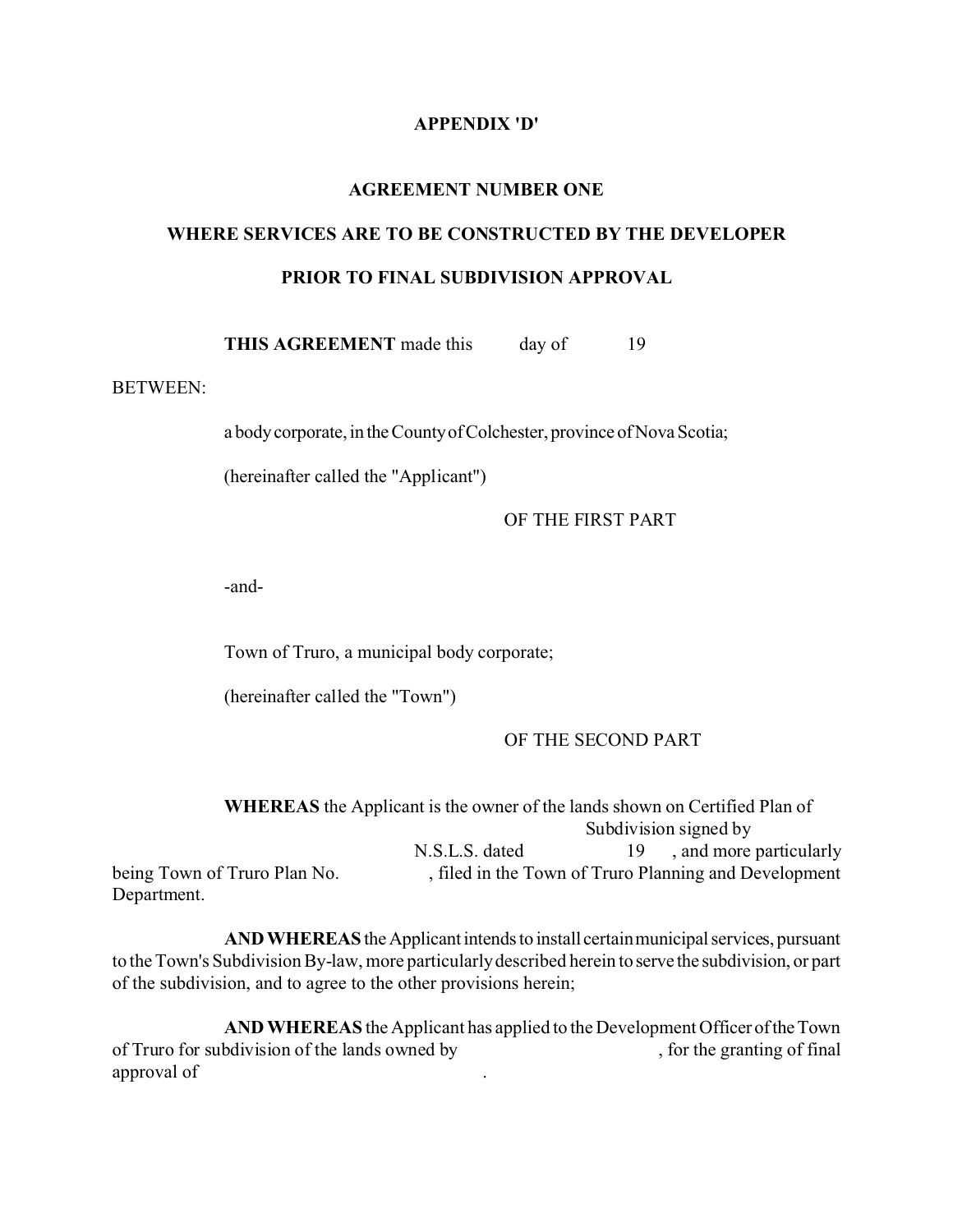# **NOW THEREFORE THIS AGREEMENT WITNESSETH THAT** the parties

hereto covenant and agree as follows:

- 1. In the Agreement
	- (a) "Town" means the Town of Truro.
	- (b) "Council" means the Council of the Town of Truro.
	- (c) "Development Officer" means the Development Officer for the Town.
	- (d) "Inspector" means a representative of the Development Officer.
	- (e) "Primary services" includes sanitary sewer, storm sewer, water system, hydrants and lateral pipe from primary to the street lines at each lot, and the street constructed to and including a maintained subbase of gravel, and also includes arrangements for electrical power and telephone services.
	- (f) "Secondary services" includes concrete curb and gutter, asphalt pavement including base gravel, concrete sidewalks, sodding, graded area between curb and sidewalk, street lights, sign standards with street named signs and walkways and may also include secondary power and telephone services to lots.
	- (g) "By-law" means the Town of Truro Subdivision By-law.
	- (h) "Service" means primary and secondary services.
	- (i) "Final plan" includes a final plan ofsubdivision, a drainage, and an engineeringdesign.
	- (j) "Engineer"means a registered member of the Association ofProfessionalEngineersof Nova Scotia.
- 2. The Applicant Agrees as Follows:
	- (a) That the subdivision shall conform to the Town By-laws, Ordinances, Policies, Procedures, and the Municipal Planning Strategy.
	- (b) That all primaryand secondaryservicesshallbe constructed in accordance with current Town of Truro Municipal services standards and specifications and all other requirements of the By-law.
	- (c) That the Applicant shall not start the construction of services until:
		- (i) a preconstruction meeting with the Town of Truro has been held.
	- (d) To commence and complete the installation of the primary and/or secondary services in accordancewith the construction time schedules and developmentstages as outlined under Schedule "A" attached hereto.
	- (e) (i) To submit to the Development Officer an estimate of the cost and the time schedule required to complete each service by individual street or part thereof, as outlined under Schedule "A" attached hereto.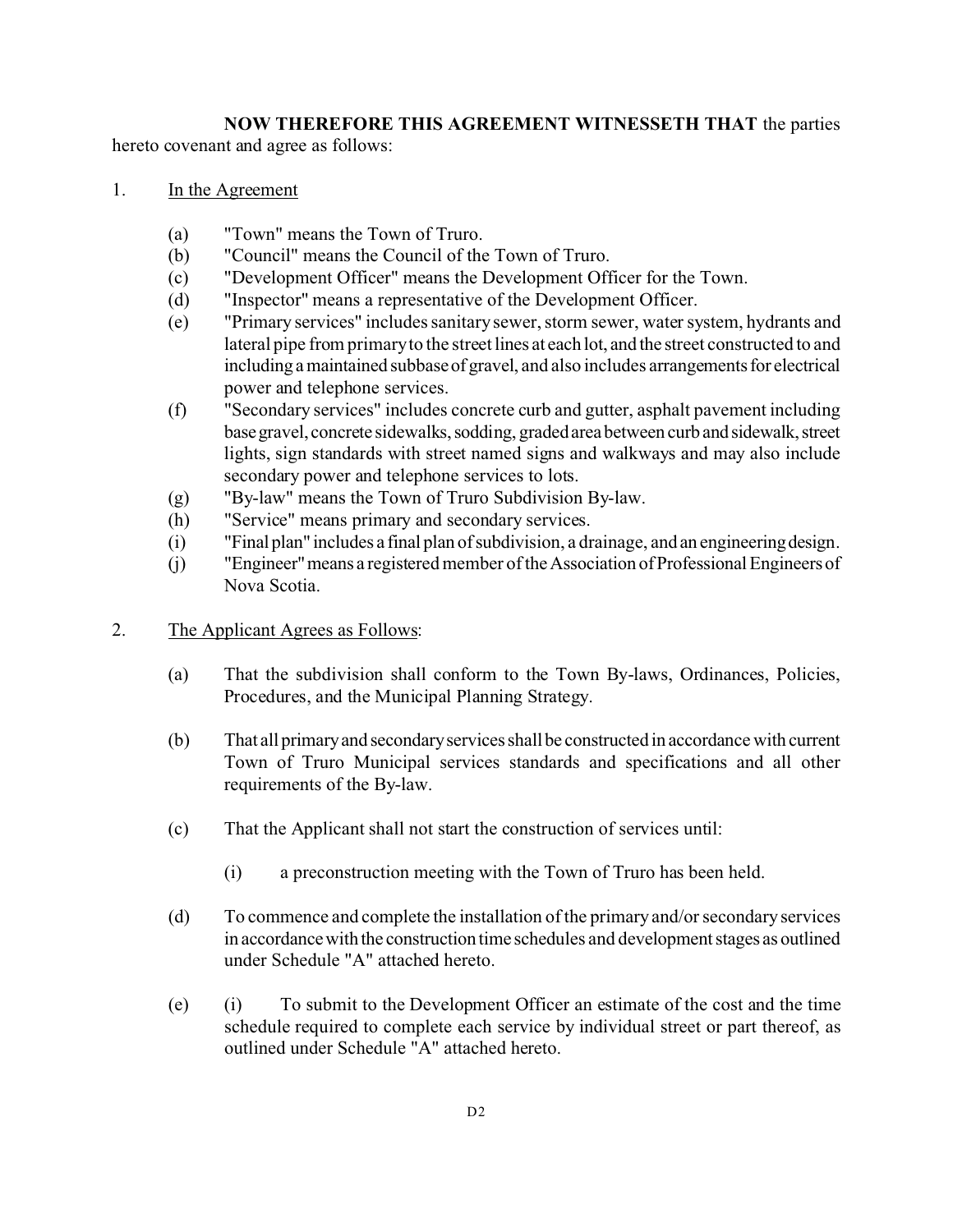(ii) That actual construction costs shall be submitted by the Applicant to the Development Officer for approval.

(iii) To pay and deposit with the Town, such amounts as required under Sections 8.2, 10.2.1, 10.5.1, 10.17, and Part 12 of the By-law.

(iv) That the Inspector shall report to the Development Officer, and in order to carry out his work, the Inspector may, from time to time, and at any reasonable time, enter upon the lands of the subdivision for the purpose of performing his duty.

(v) That refusing the Inspector entry upon the land or obstructing him in the discharge of his duty thereon shall constitute a breach of this Agreement.

- (f) That all bonds submitted to the Development Officer shall be defined as meaning financial security acceptable to the Town from which the Town shall be able to collect all incurred costs if the Applicant is in default of this Agreement.
- (g) To notify the Development Officer in writing when services are ready for acceptance by the Town. This written notification to be accompanied by a letter from the Professional Engineer addressed to the Development Officer verifying that all works are completed according to the approved Engineering Drawings, the Town of Truro Municipal Services Standards Specifications, and approved changes as noted.
- (h) That prior to the acceptance of any service, the Applicantshall complywith the service acceptance procedure of the Town for that service and in accordance with Section 10.2 of the By-law.
- (i) That prior to the acceptance of primary services to deposit with the Development Officer:

(i) a guarantee bond for one year in the amount of ten percent  $(10\%)$  of the actual cost of the services, pursuant to Section 10.2.1 and Section 10.5.1;

(ii) written assurance from the utility companies and the Truro Water Utility that the utilities will be accepted, as designed;

(iii) as-built drawings on reproducible material showing services as constructed pursuant to 10.2 and 10.5 of the Truro Subdivision By-law;

(iv) the results of required test reports in accordance with Section 10.2 and 10.5 of the Truro Subdivision By-law; and

(v) a performance bond or other security satisfactory to the Development Officer in the amount of one hundred and ten percent (110%) of the costs specified by the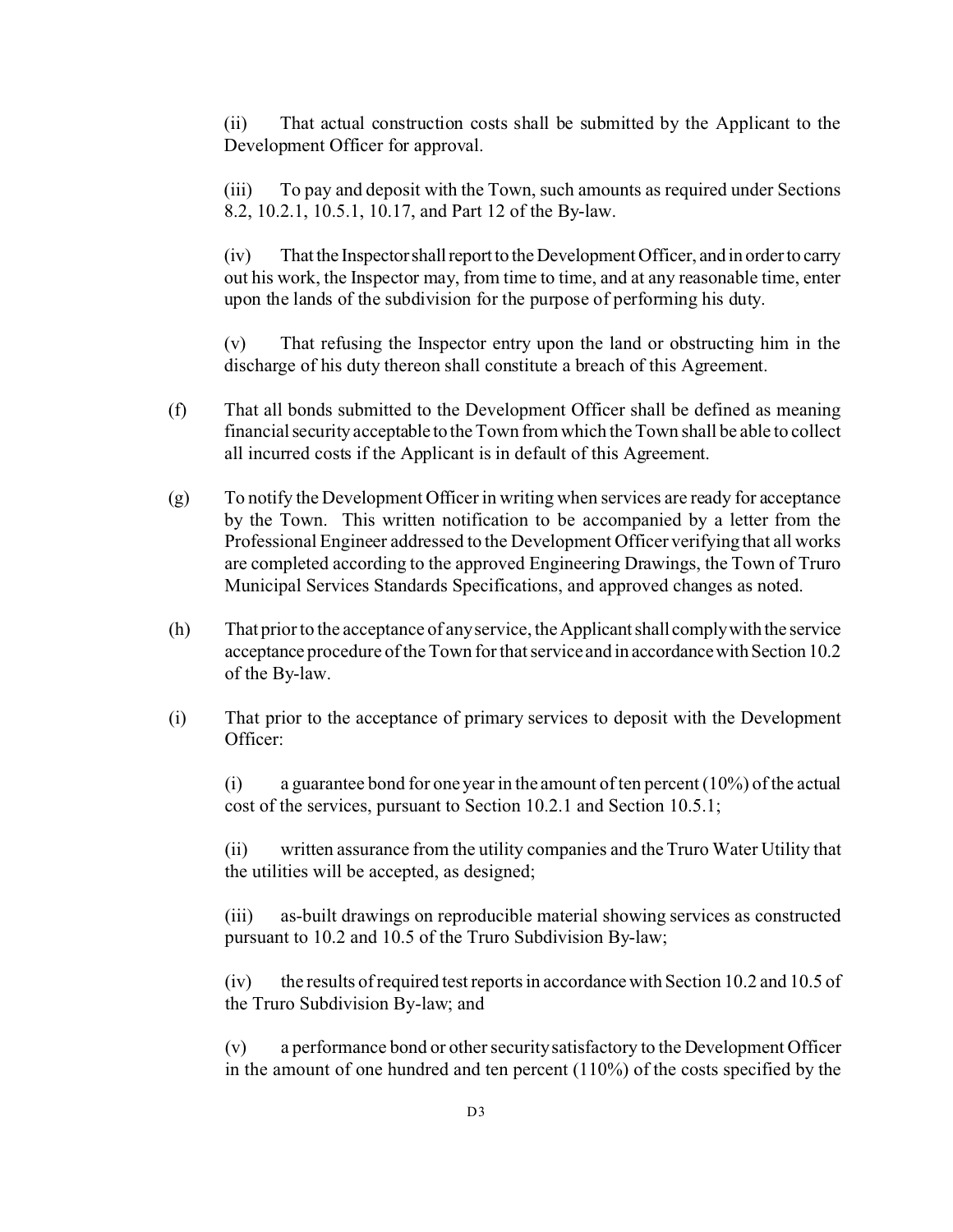Local Improvement By-law of the installation of secondary services.

- (j) Written certification by a Nova Scotia Land Surveyor that survey monuments have been installed and located as established by the provisions of the Nova Scotia Land Surveyor's Act, being Chapter 13 of the Acts of Nova Scotia 1977 and that such survey monuments will be located at the following locations:
	- at all points of change in direction along the boundary lines of the subdivision and
	- at such other specific points of location within the subdivision as agreed upon by both parties.
- (k) That until the acceptance of the secondary services the Applicant shall:
	- (i) provide a minimum cover of four and five tenths feet  $(4.5')$  of backfill material approved by the Development Officer over all water systems and water service pipes;
	- (ii) provide necessary surface drainage to prevent any damage from flooding;
	- (iii) prevent the freezing of water system and water service pipes;

(iv) maintain the interior of the sewer, building sewer, and water system clean and free of obstructions; and

- (v) fulfill all other requirements of Section 10.3 of the By-law.
- (l) That, with the exception of the land designated for streets, not to remove the topsoil from the lands shown on Plan \* without first obtaining written approval from the Development Officer.
- (m) That prior to certification of the final plan of subdivision, the Applicant shall deed  $*$ shown on Plan \* to the Town, at no cost as the open space dedication for the subdivision, or otherwise pay cash in lieu of, in accordance with Section 12.1 of the By-law.
- (n) That upon acceptance of the primary and secondary services, the Applicant shall provide the following easements to the Town as shown on Plan \*, at no cost to the Town:
	- (i)
	- (ii)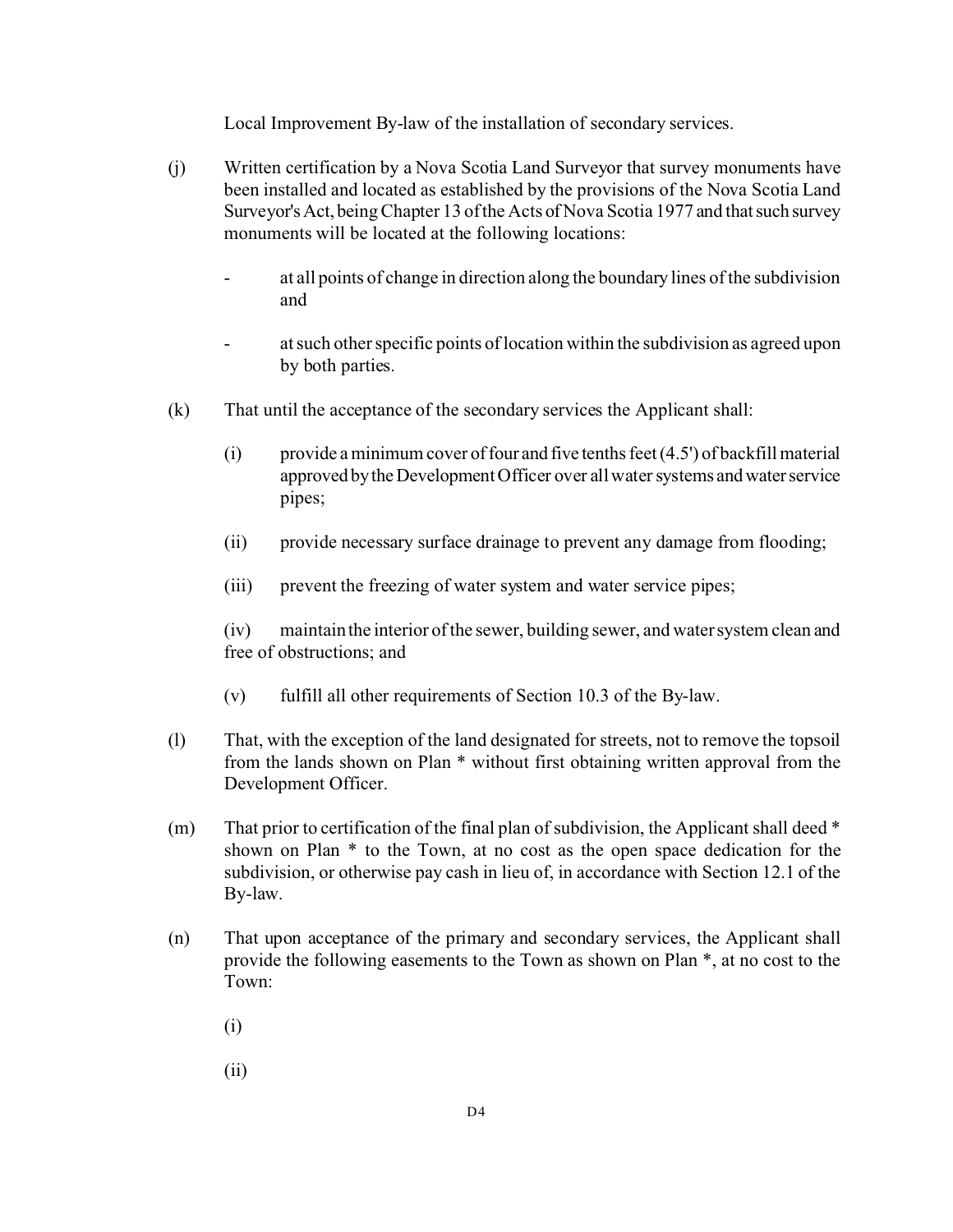- (o) That upon acceptanceofthe secondaryservices,theApplicantshalldeed the following streets to the Town, as shown on Plan No. \*, at no cost to the Town:
	- (i)
	- (ii)

These conveyances shall be accompanied by a letter from a solicitor certifying that the conveyed lands are free from encumbrances.

- (p) To engage the services of an Engineer as defined herein to file with the Development Officer a written undertaking from the Engineer as follows:
	- (i) that the Engineer has been engaged by the Applicant to supervise and set out the work;
	- (ii) that the work will be done in accordance with the approved final plan of subdivision and all other provisions of this Agreement; and
	- (iii) that the installation of services shall be subject to full-time inspection and approval by the Engineer or his representative.
- (q) To supply upon request a copy of this Agreement but not including the engineering design drawings to every purchaser of land within the subdivision.

# 3. The Town Agrees as Follows:

- (a) That upon completion and acceptance of the primary services and the filing of the bonds and performance bond required in Clause (i) of Paragraph 2 herein, and upon compliance with all requirements of the Subdivision By-law, the Development Officer shall endorse on the final plan of subdivision a certificate of approval of the whole or any part of the subdivision.
- (b) That within 30 days of endorsing approval on the subdivision plan, the Development Officer shall file a copy of the final subdivision plan in the office of the Registrar of Deeds.
- (c) That uponwritten requestfromtheApplicant, theDevelopmentOfficermay,fromtime to time, release a portion of the performance bond, PROVIDED that at no time the amount retained is less than one hundred and ten percent (110) percent of the estimated cost of the incomplete services.
- (d) The Town shall allow the Applicant to erect signs at the entrances to the subdivision showing the layout and identification of all streets, lots and public open spaces with the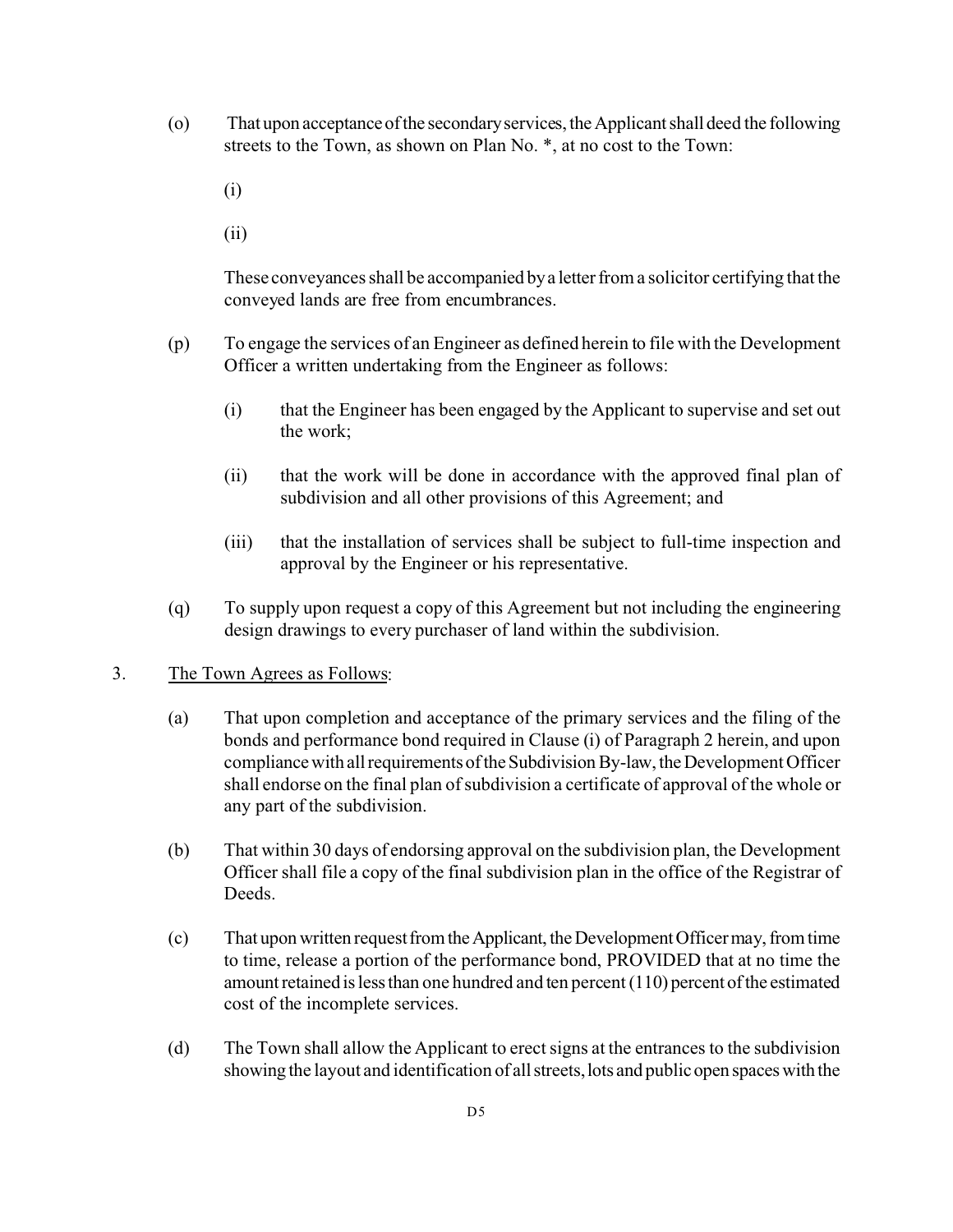subdivision provided that such signage shall:

(i) not be less than six feet by four feet  $(6' \times 4')$  and approved by the Development Officer;

(ii) be maintained in a visuallygood and publicly safe condition or may be ordered removed by the Development Officer; and

(iii) be removed on day month year in accordance with this Agreement.

# 4.1 Where the Applicant:

- (a) is in breach of any covenant of terms of this Agreement; or
- (b) fails to construct the services in accordance with Plan No.  $*$ , filed in the Town of Truro Planning and Development Department as Case No. \* or in accordance with the construction time schedules as outlined in Schedule "A" attached hereto, or with the requirements of the final plan; or
- (c) fails to repair or maintain the services, including a maintained roadway surface an all other requirements of Section \* of the By-law prior to secondary service acceptance; or
- (d) becomes insolvent or makes an assignment for the benefit of creditors.
- 4.2 The Development Officer may declare that the Applicant is in default of this Agreement seven (7) days after written notice of default signed by the Development Officer and sent to the Applicant be prepared registered mail, the Town may, at its option:
	- (a) enter upon the lands shown on Plan No. \* and the Town, its servants, agents, and contractors may complete any services, repairs or maintenance, wholly or in part, required to be done by the Applicant, and shall collect the cost thereoftogetherwith an Engineering Fee of ten percent  $(10\%)$  of the cost of such materials and works, from the Applicant, or deduct the cost thereof from bonds on deposit, or recover the same by action;
	- (b) make any payment which ought to have been made by the Applicant, and upon demand, collect the amount thereof from the Applicant, or enforce any security available to the Town;
	- (c) retainanysum of money heretofore paid by the Applicant to the Town for any purpose and apply the same after taxes, in payment or part payment, for any work which the Town may undertake;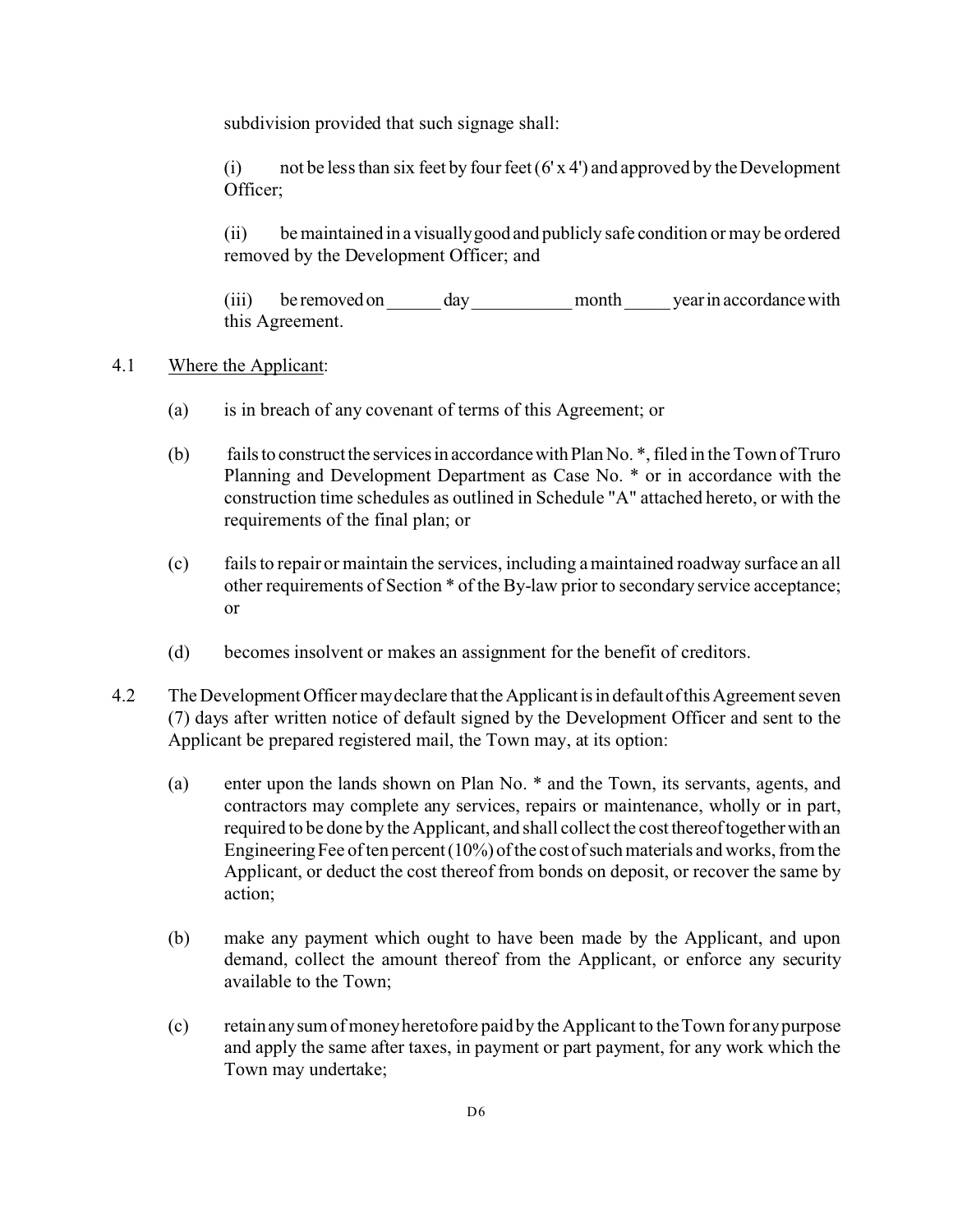- (d) assume any work or services, at the option of the Town, whether the same are completed or not, and thereafter the Applicant shall have no claim or title thereto or remuneration therefor;
- (e) bring an action to compel the complete performance of all or part of this Agreement or for damages; and
- (f) exercises any other remedy granted to the Town under the terms of this Agreement or available to the Town in law including the repeal of the final plan approval as outlined under Section \* of the Planning Act.
- 4.3 IT IS UNDERSTOOD AND AGREED between the parties hereto, that such entry upon the land shall be as agent for the Applicant and shall not be deemed as acceptance or assumption of the services of the Town.
- 4.4 Notwithstanding Subsection 4.2 herein, in the case of any emergency, as determined by the Development Officer, the Town shall have the right to enter upon the lands of the Applicant and to carry out the necessary maintenance and repair without notice to the Applicant.
- 4.5 TheApplicant agreesto indemnifyand save harmless, and keep indemnified and save harmless at all times hereafter, the Town, from and against all claims, demands, actions, suits or other legal proceedings by whomsoever made or brought against the Town, in connection with work required to be done herein by the Applicant, his contractors, servants, or agents.
- 4.6 TIME shall be of the essence of this Agreement.
- 4.7 THIS AGREEMENT and everything contained herein shall enure to the benefit of and be binding upon the parties hereto, their heirs, successors, and assigns.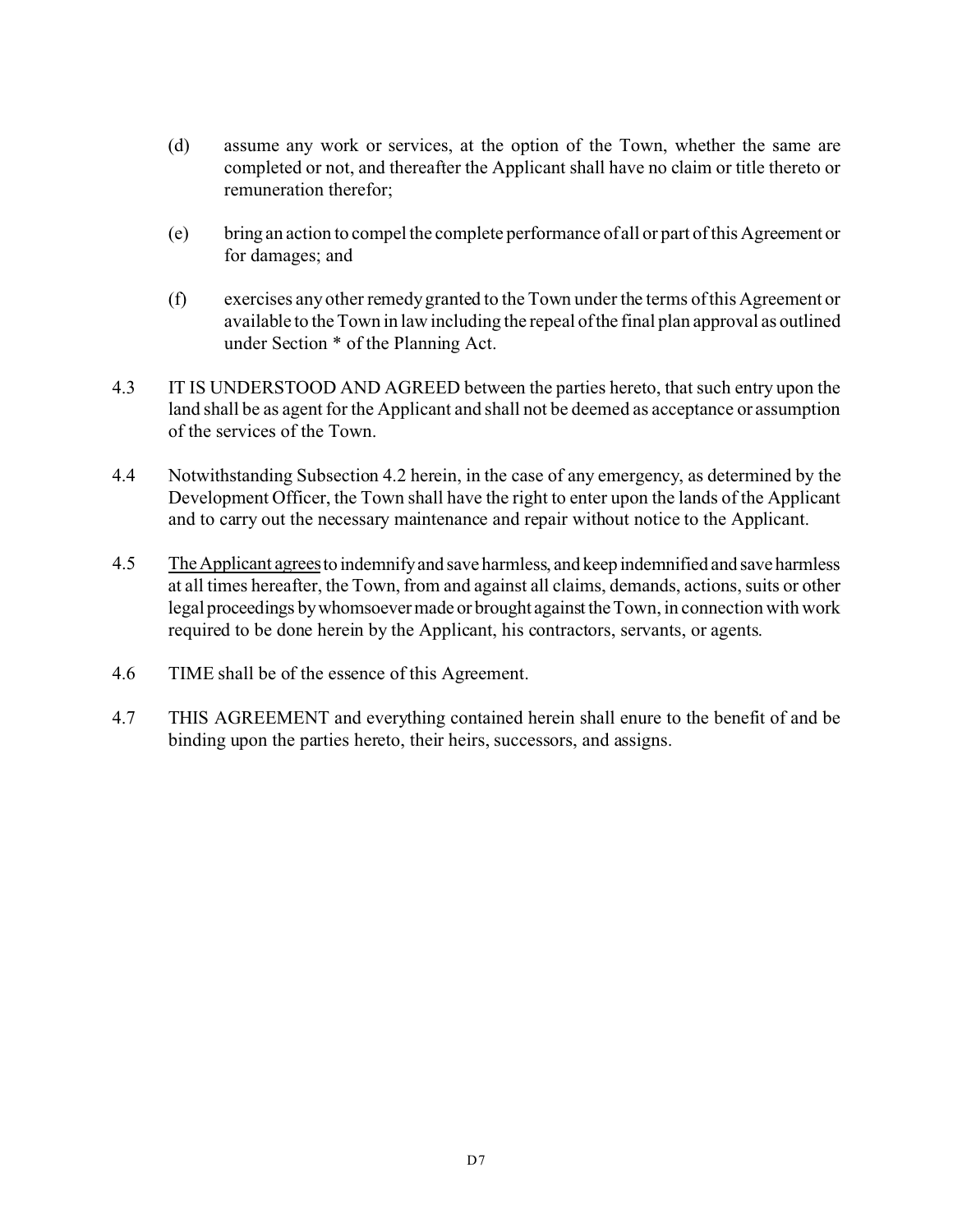**IN WITNESS THEREOF** the parties hereto have caused this Agreement to be executed on their behalf the day and year first above written.

| SIGNED, SEALED, AND DELIVERED ) |               |
|---------------------------------|---------------|
|                                 |               |
| in the presence of:             |               |
|                                 |               |
|                                 | TOWN OF TRURO |
|                                 | <b>MAYOR</b>  |
|                                 |               |
|                                 | TOWN CLERK    |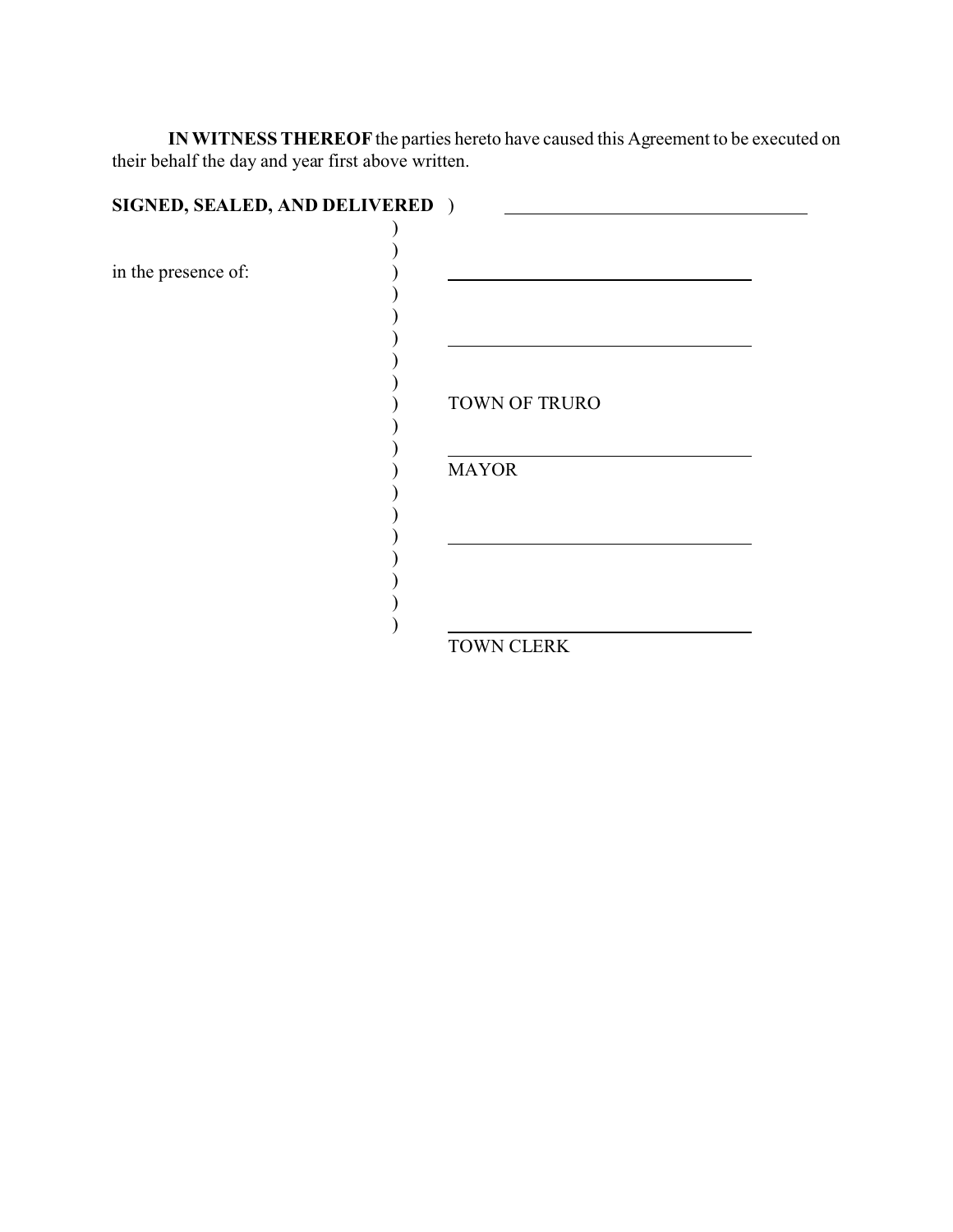# APPENDIX 'E'

Where Services are to be Bonded by the Developer and Constructed Following Final Subdivision Approval

This Agreement is for sample purposes only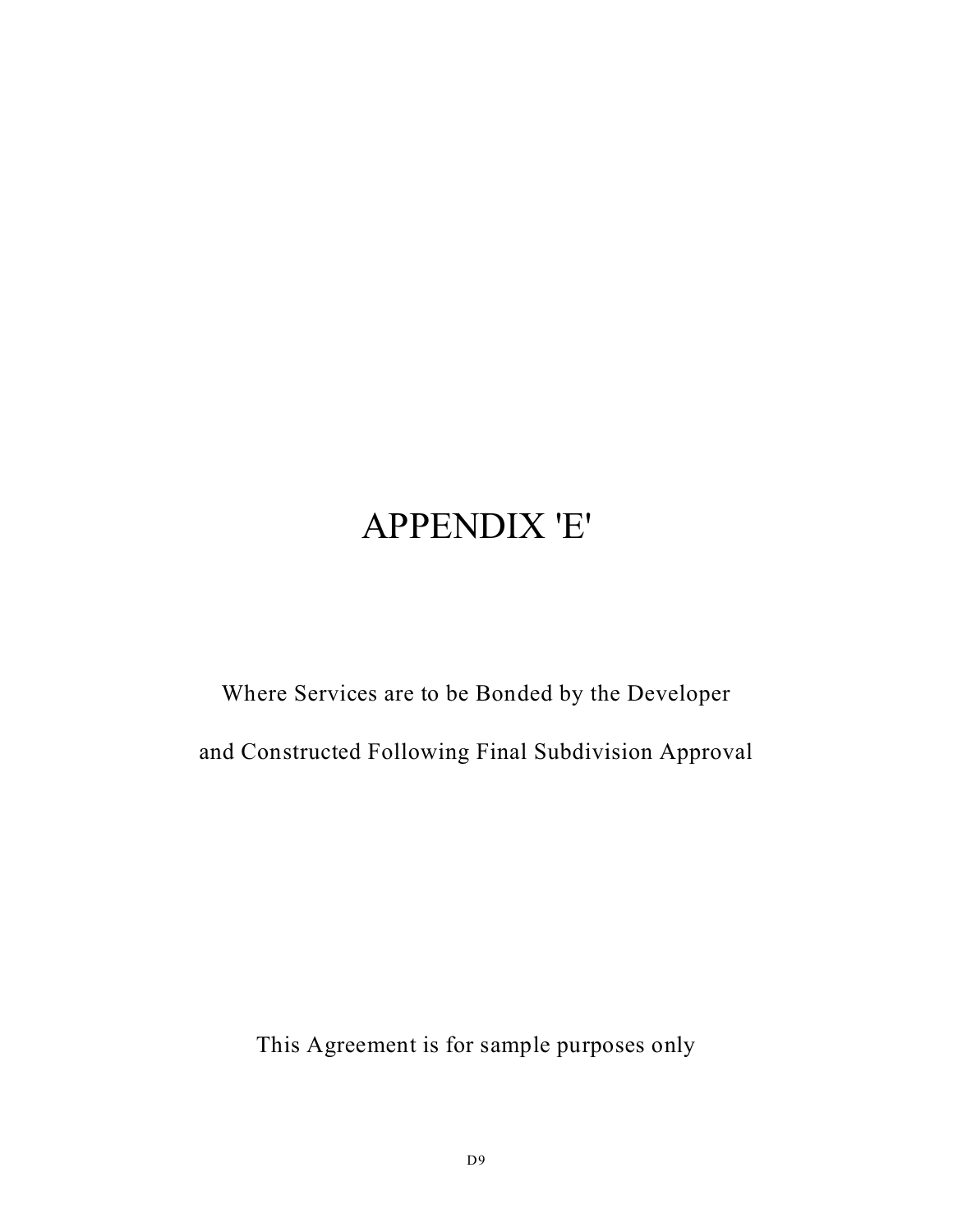### **APPENDIX 'E'**

### **AGREEMENT NUMBER TWO**

# **WHERE SERVICES TO ARE BE BONDED BY THE DEVELOPER AND CONSTRUCTED FOLLOWING FINAL SUBDIVISION APPROVAL**

**THIS AGREEMENT** made this day of 19

# BETWEEN:

a body corporate, in the County of Colchester, province of Nova Scotia;

(hereinafter called the "Applicant")

OF THE FIRST PART

-and-

Town of Truro, a municipal body corporate;

(hereinafter called the "Town")

### OF THE SECOND PART

|                              | <b>WHEREAS</b> the Applicant is the owner of the lands shown on Certified Plan of |       |                                                       |
|------------------------------|-----------------------------------------------------------------------------------|-------|-------------------------------------------------------|
|                              |                                                                                   |       | Subdivision signed by                                 |
|                              | N.S.L.S. dated                                                                    | -19 - | , and more particularly                               |
| being Town of Truro Plan No. |                                                                                   |       | , filed in the Town of Truro Planning and Development |
| Department.                  |                                                                                   |       |                                                       |

**AND WHEREAS** the Applicant intends to install certain municipal services, pursuant to the Town's Subdivision By-law, more particularly described herein to serve the subdivision, or part of the subdivision, and to agree to the other provisions herein;

**AND WHEREAS** the Applicant has applied to the Development Officer oftheTown of Truro for subdivision of the lands owned by , for the granting of final approval of and such final approval will be endorsed by the Development Officer upon execution of this Agreement.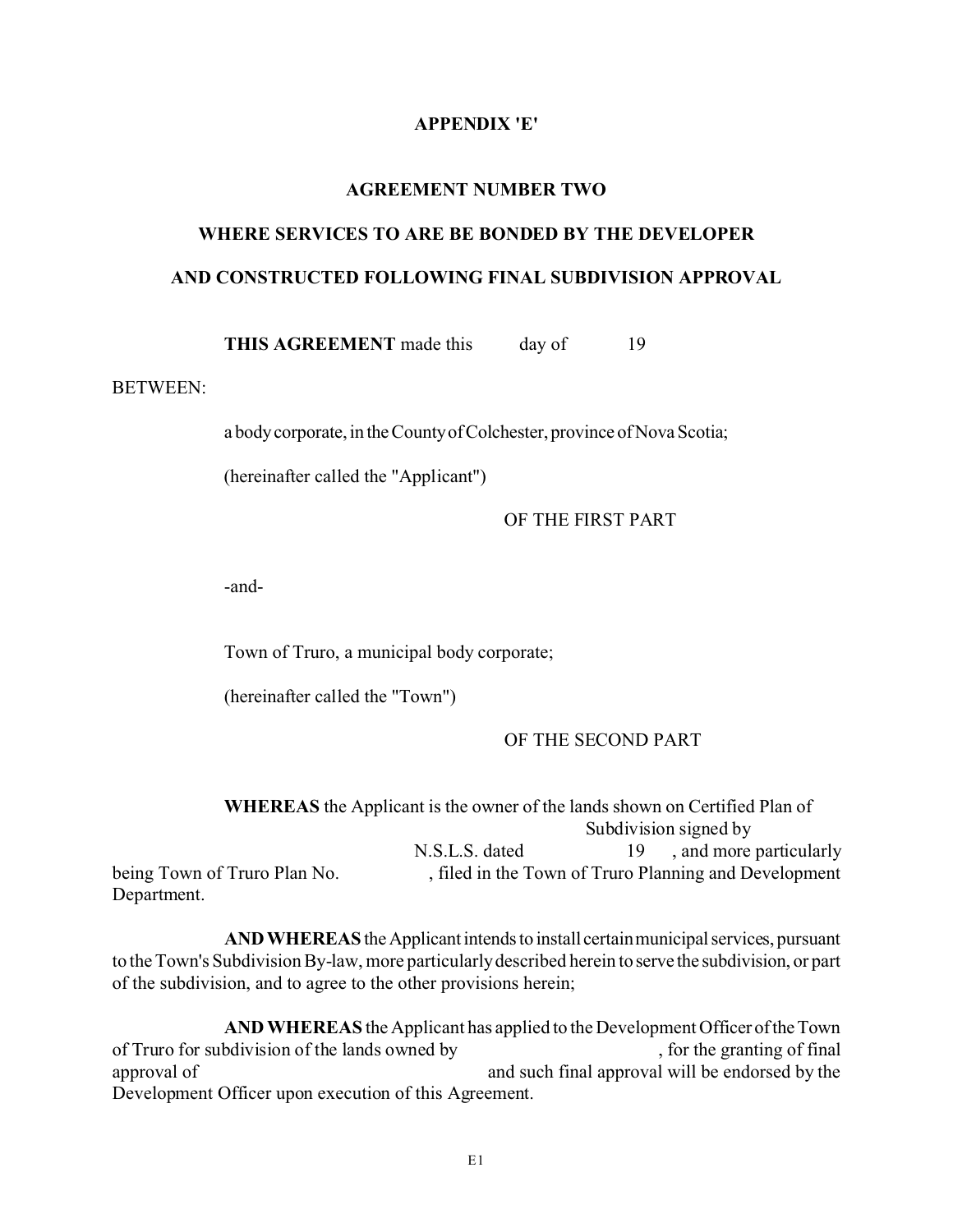# **NOW THEREFORE THIS AGREEMENT WITNESSETH THAT** the parties

hereto covenant and agree as follows:

- 1. In the Agreement
	- (a) "Town" means the Town of Truro.
	- (b) "Council" means the Council the Town of Truro.
	- (c) "Development Officer" means the Development Officer for the Town.
	- (d) "Inspector" means a representative of the Development Officer.
	- (e) "Primary services" includes sanitary sewer, storm sewer, water system, hydrants and lateral pipe from primary to the street lines at each lot, and the street constructed to and including a maintained subbase of gravel, and also includes arrangements for electrical power and telephone services.
	- (f) "Secondary services" includes concrete curb and gutter, asphalt pavement including base gravel, concrete sidewalks, sodding, graded area between curb and sidewalk, street lights, sign standards with street named signs and walkways and may also include secondary power and telephone services to lots.
	- (g) "By-law" means the Town of Truro Subdivision By-law.
	- (h) "Service" means primary and secondary services.
	- (i) "Final plan" includes a final plan ofsubdivision, a drainage, and an engineeringdesign.
	- (j) "Engineer"means a registered member of the Association ofProfessionalEngineersof Nova Scotia.
- 2. The Applicant Agrees as Follows:
	- (a) That the subdivision shall conform to the Town By-laws, Ordinances, Policies, Procedures, and the Municipal Planning Strategy.
	- (b) ThatTheApplicant shall conform with the requirements of Section 10.6 oftheBy-law with the intent that the Development Officer shall endorse the final plan of subdivision only when the following has taken place:
		- (i) the Applicant has cleared and subgraded the right-of-way in accordance with Appendix B and the Town has accepted in writing the state of such work;
		- (ii) the Applicant has filed with the Development Officer, the final plan of subdivision in accordance with Appendix B and all other provisions oftheBylaw;
		- (iii) the Applicant has deposited with the Town, a duly executed Warranty Deed acceptable to the Town, conveying title to allstreets,walkways, easements and parkland dedication at the time the final plan of subdivision is endorsed by the Development Officer; and
		- (iv) the Applicant has provided a performance bond of on hundred and ten percent (110%) of the specified costs of the primary service as required by the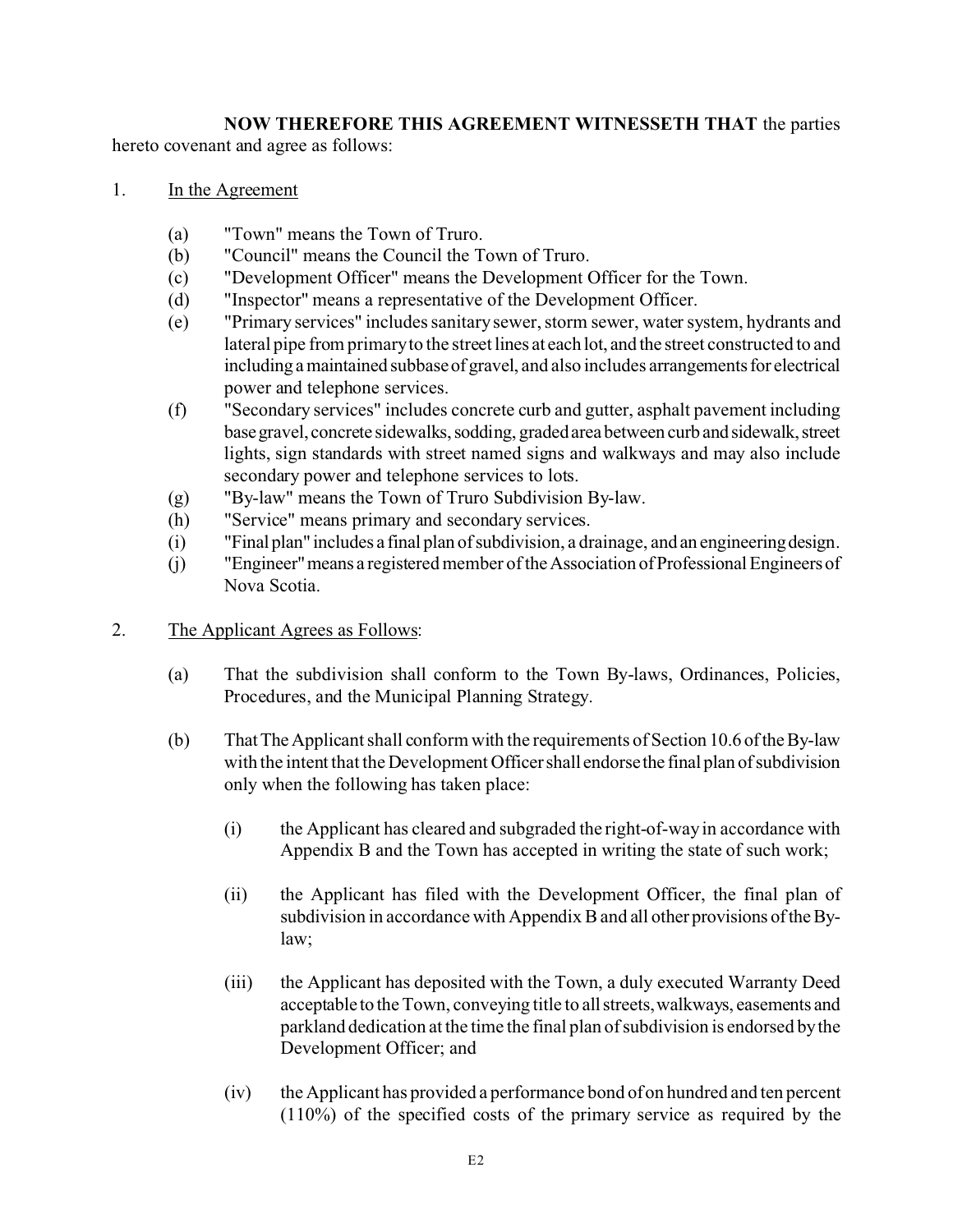provisions of the local improvement By-law.

- (c) That following the endorsement by the Development Officer of the final plan of subdivision, the Applicant shall not start the construction of services until a preconstruction meeting with the Town of Truro has been held.
- (d) To commence and complete the installation of the primary and/or secondary services in accordance with the construction time schedules and development stages as outlined under Schedule "A" attached hereto.
- (e) (i) To submit to the Development Officer an estimate of the cost and the time schedule required to complete each service by individual street or part thereof, as outlined under Schedule "A" attached hereto.
	- (ii) That actual construction costs shall be submitted by the Applicant to the Development Officer for approval.
	- (iii) To pay and deposit with the Town, such amounts as required under Sections 8.2, 10.6, 10.17, and Part 12 of the By-law.
	- (iv) That the Inspector shall report to the Development Officer, and in order to carry out his work, the Inspector may, from time to time, and at any reasonable time, enter upon the lands of the subdivision for the purpose of performing his duty.
	- (v) That refusing the Inspector entry upon the land or obstructing him in the discharge of his duty thereon shall constitute a breach of this Agreement.
- (f) That all bonds submitted to the Development Officer shall be defined as meaning financial security acceptable to the Town fromwhich the Town shall be able to collect all incurred costs if the Applicant is in default of this Agreement.
- (g) To notify the Development Officer in writing when services are ready for acceptance by the Town. This written notification to be accompanied by a letter from the Professional Engineer addressed to the Development Officer verifying that all works are completed according to the approved Engineering Drawings, the Town of Truro Municipal Services Standards Specifications, and approved changes as noted.
- (h) That prior to the acceptance of any service, the Applicant shall comply with the service acceptance procedure of the Town for that service and in accordance with Section 10.2 of the By-law.
- (i) That prior to the acceptance of primary services to deposit with the Development Officer:
	- (i) a guarantee bond for one year in the amount of ten percent  $(10\%)$  of the actual cost of the services, pursuant to Section 10.2.1 and Section 10.5.1;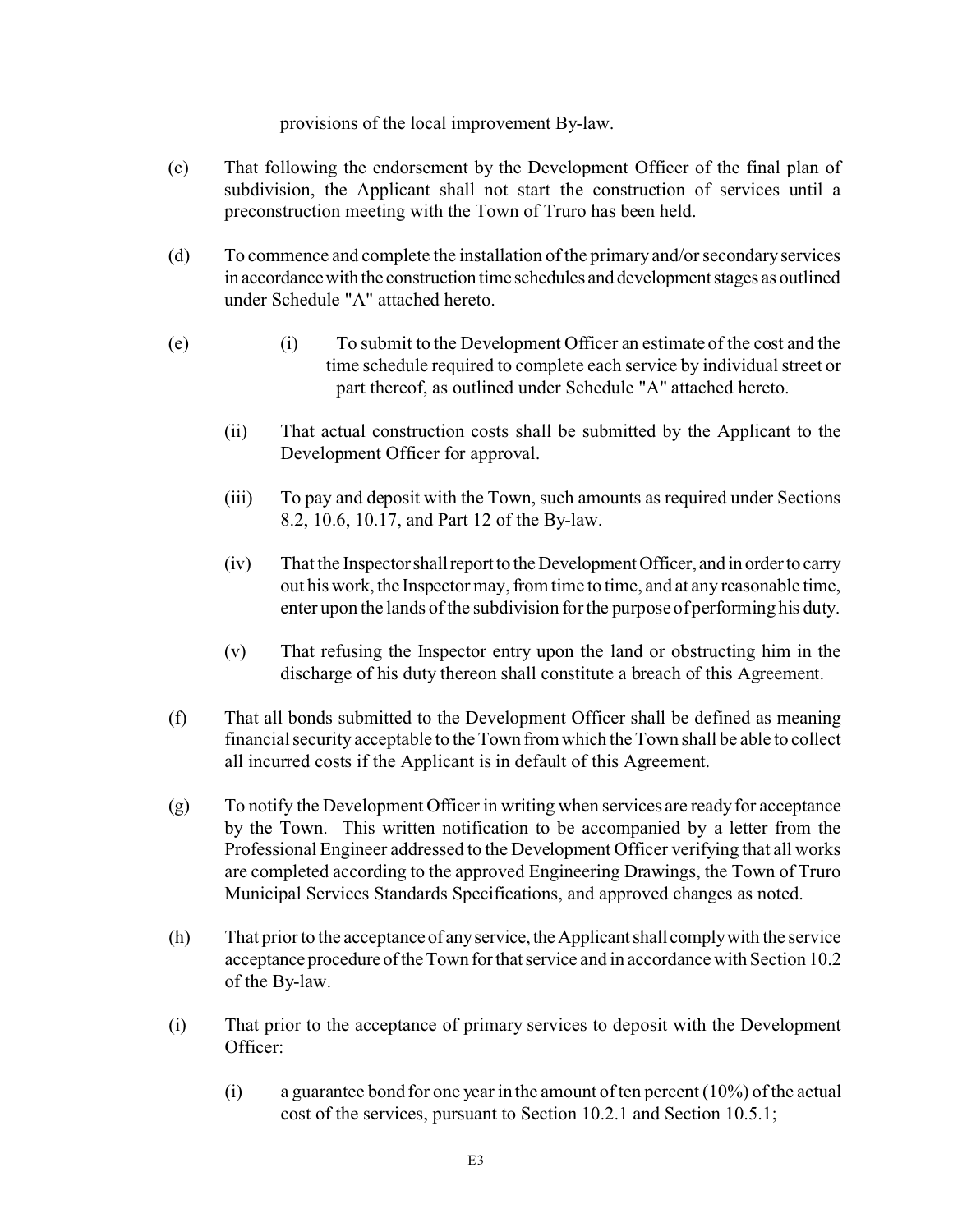- (ii) written assurance from the utility companies and the Truro Water Utility that the utilities will be accepted, as designed;
- (iii) as-built drawings on reproducible material showing services as constructed pursuant to 10.2 and 10.5 of the Truro Subdivision By-law;
- (iv) the results of required test reports in accordance with Section 10.2 and 10.5 of the Truro Subdivision By-law; and
- (v) a performance bond or other security satisfactory to the Development Officer in the amount of one hundred and ten percent (110%) of the costs specified by the Local Improvement By-law of the installation of secondary services.
- (j) Written certification by a Nova Scotia Land Surveyor that survey monuments have been installed and located as established by the provisions of the Nova Scotia Land Surveyor's Act, being Chapter 13 of the Acts of Nova Scotia 1977 and that such survey monuments will be located at the following locations:
	- at all points of change in direction along the boundary lines of the subdivision and
	- at such other specific points of location within the subdivision as agreed upon by both parties.
- (k) That until the acceptance of the secondary services the Applicant shall:
	- (i) provide a minimum cover of four and five tenths feet  $(4.5')$  of backfill material approved by the Development Officer over all water systems and water service pipes;
	- (ii) provide necessary surface drainage to prevent any damage from flooding;
	- (iii) prevent the freezing of water system and water service pipes;
	- (iv) maintain the interior of the sewer, building sewer, and water system clean and free of obstructions; and
	- (v) fulfill all other requirements of Section 10.3 of the By-law.
- (l) That, with the exception of the land designated for streets, not to remove the topsoil from the lands shown on Plan \* without first obtaining written approval from the Development Officer.
- (m) That prior to certification of the final plan of subdivision, the Applicant shall deed \* shown on Plan \* to the Town, at no cost as the open space dedication for the subdivision, or otherwise pay cash in lieu of, pursuant to the requirements of Section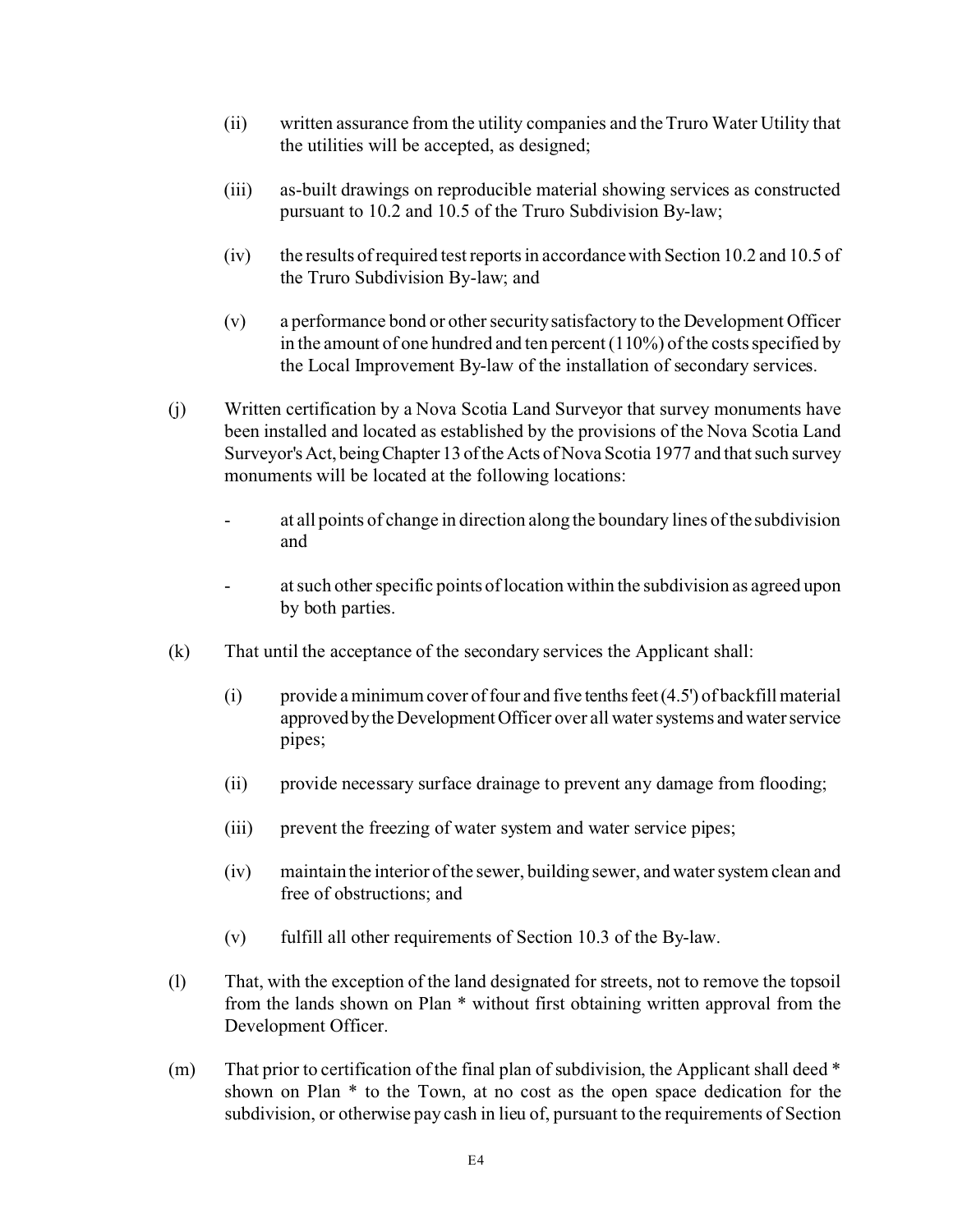12.1 of the By-law.

(n) That prior to certification of the final plan of subdivision, the Applicant shall provide the following easements to the Town as shown on Plan \*, at no cost to the Town:

(i)

(ii)

- (o) That prior to the certification of the final plan of subdivision, the Applicant shall provide the following easements to the Town as shown on Plan No. \* at no cost to the Town:
	- (i)
	- (ii)

These conveyances shall be accompanied by a letter from a solicitor certifying that the conveyed lands are free from encumbrances.

- (p) To engage the services of an Engineer as defined herein to file with the Development Officer a written undertaking from the Engineer as follows:
	- (i) that the Engineer has been engaged by the Applicant to supervise and set out the work;
	- (ii) that the work will be done in accordance with the approved final plan of subdivision and all other provisions of this Agreement; and
	- (iii) that the installation of services shall be subject to full-time inspection and approval by the Engineer or his representative.
- (q) To supply upon request a copy of this Agreement but not including the engineering design drawings to every purchaser of land within the subdivision.

# 3. The Town Agrees as Follows:

- (a) That upon completion of the requirementsofSection 10.6 oftheBy-lawandParagraph 2 (b) herein and the filing of the bonds and performance bonds required by Paragraph 2 (b) herein, the Development Officer shall endorse on the final plan of subdivision a certificate of approval of the whole or any part of the subdivision.
- (b) That within thirty (30) days of endorsing approval on the subdivision plan, the Development Officer shall file a copy of the final subdivision plan in the office of the Registrar of Deeds.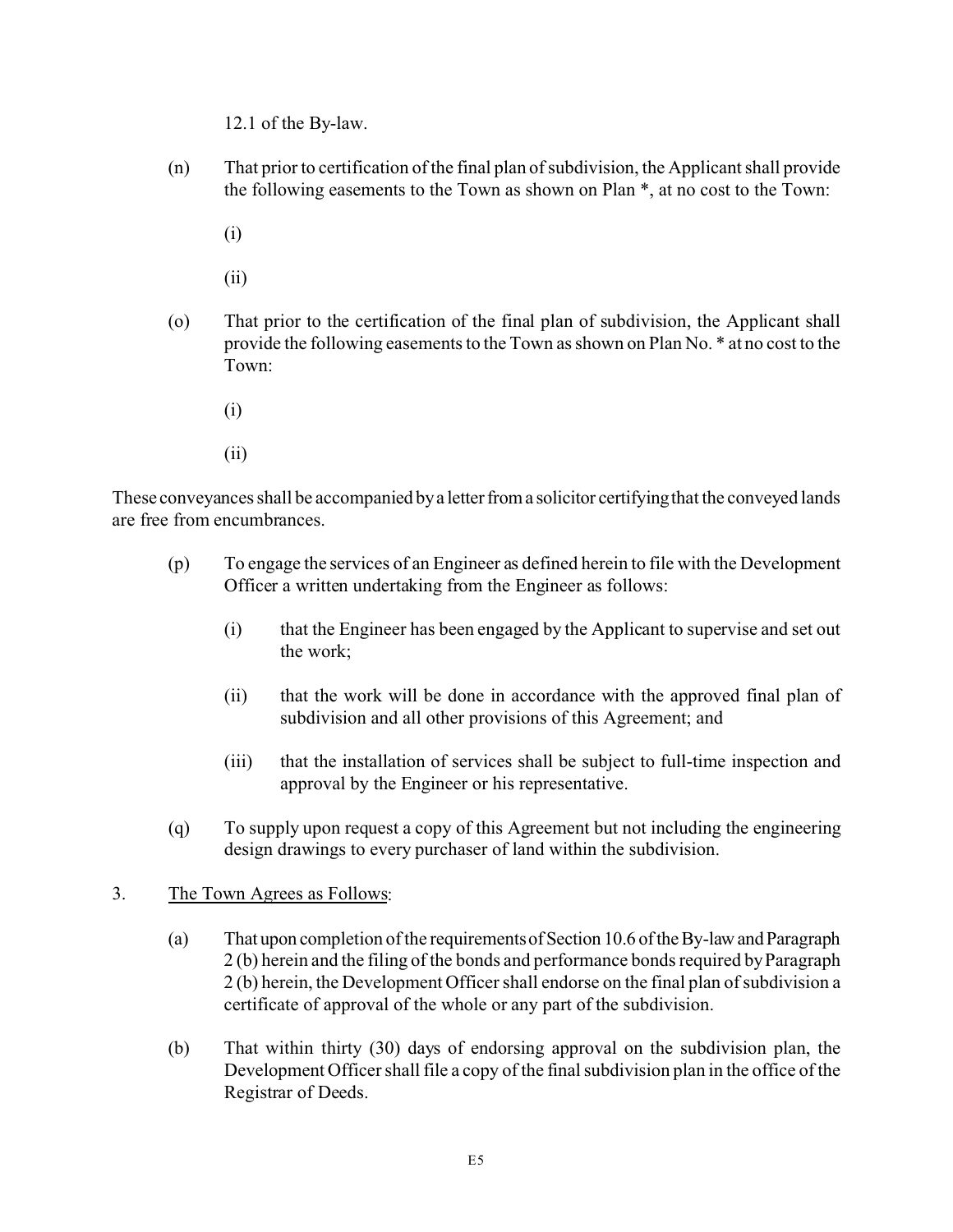- (c) That upon written request from the Applicant, the Development Officer may, from time to time, release a portion of the performance bond, PROVIDED that at no time the amount retained is less than one hundred and ten percent  $(110)$  percent of the estimated cost of the incomplete services.
- (d) The Town shall allow the Applicant to erect signs at the entrances to the subdivision showing the layoutand identification of allstreets, lots and public open spaceswith the subdivision provided that such signage shall:
	- (i) not be less than six feet by four feet (6' x 4') and approved by the Development Officer;
	- (ii) be maintained in a visually good and publicly safe condition; and
	- (iii) be removed on day month year in accordance with this Agreement.

# 4.1 Where the Applicant:

- (a) is in breach of any covenant of terms of this Agreement; or
- (b) fails to construct the services in accordance with Plan No.  $*$ , filed in the Town of Truro Planning and Development Department as Case No. \* or in accordance with the construction time schedules as outlined in Schedule "A" attached hereto, or with the requirements of the final plan; or
- (c) fails to repair or maintain the services, including a maintained roadway surface an all other requirements of Section \* of the By-law prior to secondary service acceptance; or
- (d) becomes insolvent or makes an assignment for the benefit of creditors.

The Development Officer may declare that the Applicant is in default of this Agreement.

- 4.2 Seven (7) days after written notice of default signed by the Development Officer and sent to the Applicant be prepared registered mail, the Town may, at its option:
	- (a) enter upon the lands shown on Plan No. \* and the Town, its servants, agents, and contractors may complete any services, repairs or maintenance, wholly or in part, required to be done by the Applicant, and shall collect the cost thereof together with an Engineering Fee of ten percent  $(10\%)$  of the cost of such materials and works, from the Applicant, or deduct the cost thereof from bonds on deposit, or recover the same by action;
	- (b) make any payment which ought to have been made by the Applicant, and upon demand, collect the amount thereof from the Applicant, or enforce any security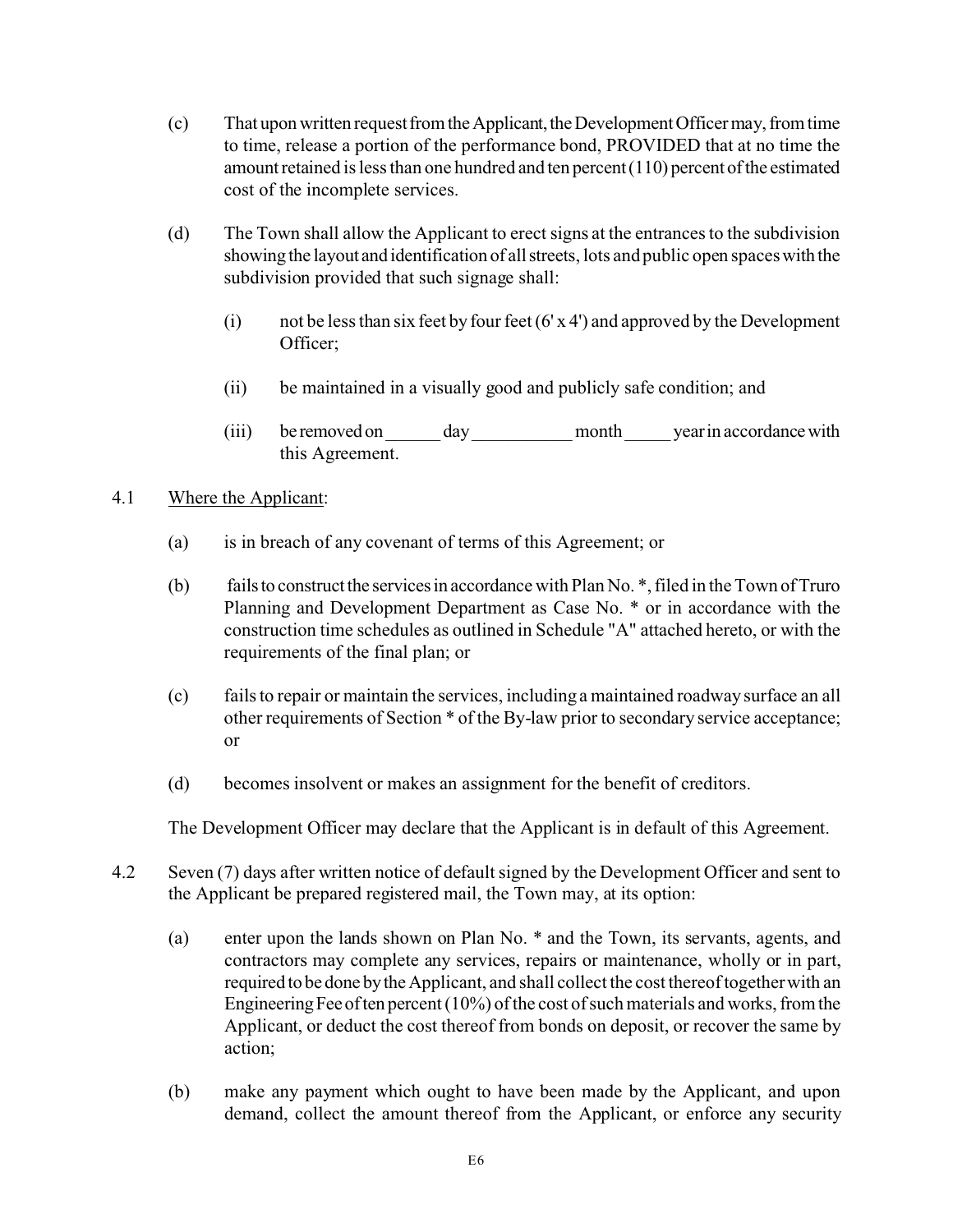available to the Town;

(c) retain any sum of moneyheretofore paid by the Applicant to the Town for any purpose and apply the same after taxes, in payment or part payment, for any work which the Town may undertake;

(d) assume any work or services, at the option of the Town, whether the same are completed or not, and thereafter the Applicant shall have no claim or title thereto or remuneration therefor;

(e) bring an action to compel the complete performance of all or part ofthisAgreement or for damages; and

(f) exercises any other remedy granted to the Town under the terms of this Agreement or available to the Town in law including the repeal of the final plan approval as outlined under Section \* of the Planning Act.

- 4.3 IT IS UNDERSTOOD AND AGREED between the parties hereto, that such entry upon the land shall be as agent for the Applicant and shall not be deemed as acceptance or assumption of the services of the Town.
- 4.4 Notwithstanding Subsection 2 herein, in the case of any emergency, as determined by the Development Officer, the Town shall have the right to enter upon the lands of the Applicant and to carry out the necessary maintenance and repair without notice to the Applicant.
- 4.5 The Applicant agrees to indemnify and save harmless, and keep indemnified and save harmless at all times hereafter, the Town, from and against all claims, demands, actions, suits or other legal proceedings by whomsoever made or brought against the Town, in connection with work required to be done herein by the Applicant, his contractors, servants, or agents.
- 4.6 TIME shall be of the essence of this Agreement.
- 4.7 THIS AGREEMENT and everything contained herein shall enure to the benefit of and be binding upon the parties hereto, their heirs, successors, and assigns.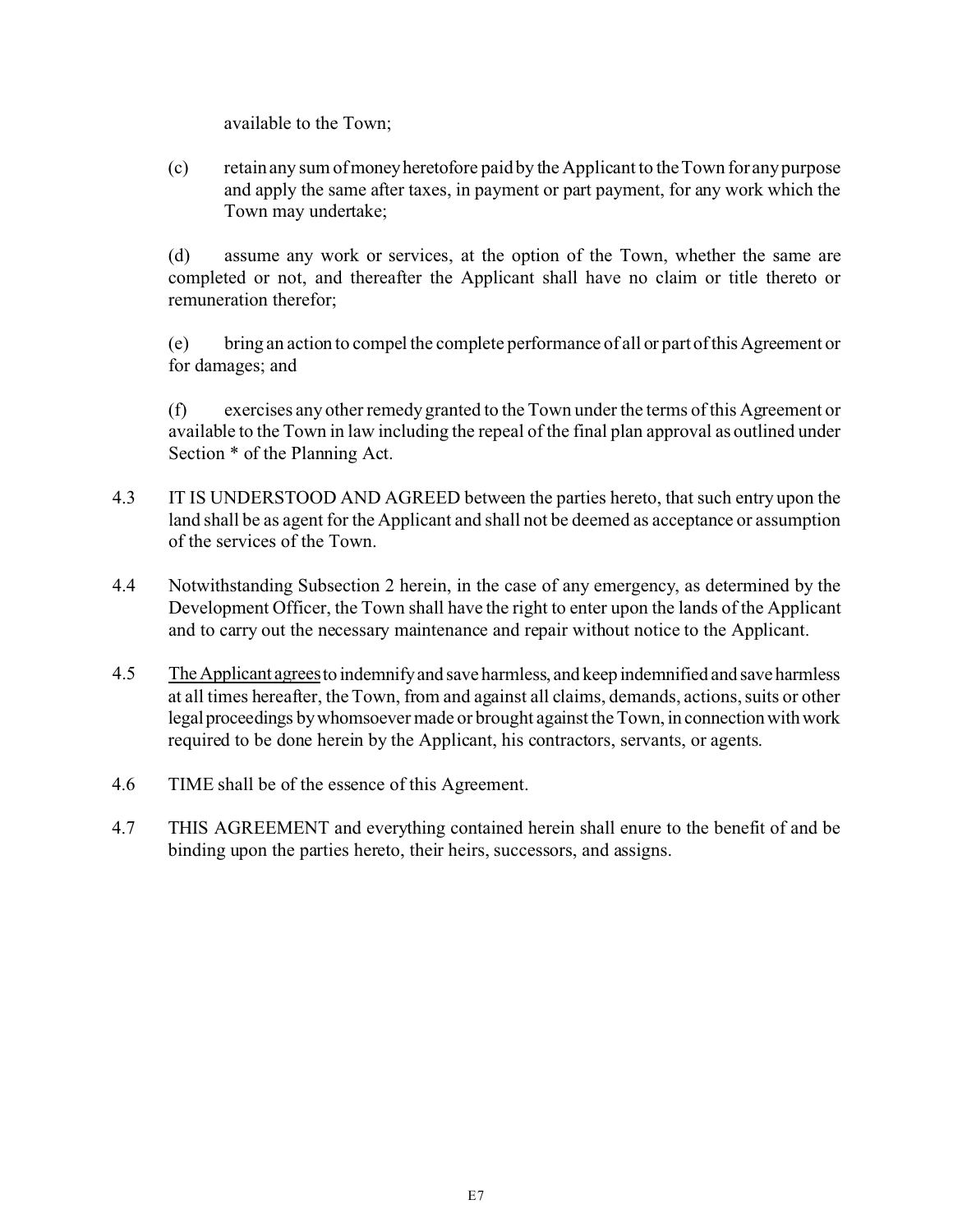**IN WITNESS THEREOF** the parties hereto have caused this Agreement to be executed on their behalf the day and year first above written.

| SIGNED, SEALED, AND DELIVERED ) |               |
|---------------------------------|---------------|
|                                 |               |
| in the presence of:             |               |
|                                 |               |
|                                 |               |
|                                 |               |
|                                 | TOWN OF TRURO |
|                                 | <b>MAYOR</b>  |
|                                 |               |
|                                 |               |
|                                 |               |
|                                 | TOWN CLERK    |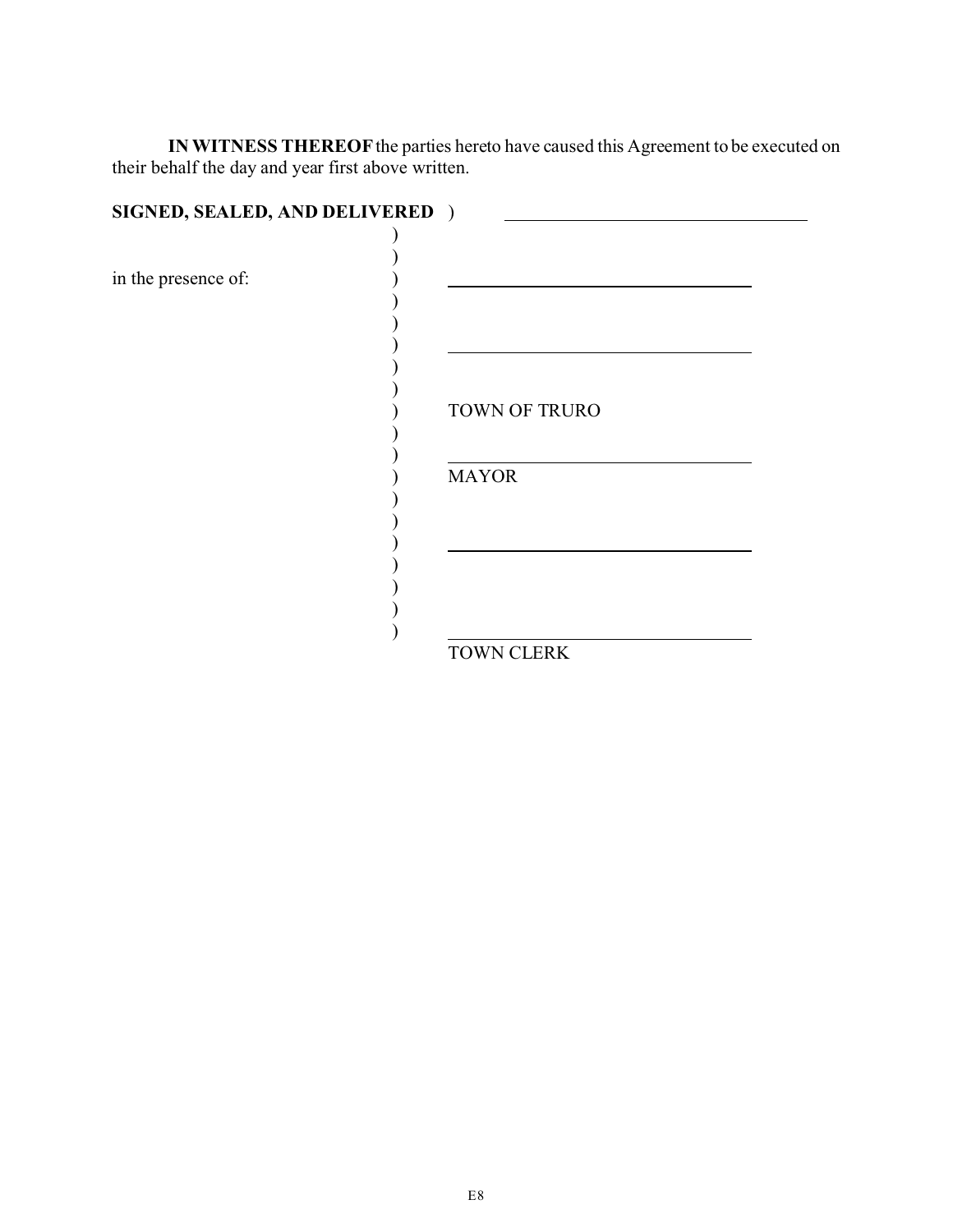# APPENDIX 'F'

Where Services are to be Contracted to the Town of Truro

and Constructed Following Final Subdivision Approval

This Agreement is for sample purposes only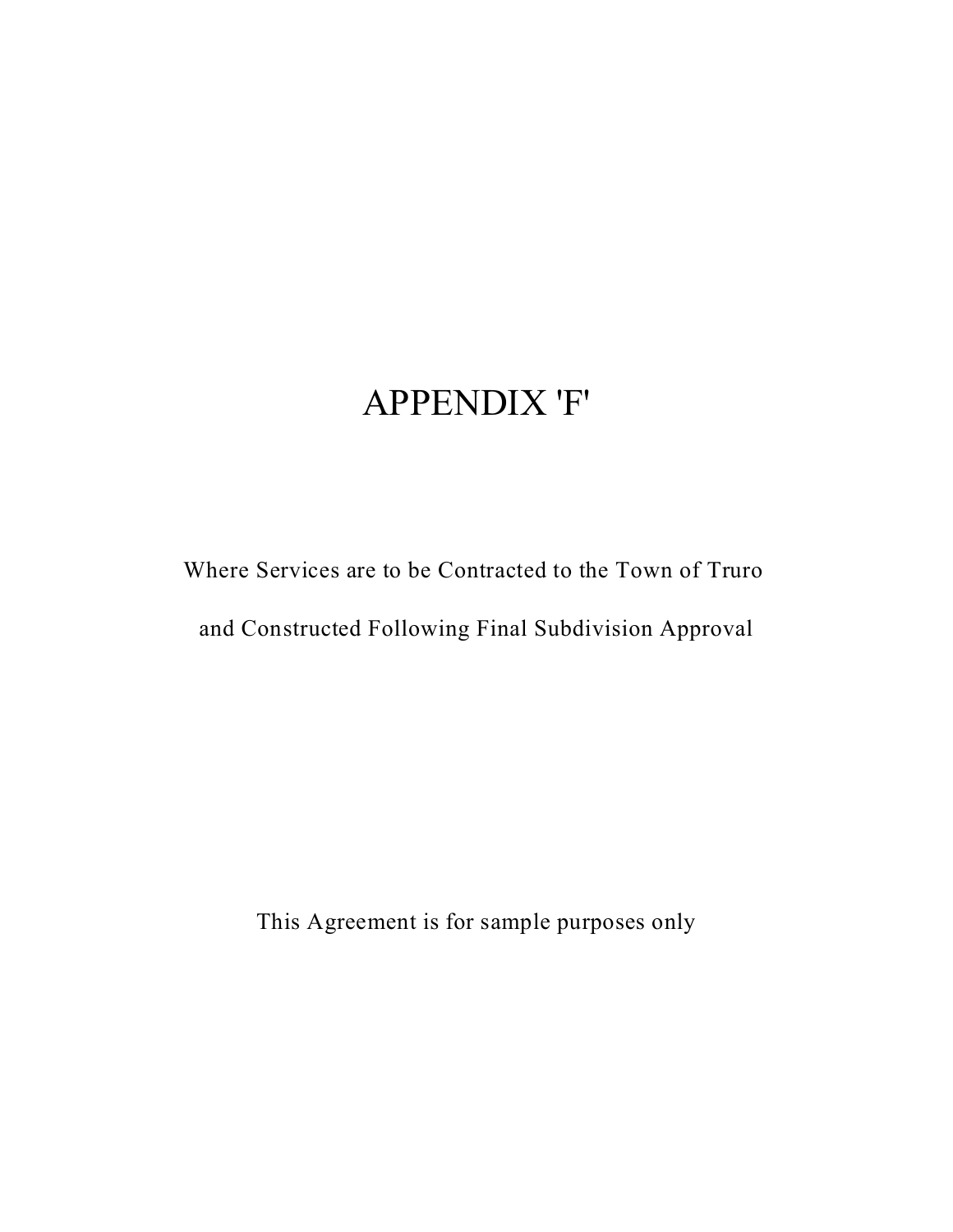#### **APPENDIX 'F'**

#### **AGREEMENT NUMBER THREE**

# **WHERE SERVICES ARE TO BE CONTRACT TO THE TOWN OF TRURO AND CONSTRUCTED FOLLOWING FINAL SUBDIVISION APPROVAL**

**THIS AGREEMENT** made this day of 19

# BETWEEN:

a body corporate, in the County of Colchester, province of Nova Scotia;

(hereinafter called the "Applicant")

OF THE FIRST PART

-and-

Town of Truro, a municipal body corporate;

(hereinafter called the "Town")

#### OF THE SECOND PART

|                              | <b>WHEREAS</b> the Applicant is the owner of the lands shown on Certified Plan of |                                                       |
|------------------------------|-----------------------------------------------------------------------------------|-------------------------------------------------------|
|                              |                                                                                   | Subdivision signed by                                 |
|                              | N.S.L.S. dated                                                                    | 19, and more particularly                             |
| being Town of Truro Plan No. |                                                                                   | , filed in the Town of Truro Planning and Development |
| Department.                  |                                                                                   |                                                       |

**AND WHEREAS** the Applicant wishes to contract with the Town of Truro for the construction and installation of certain municipal services, pursuant to the Town's Subdivision By-law, more particularly described herein to serve the subdivision, or part of the subdivision, and to agree to the other provisions herein;

**AND WHEREAS** the Applicant has applied to the Development Officer of the Town of Truro for subdivision of the lands owned by , for the granting of final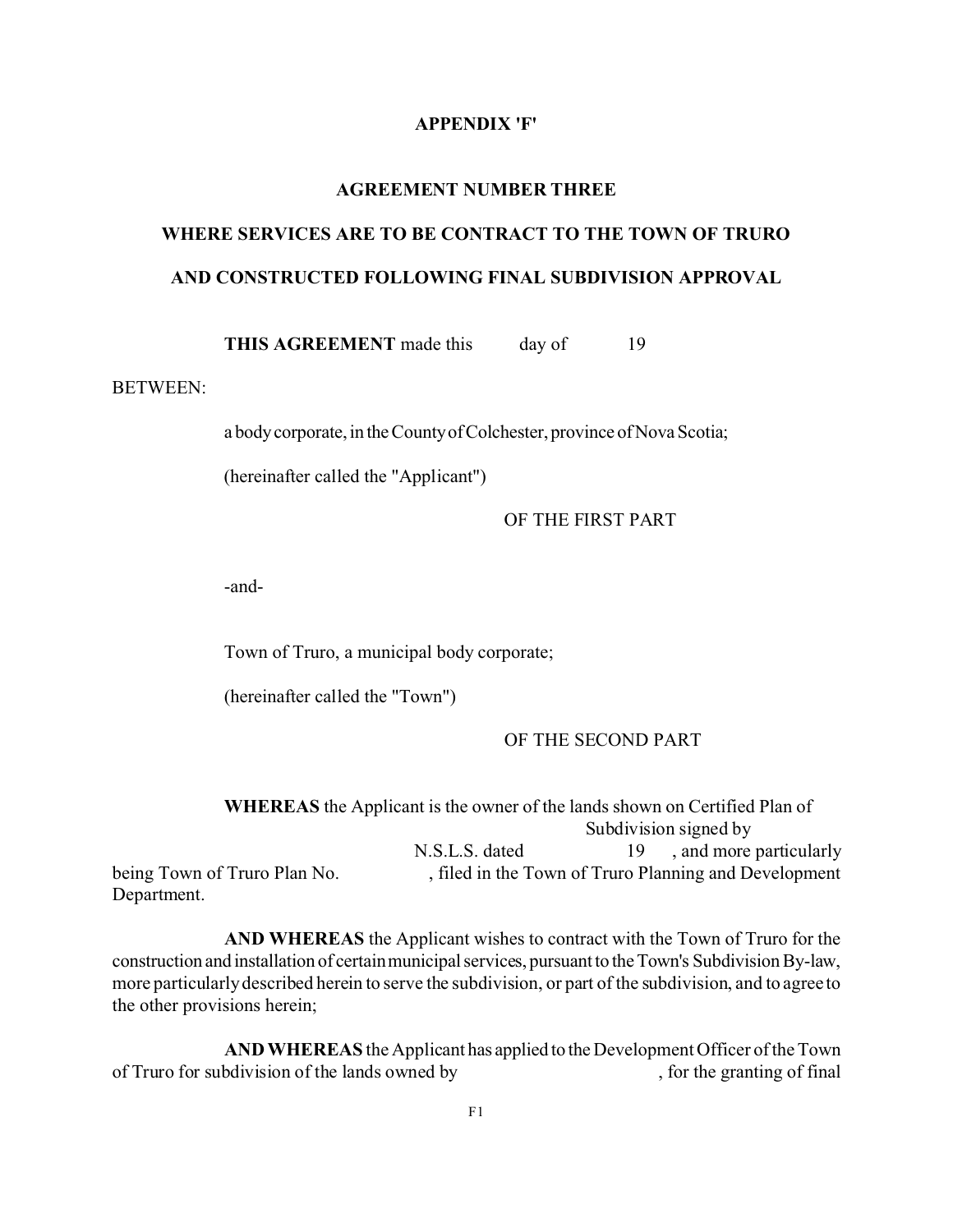approval of and such final approval will be endorsed by the Development Officer upon execution of this Agreement.

**NOW THEREFORE THIS AGREEMENT WITNESSETH THAT** the parties hereto covenant and agree as follows:

- 1. In the Agreement
	- (a) "Town" means the Town of Truro.
	- (b) "Council" means the Council the Town of Truro.
	- (c) "Development Officer" means the Development Officer for the Town.
	- (d) "Inspector" means a representative of the Development Officer.
	- (e) "Primary services" includes sanitary sewer, storm sewer, water system, hydrants and lateral pipe from primary to the street lines at each lot, and the street constructed to and including a maintained subbase of gravel, and also includes arrangements for electrical power and telephone services.
	- (f) "Secondary services" includes concrete curb and gutter, asphalt pavement including base gravel, concrete sidewalks, sodding, graded area between curb and sidewalk, street lights, sign standards with street named signs and walkways and may also include secondary power and telephone services to lots.
	- (g) "By-law" means the Town of Truro Subdivision By-law.
	- (h) "Service" means primary and secondary services.
	- (i) "Final plan" includes a final plan ofsubdivision, a drainage, and an engineeringdesign.
	- (j) "Engineer" means a registered member of the Association of Professional Engineers of Nova Scotia.
- 2. The Applicant Agrees as Follows:
	- (a) That the subdivision shall conform to the Town By-laws, Ordinances, Policies, Procedures, and the Municipal Planning Strategy.
	- (b) ThatTheApplicantshall conform with the requirements of Section 10.9 of the By-law with the intent that the Development Officer shall endorse the final plan of subdivision only when the following has taken place:
		- (i) the Applicant has cleared and subgraded the right-of-way in accordance with Appendix B and the Town has accepted in writing the state of such work;
		- (ii) the Applicant has filed with the Development Officer, the final plan of subdivision in accordance with Appendix B and all other provisions of the Bylaw;
		- (iii) the Applicant has deposited with the Town, a duly executed Warranty Deed acceptable to theTown, conveyingtitle to allstreets, walkways, easements and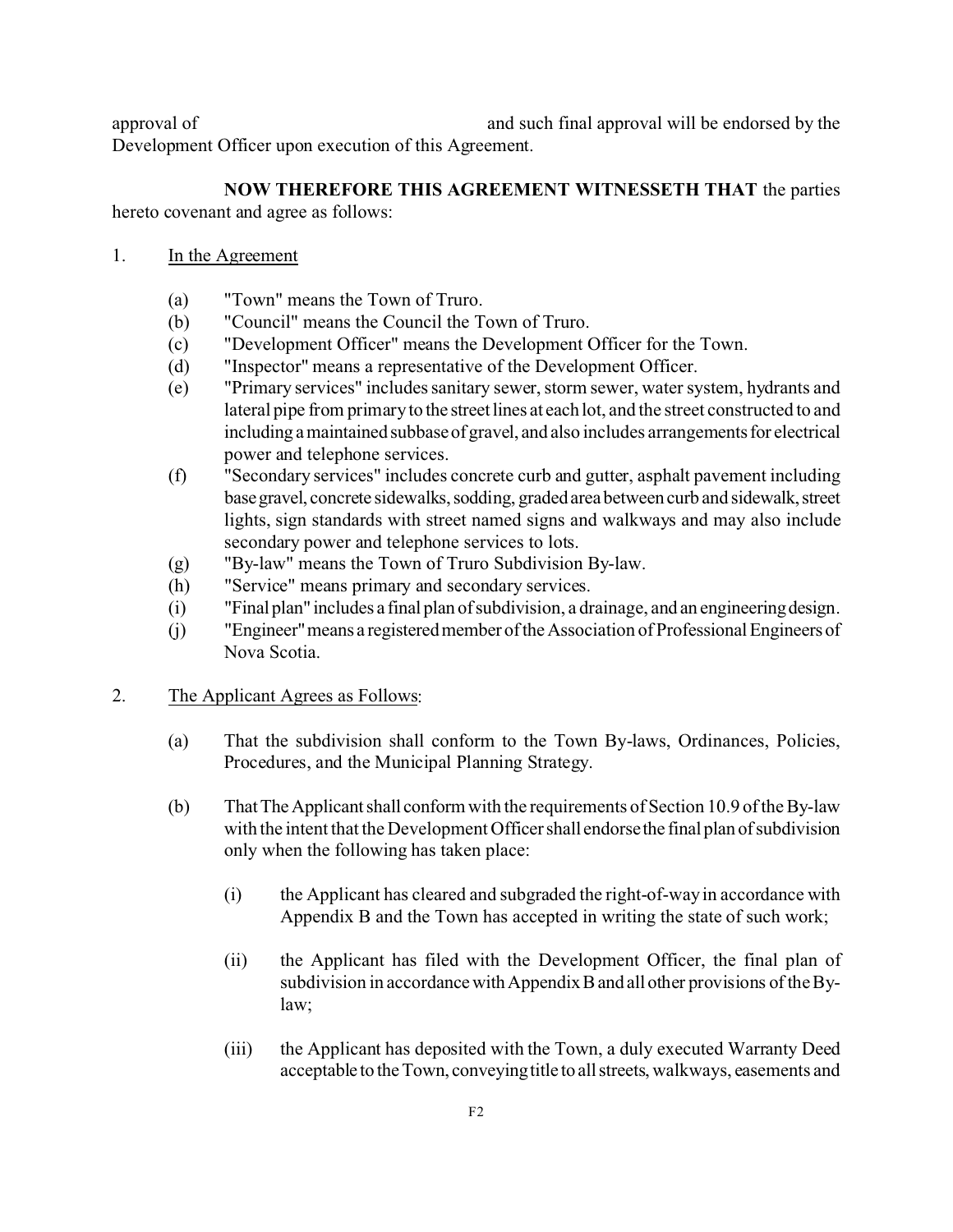parkland dedication at the time the final plan of subdivision is endorsed by the Development Officer;

- (iv) the Applicant has provided a certified cheque in the amount of being the contract price for the design and installation of primary services to be provided by the Town and shall also pay and deposit with the Town such amounts as required under Section 8.2, 10.17, and Part 12 of the By-law; and
- (v) the Applicant has prior to execution of this Agreement, reviewed the Town's proposed design drawings for all primary services prepared in accordance with theMunicipal Services Standards and Specifications (Schedule "B" of the Bylaw) which design drawings form Schedule "A" to this Agreement.
- (c) That prior to certification of the final plan of subdivision, the Applicant shall Deed \* shown on Plan \* to the Town, at no cost as the open space dedication for the subdivision, or otherwise pay cash in lieu of, pursuant to the requirements of Section 12.1 of the By-law.
- (d) That prior to certification of the final plan of subdivision, the Applicant shall provide the following easements to the Town as shown on Plan No. \* at no costs to the Town:
	- (i)
	- (ii)
- (e) That prior to the certification of the final plan of subdivision the Applicant shall deed the following streets to the Town, as shown on Plan No. \*, at no cost to the Town:
	- (i)
	- (ii)
- (f) That the Applicant has approved the Town's proposed design drawings for primary services, and Applicant agrees it shall have no further recourse against the Town for the Proposed design drawings; which forms Schedule "A" to this Agreement.
- (g) That any amendments to the proposed design drawings forming Schedule "A" to this Agreement made following the execution of this Agreement shall be amendments documented in writing and approved by both the Applicant and the Town and Filed with the Development Officer.

These conveyances shall be accompanied by a letter from a solicitor certifying that the conveyed lands are free from encumbrances.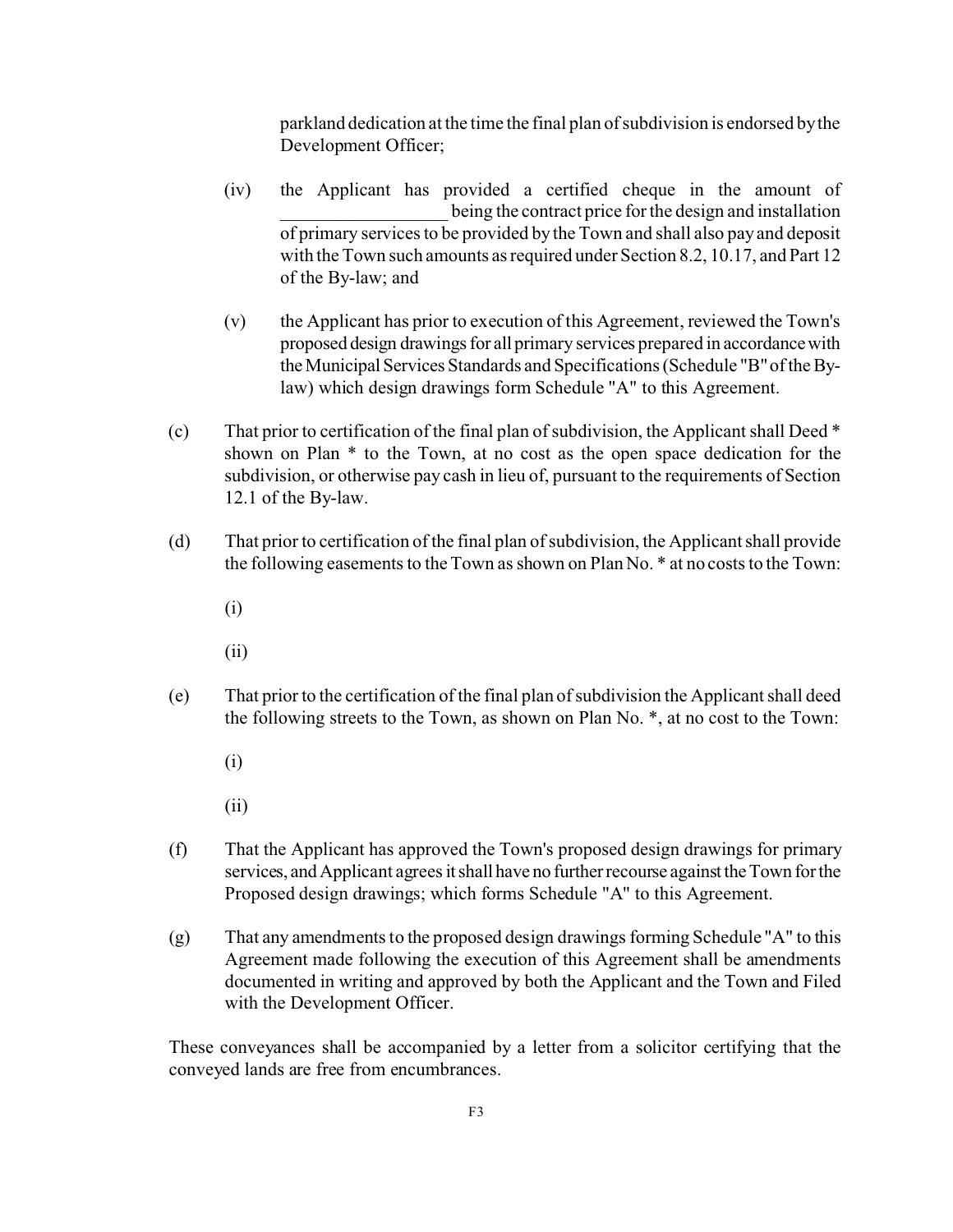# 3. The Town Agrees as Follows:

- (a) That upon completion ofthe requirementsofSection 10.9 oftheBy-lawandParagraph 2 (b) herein and the delivery of the contract price as required herein, the Development Officer shall endorse on the final plan of subdivision a certificate of approval or the whole or any part of the subdivision.
- (b) That within thirty (30) days of endorsing approval on the subdivision plan, the Development Officer shall file a copy of the final subdivision plan in the office of the Registrar of Deeds.
- (c) That following the endorsement by the Development Officer of the final plan of subdivision, the Town shall commence and complete the installation of the primary and/or secondary services in accordance with the construction time schedules and development stages as outlined under Schedule "A" attached hereto, and further the Town shall:
	- (i) submit to the Development Officer an estimate of the cost and the time schedulerequired to complete each service by individual street or part thereof, as outlined under Schedule "A" attached hereto; and
	- (ii) submit to the Development Officer for public record the actual construction costs and the Town shall retain as-built construction drawings.
- (d) That until secondary services have been constructed the Town shall:
	- (i) provide a minimum cover of four and five tenths feet  $(4.5')$  of backfill material approved by the Development Officer over all water systems and water service pipes;
	- (ii) provide necessary surface drainage to prevent any damage from flooding;
	- (iii) prevent the freezing of water system and water service pipes;
	- (iv) maintain the interior of the sewer, building sewer and water system clean and free of obstructions; and
	- (v) fulfill all other requirements of Section 10.3 of the By-law.
- (f) That, with the exception of the land designated for streets, the Town agrees not to remove the topsoil from the lands shown on Plan \* without first obtaining written approval from the Applicant.
- (g) The Town shall allow the Applicant to erect signs at the entrances to the subdivision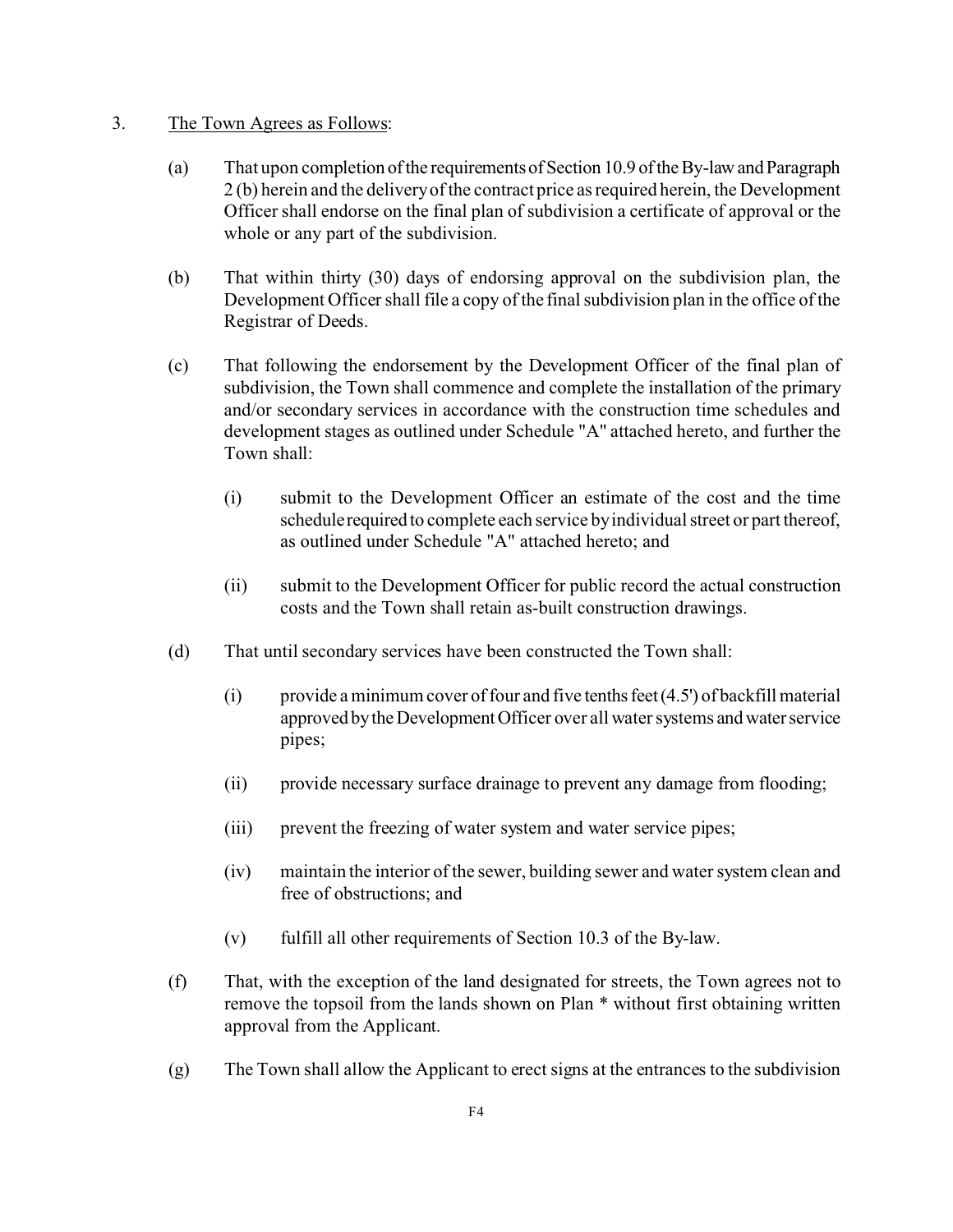showing the layout and identification of all streets, lots, and public open spaces with the subdivision provided that such signage shall:

- (i) not be less than six feet by four feet  $(6' \times 4')$  and approved by the Development Officer;
- (ii) be maintained in a visually god and publicly safe condition; and
- (iii) be removed on \_\_\_\_\_\_ day\_\_\_\_\_\_\_\_\_\_\_month\_\_\_\_\_ yearin accordancewith this Agreement.
- 4.1 IT IS UNDERSTOOD AND AGREED between the parties hereto, that such entry upon the land shall be as agent for the Applicant and shall not be deemed as acceptance or assumption of the services of the Town.
- 4.2 Notwithstanding Subsection 2 herein, in the case of any emergency, as determined by the Development Officer, the Town shall have the right to enter upon the lands of the Applicant and to carry out the necessary maintenance and repair without notice to the Applicant.
- 4.3 The Town agrees to indemnify and save harmless, and keep indemnified and save harmless at all times hereafter, the Applicant, from and against all claims, demands, actions, suits or other legal proceedings by whomsoever made or brought against the Applicant, in connection with work required to be done herein by the Town, its contractors, servants, or agents.
- 4.4 TIME shall be of the essence of this Agreement.
- 4.5 THIS AGREEMENT and everything contained herein shall enure to the benefit of and be binding upon the parties hereto, their heirs, successors, and assigns.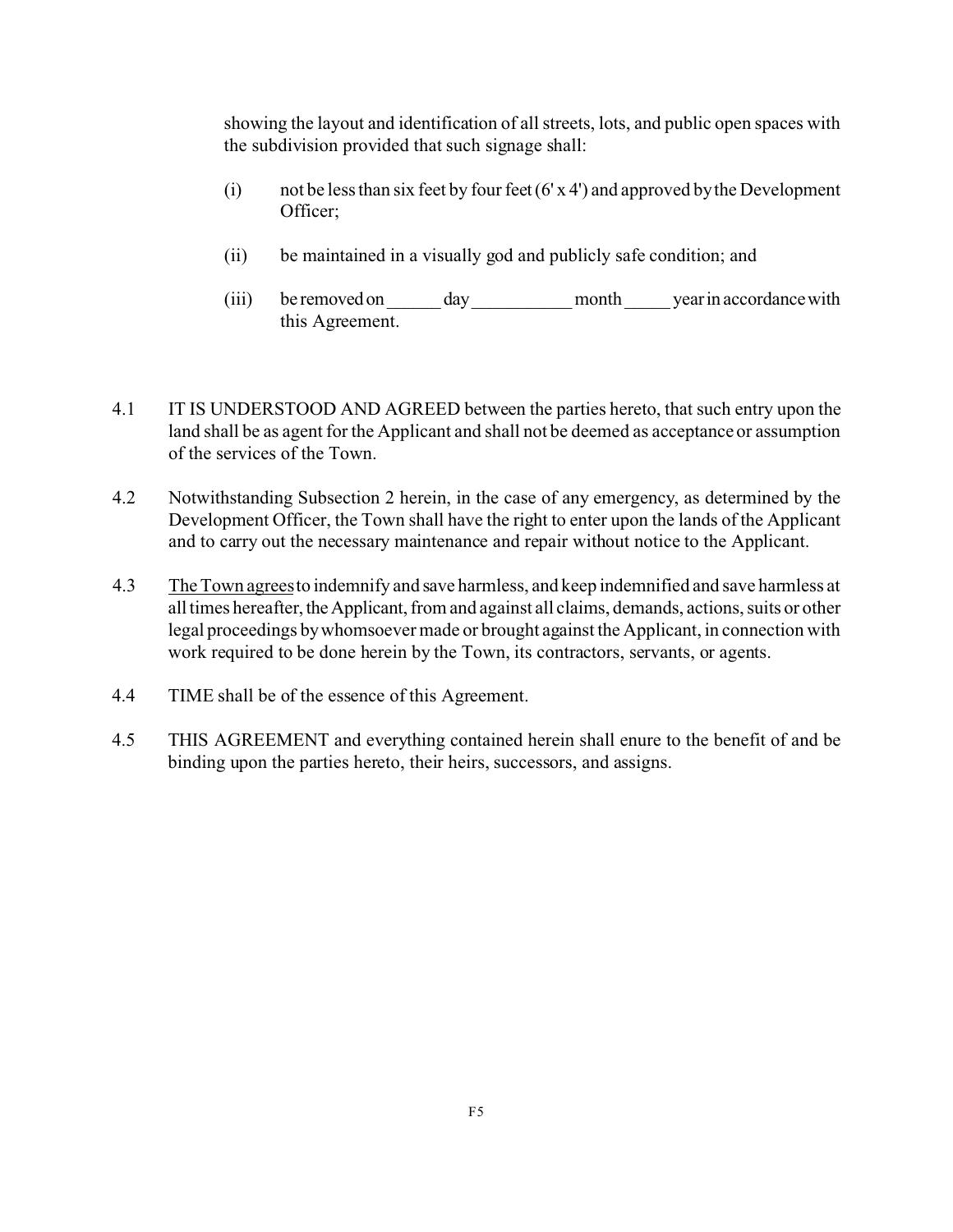**IN WITNESS THEREOF** the parties hereto have caused this Agreement to be executed on their behalf the day and year first above written.

| SIGNED, SEALED, AND DELIVERED ) |               |
|---------------------------------|---------------|
|                                 |               |
| in the presence of:             |               |
|                                 |               |
|                                 |               |
|                                 | TOWN OF TRURO |
|                                 | <b>MAYOR</b>  |
|                                 |               |
|                                 |               |
|                                 | TOWN CLERK    |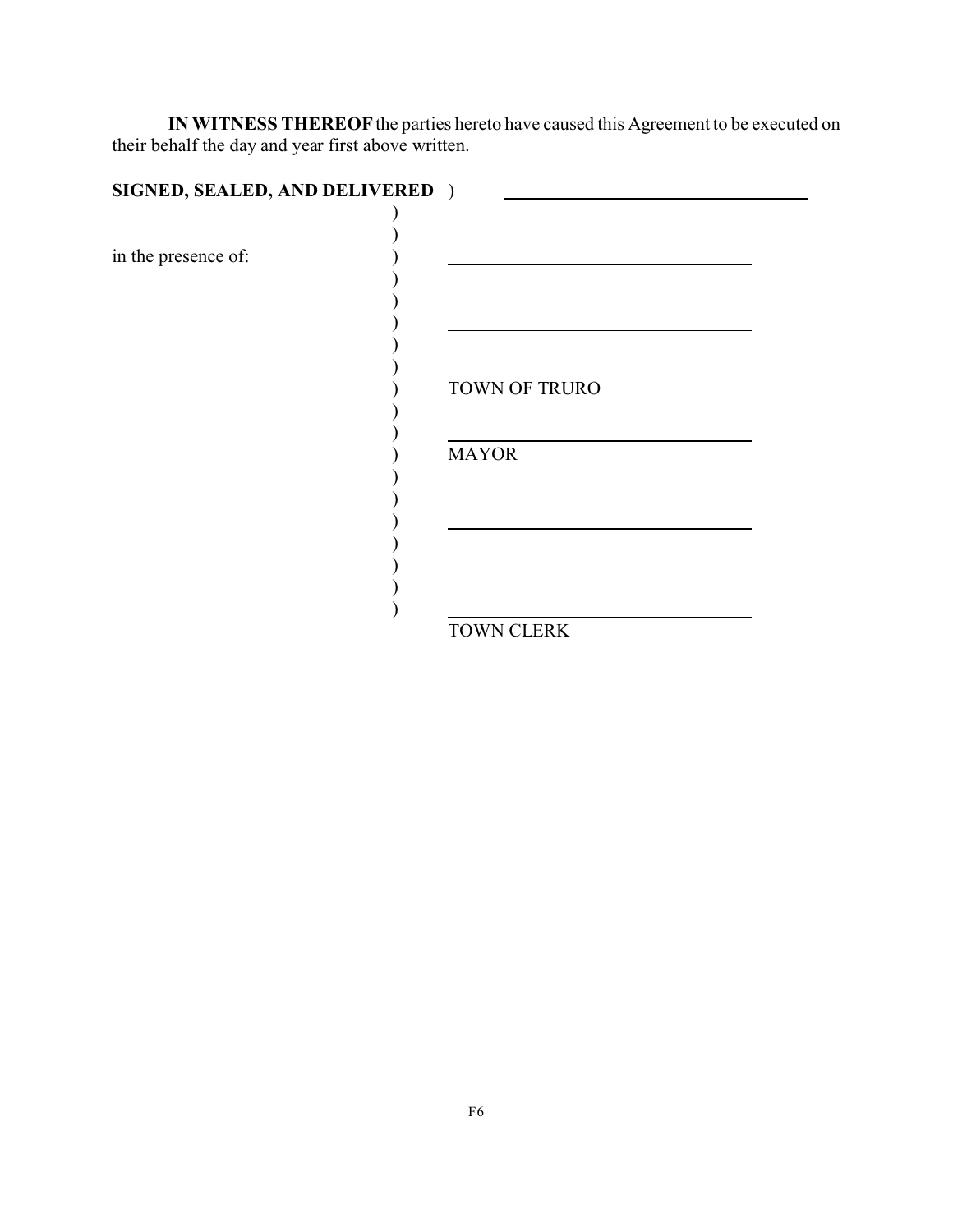# APPENDIX 'G'

Parkland - Redication Policy